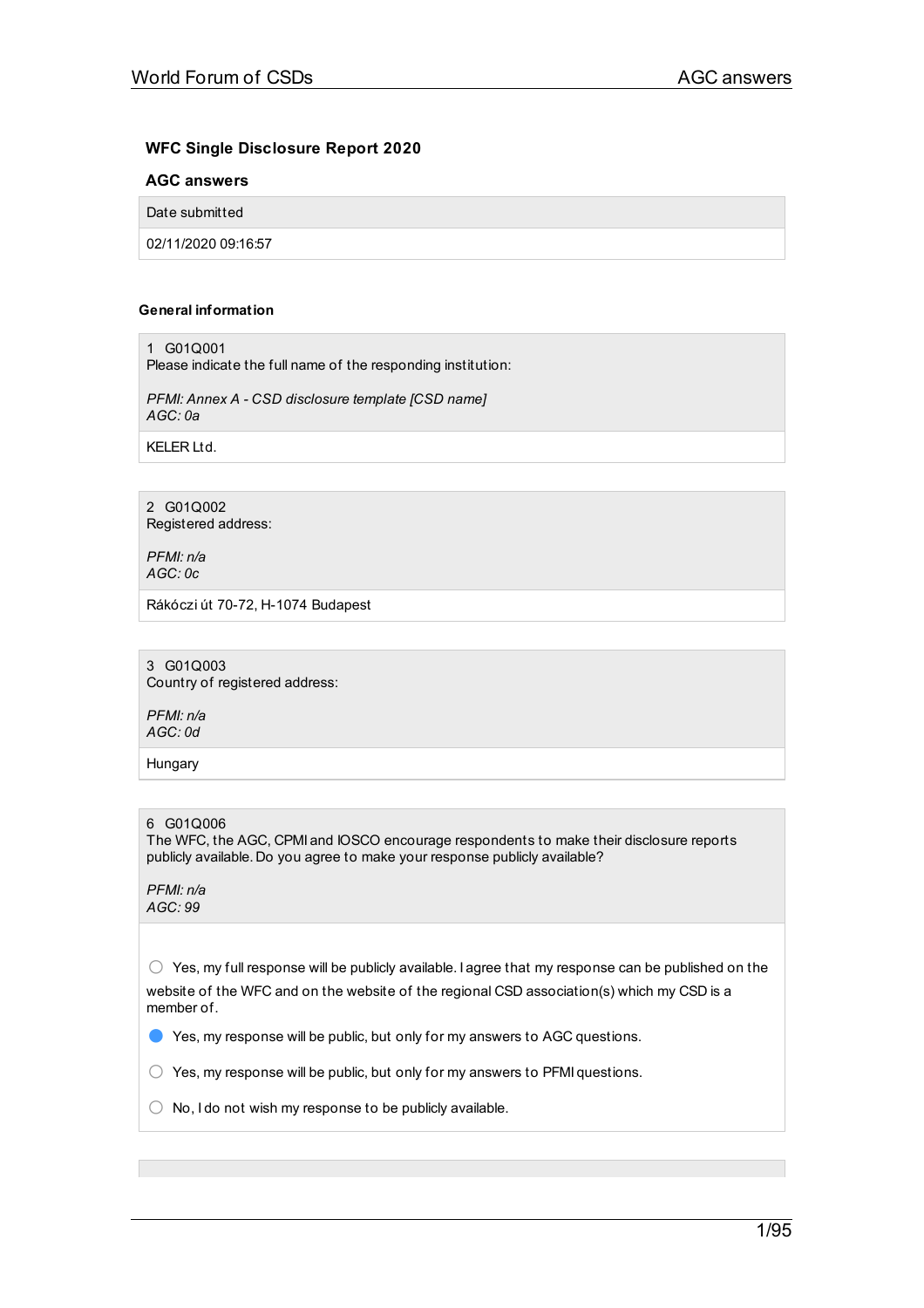7 G01Q007

How will you be making your answers publicly available?

*PFMI: n/a AGC: 99a*

✓ Website

✓ Upon request

 $\Box$  OTHER:

8 G01Q008

This disclosure can also be found at the following web address(es):

*PFMI: Annex A - CSD disclosure template [website URL] AGC: 99b*

https://english.keler.hu/Key%20documents/Questionnaires/

9 G01Q009

First and Last Name of the contact person:

*PFMI: Annex A - CSD disclosure template [contact details] AGC: 99c*

Ms Fruzsina Anna Gonda

10 G01Q009A Disclosure submission authorisation

✓ I hereby certify that I am authorised to submit this disclosure report on behalf of my institution.

11 G01Q010

Email address of the contact person:

*PFMI: Annex A - CSD disclosure template [contact details] AGC: 99h*

gonda.fruzsinaanna@keler.hu

12 G01Q011

Telephone number (please include the international country code):

*PFMI: n/a AGC: 99e*

+3614836132

13 G01Q012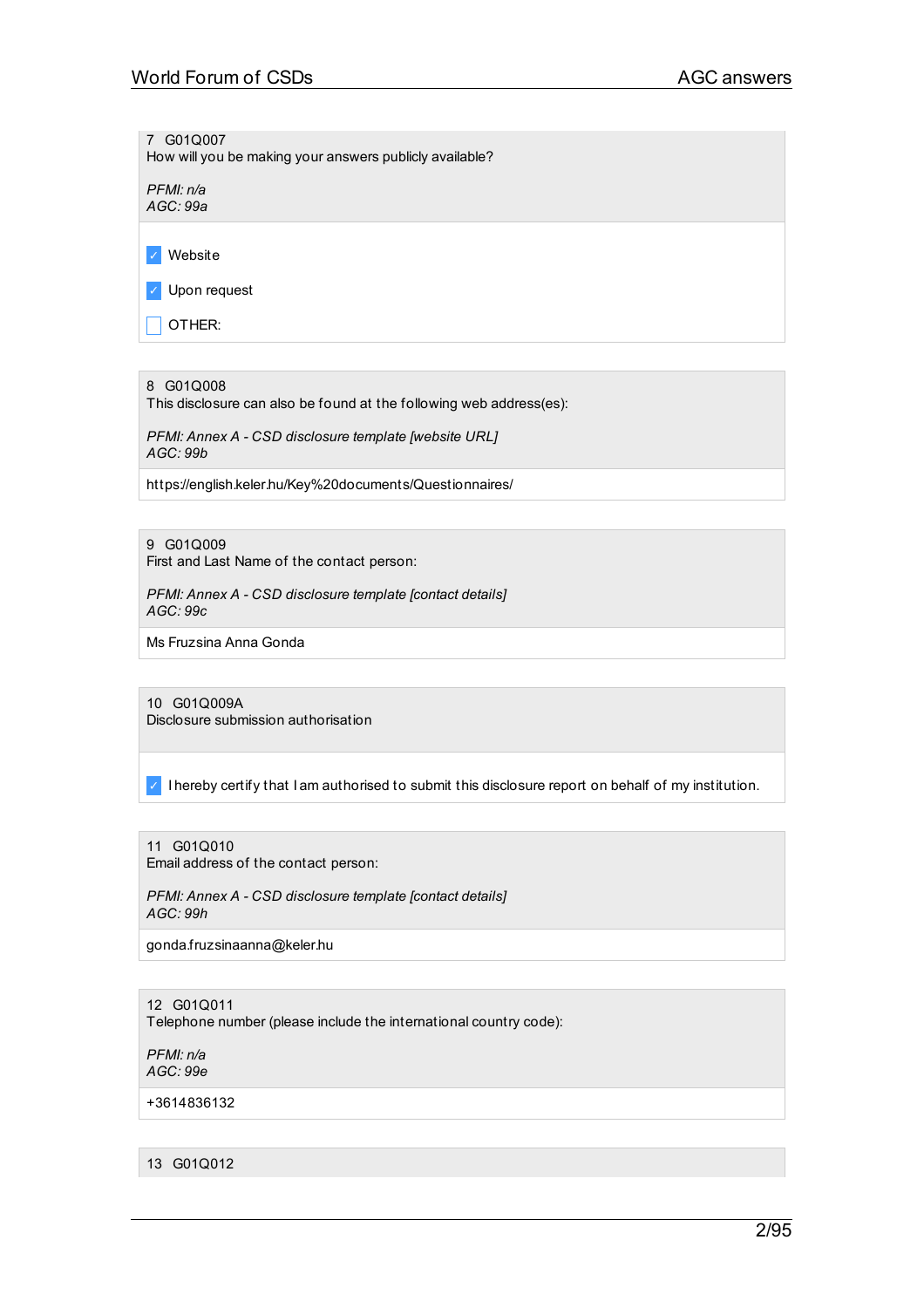How do you prefer to be contacted?

*PFMI: n/a AGC: 99d*

✓ Telephone

 $\Box$  Fax

 $\Box$  mail/air courier

✓ e-mail

14 G01Q013 Fax number

*PFMI: n/a AGC: 99f*

+3614836194

15 G01Q014

What is the preferred street address for mailing requests?

*PFMI: n/a AGC: 99g*

Rákóczi út 70-72, H-1074 Budapest, Hungary

## 25 G01Q024

I am submitting up-to-date information in response to:

✓ The AGC questions and a report with only AGC answers will be generated

The PFMI questions and a report with only PFMI answers will be generated

 $\Box$  Both the AGC and PFMI questions and a report with answers to both questionnaires will be generated

# **Legal Basis (PFMI Principle 1)**

27 G02Q002 Under what regulation or statute is the CSD established and governed?

*PFMI: n/a AGC: 7*

The CSDR (Regulation (EU) No 909/2014 of the European Parliament and of the Council of 23 July 2014 on improving securities settlement in the European Union and on central securities [depositories](https://eur-lex.europa.eu/legal-content/HU/TXT/PDF/?uri=CELEX:32014R0909&from=HU) and amending Directives 98/26/EC and 2014/65/EU and Regulation (EU) No 236/2012) and the related regulations constitute the most important set of rules related to the operation of KELER. It should be highlighted within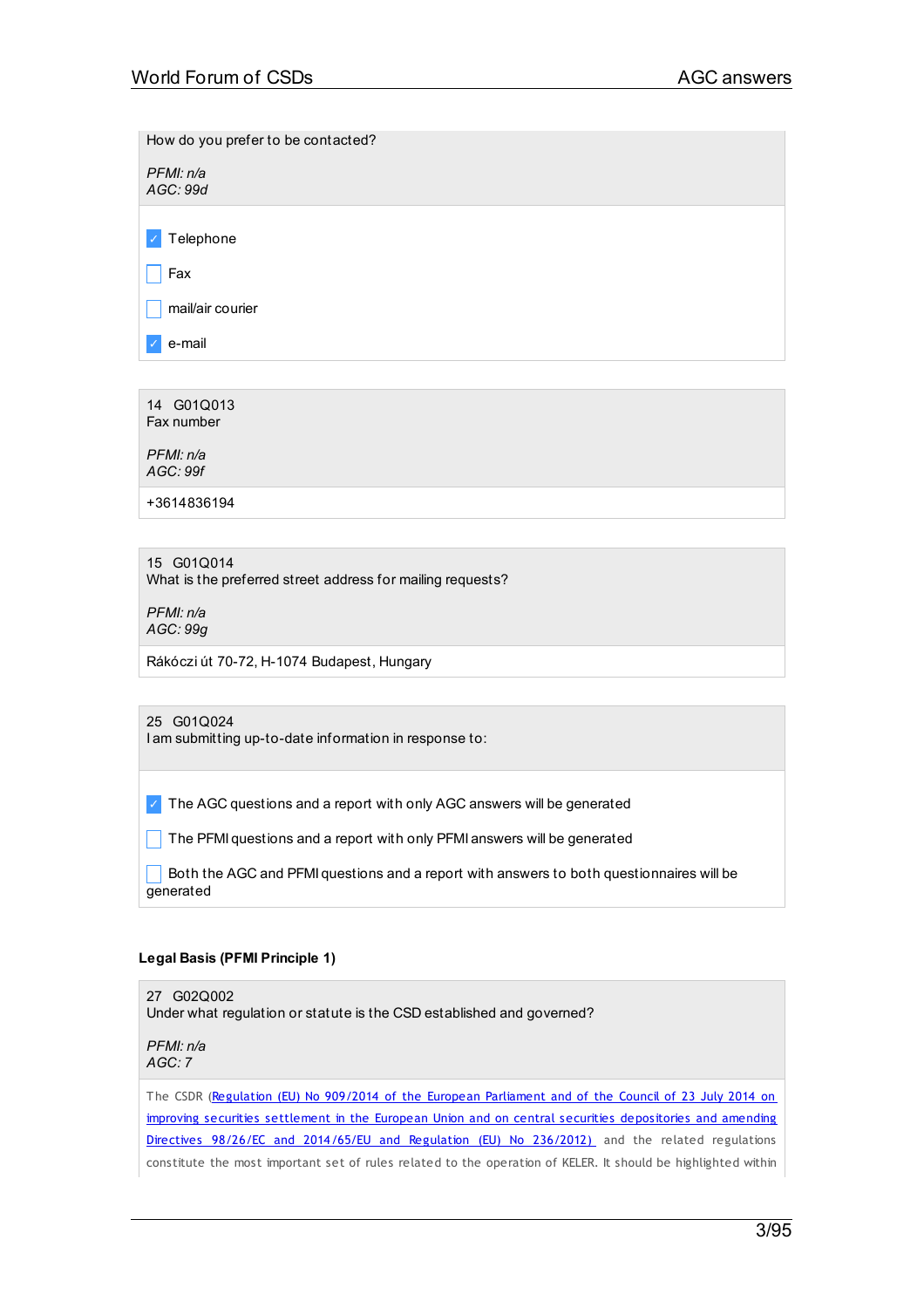the framework of the Hungarian regulation that KELER is a central depository and special credit institution operating pursuant to Act CXX of 2001 on the Capital Market (Act on the Capital Market) and Act CCXXXVII of 2013 on Credit Institutions and Financial Enterprises (Act on Credit Institutions).Based on Act CXXXVIII of 2007 on Investment Firms and Commodity Dealers, and on the Regulations Governing their Activities (Investment Firms Act), KELER is entitled to provide ancillary investment services. KELER undertakes its activity in line with the requirements of the above laws, related additional legislation (e.g. the Act XXIII of 2003 on Settlement Finality in Payment and Securities Settlement Systems) and the applicable European Union rules, the orders, decrees of the Central Bank of Hungary, and the regulatory documents of KELER eg. KELER General Business Rules.



29 G02Q004

If regulation or statute is electronically available, please supply web address(es) here or upload document(s).

*PFMI: n/a AGC: 7b*

KELER General Business Rules: https://english.keler.hu/Key%20documents/Regulatory%20documents/General%20Business%20Rules/

### 30 G02Q005

filecount - Please supply document(s) here:

*PFMI: n/a AGC: 7c*

| Act CCXXXVII of 2013.pdf (1350KB)            | Act<br><b>CCXXXVII</b><br>of 2013                |
|----------------------------------------------|--------------------------------------------------|
| Act CXX of 2001.pdf (1282KB)                 | Act CXX<br>of 2001                               |
| Act CXXXVIII of 2007.pdf (1310KB)            | Act<br><b>CXXXVIII</b><br>of 2007                |
| Regulation (EU) No 909 2014 CSDR.pdf (542KB) | Regulation<br>(EU) No<br>909 2014<br><b>CSDR</b> |
| Act XXIII of 2003.pdf (169KB)                | Act XXIII                                        |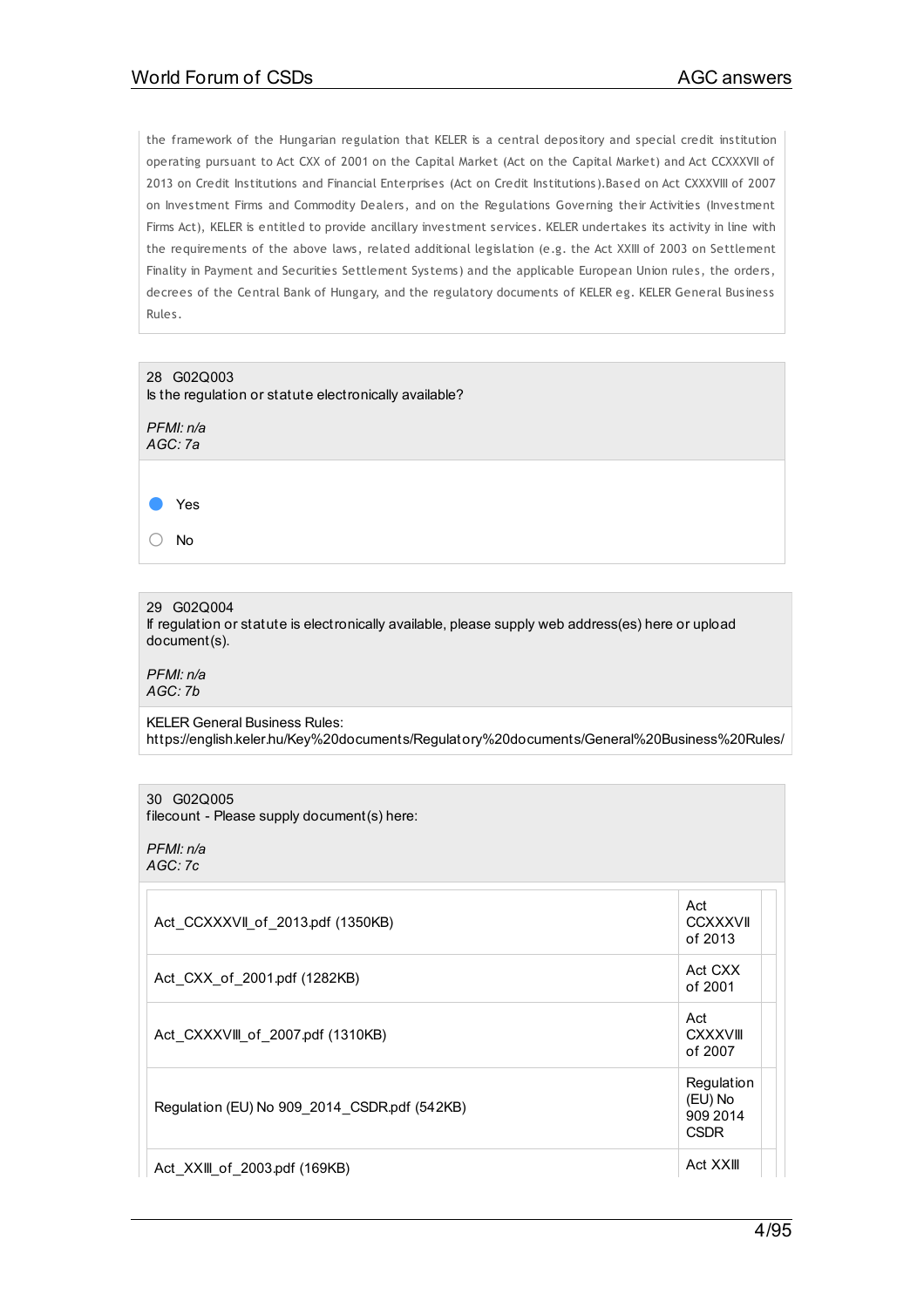# **Governance and ownership (PFMI Principle 2)**

45 G03Q002 What type of legal entity is the institution?

*PFMI: n/a AGC: 3*

 $\Box$  Public Company

✓ Private Company

 $\Box$  Central Bank (or part thereof)

 $\Box$  Stock Exchange (or part thereof)

 $\overline{\phantom{a}}$  OTHER:

46 G03Q003 Is the institution operated as a "for profit" or a "not for profit" organization?"

*PFMI: n/a AGC: 4*

○ Not for profit

● For profit

47 G03Q004 Please provide the names of the owners and their ownership interest percentages.

*PFMI: n/a AGC: 5*

Central Bank of Hungary (CBH) - 53,33% Budapest Stock Exchange (BSE) - 46,67%

48 G03Q005 What is the date of establishment of the CSD?

*PFMI: n/a AGC: 6a*

12/10/1993

## 49 G03Q006

What is the date that the CSD's operations began?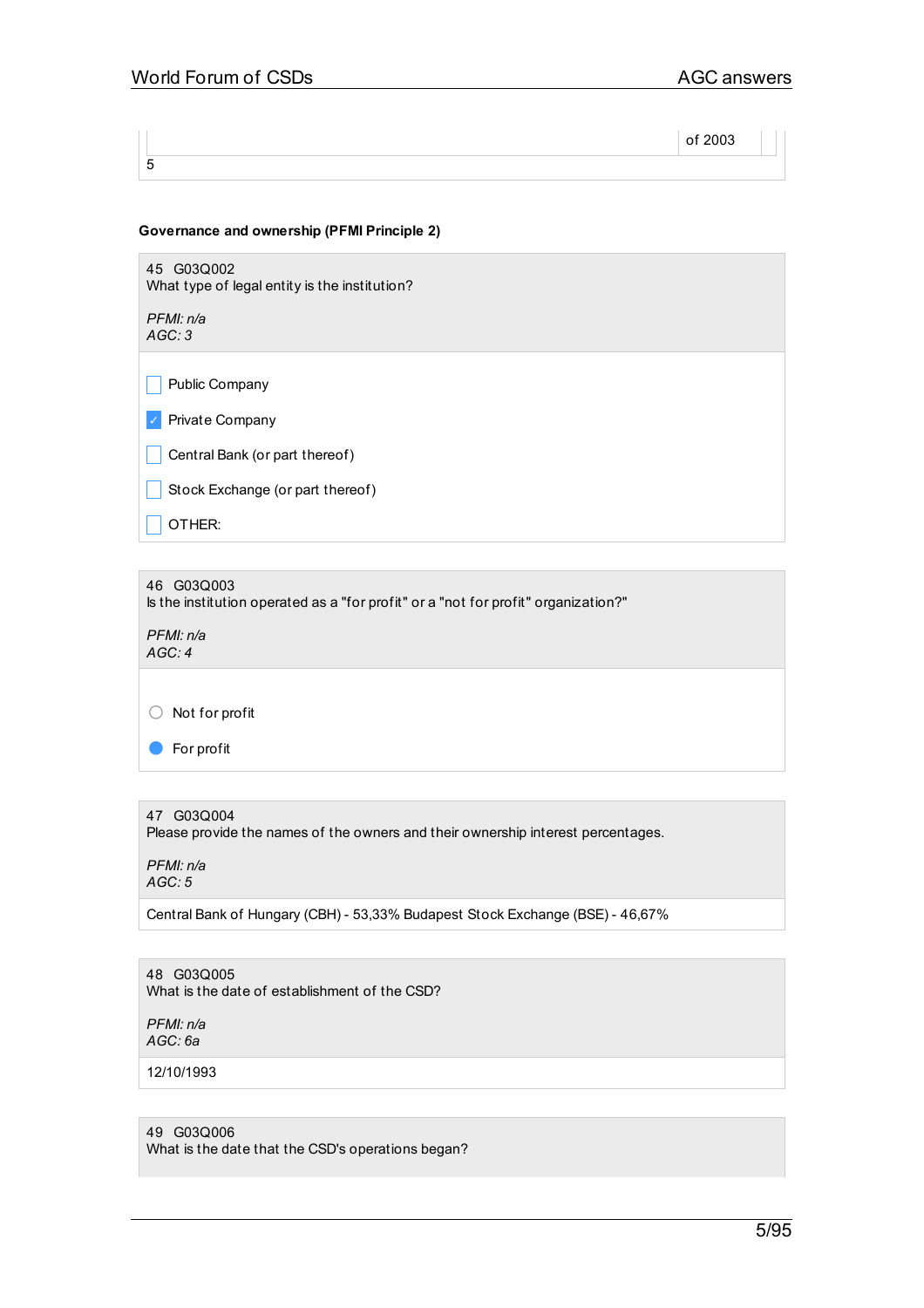*PFMI: n/a AGC: 6b*

12/10/1993

50 G03Q007

Are participants required to contribute capital to the CSD that would result in ownership of the CSD?

*PFMI: n/a AGC: 18*

○ Not applicable

● No

○ Yes

## 51 G03Q008

If yes, what fixed amount is required or what formula is used to determine the appropriate contribution level?

*PFMI: n/a AGC: 18a.*

## 59 G03Q016

What are the roles and responsibilities of the CSD's board of directors (or equivalent), and are they clearly specified? Please provide details of the structure and composition of your Board together with their industry experience and responsibilities in governing the CSD. What are the qualifications to become a board member?

*PFMI: Q.2.3.1 AGC: 7d*

The Board has seven members - two of them are appointed by Central Bank of Hungary, two of them are appointed by Budapest Stock Exchange and two of them are inner members. The seventh member is independent. The roles are specified in our Articles of Association, in chapter 10.5. The qualifications needed are set in the Act CCXXXVII of 2013 on Credit Institutions and Financial Enterprises, and are the following:

*The persons described in the following may not be appointed as a senior executive of a financial institution or mixed financial holding company:*

a) any person who has (or had) a qualifying holding in or who is (or has been) the senior executive of *such a financial institution:*

*aa) in the case of which insolvency can only be avoided by exceptional measures taken by the Authority, or*

*ab) \* which was liquidated due to its activity license being revoked, and whose personal responsibility for the development of this situation has been established by final or definitive resolution;*

*b) \* any person who has seriously or systematically violated the provisions of this Act or another legislation pertaining to banking or the management of financial institutions and such has been determined by the Authority, another authority by definitive decision or a court by final ruling dated within the previous five years;*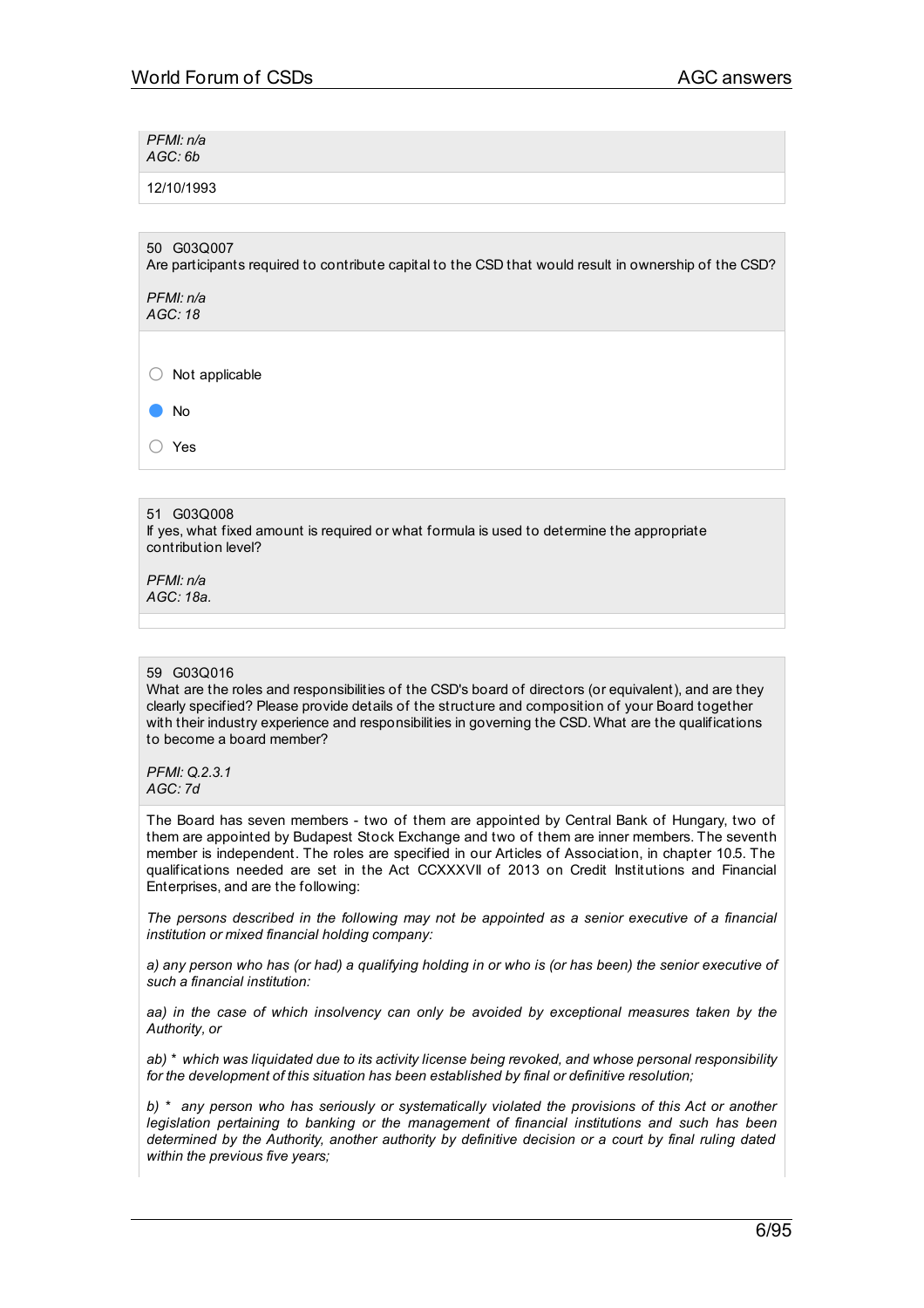*c) any person who has a criminal record;*

*d) any person who is not of good business reputation.*

*(5) In addition to what is contained in Subsection (4), with the exception of supervisory board members, the person designated to be a senior executive of a credit institution shall satisfy the following criteria:*

*a) have at least three years of experience in banking or business management, or in financial or economic management in the public sector;*

*b) shall not act as auditor for another financial institution;*

*c) shall not hold another office or position which may hinder performance of his professional duties.*

61 G03Q018 What are the election procedures?

*PFMI: Q.2.3.2 AGC: 7e*

Board members are elected at the General Meeting, the election is subject to approval by the supervisory authority, the Central Bank of Hungary, according to the Hungarian banking regulations. The Board elects its chairman - the seventh member - from among its members.

## 62 G03Q019

What is the maximum length of time a board member can serve?

*PFMI: Q.2.3.2 AGC: 7f*

Re-election is possible without limitation.

### 63 G03Q020

How are the voting powers distributed amongst the board members (i.e. does each board member have one vote or do certain members have additional voting power)?

*PFMI: Q.2.3.2 AGC: 7g*

Each board member has one vote. In case of vote-equality, the vote of the chairman would be decisive.

## 65 G03Q022

What are the procedures established to review the performance of the board as a whole and the performance of the individual board members? Who is responsible for regulating the board members?

*PFMI: Q.2.3.4 AGC: 7h*

Certain legislation, the company General Meeting, and the supervisory authority, the Central Bank of Hungary are all in a sense responsible for regulating and reviewing Board members. For the purpose of supervision of the Board the General Meeting elects the Supervisory Board.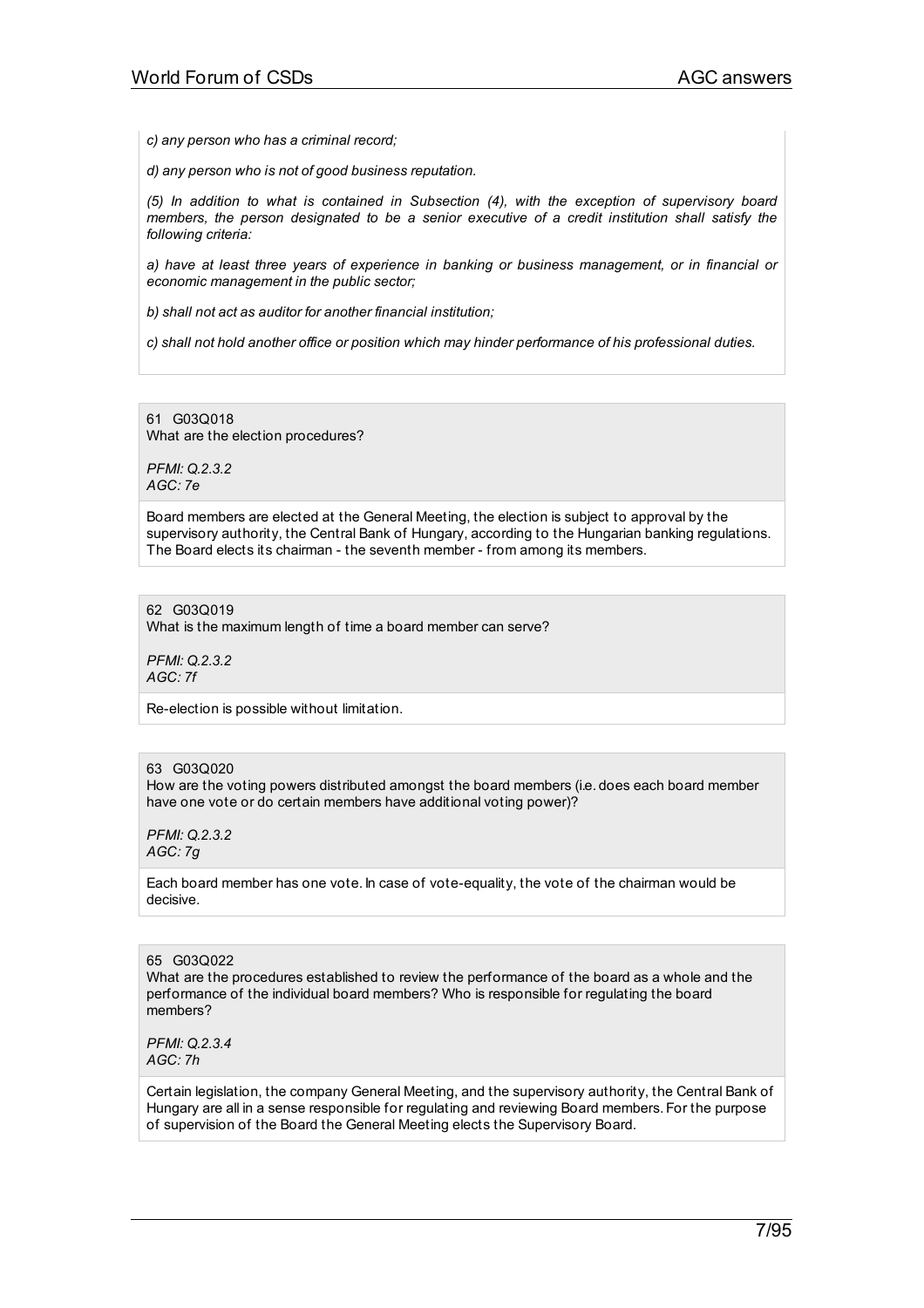### **Comprehensive risk management (PFMI Principle 3)**

| 88 G04Q003<br>Any direct damages or losses to participants caused by the CSD as a result of force majeure events,<br>acts of God, or political events, etc.? |
|--------------------------------------------------------------------------------------------------------------------------------------------------------------|
| PFMI: Q.3.1.1<br>$AGC:66x$ .                                                                                                                                 |
| Not applicable                                                                                                                                               |
| No                                                                                                                                                           |
| Yes                                                                                                                                                          |
|                                                                                                                                                              |

| 89 G04Q004 |  |                                                       |
|------------|--|-------------------------------------------------------|
|            |  | If yes, please check all of the following that apply: |

*PFMI: Q.3.1.1 AGC: 66y.*

 $\Box$  Financial limits are imposed on the amount of liability assumed by the CSD

 $\Box$  The CSD assumes liability for direct losses

 $\Box$  The CSD assumes liability for indirect or consequential losses

OTHER:

|  | 90 G04Q005 |
|--|------------|
|--|------------|

In all cases where the CSD assumes responsibility for direct or indirect or consequential losses, is the CSD's liability limited by a standard of care determination?

*PFMI: Q.3.1.1 AGC: 66+*

○ Not applicable

○ No

● Yes

91 G04Q006 Please define the standard of care applied:

*PFMI: Q.3.1.1 AGC: 66\**

The depository shall repair direct pecuniary losses of its customers proved by proper evidence if such damages are attributable to and occurred in the operation of the depositary. The depository is exempted from liability for any damages, pecuniary losses, lost profit or non-material damages that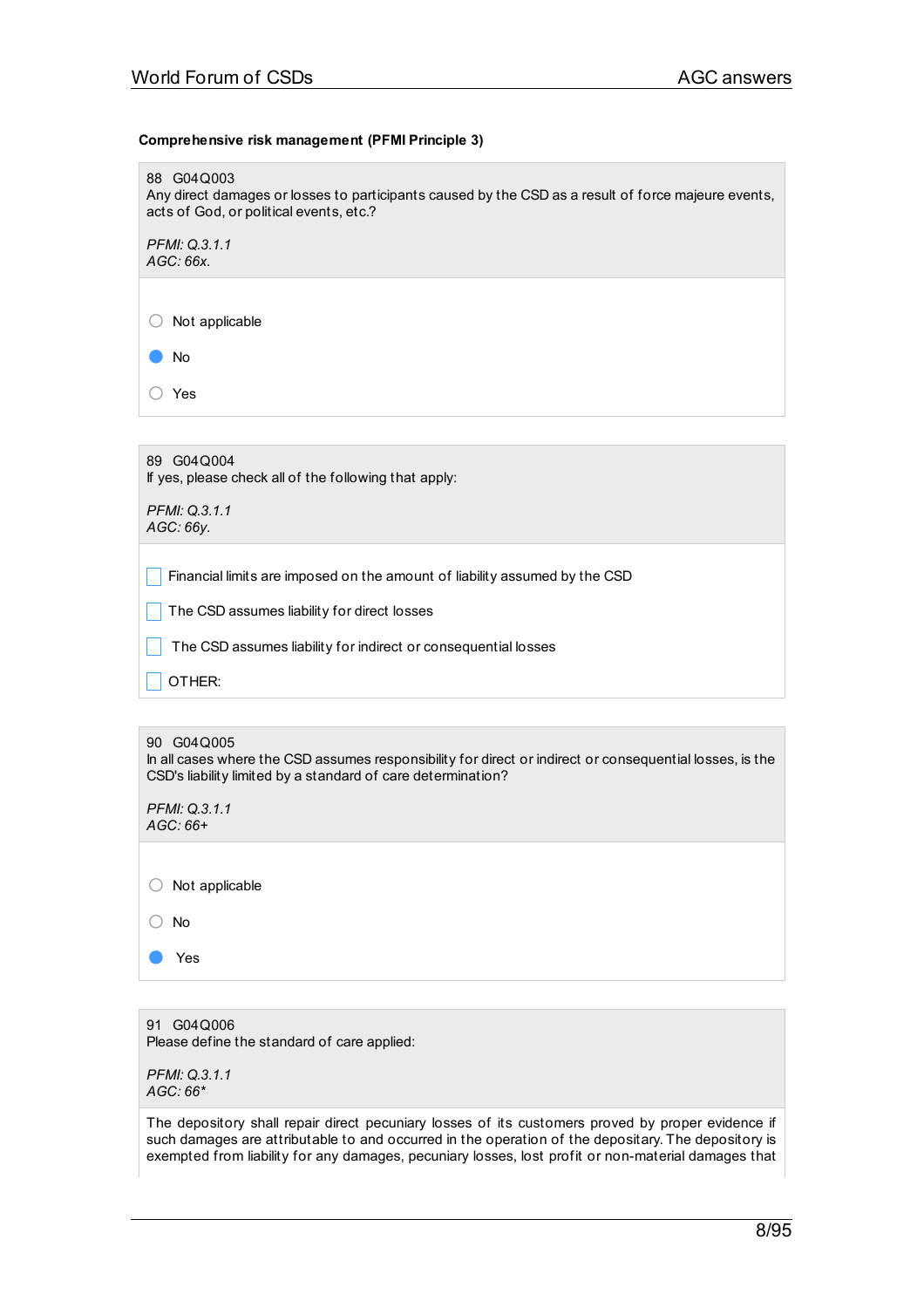may occur beyond its operations based upon statutory provisions and/or its General Business Rules. The depository shall be relieved of liability if it is able to prove that it has acted in a manner that can generally be expected in the given situation.

### **Credit risk (PFMI Principle 4)**

121 G05Q011 Does the CSD have a guaranty fund independent of stock exchange or other market guarantees?

*PFMI: Q.4.3.1 AGC: 78*

● Not applicable

○ No

○ Yes

122 G05Q012 If yes, please respond to the following questions: What is the size of the fund?

*PFMI: Q.4.3.1 AGC: 78a.*

123 G05Q013 How is the size of the fund determined?

*PFMI: Q.4.3.1 AGC: 78b.*

○ <sup>A</sup> fixed amount

 $\bigcirc$  By asset value

| $\bigcirc$ By participant volume |
|----------------------------------|
|                                  |

124 G05Q014 How is the fund financed?

*PFMI: Q.4.3.1 AGC: 78d.*

○ Funding from retained earnings

○ Contributions from participants

○ Contributions from owner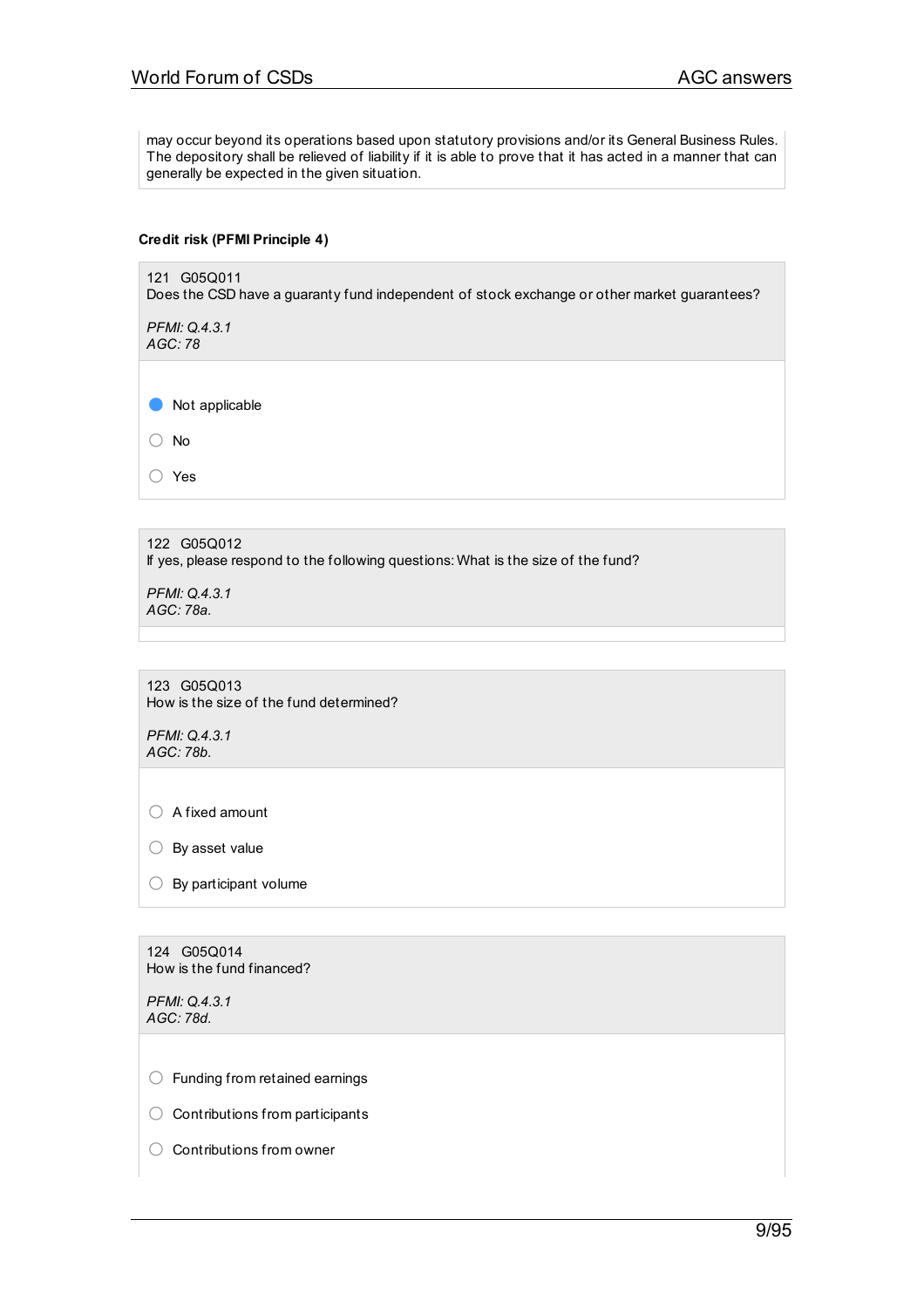Other: Not applicable

125 G05Q015 If so, what is the amount or percentage per owner?

*PFMI: Q.4.3.1 AGC: 78e.*

126 G05Q016 If so, what is the amount or percentage per participant?

*PFMI: Q.4.3.1 AGC: 78f.*

127 G05Q017 Who is covered by the fund?

*PFMI: Q.4.3.1 AGC: 78h.*

 $\Box$  Direct CSD participants only

 $\Box$  The beneficial owner also

✓ OTHER: Not applicable

128 G05Q018 When is the guaranty fund used?

*PFMI: Q.4.3.1 AGC: 78j.*

 $\Box$  When a broker defaults

 $\Box$  When a direct participant defaults

✓ OTHER: Not applicable

131 G05Q021 Does the CSD have insurance to cover losses in the event of Default on settlement commitments by the CSD or a participant?

*PFMI: Q.4.3.3 AGC: 91*

○ Not applicable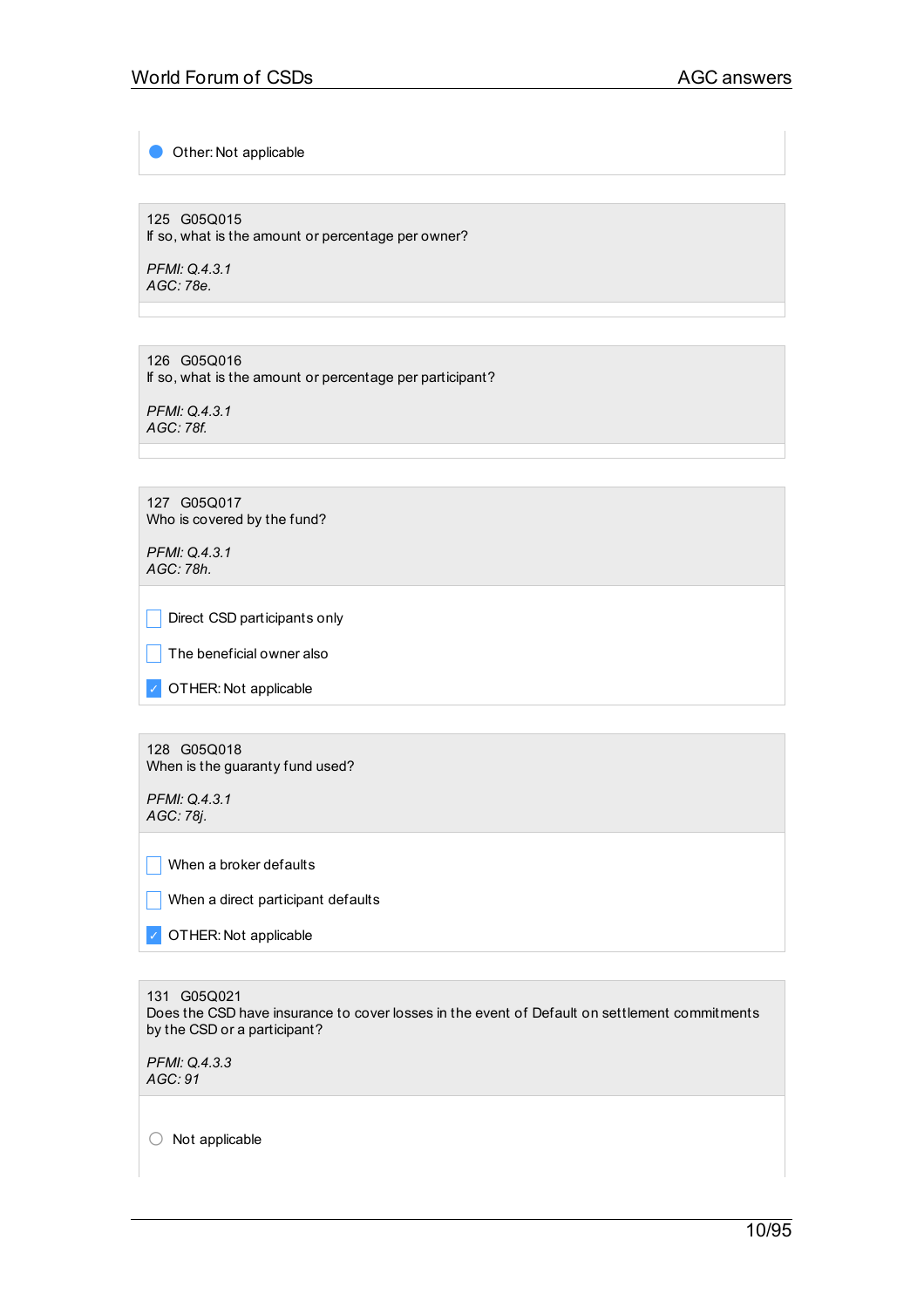● No ○ Yes

132 G05Q022 What is the amount of the coverage?

*PFMI: Q.4.3.3 AGC: 91a*

133 G05Q023 What is the amount of the deductible?

*PFMI: Q.4.3.3 AGC: 91b*

134 G05Q024 Please explain other loss or default protections:

*PFMI: Q.4.3.3 AGC: 79a*

N/A

135 G05Q025 Does the CSD accept liability (independent of any insurance coverage) for the following: Any direct damages or losses to participants caused by the CSD in its capacity as a central counterparty?

*PFMI: Q.4.3.3 AGC: 66q.*

○ Not applicable

○ No

○ Yes

● Other: KELER CSD does not act as a central counetrparty. Clearing activity is the core service of its subsidiary, KELER CCP Ltd.

136 G05Q026 If yes, please check all of the following that apply:

*PFMI: Q.4.3.3 AGC: 66r.*

 $\Box$  Financial limits are imposed on the amount of liability assumed by the CSD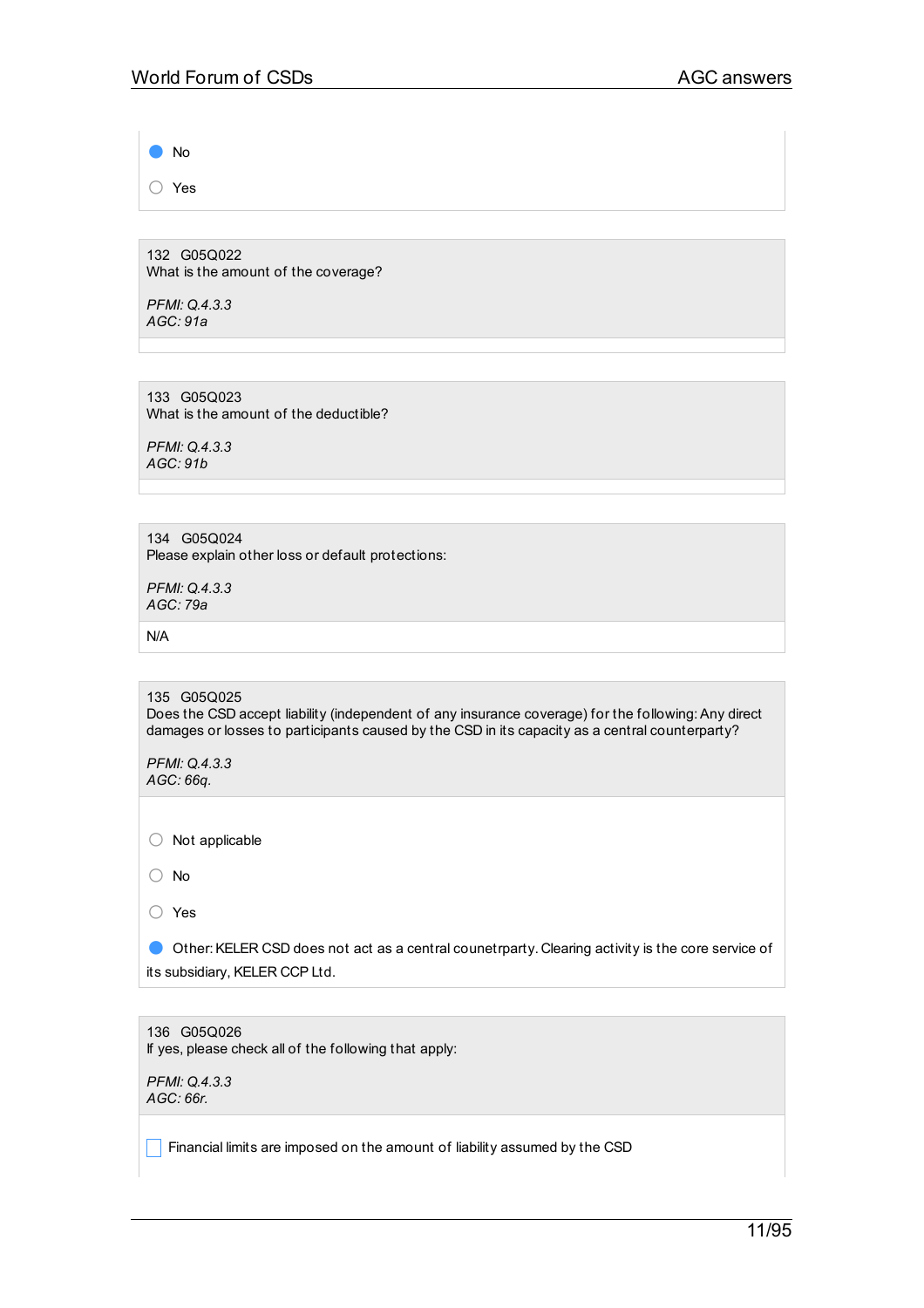The CSD assumes liability for direct losses

The CSD assumes liability for indirect or consequential losses

\_ OTHER:

### **Collateral (PFMI Principle 5)**

#### 141 G06Q001

Summary narrative for PFMI Principle 5. Please provide a summary narrative disclosure with sufficient detail and context, as well as any other appropriate supplementary information, to enable readers to understand the CSD's approach to or method for observing the principle.Please use the following questions as guidance for the points of focus and level of detail it is expected to convey in the disclosure. Cross references to publicly available documents should be included, where relevant, to supplement the discussion.)

*PFMI: Annex A - CSD disclosure template - IV.P5 AGC: 35c*

KELER CSD does not act as a central counterparty. Clearing activity is the core service of its subsidiary, KELER CCP Ltd.

### **Liquidity risk (PFMI Principle 7)**

### **Settlement finality (PFMI Principle 8)**

### **Money settlements (PFMI Principle 9)**

217 G09Q003 Who accepts cash deposits (or makes payment credit accommodations) for CSD transactions?

*PFMI: Q.9.1.1 AGC: 31*

✓ CSD

✓ Central Bank

 $\Box$  Banks appointed by CSD

 $\Box$  Neither or others (e.g. credit lines used)

 $\Box$  Not applicable

\_ OTHER:

218 G09Q004 Please indicate the name of the banks appointed by the CSD

*PFMI: Q.9.1.1 AGC: 31a*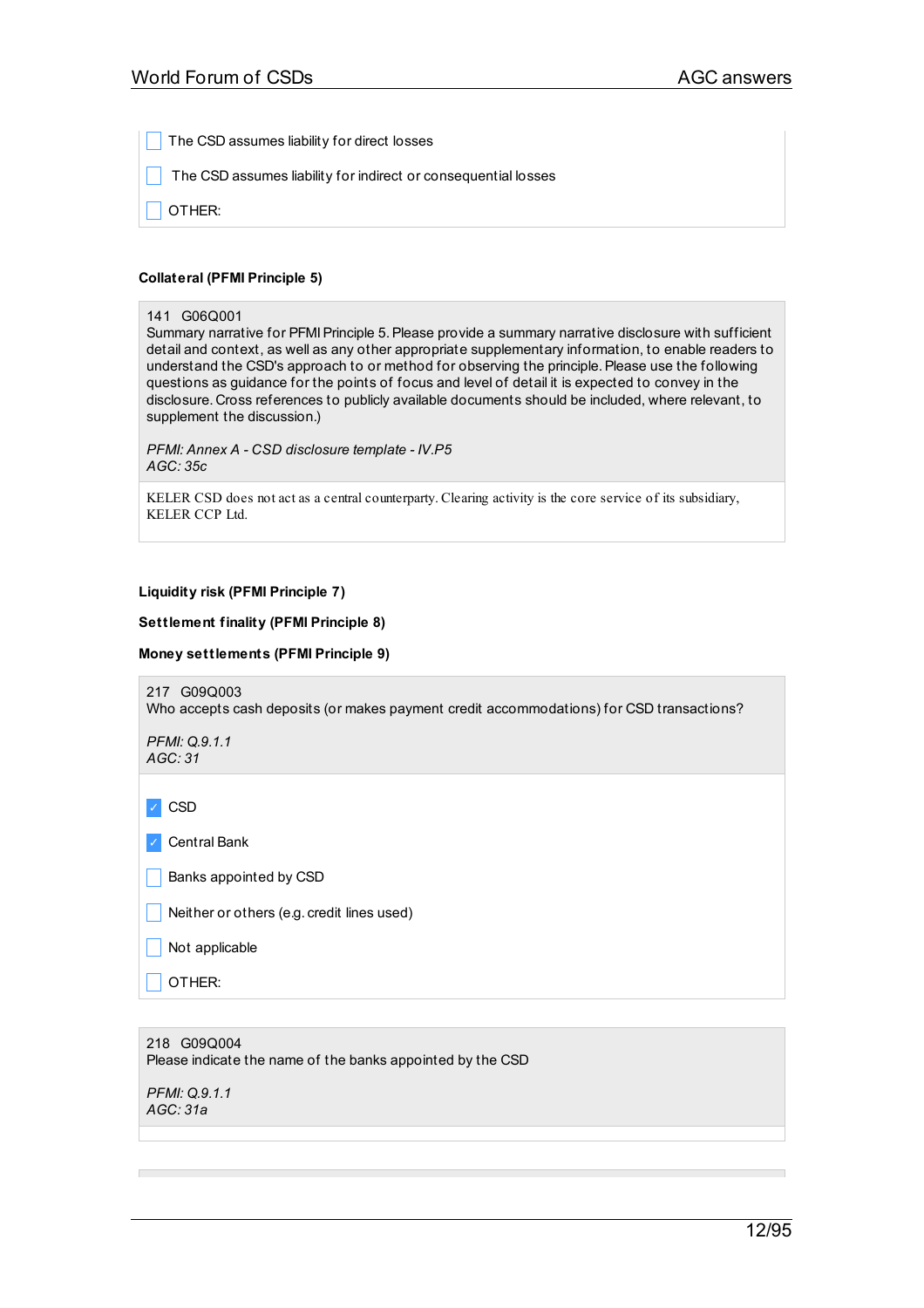219 G09Q005 Who processes cash clearing (or draws on credit lines, if applicable) for CSD transactions?

*PFMI: Q.9.1.1 AGC: 32*

 $\Box$  CSD

 $\vert$  Central Bank

 $\Box$  Banks appointed by the CSD

 $\Box$  Neither or others (e.g. credit lines used)

 $\Box$  Not applicable

✓ OTHER:Participants need to cover their National Bank Account or CSD account to be able to settle. Credit lines are not available at CSD.

220 G09Q006 Please name banks appointed by the CSD

*PFMI: Q.9.1.1 AGC: 32a*

221 G09Q007

Who controls the movement of cash for cash deposits (or draws on credit lines, if applicable)?

*PFMI: Q.9.1.1 AGC: 33, 33b*

✓ CSD

✓ Central Bank

 $\Box$  Banks appointed by CSD

 $\Box$  Neither or others (e.g. credit lines used)

 $\Box$  Not applicable

 $\Box$  Other:

222 G09Q008 Please name banks appointed by the CSD

*PFMI: Q.9.1.1 AGC: 33a*

N/A

223 G09Q009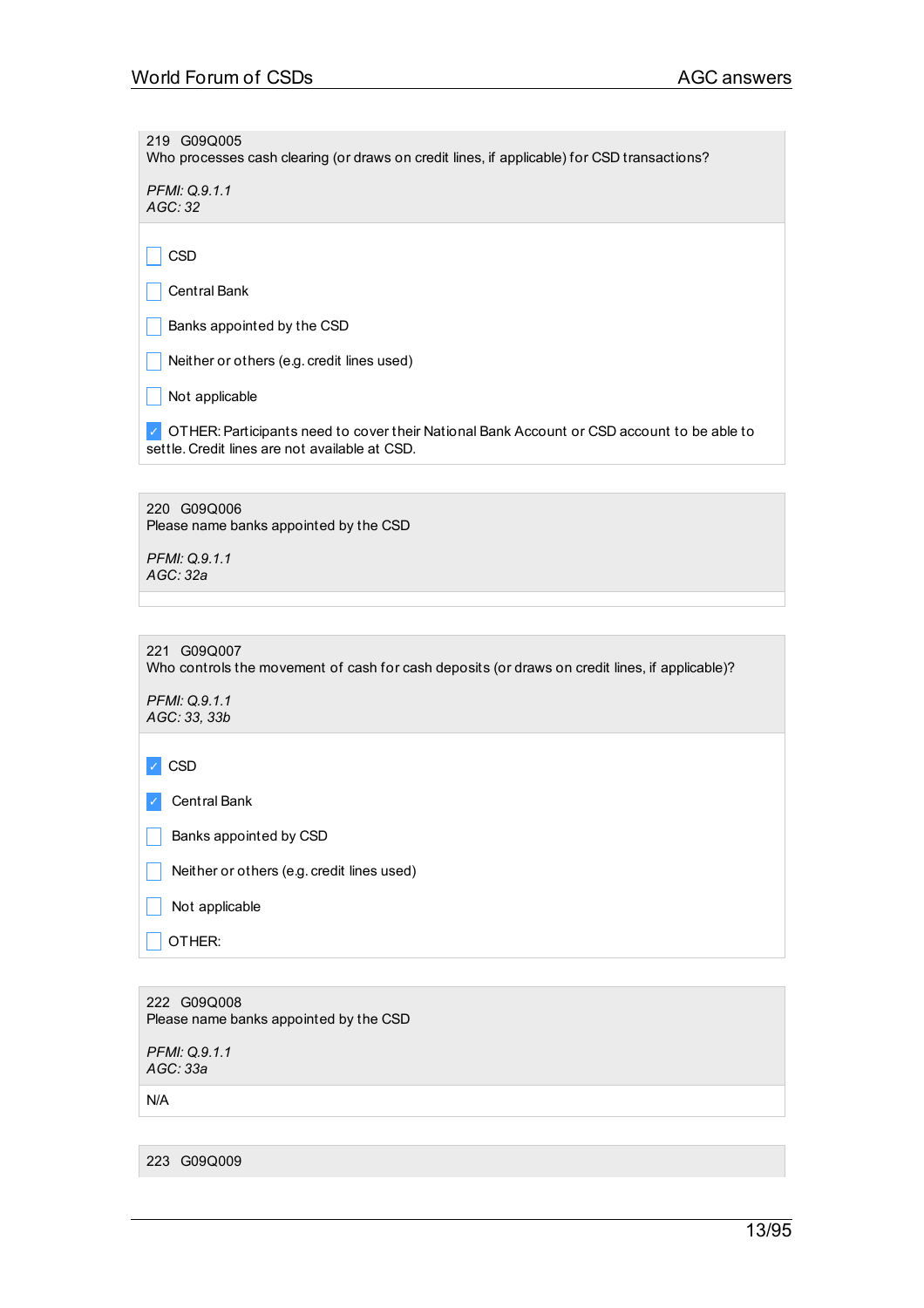Who controls the movement of cash for cash clearing (or for draws on credit lines, if applicable)?

*PFMI: Q.9.1.1 AGC: 34*

✓ CSD

Central Bank

Banks appointed by CSD

Neither or others (e.g. credit lines used)

Not applicable

OTHER:

224 G09Q010 Please name banks appointed by CSD *PFMI: Q.9.1.1*

*AGC: 34a*

N/A

## **Physical deliveries (PFMI Principle 10)**

239 G10Q005 How are eligible securities lodged in the CSD system?

*PFMI: Q.10.1.3 AGC: 57, 57a*

 $\Box$  A registered certificate in the name of the CSD is delivered to the CSD.

A participant delivers the security with a valid transfer deed or stock power or other transfer document to the CSD which then effects registration.

 $\Box$  A registrar re-registers the security in the name of the CSD.

Not applicable

OTHER: Either with a blank endorsement or in registered form.

| 240 G10Q006<br>When are securities lodged into the CSD reflected in a participant's CSD account? |  |
|--------------------------------------------------------------------------------------------------|--|
| PFMI: Q.10.1.3<br>AGC: 58, 58a                                                                   |  |
|                                                                                                  |  |

Securities are reflected in the participant's CSD account immediately upon delivery to the CSD.

Securities are re-registered prior to being reflected in the participant CSD account.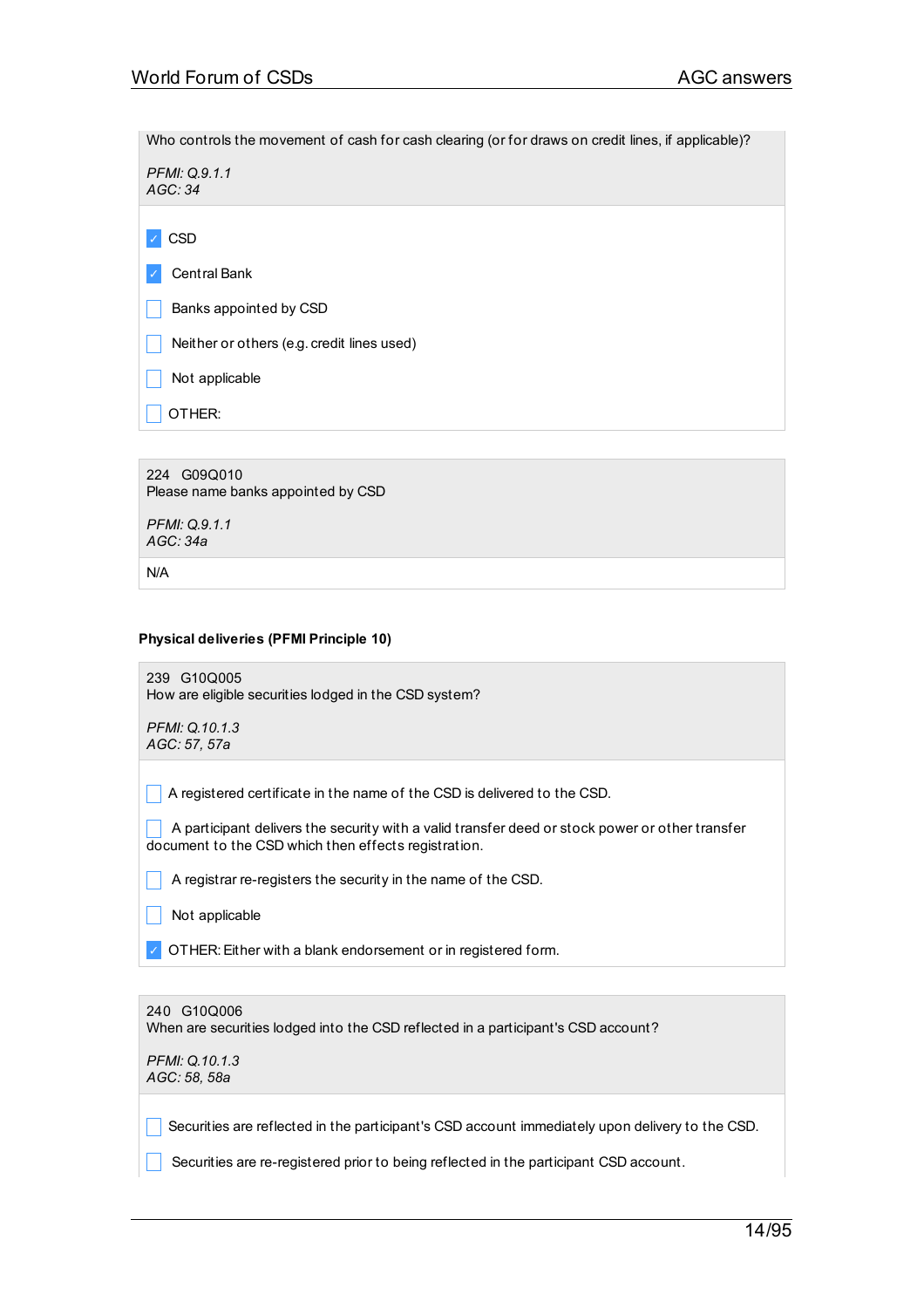$\Box$  Not applicable

✓ OTHER:Same day.

241 G10Q007 How long does it usually take to lodge securities with the CSD?

*PFMI: Q.10.1.3 AGC: 59, 59b*

○ Not applicable

○ More than 4 weeks

 $\bigcirc$  2 to 4 weeks

○ 3 days to 1 week

● 1 to 2 days

242 G10Q008 Please specify

*PFMI: Q.10.1.3 AGC: 59a*

| 243 G10Q009<br>During the process of lodging securities into the CSD, can the securities be traded? |
|-----------------------------------------------------------------------------------------------------|
| PFMI: Q.10.1.3<br>AGC:60                                                                            |
|                                                                                                     |
| Not applicable                                                                                      |
| No                                                                                                  |
| Yes                                                                                                 |

| 244 G10Q010<br>During the process of lodging securities into the CSD, can the securities be settled? |  |
|------------------------------------------------------------------------------------------------------|--|
| PFMI: Q.10.1.3<br>AGC: 60a                                                                           |  |

○ Not applicable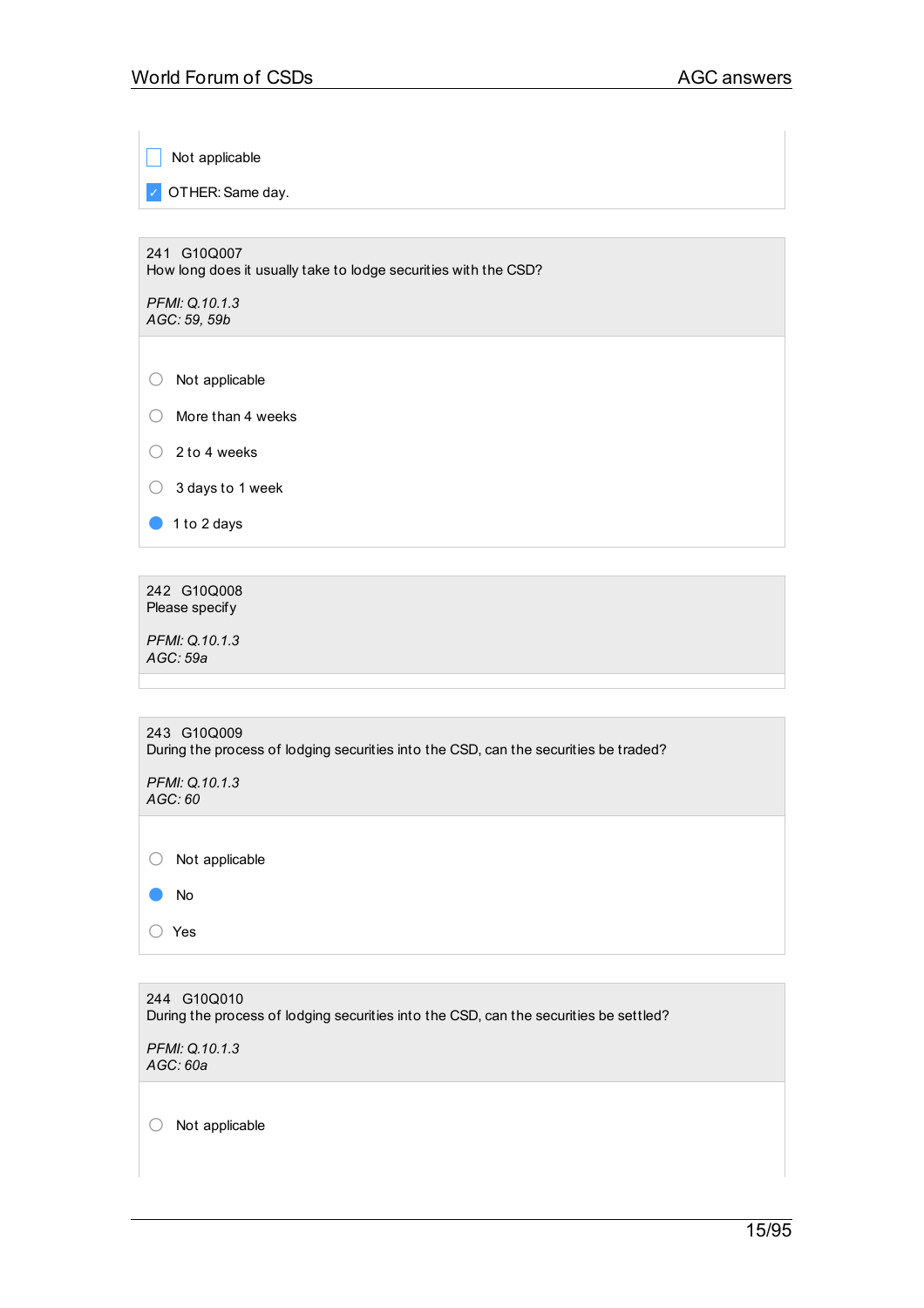○ No ○ Yes

● Other:Physical securities can only be settled in KELER's books after the process of lodging.

245 G10Q011 During the process of lodging securities into the CSD, can the securities have ownership transferred?

*PFMI: Q.10.1.3 AGC: 60b*

○ Not applicable

● No

○ Yes

246 G10Q012 If they cannot be traded, or if you answered other, please explain

*PFMI: Q.10.1.3 AGC: 60c*

247 G10Q013 If they cannot be settled, or if you answered other, please explain

*PFMI: Q.10.1.3 AGC: 60d*

248 G10Q014 If ownership cannot be transferred, or if you answered other, please explain

*PFMI: Q.10.1.3 AGC: 60e*

It is a market practice in the Hungarian market that ownership can not be transferred during the process of lodging physical securities.

249 G10Q015 Are securities immediately available for delivery upon transfer to the CSD?

*PFMI: Q.10.1.3 AGC: 61, 61d*

○ Not applicable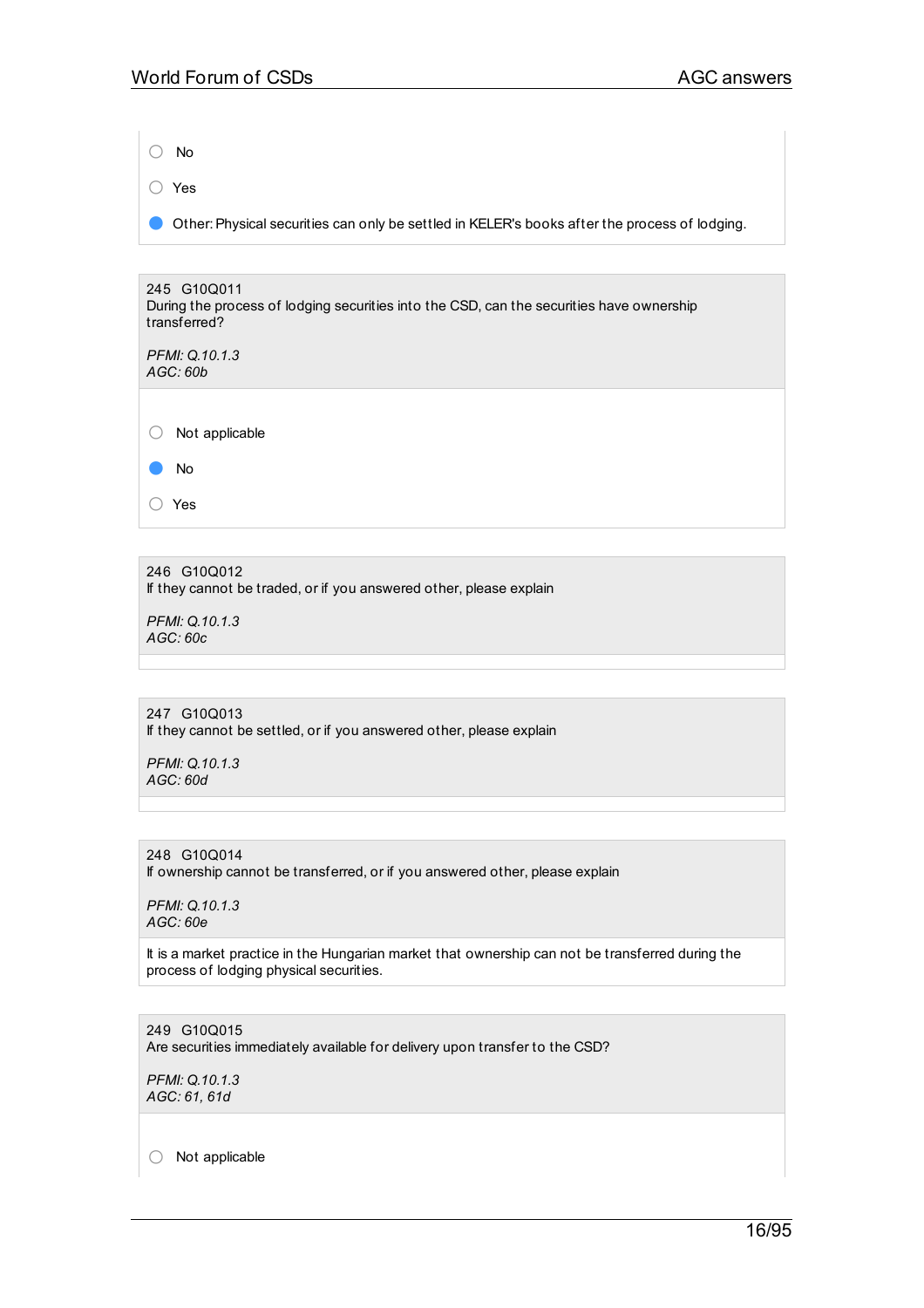○ No

● Yes

250 G10Q016 If no:Securities are unavailable for

*PFMI: Q.10.1.3 AGC: 61a*

○ Not applicable

○ More than 4 weeks

 $\bigcirc$  2 to 4 weeks

○ 3 days to 1 week

 $\bigcirc$  1 to 2 days

251 G10Q017 If more than 4 weeks, please specify

*PFMI: Q.10.1.3 AGC: 61b*

252 G10Q018 If not applicable, please explain

*PFMI: Q.10.1.3 AGC: 61c*

253 G10Q019 What transfer process steps are involved when eligible securities are withdrawn from the CSD for safekeeping?

*PFMI: Q.10.1.3 AGC: 63, 63a*

○ Not applicable

 $\bigcirc$  Securities are transferred as is any physical delivery in the market.

○ Securities are re-certificated and delivered as bearer instruments.

○ Securities are re-certificated and re-registered into the name of the beneficia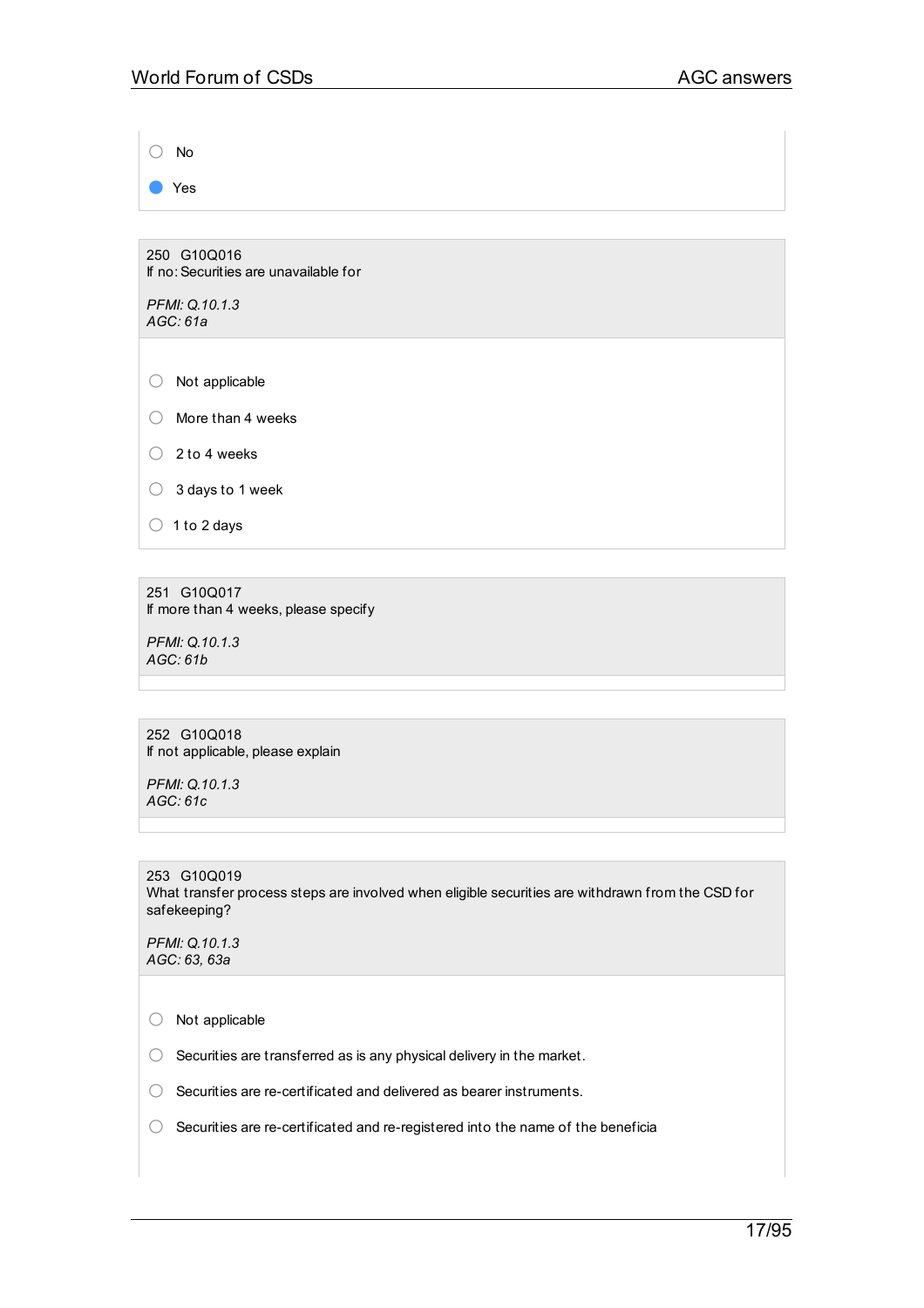$\bigcirc$  Securities are re-registered into the name of the beneficial owner or a nominee.

● Other: Physical securities can only be delivered out or destroyed, no withdrawal process is

available. In case of delivery out signature check of the instruction is performed, the provision check follows, finally a debit entry is getting booked.Before physical securities are destroyed KELER checks if the security rigths are expired and the company had been deleted from the Company Register.

254 G10Q020 How long does it usually take to remove securities from the CSD?

*PFMI: Q.10.1.3 AGC: 64, 64b*

○ Not applicable

- More than <sup>4</sup> weeks
- <sup>2</sup> to <sup>4</sup> weeks
- <sup>3</sup> days to <sup>1</sup> week
- 1 to 2 days

255 G10Q021 If more than 4 weeks, please specify

*PFMI: Q.10.1.3 AGC: 64a*

| 256 G10Q022<br>While the securities are being removed from the CSD, can they be traded? (Choose one) |
|------------------------------------------------------------------------------------------------------|
| PFMI: Q.10.1.3<br>AGC: 65a                                                                           |
|                                                                                                      |
| Yes                                                                                                  |
| Not applicable                                                                                       |
| No                                                                                                   |

257 G10Q023 If they cannot be traded please explain

*PFMI: Q.10.1.3 AGC: 65b*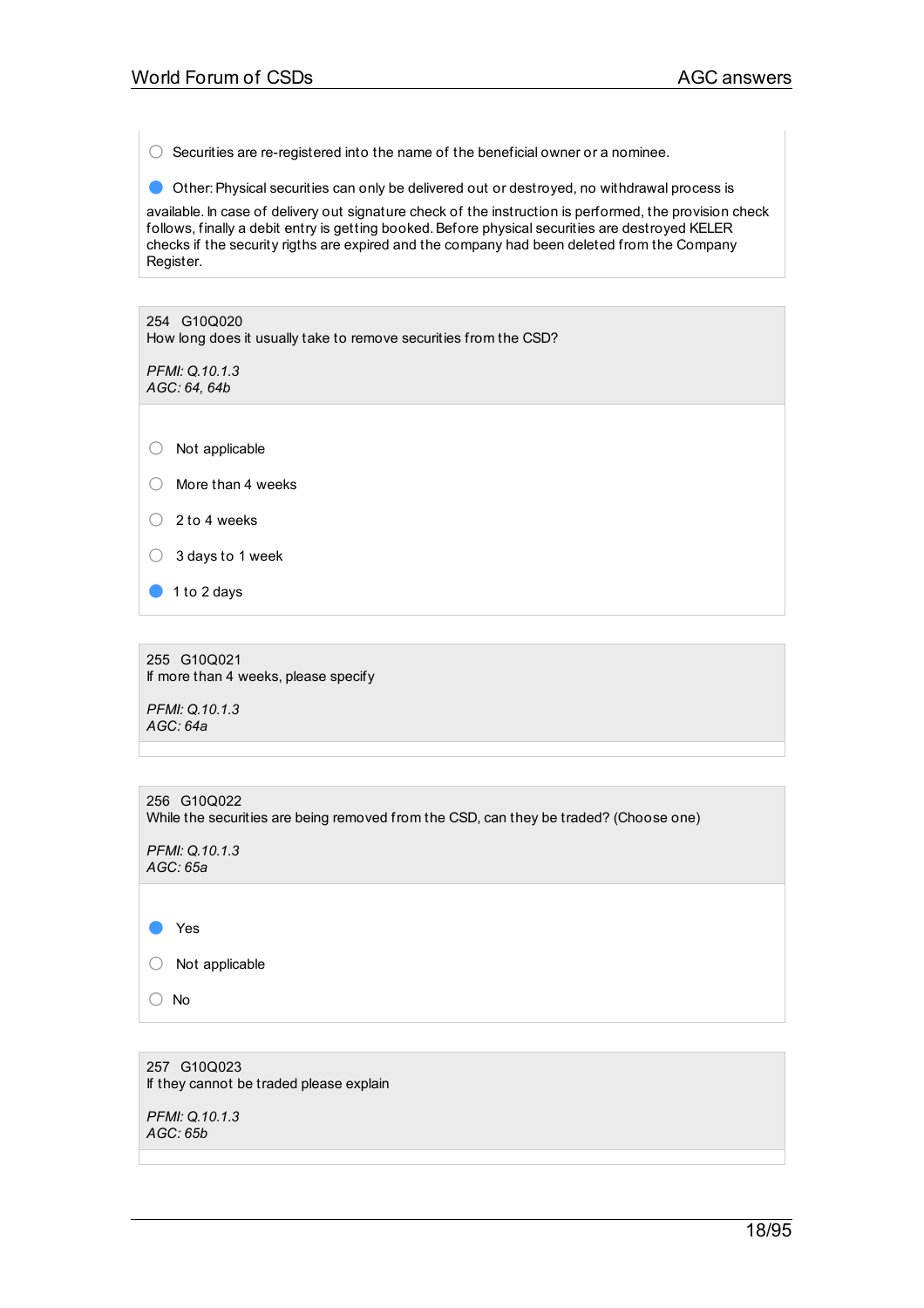258 G10Q024 While the securities are being removed from the CSD, can they be settled? (Choose one) *PFMI: Q.10.1.3 AGC: 65c* ○ Yes ○ Not applicable ● No

259 G10Q025 If they cannot be settled, please explain *PFMI: Q.10.1.3*

*AGC: 65d*

Technically impossible.

260 G10Q026 While the securities are being removed from the CSD, can they have ownership transferred? (Choose one)

*PFMI: Q.10.1.3 AGC: 65e*

○ Yes

○ Not applicable

● No

261 G10Q027 If ownership cannot be transferred, please explain

*PFMI: Q.10.1.3 AGC: 65f*

Technically impossible.

263 G10Q029 What are the vault security procedures for the safekeeping of physical paper?

*PFMI: Q.10.2.1 AGC: 75*

 $\Box$  Not applicable, no vault is maintained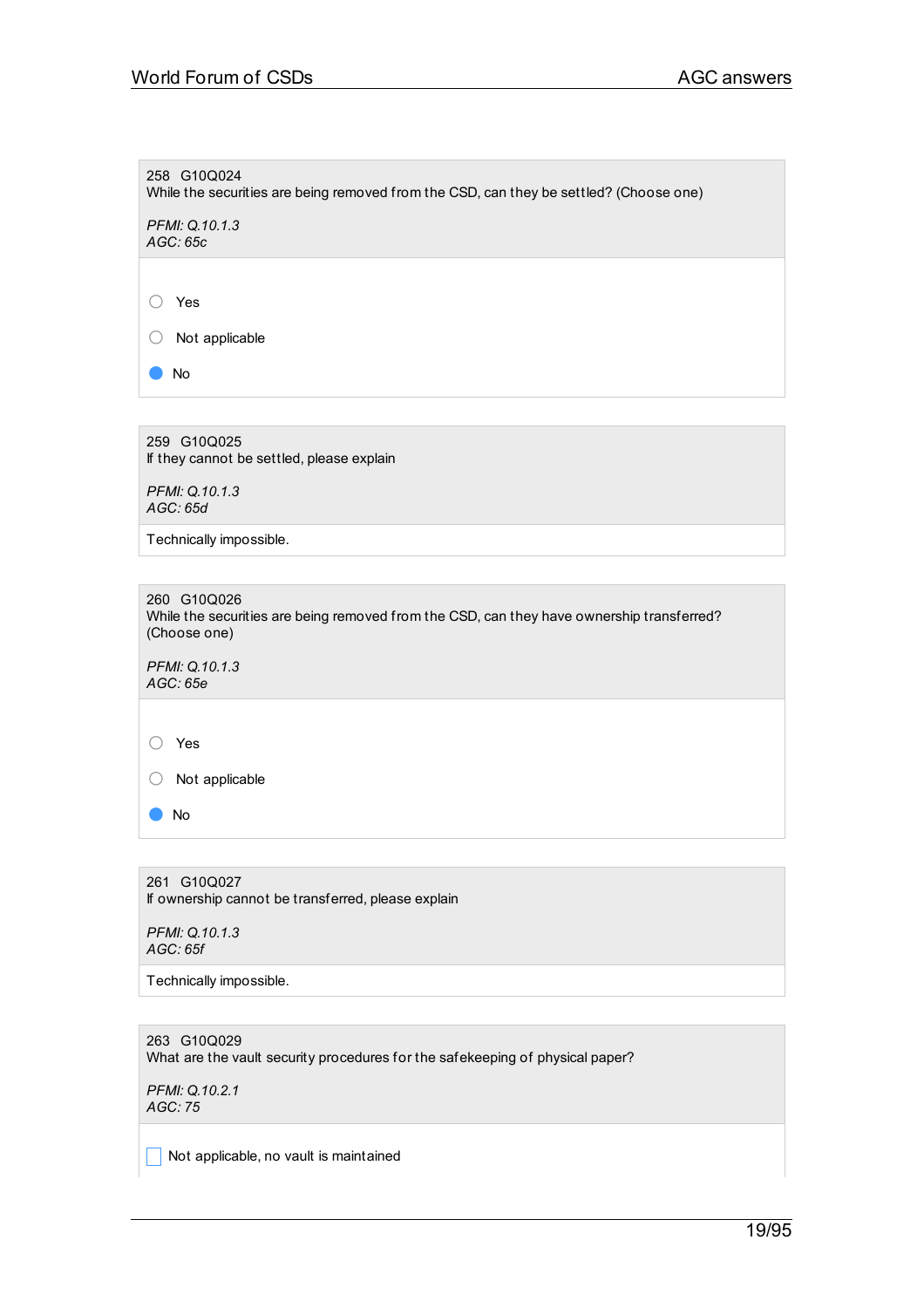✓ Electronic keys or combinations ✓ Dual access control ✓ Visitor logs ✓ Vault counts ✓ Intrusion alarms ✓ Fire alarms ✓ Guards  $\overline{\phantom{a}}$  OTHER:

264 G10Q030 Please indicate frequency of vault counts:

*PFMI: Q.10.2.1 AGC: 75a.*

Full inventory on a yearly basis and random checks.

265 G10Q031 Please explain:

*PFMI: Q.10.2.1 AGC: 75b*

### **Central Securities Depositories (PFMI Principle 11)**

#### 271 G11Q002

CSD FUNCTIONALITY AND SERVICES, USE OF AGENTS. Certain functionalities and services reduce risk to an investor if provided in an efficient manner. The purpose of this section is to identify those functionalities that may potentially be offered by depositories and clearing systems around the world, and ascertain whether they are offered by your institution. For which of the following security types do you serve as a CSD or clearing system?

*PFMI: n/a AGC: 26*

✓ Government securities

✓ Equities

✓ Corporate bonds

 $\Box$  Corporate money market

 $\Box$  Not applicable

✓ OTHER: Investment Fund Share, Venture Fund Note, Central Bank Bond, ETF, Certificate,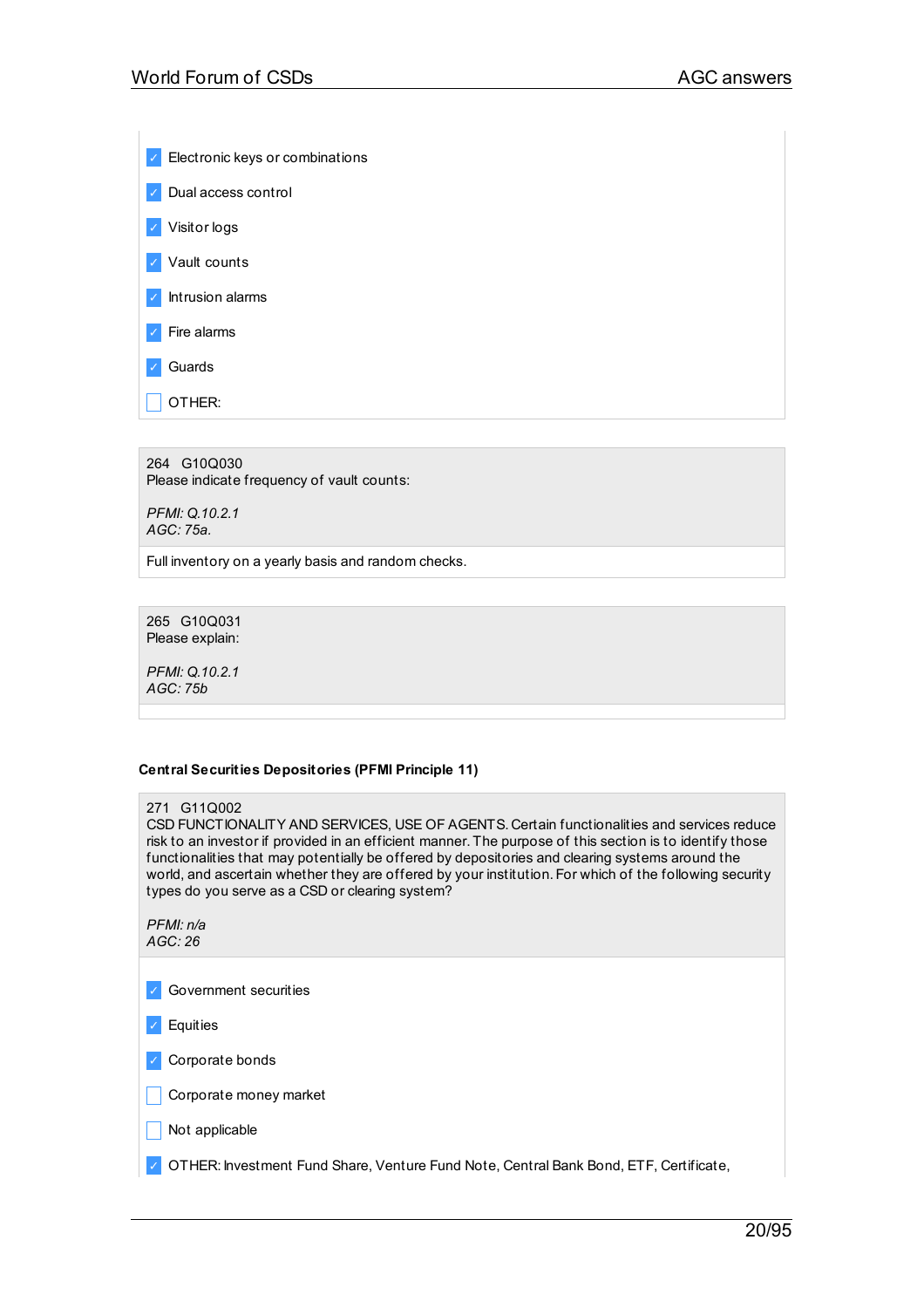Compensation Note, Mortgage Bond, Convertible Bond, Futures, Options

272 G11Q003 Please name the other security types:

*PFMI: n/a AGC: 26a.*

Investment Fund Share, Venture Fund Note, Central Bank Bond, ETF, Compensation Note, Mortgage Bond, Convertible Bond, Futures, Options

Is the use of the CSD in your market compulsory by law or compulsory by market practice for the settlement or safekeeping of all instrument types in your market (e.g. equities, government securities, corporate bonds, money market instruments, warrants, derivatives etc).

*PFMI: n/a AGC: 27, 27c*

 $\Box$  Yes by law for settlement of all instrument types

 $\Box$  Yes by law for safekeeping of all instrument types

 $\Box$  Yes by market practice for settlement of all instrument types

 $\Box$  Yes by market practice for safekeeping of all instrument types

 $\vee$  Yes by law for settlement, but not for all instrument types

 $\vee$  Yes by law for safekeeping, but not for all instrument type

Yes by market practice for settlement, but not for all instrument types

Yes by market practice for safekeeping, but not for all instrument types

**Neither** 

\_ OTHER:

274 G11Q005 Please list the instrument types for which it is not compulsory by law to:(i)settle in your CSD

*PFMI: n/a AGC: 27a. (i)*

Non-dematerialized securities eg. equities issued by private limited companies, OTC money market instruments, OTC warrants, OTC derivatives are not compulsory by law to settle in KELER.

275 G11Q006 (ii) safekeep in your CSD:

*PFMI: n/a AGC: 27a. (ii)*

Non-dematerialized securities eg. equities issued by private limited companies, OTC money market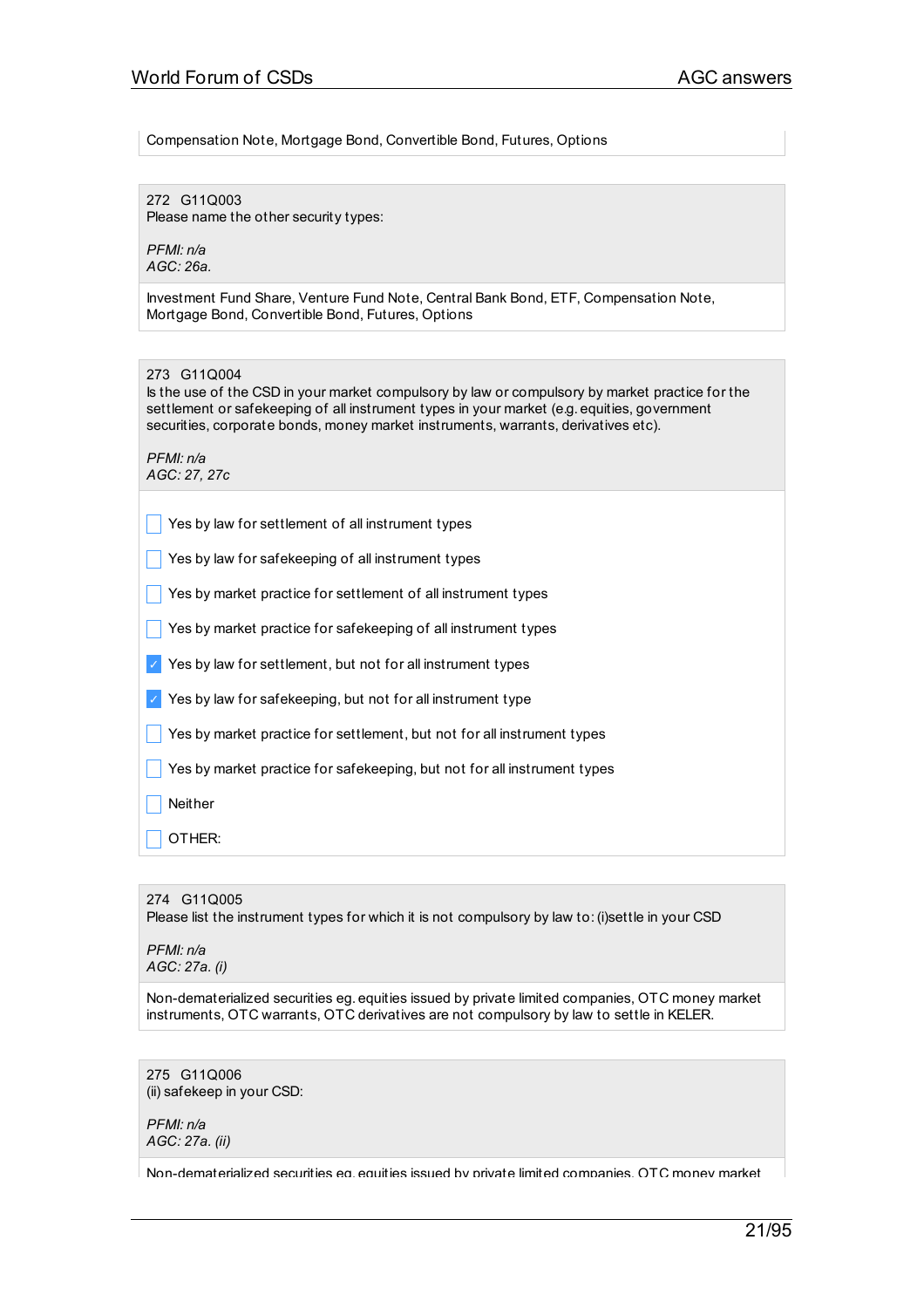Non-dematerialized securities eg. equities issued by private limited companies, OTC money market instruments, OTC warrants, OTC derivatives are not compulsory te safekept in KELER.

276 G11Q007 Please list the instrument types for which it is not compulsory by market practice to:(i)settle in your CSD

*PFMI: n/a AGC: 27b. (i)*

Fo non-Hungarian securities are not compulsory by market practice to settle in KELER.

277 G11Q008 (ii) safekeep in your CSD:

*PFMI: n/a AGC: 27b. (ii)*

For non-Hungarian securities are not compulsory by market practice to safekeep in KELER.

### 278 G11Q009

Settlement and Safekeeping Percentages 28a Please list by instrument type the percentage of the total market in your jurisdiction (either volume or value) settled within your institution, exclusive of your links with third parties.

*PFMI: n/a AGC: 28 28a*

100% of dematerialized securities are administered by KELER. The market is almost 100% dematerialized.

### 279 G11Q010

Please list by instrument type the percentage of the total market in your jurisdiction (either volume or value) held in safekeeping within your institution.

*PFMI: n/a AGC: 28b.*

100% of dematerialized securities are administered by KELER. The market is almost 100% dematerialized.

### 281 G11Q012

In the event a participant's single or main account is blocked for any reason (e.g., insolvency, penalties, violations, liens), would securities held in any account or accounts on behalf of the participant's clients be accessible: By the participant's clients?

*PFMI: Q.11.1.1 AGC: 44a*

○ Not applicable

● No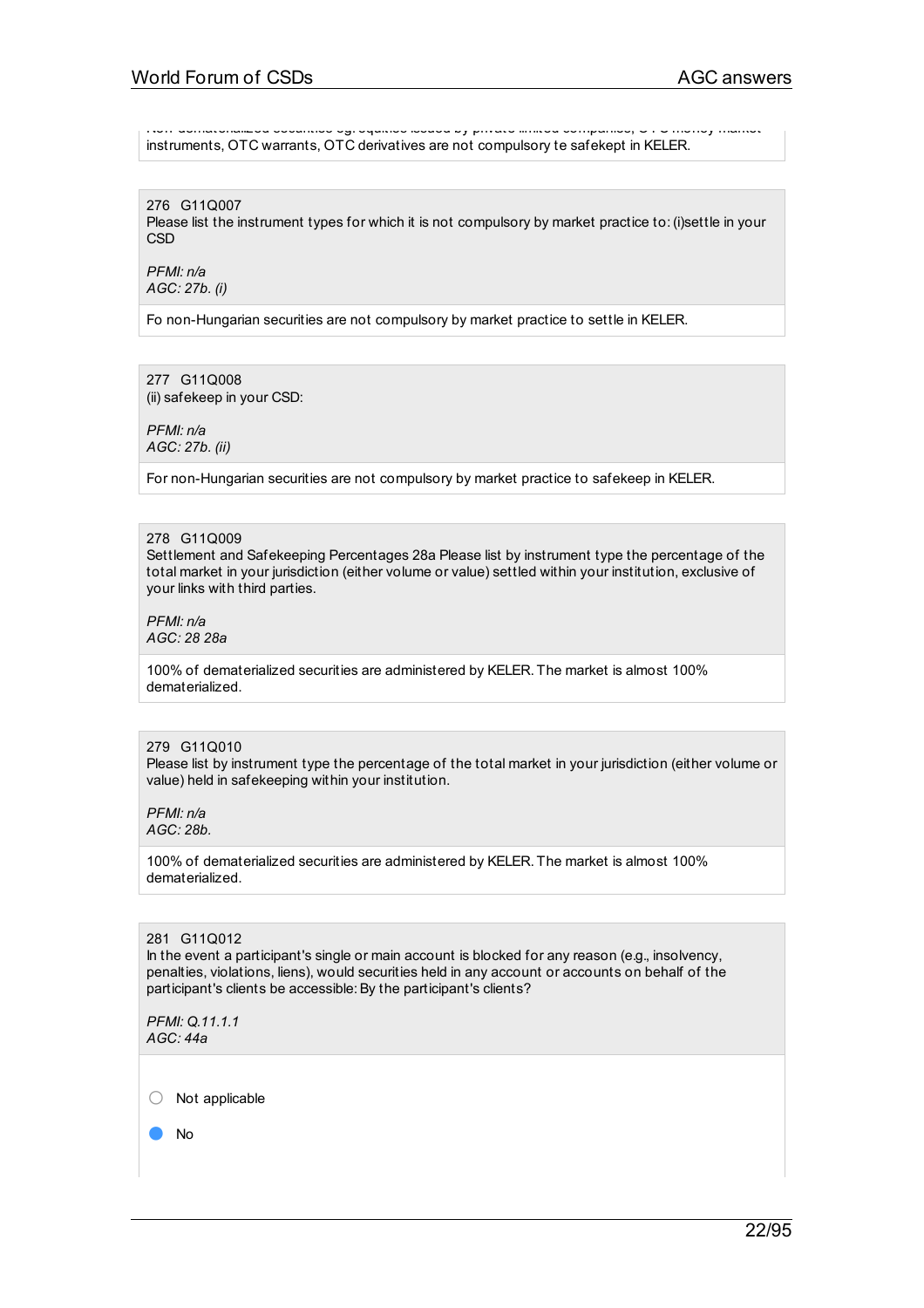○ Yes

282 G11Q013 If yes, please describe briefly how clients of participants would access their securities and whether there would be any delay in their ability to do so:

*PFMI: Q.11.1.1 AGC: 44b*

283 G11Q014 By the intervening authorities controlling insolvency or other proceedings?

*PFMI: Q.11.1.1 AGC: 44d.*

● No

○ Yes

284 G11Q015 If yes, please describe briefly under what conditions access would be granted to the intervening authorities:

*PFMI: Q.11.1.1 AGC: 44e.*

| 285 G11Q016<br>By the participant's creditors? |  |
|------------------------------------------------|--|
| PFMI: Q.11.1.1<br>AGC: 44g, 44i                |  |
| $\bigcirc$<br>Not applicable                   |  |
| No<br>$\blacksquare$                           |  |
| ∩<br>Yes                                       |  |
|                                                |  |

286 G11Q017 If yes, please describe briefly under what conditions access would be granted to the participant's creditors:

*PFMI: Q.11.1.1 AGC: 44h*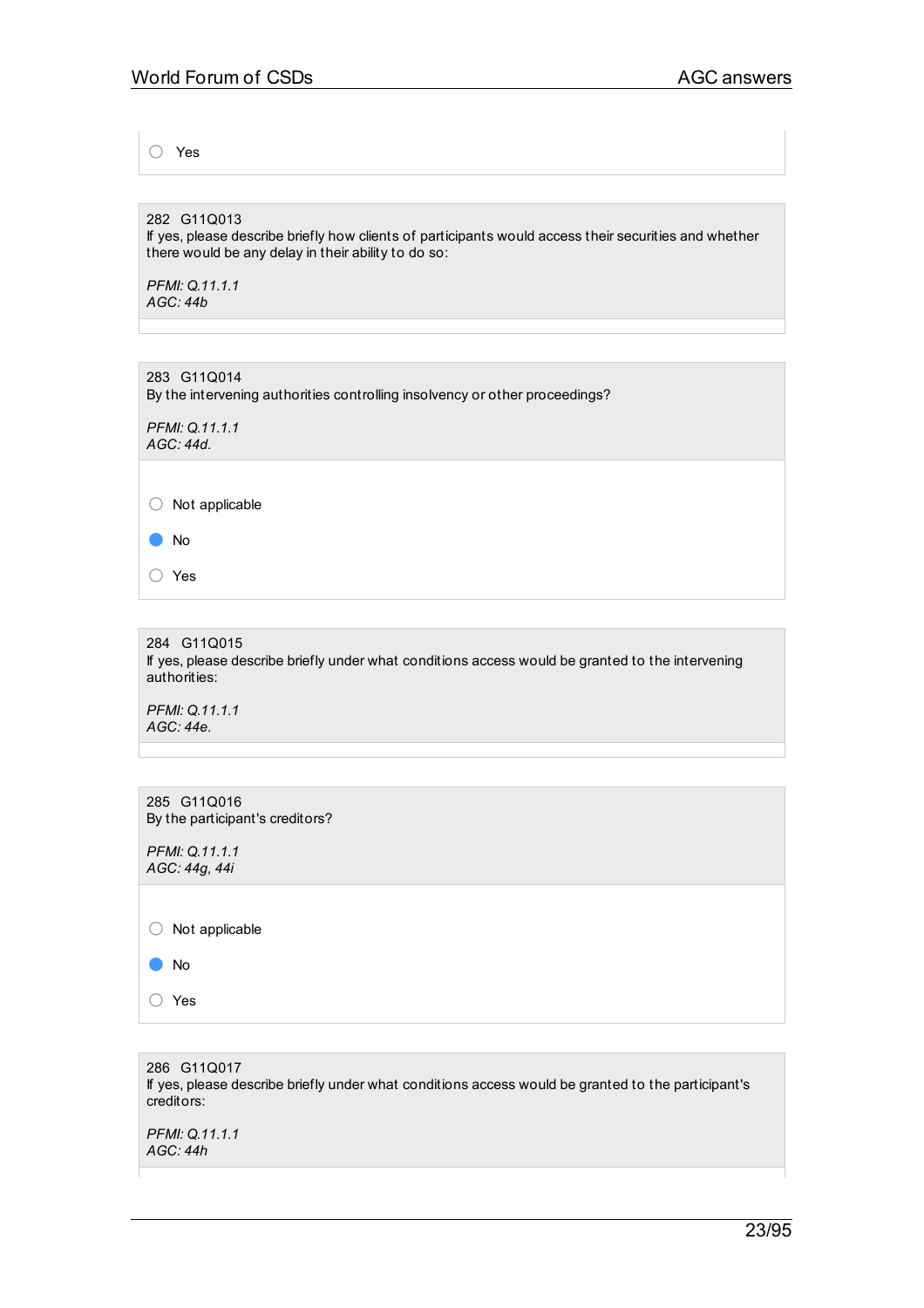287 G11Q018 By the CSD's creditors?

*PFMI: Q.11.1.1 AGC: 44j.*

○ Not applicable

● No ○ Yes

288 G11Q019 If yes, please describe briefly under what conditions access would be granted to the CSD's creditors: *PFMI: Q.11.1.1 AGC: 44k.*

| 289 G11Q020<br>What is your document and record retention policy for documents and records described above in<br>this section? |
|--------------------------------------------------------------------------------------------------------------------------------|
| PFMI: Q.11.1.1<br>AGC: 47, 47a                                                                                                 |
|                                                                                                                                |
| 7 years                                                                                                                        |
| 5 years                                                                                                                        |
| 3 years                                                                                                                        |
| 1 year                                                                                                                         |
| 6 months or less                                                                                                               |
| Other: 10 years                                                                                                                |
|                                                                                                                                |

| 290 G11Q021                                                                     |
|---------------------------------------------------------------------------------|
| Does the law protect participant assets from claims and liabilities of the CSD? |
|                                                                                 |
| <b>PFMI: Q.11.1.1</b>                                                           |

*AGC: 54*

○ Not applicable

○ No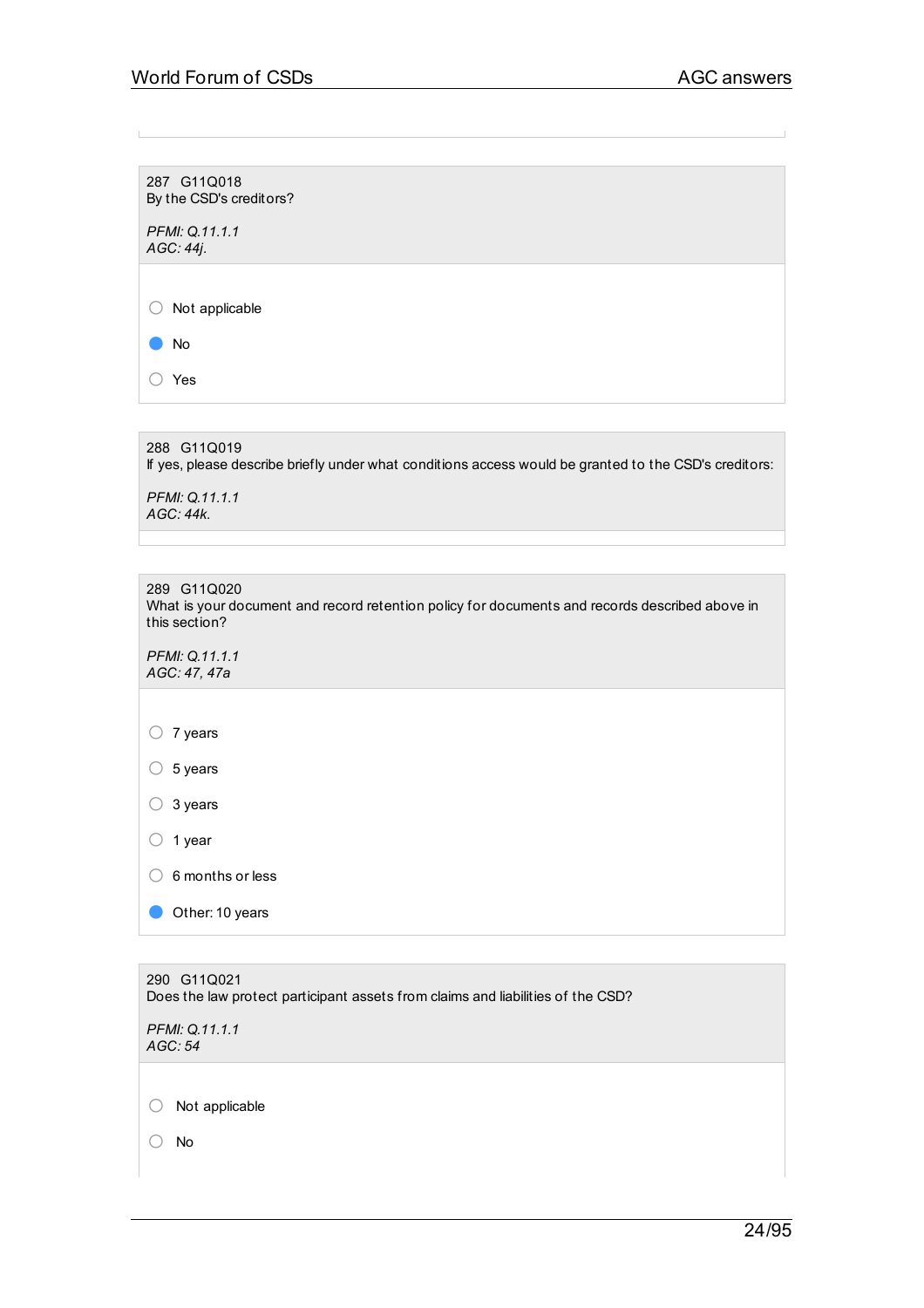Yes 291 G11Q022 Can the CSD assess a lien on participant accounts? (A lien would entitle the CSD to take and hold or sell the securities of the participant in payment of a debt.) *PFMI: Q.11.1.1 AGC: 55* ● Yes ○ No

292 G11Q023 If yes, for what reasons are liens or similar claims imposed?

*PFMI: Q.11.1.1 AGC: 55a*

○ Not applicable

✓ Fees and expenses

✓ Collateralization of overdrafts

✓ To secure payment for purchased securities

 $\Box$  OTHER:

293 G11Q024 Please describe:

*PFMI: Q.11.1.1 AGC: 55b*

N/A

| 294 G11Q025                                                 |  |  |
|-------------------------------------------------------------|--|--|
| Please indicate the limits of this lien as indicated below: |  |  |

*PFMI: Q.11.1.1 AGC: 55c*

 $\bigcirc$  The lien may extend to settled client positions

**O** The lien is limited to securities in the course of purchase and sale transactio

 $\bigcirc$  The lien is limited to securities in the participant's proprietary account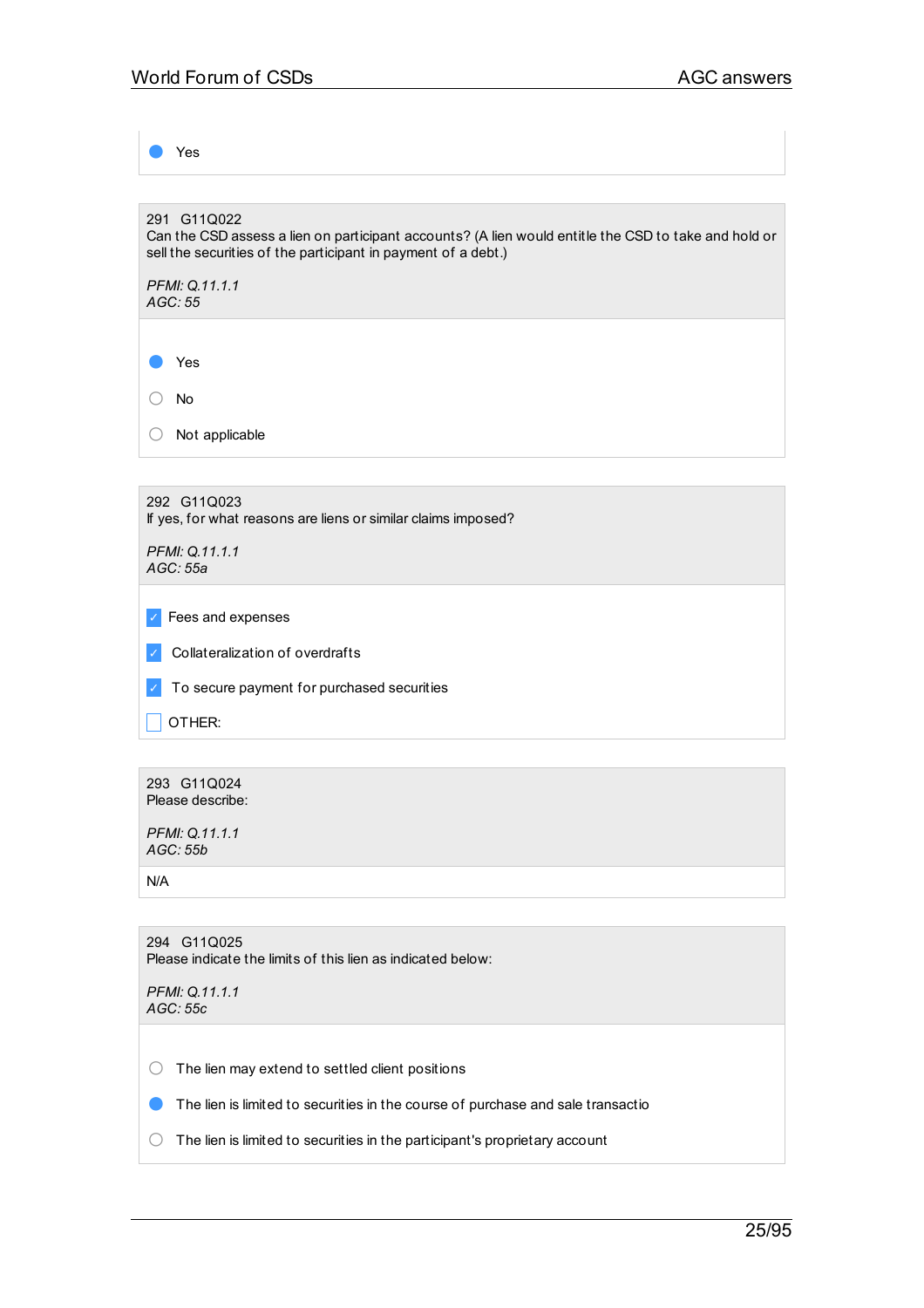| 295 G11Q026     |
|-----------------|
| Please explain: |

*PFMI: Q.11.1.1 AGC: 55d*

| 296 G11Q027<br>If a lien is placed on a participant's account which has been designated for its clients, will the CSD<br>select certain securities to be subject to the lien? |  |
|-------------------------------------------------------------------------------------------------------------------------------------------------------------------------------|--|
| PFMI: Q.11.1.1<br>AGC: 55e                                                                                                                                                    |  |
|                                                                                                                                                                               |  |
| No                                                                                                                                                                            |  |
| Yes                                                                                                                                                                           |  |
|                                                                                                                                                                               |  |

297 G11Q028 If yes, please indicate whether:

*PFMI: Q.11.1.1 AGC: 55f*

 $\bigcirc$  The lien is placed on the securities with the greatest value in the account

○ The lien is placed on the most liquid securities in the account

| 298 G11Q029<br>Please explain:                                                                |
|-----------------------------------------------------------------------------------------------|
| PFMI: Q.11.1.1<br>AGC: 55g                                                                    |
| N/A                                                                                           |
|                                                                                               |
| 299 G11Q030<br>If no, please indicate whether the entire account will be subject to the lien. |
| PFMI: Q.11.1.1<br>AGC: 55h                                                                    |
|                                                                                               |

○ No

○ Yes

● Other: The lien will be placed to the proprietary account.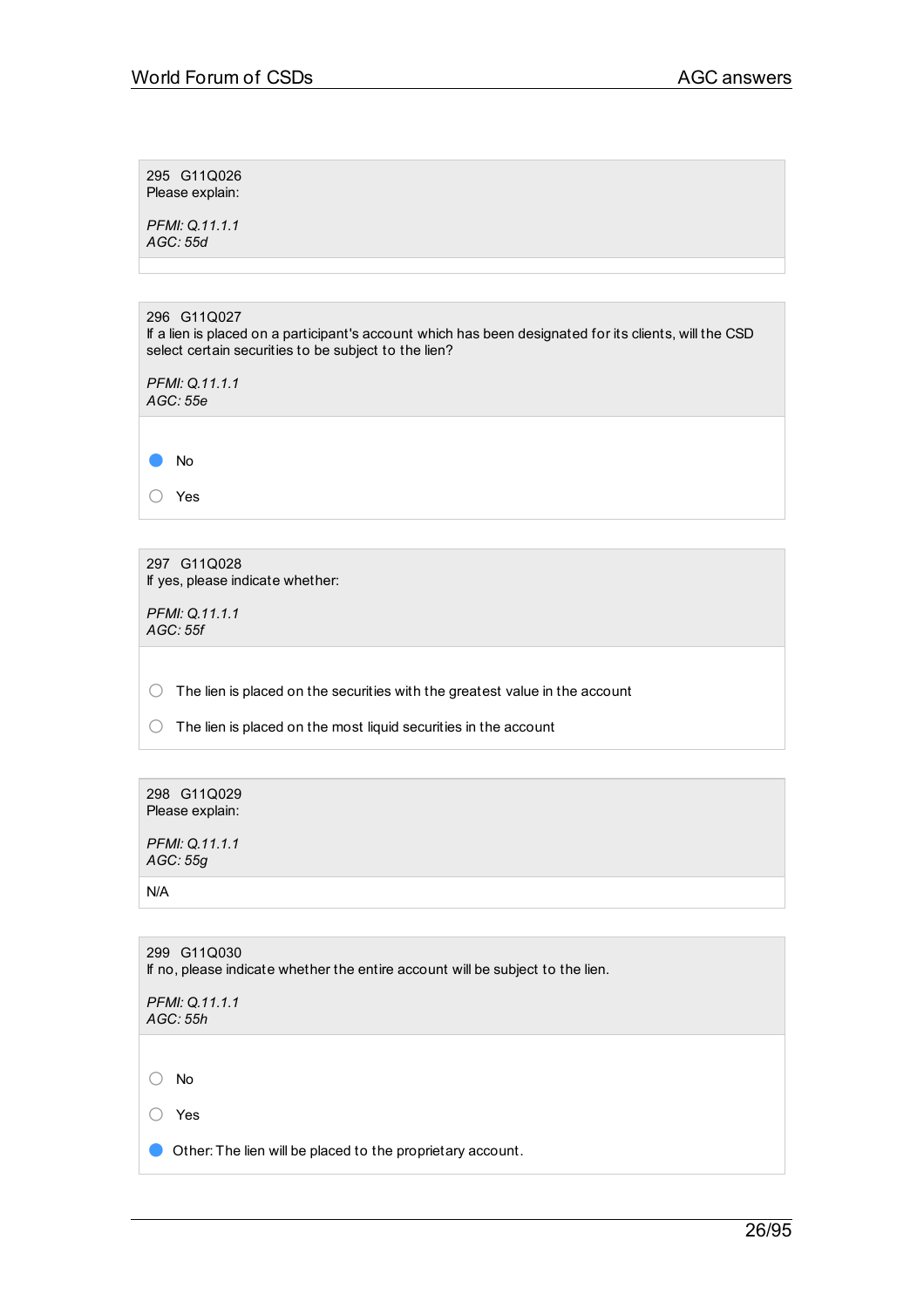300 G11Q031 For accounts designated as client accounts, do procedures exist to restrict the placement of liens only to obligations arising from safe custody and administration of those accounts?

*PFMI: Q.11.1.1 AGC: 55j*

○ No

● Yes

301 G11Q032 If yes, are the restrictions accomplished by:

*PFMI: Q.11.1.1 AGC: 55k*

**Contract between the CSD and the participant** 

302 G11Q033 Please explain:

*PFMI: Q.11.1.1 AGC: 55l*

N/A

|                                | 303 G11Q034<br>Transfer of Legal Ownership. Does the CSD have legal authority to transfer title to securities? |
|--------------------------------|----------------------------------------------------------------------------------------------------------------|
| PFMI: Q.11.1.1<br>AGC: 56, 56e |                                                                                                                |
|                                | Not applicable                                                                                                 |
|                                | No                                                                                                             |
|                                | Yes                                                                                                            |

304 G11Q035 When does title or entitlement to CSD securities pass between participants?

*PFMI: Q.11.1.1 AGC: 56a*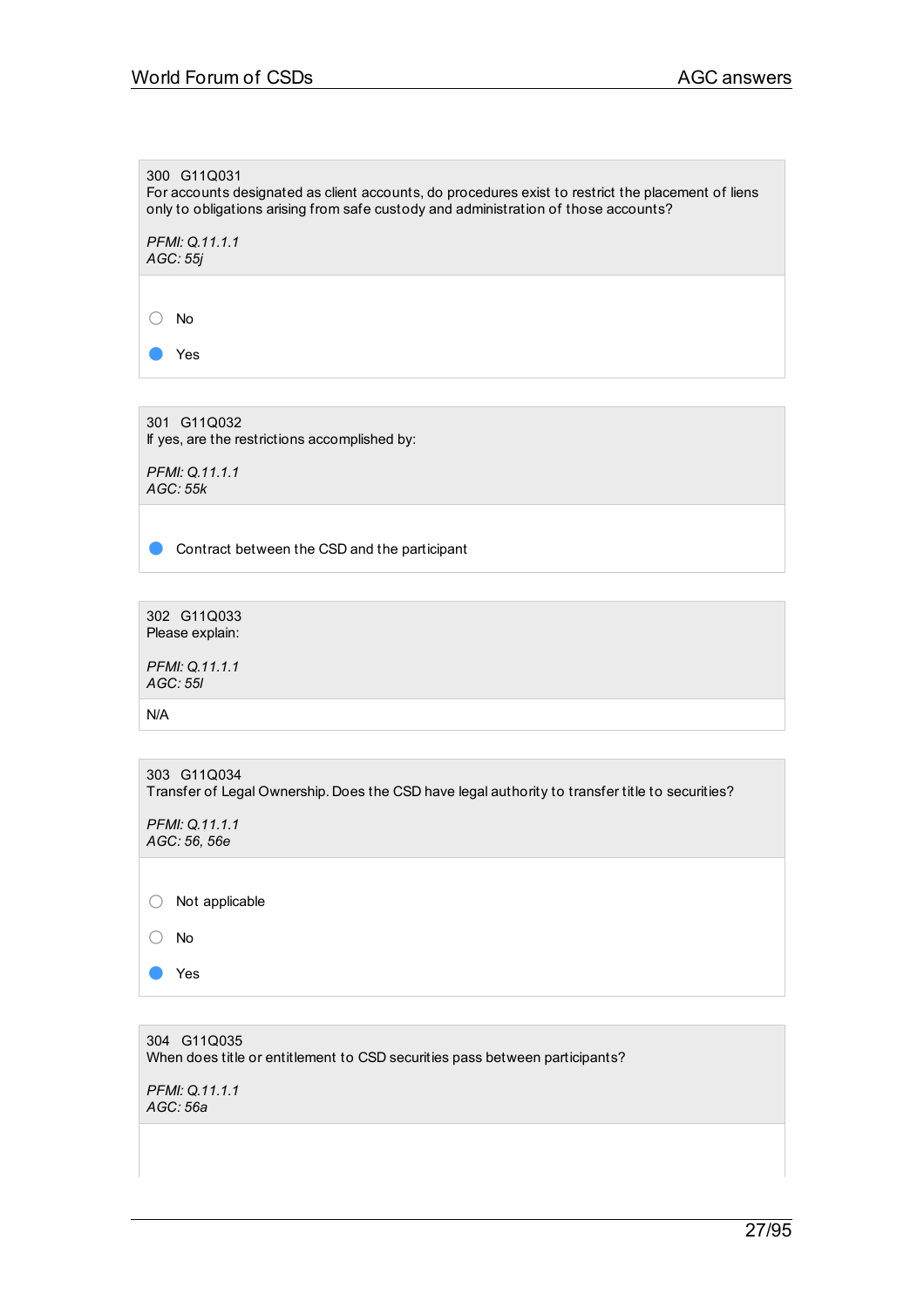**O** When the transaction is processed on an intra-day basis

○ When corresponding money or other consideration is transferred

 $\bigcirc$  At the end of the business day on which the transfer occurs

305 G11Q036 Please describe:

*PFMI: Q.11.1.1 AGC: 56b*

N/A

306 G11Q037 Where does title or entitlement to CSD securities pass between participants?

*PFMI: Q.11.1.1 AGC: 56c*

○ On the registrars books

On the CSD books

307 G11Q038 Please describe:

*PFMI: Q.11.1.1 AGC: 56d*

N/A

309 G11Q040 In what form does the CSD maintain records identifying the assets of each participant?

*PFMI: Q.11.1.2 AGC: 45*

✓ Computer file

 $\Box$  Microfiche

 $\vert \vert$  Hard copy

 $\Box$  Computer tape

✓ OTHER: CD

310 G11Q041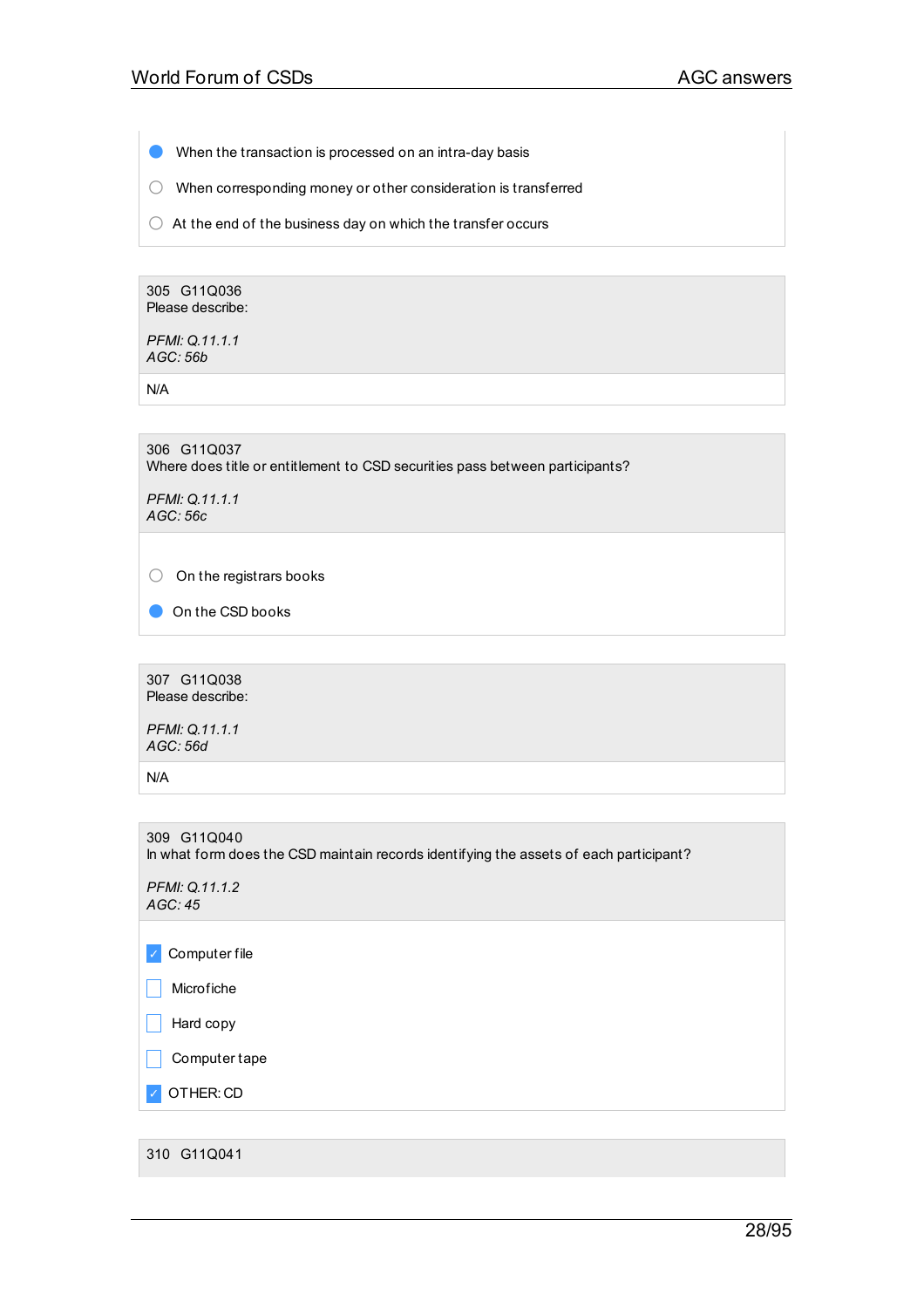In which format is the source data maintained?

*PFMI: Q.11.1.2 AGC: 45b*

Prn file format on CD

### 315 G11Q046

If the securities held with the CSD are recorded by book-entry at the registrar, what are the control features at the registrar for transfer of registrar positions to and from the CSD (e.g., authentication procedures, reconciliation, confirmation of position at registrar)? Please describe:

*PFMI: Q.11.1.6 AGC: 52i*

N/A

318 G11Q049 How are CSD eligible securities held by the CSD?

*PFMI: Q.11.3.1 AGC: 50, 50a*

✓ In dematerialized form

In certificated form

 $\overline{\phantom{a}}$  OTHER:

320 G11Q051 If CSD eligible securities are certificated, can CSD eligible securities be held outside of the CSD?

*PFMI: Q.11.3.2 AGC: 51*

○ Not applicable

 $\bigcirc$  Certain designated securities may be held outside the CSD

○ Once entered into the CSD, eligible securities must remain in the CSD

- $\bigcirc$  Securities may move freely into and out of the CSD
- $\bigcirc$  All eligible securities must be held in the CSD
- **O** Other: Only physical securities can be held outside of the CSD

### 321 G11Q052

If certain designated securities are held outside the CSD, please indicate under which conditions these securities would be held outside the CSD:

*PFMI: Q.11.3.2*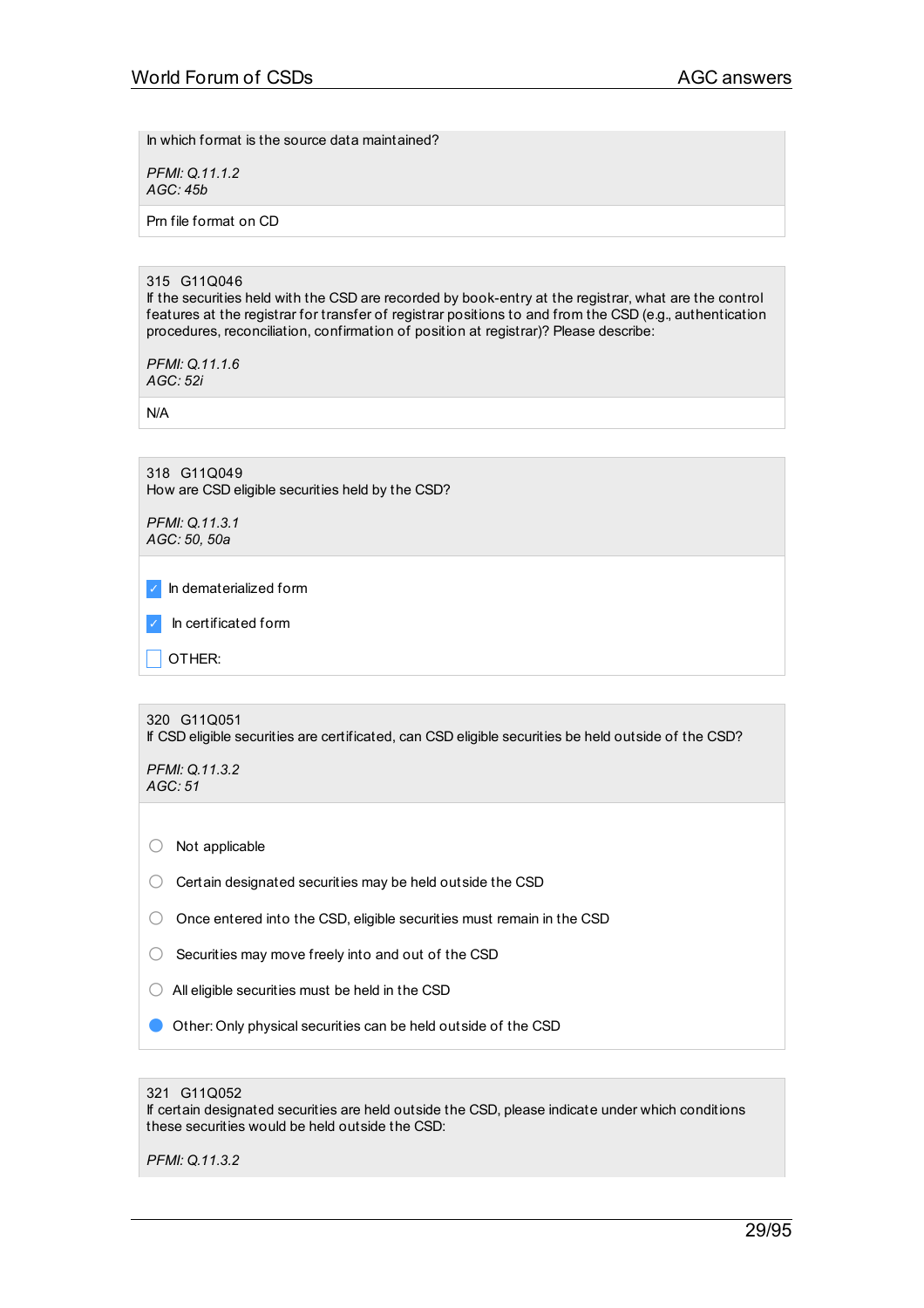## *AGC: 51a*

322 G11Q053

If CSD eligible securities are required to be centrally immobilized at the CSD, where and with whom are the certificates safekept? (then please answer 51c)

*PFMI: Q.11.3.2 AGC: 51b*

323 G11Q054 Are these certificates:

*PFMI: Q.11.3.2 AGC: 51c*

✓ Bearer

✓ Registered

\_ OTHER:

324 G11Q055 If registered, how are the CSD eligible securities registered?

*PFMI: Q.11.3.2 AGC: 51d*

 $\vert \vert$  in the name of the CSD

 $\Box$  In the name of the depositing participant or its nominee

 $\Box$  In the name of a separate nominee of the CSD

OTHER: In the name of the participant, beneficiary owner or the end investor

325 G11Q056 If in the name of a separate nominee, please identify by name the nominee used:

*PFMI: Q.11.3.2 AGC: 51f*

326 G11Q057 If CSD eligible securities may be held either in or out of the CSD, are these certificates:

*PFMI: Q.11.3.2 AGC: 51h*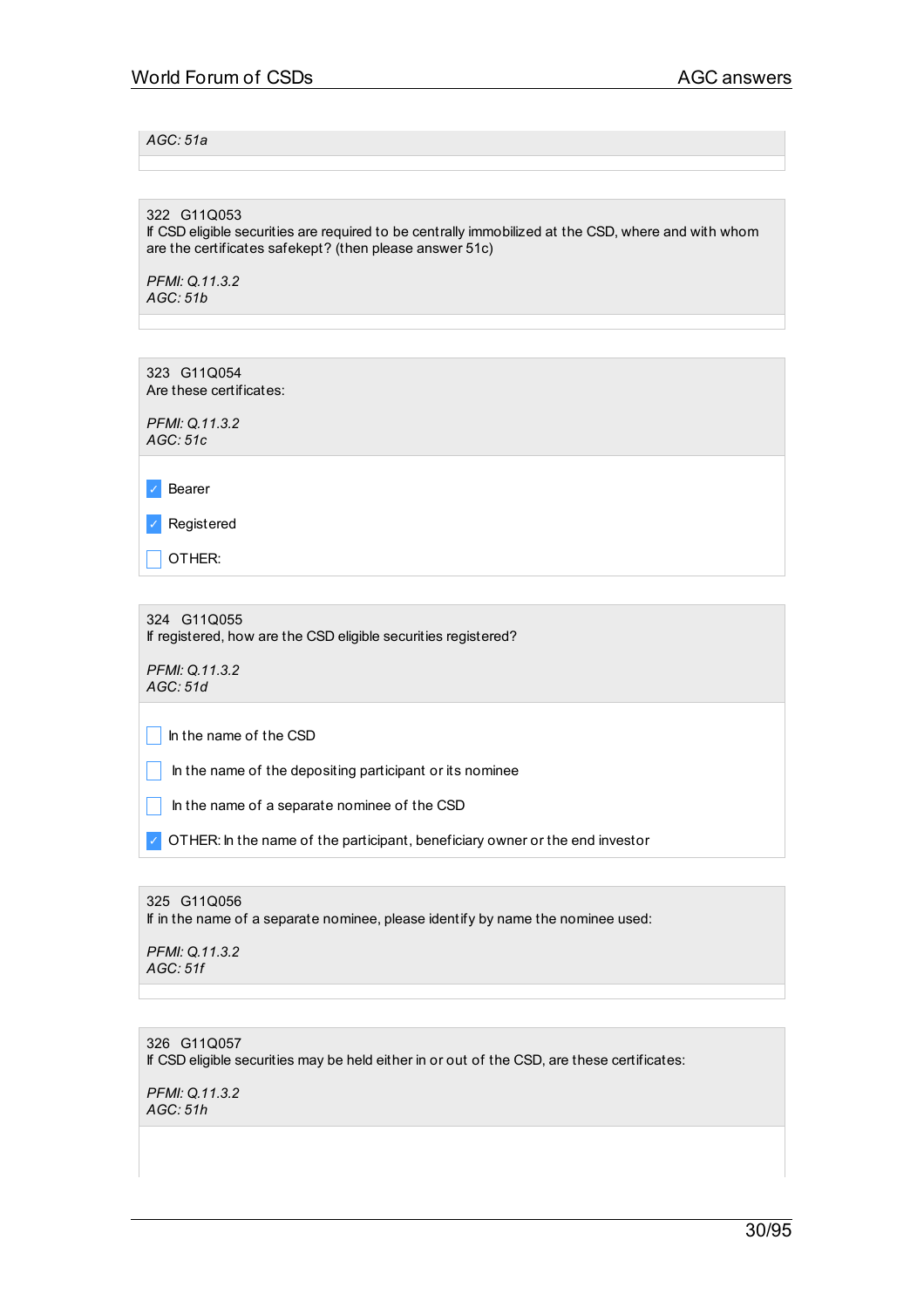○ Registered

○ Bearer

327 G11Q058 What are the control features for receipt of certificates to the CSD (e.g., authentication procedures, re-registration)? Please describe:

*PFMI: Q.11.3.2 AGC: 51i*

| 328 G11Q059                                                                                         |  |
|-----------------------------------------------------------------------------------------------------|--|
| If securities are dematerialized: May dematerialized security positions be re-certificated and held |  |
| outside the CSD?                                                                                    |  |

*PFMI: Q.11.3.2 AGC: 52*

○ Not applicable

○ Yes

329 G11Q060 Are the securities held:

*PFMI: Q.11.3.2 AGC: 52a, 52k*

✓ Through book-entry at the CSD

 $\Box$  Through book-entry at a registrar or issuer

 $\Box$  OTHER:

| 330 G11Q061<br>Please identify which types of entities may act as registrars: |
|-------------------------------------------------------------------------------|
| PFMI: Q.11.3.2<br>AGC: 52b                                                    |
| <b>S</b> suers                                                                |
| Separate companies that perform registrar functions                           |

 $\Box$  CSD

 $\Box$  OTHER: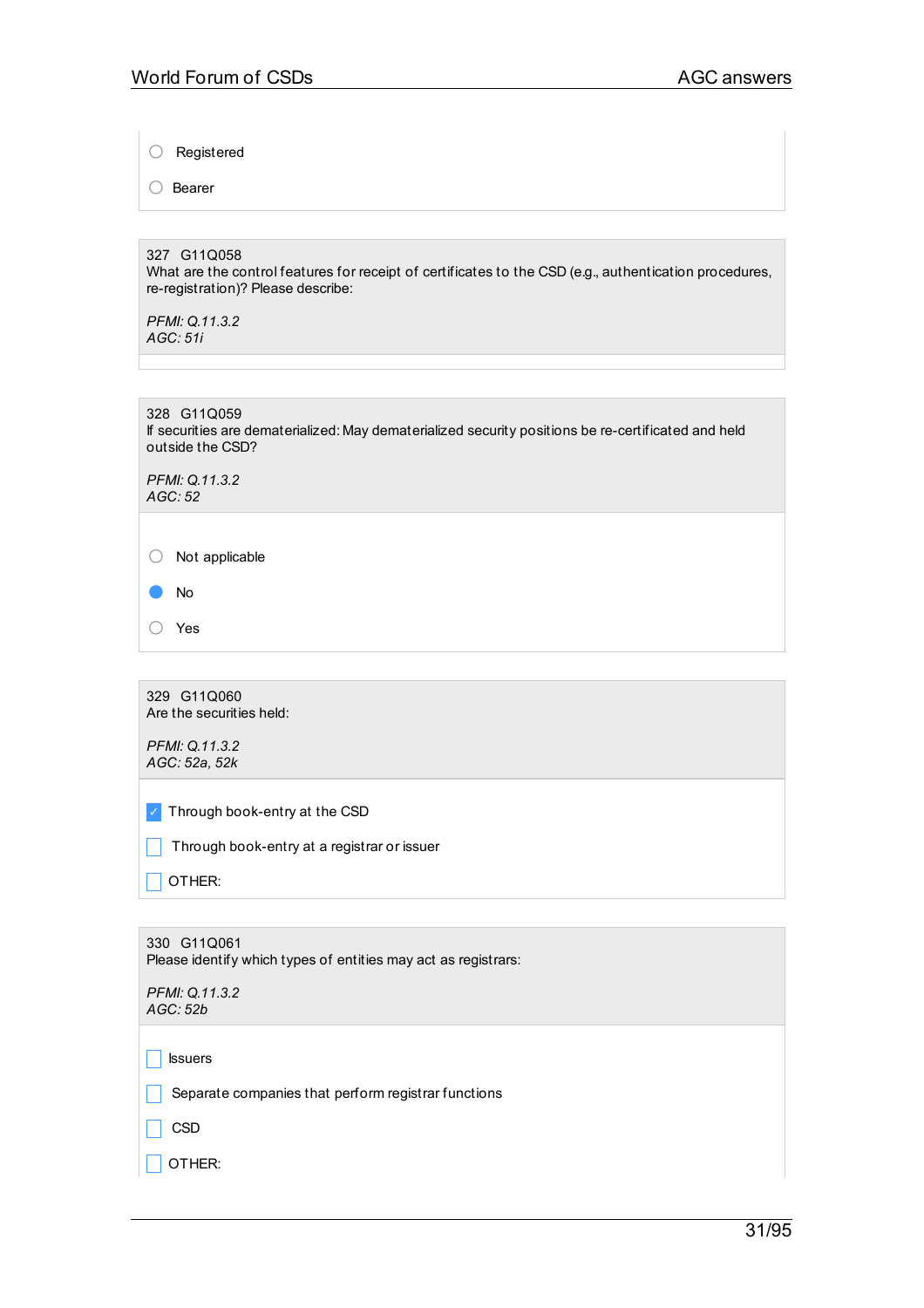## 331 G11Q062

If the securities held by the CSD are recorded by book entry at the registrar, are the securities registered only to the CSD, with the CSD providing the function of recording ownership on a centralized basis for the market?

*PFMI: Q.11.3.2 AGC: 52d*

○ No

○ Yes

● Other: In Hungary, KELER or the Issuer itself can be the registrar for securities. The market is not

centralized in this aspect. However, the Issuers may choose KELER as the registrar as KELER offers this service. In this service, KELER collects beneficial owner data, forwards them towards the Issuers through a secured communication channel, calculates entitlements and distributes financial benefits for the entitled.

332 G11Q063 If yes, how are securities held at the registrar for the account of the CSD?

*PFMI: Q.11.3.2 AGC: 52e*

 $\bigcirc$  In the name of a separate nominee of the CSD

○ In the name of the CSD

333 G11Q064 Please describe:

*PFMI: Q.11.3.2 AGC: 52f*

N/A

334 G11Q065 If the securities held with the CSD are recorded by book-entry at the registrar but are not registered exclusively to the CSD, may they be registered to: *PFMI: Q.11.3.2*

*AGC: 52g*

○ <sup>A</sup> nominee

 $\bigcap$  The beneficial owner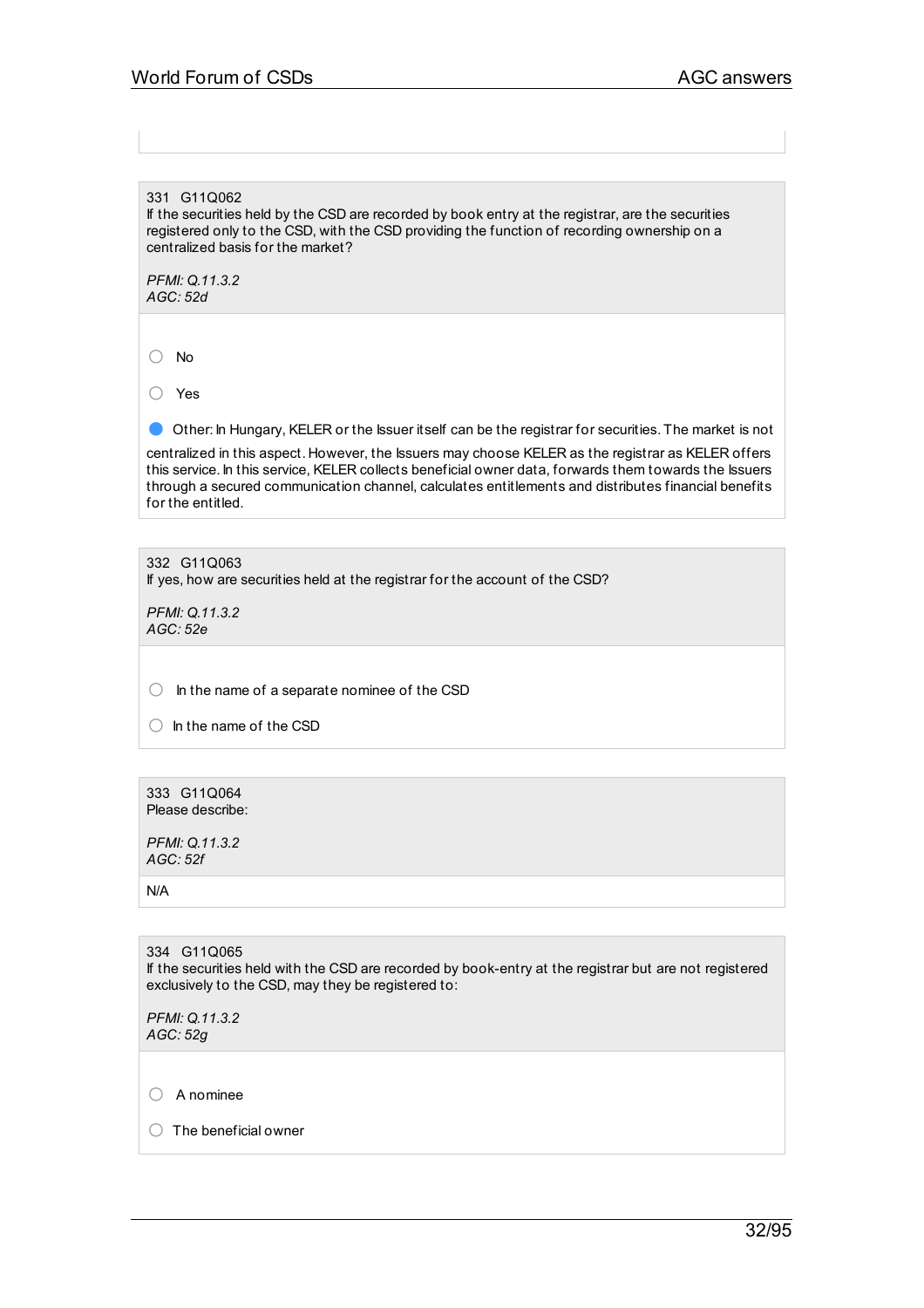| 335 G11Q066<br>Please describe:                                                                                                                                                                                                   |
|-----------------------------------------------------------------------------------------------------------------------------------------------------------------------------------------------------------------------------------|
| PFMI: Q.11.3.2<br>AGC: 52h                                                                                                                                                                                                        |
| N/A                                                                                                                                                                                                                               |
|                                                                                                                                                                                                                                   |
| 338 G11Q069<br>Does the CSD accept liability (independent of any insurance coverage) for the following:<br>Reconciliation errors with the registrar and/or the issuer that result in direct damages or losses to<br>participants? |
| PFMI: Q.11.4.1<br>AGC: 66, 66a, 66d                                                                                                                                                                                               |
|                                                                                                                                                                                                                                   |
| Yes                                                                                                                                                                                                                               |
| Not applicable                                                                                                                                                                                                                    |
| No                                                                                                                                                                                                                                |
|                                                                                                                                                                                                                                   |
| 339 G11Q070<br>If yes, please check all of the following that apply:                                                                                                                                                              |
| PFMI: Q.11.4.1<br>AGC: 66b 66c                                                                                                                                                                                                    |
| Financial limits are imposed on the amount of liability assumed by the CSD                                                                                                                                                        |
| The CSD assumes liability for direct losses                                                                                                                                                                                       |
| The CSD assumes liability for indirect or consequential losses                                                                                                                                                                    |
| OTHER:                                                                                                                                                                                                                            |
|                                                                                                                                                                                                                                   |
| 340 G11Q071<br>Theft of securities (either physical certificate or electronically from accounts at the CSD) from the<br>CSD that results in direct damages or losses to participants?                                             |
| PFMI: Q.11.4.1<br>AGC: 66e, 66g, 66h                                                                                                                                                                                              |
|                                                                                                                                                                                                                                   |
| Not applicable                                                                                                                                                                                                                    |
| Yes                                                                                                                                                                                                                               |
| No                                                                                                                                                                                                                                |

 $\mathcal{L}_{\mathcal{A}}$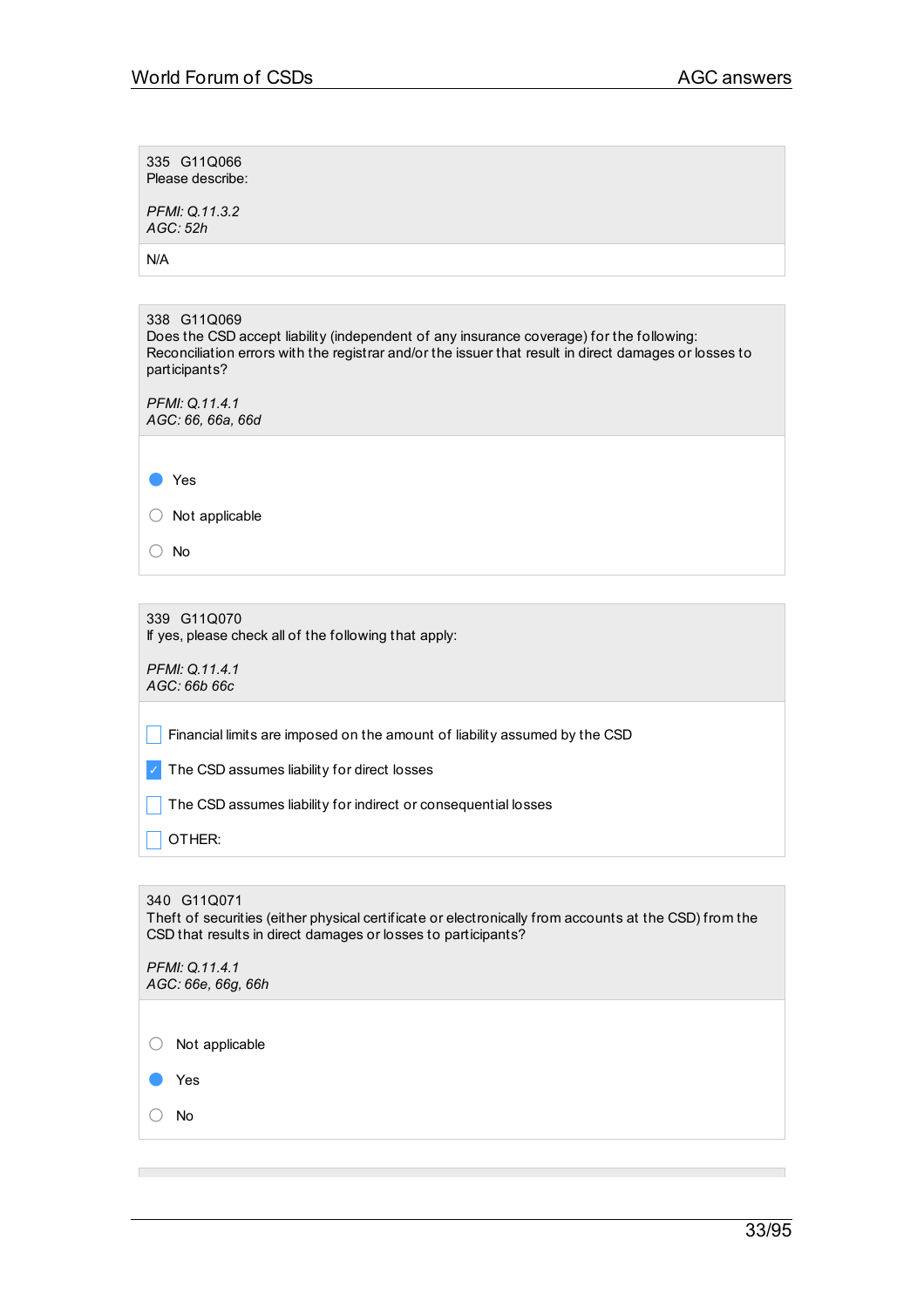341 G11Q072 If yes, please check all of the following that apply:

*PFMI: Q.11.4.1 AGC: 66f*

 $\Box$  Financial limits are imposed on the amount of liability assumed by the CSD

✓ The CSD assumes liability for direct losses

The CSD assumes liability for indirect or consequential losses

 $| \overline{\phantom{a}} |$  OTHER:

342 G11Q073

Failure of the CSD's systems that result in direct damages or losses to participants because they cannot use either securities or funds?

*PFMI: Q.11.4.1 AGC: 66i, 66l.*

○ Not applicable

Yes

○ No

343 G11Q074 If yes, please check all of the following that apply:

*PFMI: Q.11.4.1 AGC: 66j, 66k*

 $\Box$  Financial limits are imposed on the amount of liability assumed by the CSD

✓ The CSD assumes liability for direct losses

 $\Box$  The CSD assumes liability for indirect or consequential losses

 $\Box$  OTHER:

344 G11Q075 Any direct damages or losses to participants caused by the CSD due to its errors, omissions or fraud? *PFMI: Q.11.4.1 AGC: 66m, 66p.*

✓ Yes  $\overline{\phantom{a}}$  No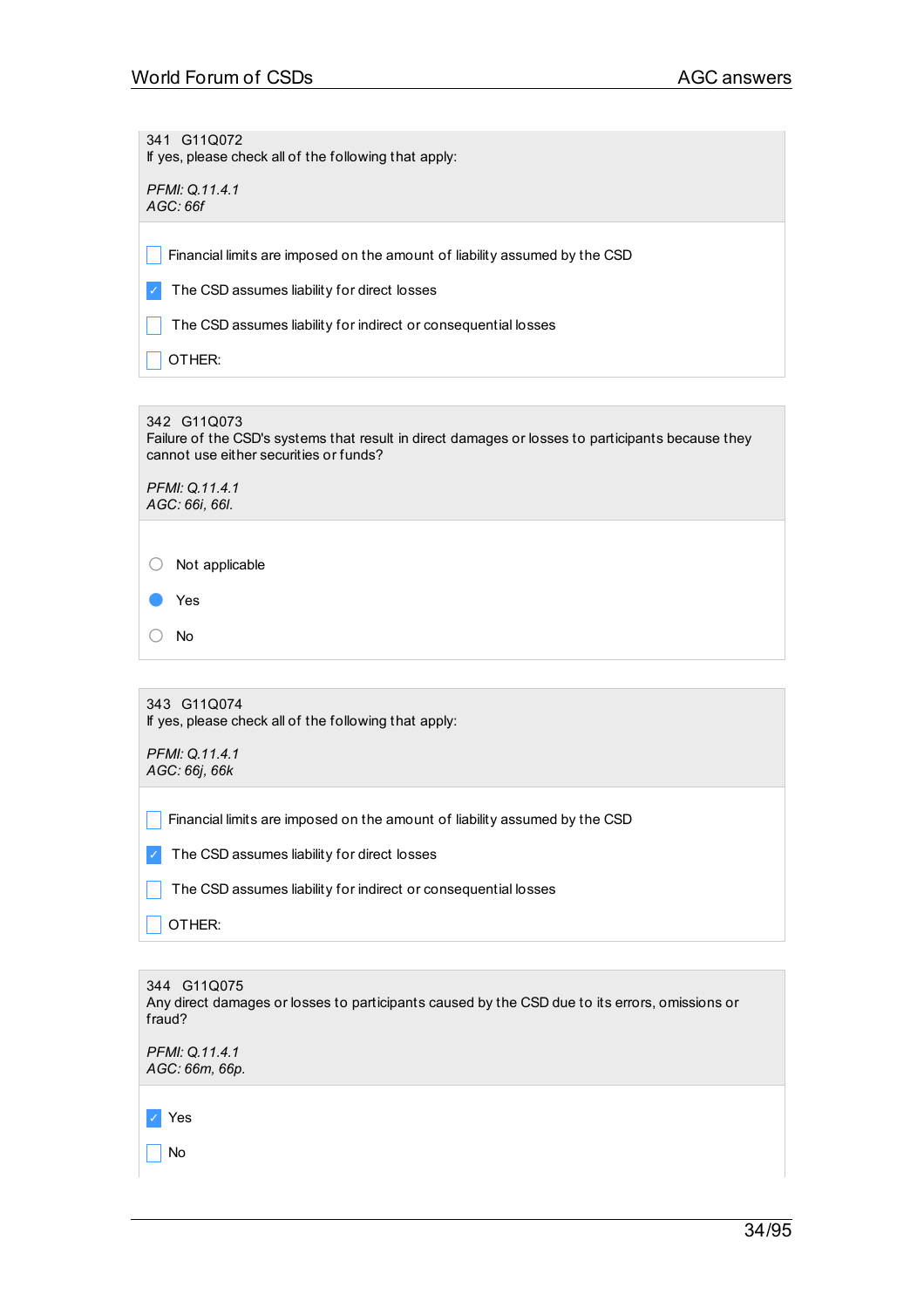$\Box$  Not applicable

 $\Box$  OTHER:

345 G11Q076 If yes, please check all of the following that apply:

*PFMI: Q.11.4.1 AGC: 66n.*

Financial limits are imposed on the amount of liability assumed by the CSD

✓ The CSD assumes liability for direct losses

 $\Box$  The CSD assumes liability for indirect or consequential losses

 $\Box$  OTHER:

| 347 G11Q078<br>Is the CSD immune from legal action in its own jurisdiction? |
|-----------------------------------------------------------------------------|
| PFMI: Q.11.4.2<br>AGC:68                                                    |
|                                                                             |
| No                                                                          |
| Yes                                                                         |

| 349 G11Q080<br>Does the CSD have Fidelity insurance (that is, insurance to cover loss of securities or money<br>resulting, for example, from acts such as forgery, theft, fraud and/or employee dishonesty)? |
|--------------------------------------------------------------------------------------------------------------------------------------------------------------------------------------------------------------|
| PFMI: Q.11.4.3<br>AGC: 92                                                                                                                                                                                    |
| Not applicable                                                                                                                                                                                               |

● No ○ Yes

350 G11Q081 What is the amount of the coverage?

*PFMI: Q.11.4.3 AGC: 92a.*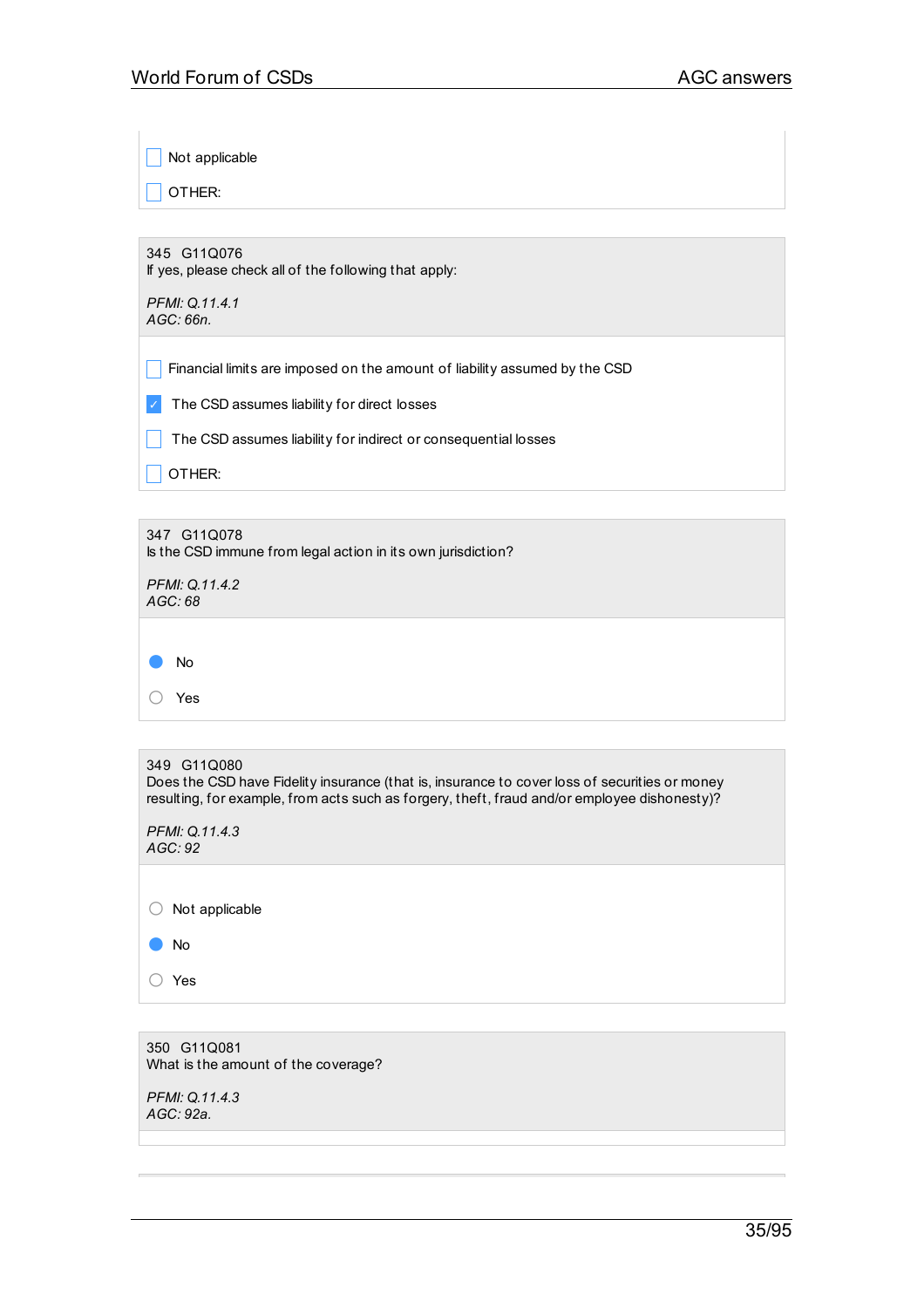351 G11Q082 What is the amount of the deductible?

*PFMI: Q.11.4.3 AGC: 92b.*

N/A

352 G11Q083 Does the CSD have insurance for Operational Errors?

*PFMI: Q.11.4.3 AGC: 93*

○ Not applicable

○ No

● Yes

353 G11Q084 What is the amount of the coverage?

*PFMI: Q.11.4.3 AGC: 93a.*

No answer.

354 G11Q085 What is the amount of the deductible?

*PFMI: Q.11.4.3 AGC: 93b.*

No answer.

355 G11Q086 Does the CSD have Errors and Omissions insurance?

*PFMI: Q.11.4.3 AGC: 94*

○ Not applicable

○ No

● Yes

356 G11Q087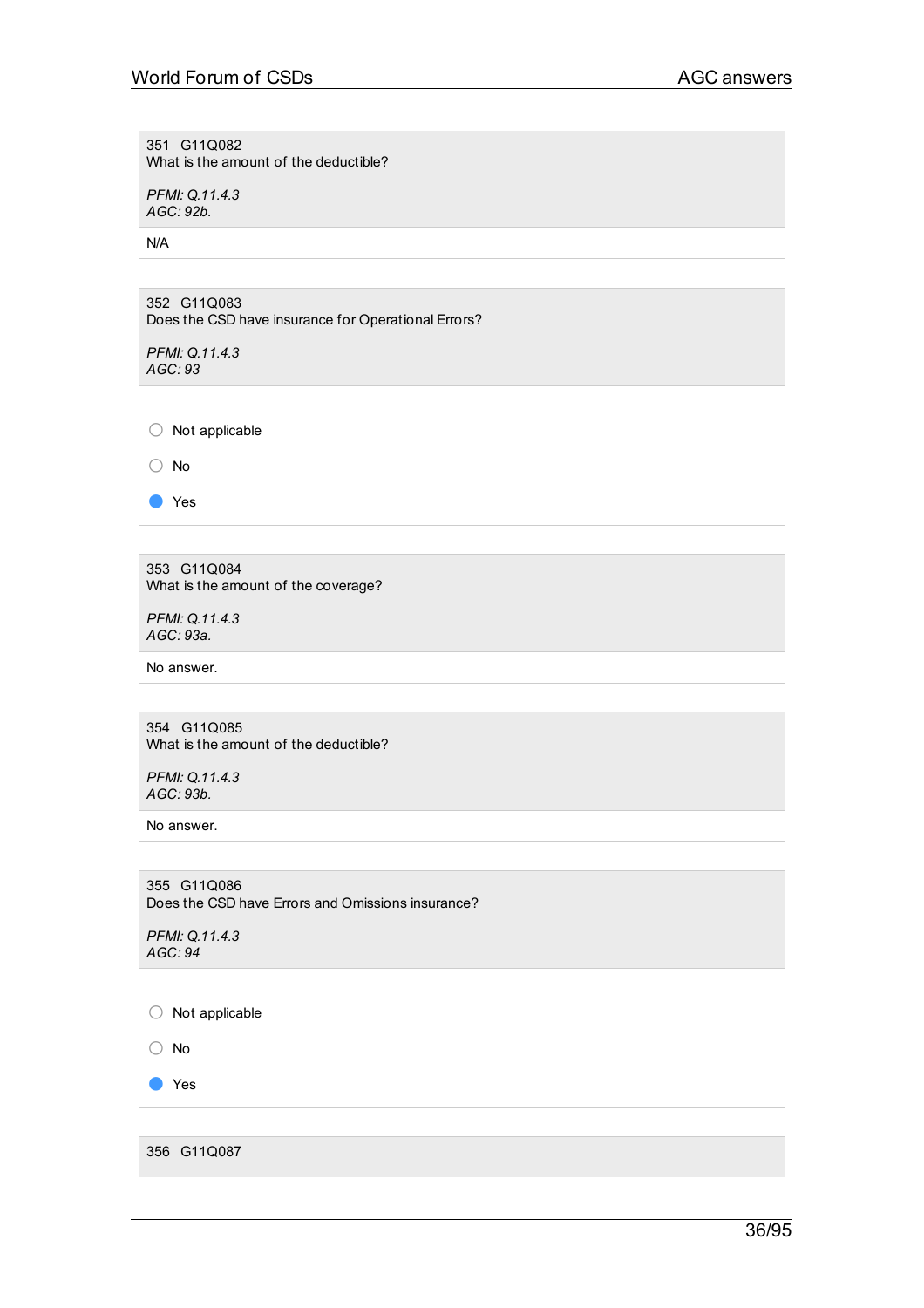What is the amount of the coverage?

*PFMI: Q.11.4.3 AGC: 94a.*

No answer.

357 G11Q088 What is the amount of the deductible?

*PFMI: Q.11.4.3 AGC: 94b.*

No answer.

358 G11Q089 Does the CSD have insurance for the Premises?

*PFMI: Q.11.4.3 AGC: 95*

 $\bigcirc$  Not applicable

○ No

● Yes

359 G11Q090 What is the amount of the coverage?

*PFMI: Q.11.4.3 AGC: 95a.*

No answer.

360 G11Q091 What is the amount of the deductible?

*PFMI: Q.11.4.3 AGC: 95b.*

No answer.

361 G11Q092 Does the CSD have any other insurance?

*PFMI: Q.11.4.3 AGC: 96, 96d*

○ Not applicable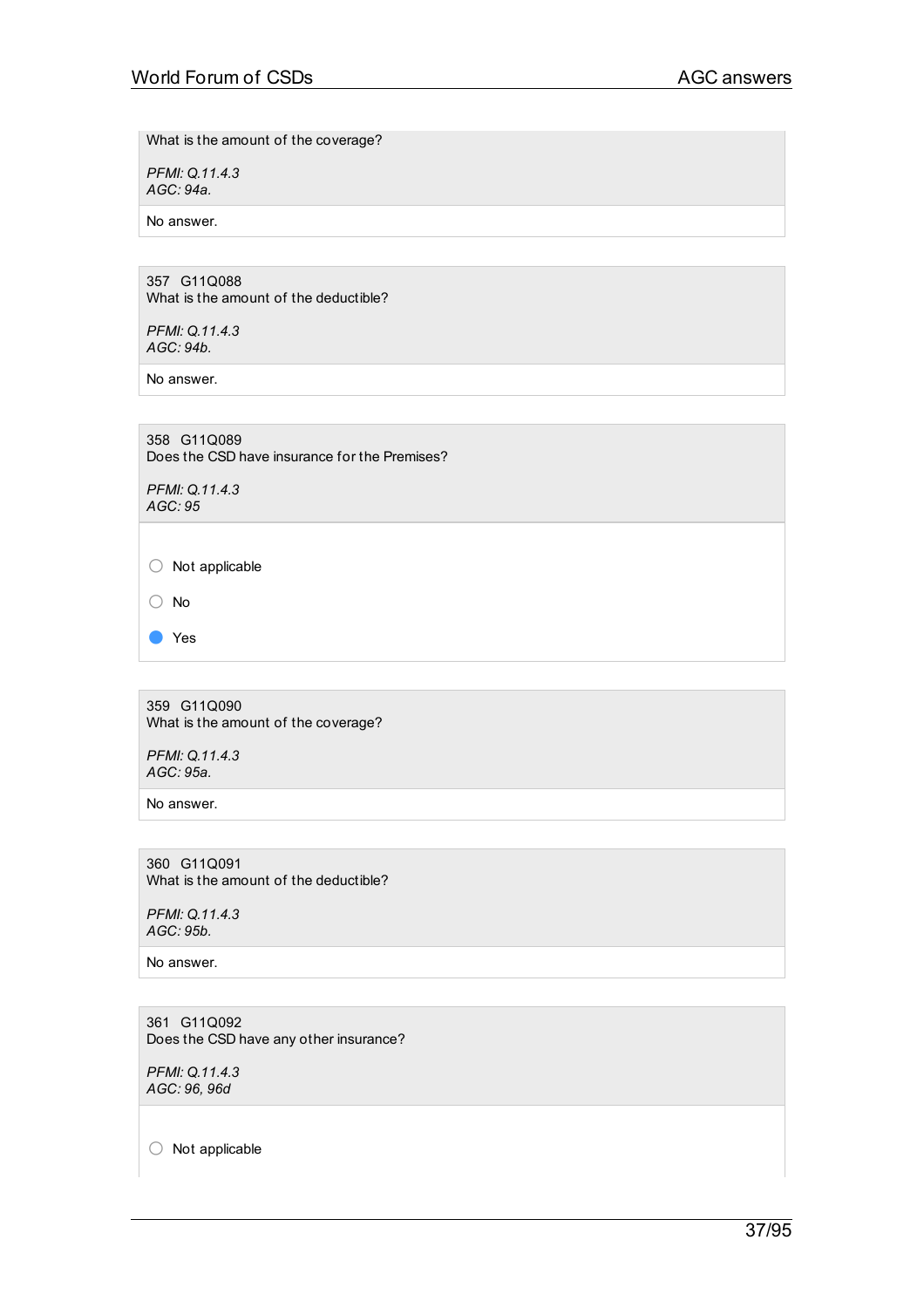○ No

● Yes

362 G11Q093 If so, what is it for?

*PFMI: Q.11.4.3 AGC: 96a.*

1.Property insurance including robbery

2.Employers liability

3. Chief officers liability insurance

363 G11Q094 What is the amount of the coverage?

*PFMI: Q.11.4.3 AGC: 96b.*

No answer.

364 G11Q095 What is the amount of the deductible?

*PFMI: Q.11.4.3 AGC: 96c.*

No answer.

365 G11Q096

Who is the insurance carrier? If more than one insurance carrier, please list each carrier here and provide your responses to questions 97a and 97b in corresponding order.

*PFMI: Q.11.4.3 AGC: 97*

Allianz Hungaria Ins. Co.

366 G11Q097 Who is the insurance carrier's parent company, if applicable? (If inapplicable, simply type n/a.)

*PFMI: Q.11.4.3 AGC: 97a.*

Allianz Versicherungs AG, Germany

367 G11Q098 What is the term of the policy?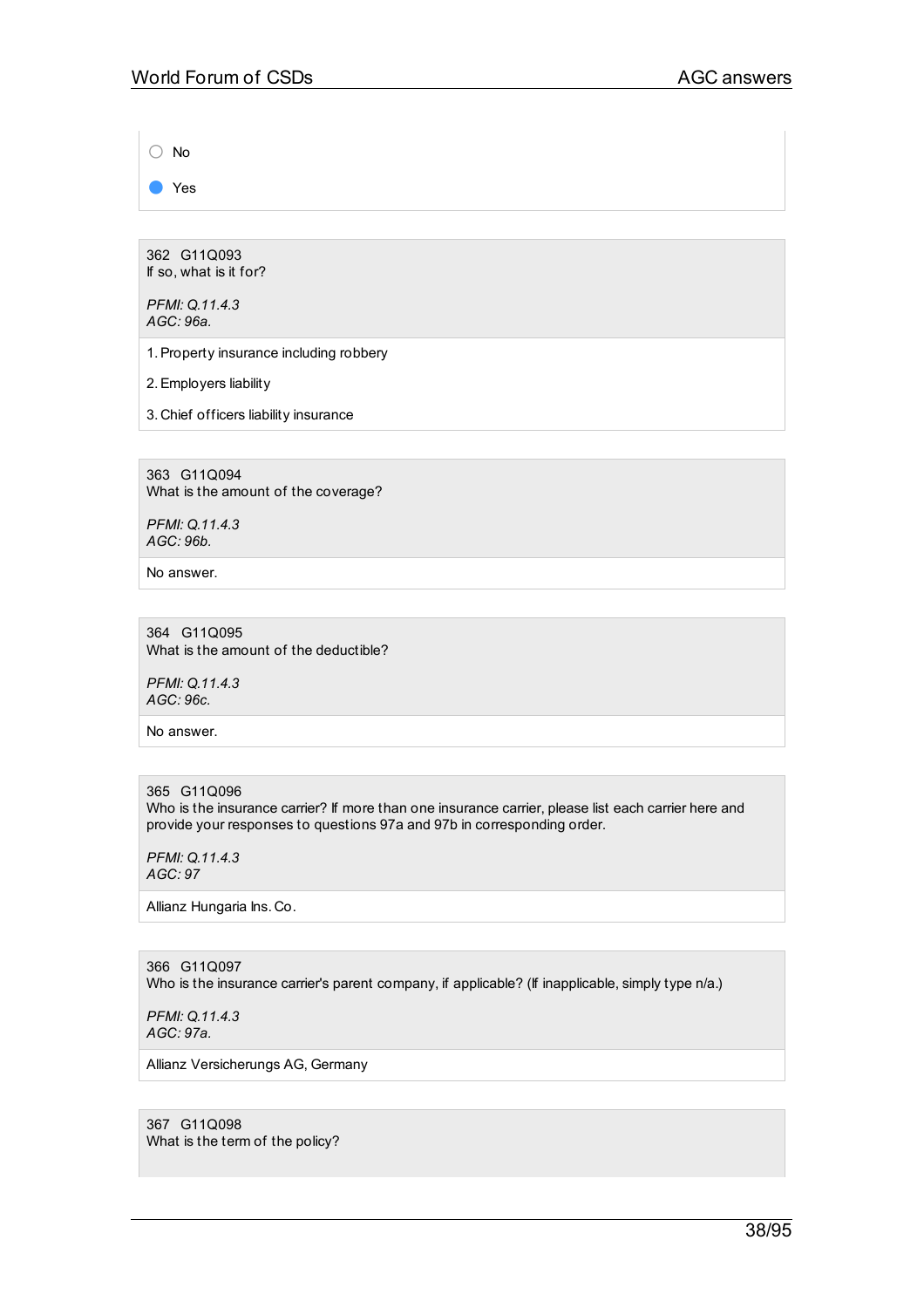*PFMI: Q.11.4.3 AGC: 97b.*

No answer.

368 G11Q099 Who does the insurance cover?

*PFMI: Q.11.4.3 AGC: 97c, 97d*

✓ CSD

Direct CSD participants

 $\Box$  Final investors

 $\Box$  Not applicable

 $\Box$  OTHER:

## 369 G11Q100

If you feel that you would like to provide additional details on any of the given answers, feel free to provide any additional comments here (maximum of 5,000 characters) or prepare an additional document identifying the question(s) you are commenting on and upload the document under 98a:

*PFMI: Q.11.4.3 AGC: 98*

370 G11Q101 filecount - Upload document here:

*PFMI: Q.11.4.3 AGC: 98a.*

0

#### 371 G11Q102 Do the CSD's written contracts, rules, or established practices and procedures provide protection against risk of loss of participant assets by the CSD in the form of indemnification?

| PFMI: Q.11.4.3 |
|----------------|
| AGC: 67a, 67b. |

 $\Box$  Yes

✓ No

 $\overline{\phantom{a}}$  Not applicable

 $\overline{\phantom{a}}$  OTHER: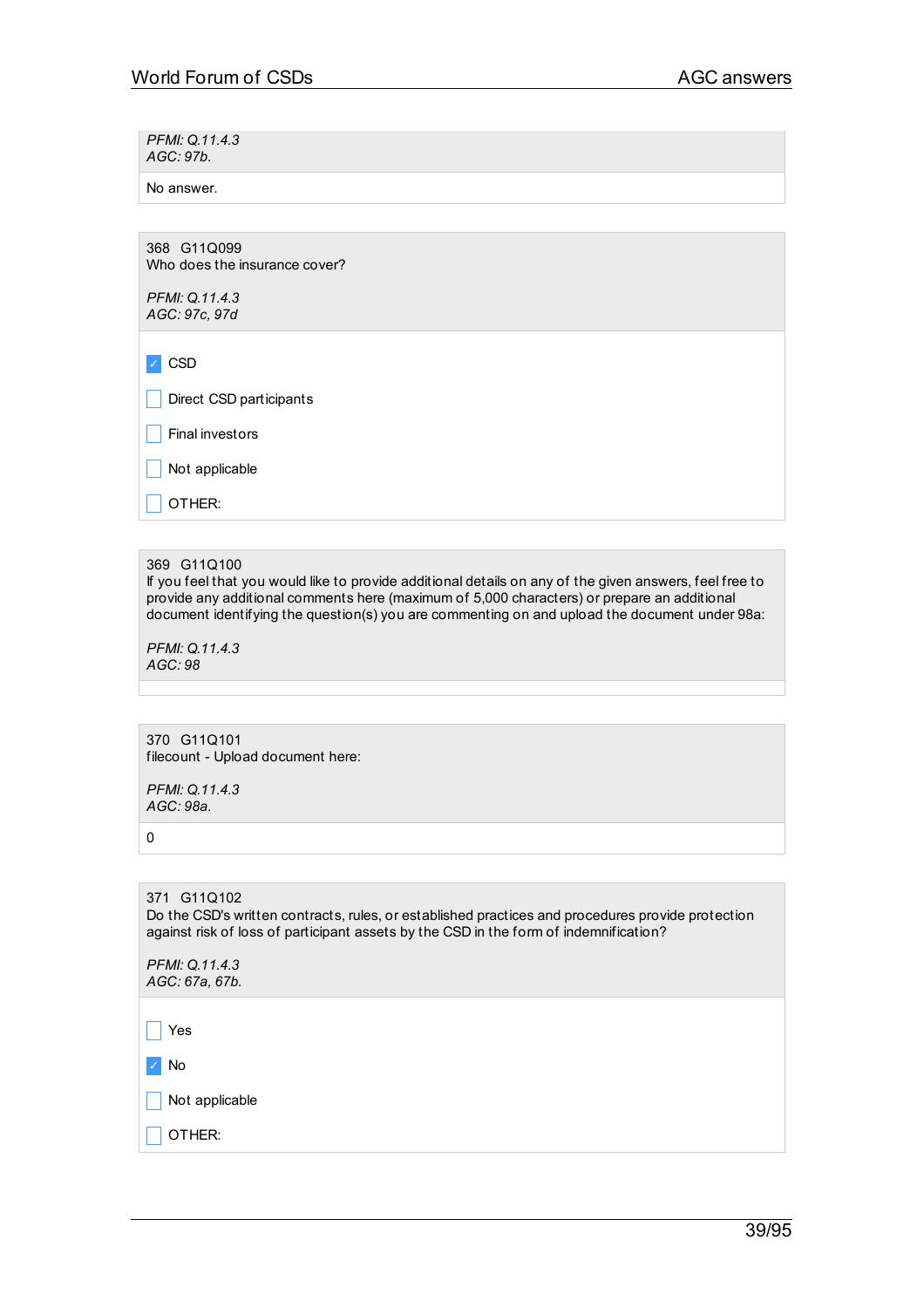372 G11Q103 Please explain (then please answer 67c):

*PFMI: Q.11.4.3 AGC: 67b.*

373 G11Q104 Please provide details of the relevant sections of the contracts, rules or practices where this information is found

*PFMI: Q.11.4.3 AGC: 67c.*

N/A

| 374 G11Q105<br><b>Insurance</b>   |  |
|-----------------------------------|--|
| PFMI: Q.11.4.3<br>AGC: 67d.       |  |
|                                   |  |
| Yes<br>$\mathcal{L}_{\mathbb{C}}$ |  |
| No                                |  |
| Not applicable                    |  |
| OTHER:                            |  |

375 G11Q106 Please explain (then please answer 67f):

*PFMI: Q.11.4.3 AGC: 67e.*

Act CXX of 2001 on Capital Market

376 G11Q107 Please provide details of the relevant sections of the contracts, rules or practices where this information is found

*PFMI: Q.11.4.3 AGC: 67f.*

Para. 344, para. 336 (1) section and para. 335 points b,c,e,h,j and para. 411 of Act CXX of 2001 on Capital Market.

# 377 G11Q108

Acknowledgement of liability for losses caused by CSD's own actions.

*PFMI: Q.11.4.3*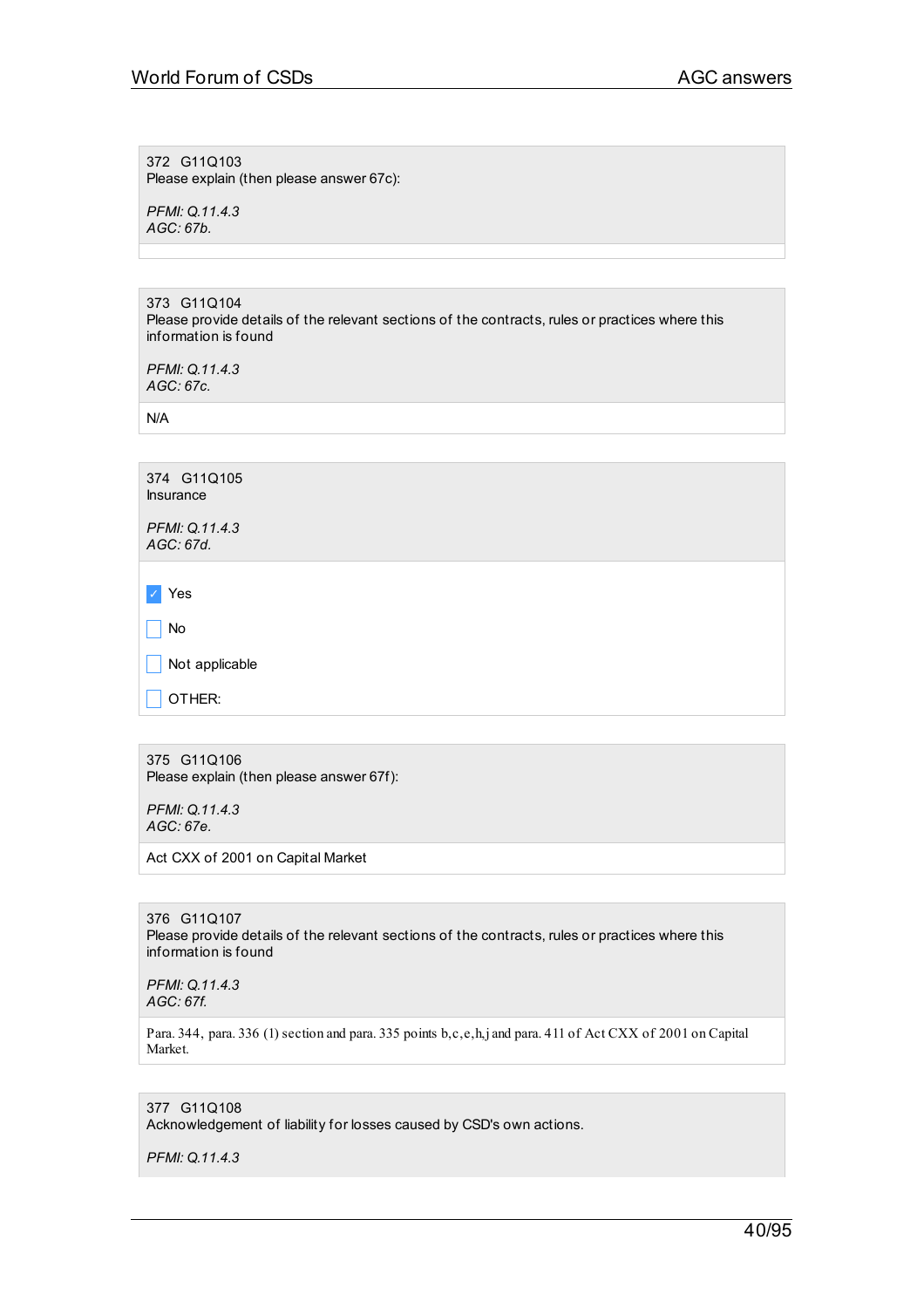| AGC: 67g.                 |
|---------------------------|
|                           |
| $\bigcirc$ Not applicable |
| No                        |
| Yes                       |
|                           |

378 G11Q109 Please explain (then please answer 67i):

*PFMI: Q.11.4.3 AGC: 67h.*

General Business Rules of KELER Ltd. detail rules regarding acknowledgement of liability.

379 G11Q110 Please provide details of the relevant sections of the contracts, rules or practices where this information is found.

*PFMI: Q.11.4.3 AGC: 67i.*

KELER General Business Rules 10.4.

380 G11Q111 **Other** 

*PFMI: Q.11.4.3 AGC: 67j.*

○ Yes

● No

381 G11Q112 Please explain (then please answer 67l:

*PFMI: Q.11.4.3 AGC: 67k.*

382 G11Q113 Please provide details of the relevant sections of the contracts, rules or practices where this information is found.

*PFMI: Q.11.4.3 AGC: 67l.*

N/A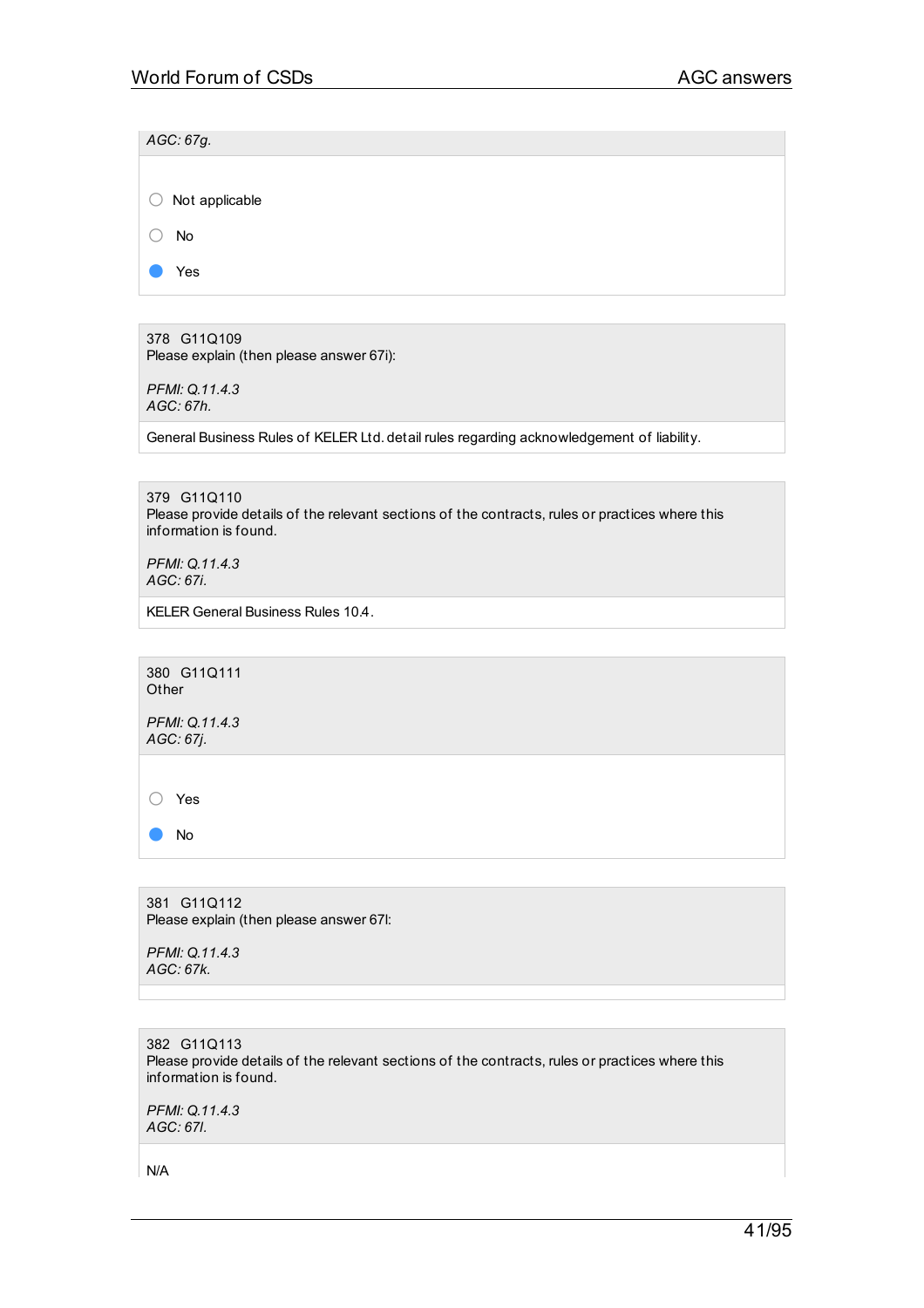384 G11Q115 Are participants permitted to maintain more than one account at the CSD?

*PFMI: Q.11.5.1 AGC: 41*

○ Not applicable

○ No

● Yes

385 G11Q116 If yes, please indicate number:

*PFMI: Q.11.5.1 AGC: 41a, 41c*

✓ An unlimited number of accounts

 $\Box$  More than one account

 $\Box$  OTHER:

386 G11Q117 If more than one account what is the maximum?

*PFMI: Q.11.5.1 AGC: 41b*

| 388 G11Q119                                                                                        |
|----------------------------------------------------------------------------------------------------|
| Are participants required/permitted to segregate assets held for their own benefit from those they |
| hold for their clients?                                                                            |

| PFMI: Q.11.5.2 |  |
|----------------|--|
| AGC: 42        |  |

✓ Yes

 $\Box$  No

 $\boxed{\phantom{1}}$  Not applicable

 $\Box$  OTHER:

389 G11Q120 If yes, is segregation required or simply permitted?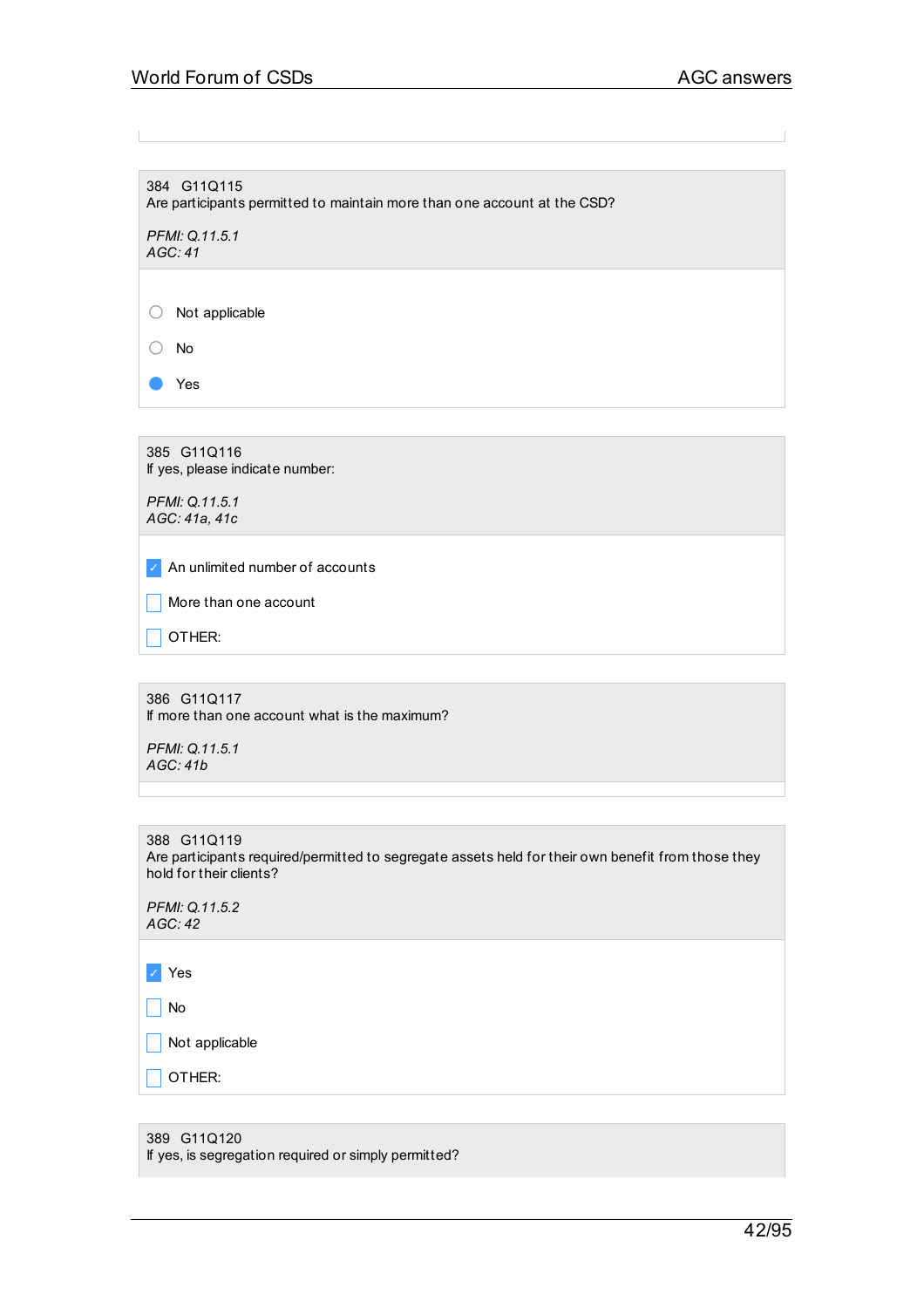*PFMI: Q.11.5.2 AGC: 42a*

○ Permitted

● Required

390 G11Q121 How does segregation occur?

*PFMI: Q.11.5.2 AGC: 42b, 42c*

 $\triangleright$  By separately designated participant accounts.

 $\triangleright$  By sub-accounts within a single participant account.

 $\Box$  By separately designated beneficial owner accounts.

 $\Box$  Other:

391 G11Q122

Does the CSD permit its participants to open accounts in the participant's own nominee name(s)?

*PFMI: Q.11.5.2 AGC: 43, 43b*

○ Not applicable

○ No

○ Yes

● Other: Yes, it does, in the way that main accounts within KELER must be in the participant's own name, however a nominee name can be applied to any underlying subaccount.

| 392 G11Q123<br>If yes, do laws exist, which define as well as protect the rights of beneficial owners with respect to<br>securities registered in nominee name? |
|-----------------------------------------------------------------------------------------------------------------------------------------------------------------|
| PFMI: Q.11.5.2<br>AGC: 43a                                                                                                                                      |
|                                                                                                                                                                 |
| Yes                                                                                                                                                             |
| No                                                                                                                                                              |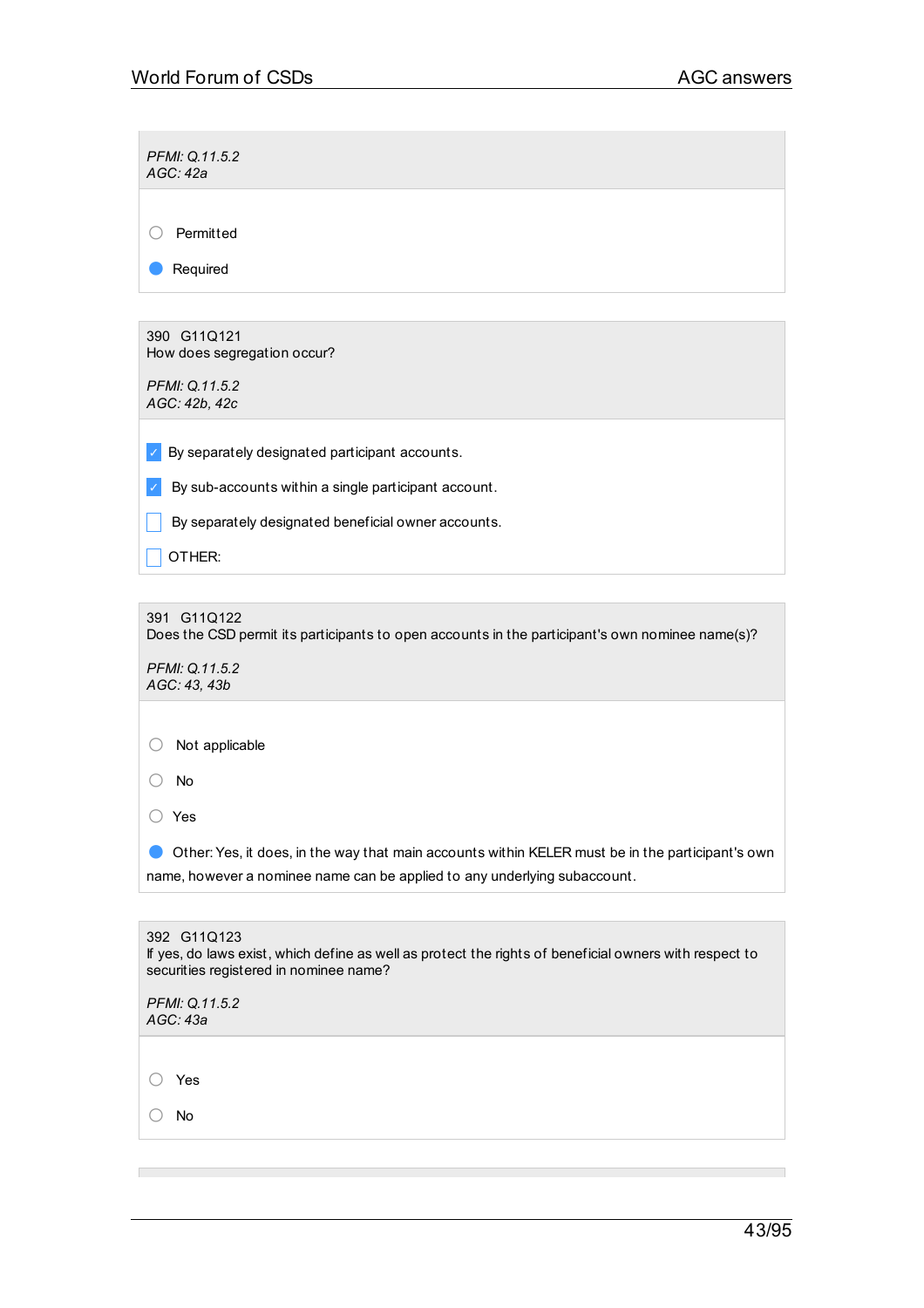394 G11Q126 Please indicate services you provide.

*PFMI: Q.11.6.1 AGC: 35*

✓ Own list or:AGC: Information in advance on corporate (annual or special) meetings in order that owners can vote.

 $\vee$  Tax assistance where foreign holders may be entitled to tax relief at source or through a claim.

In order to avoid fails, an automatic securities lending facility - if requested - is provided for.

collateral handling in support of activities including securities lending, overdraft coverage, cash management,repurchase agreements, etc.

✓ Same day turnaround settlements.

✓ Information on distribution of new issues (IPO, Privatization).

 $\Box$  Not applicable

✓ OTHER: NOTE: Tax assistance applies only in case when the non-domestic custodian of foreign holder is direct client of KELER. OTHER SERVICES: see at G11Q129.

395 G11Q127

Automatic securities lending facility is provided for:

*PFMI: Q.11.6.1 AGC: 35a*

 $\Box$  Brokers

 $\Box$  Banks

 $\Box$  Other financial institutions

| OTHER:

396 G11Q128 If collateral handling, please provide details

*PFMI: Q.11.6.1 AGC: 35c*

397 G11Q129 Other, please explain:

*PFMI: Q.11.6.1 AGC: 35d*

KELER provides the following services:

- Central securities depositories services: Central securities register, ISIN code issuance, Services concerning dematerialised securities- creation and deletion and other events concerning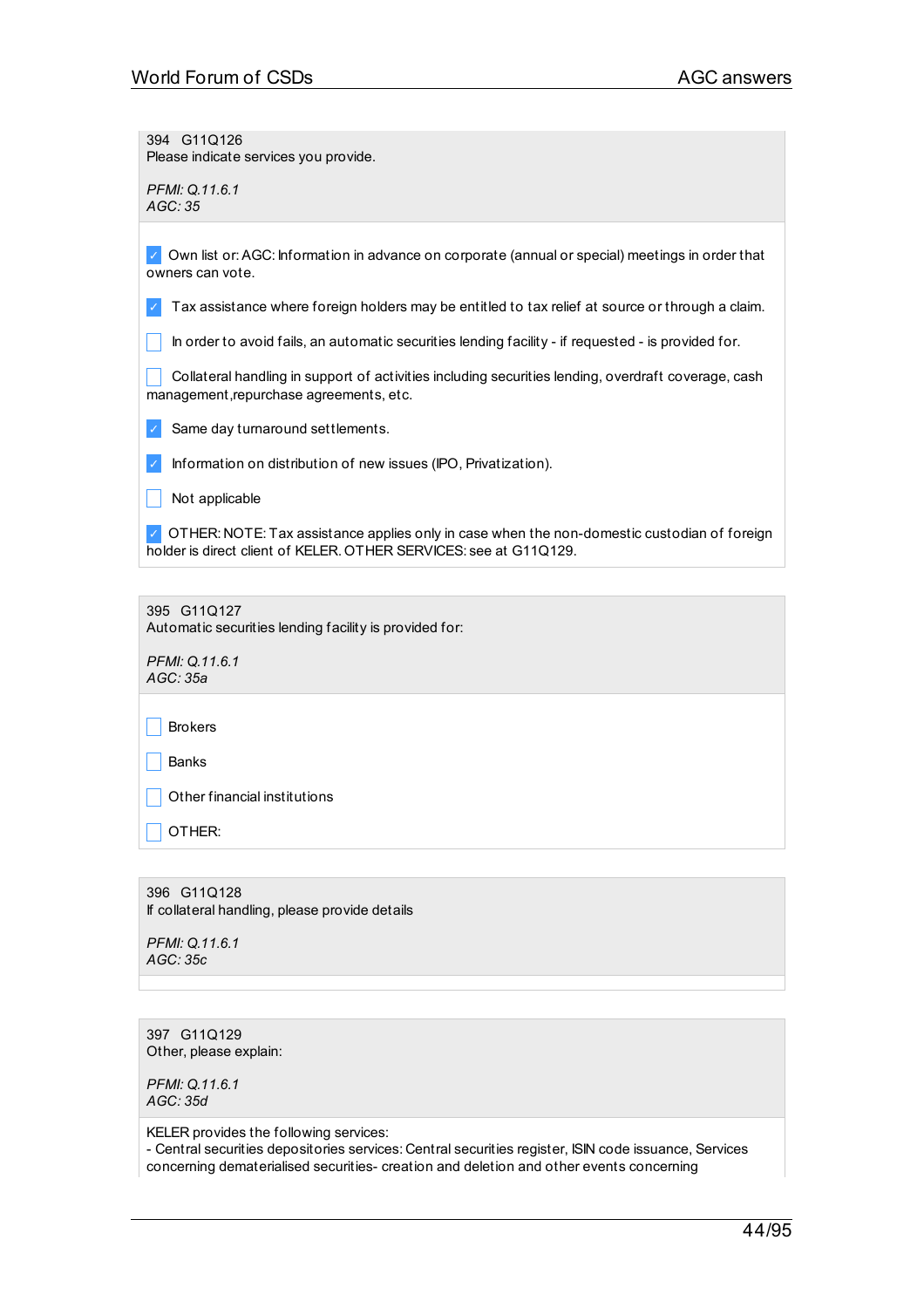dematerialised securities.

-Further securities depository services: Depository matching, owner matching service. -Clearing related and settlement services: The settlement of regulated market transactions that are not guaranteed by the central counterparty(KELER CCP), The settlement of securities transactions traded outside the regulated market, Settlement relating to the clearing activity of the central counterparty (KELER CCP), Participation in the settlement of international transactions including cross-border settlement services concerning foreign and Hungarian securities. -Further services: Securities maintenance(account keeping), Securities account transactions, Services concerning custody managed printed(paper form) securities, Corporate action management, Paying agent activity, Share book keeping and related services, Collateral management, valuation and review, Custody management and net asset value calculation services for OBA, BEVA and the Resolution fund, Service conserning the reporting of the data transactions specified in EMIR and REMIT to the trade repository, APA/ARM disclosure and reporting mechanism defined by MiFID II, LEI Code issuance.

- Credit Institution servies.

398 G11Q130 What procedures are in place for the processing of corporate action entitlements?

*PFMI: Q.11.6.1 AGC: 36*

 $\Box$  Credited to the securities account on the day indicated below regardless of whether actually collected by the CSD on the scheduled date.

 $\vee$  Credited to the securities account upon actual receipt by the CSD.

 $\vee$  Corporate action entitlements are handled by an entity separate from the CSD.

 $\Box$  Not applicable

 $\Box$  OTHER:

399 G11Q131 Credited to the securities account:

*PFMI: Q.11.6.1 AGC: 36a*

 $\Box$  On pay date.

\_ On pay date +1.

\_ On pay date +2.

\_ OTHER:

400 G11Q132 Name of entity:

*PFMI: Q.11.6.1 AGC: 36c*

No entity can be named, as it depends on the issuer's decision.Securities distribution is the responsibility of the issuer based on record date positions provided by KELER and payment details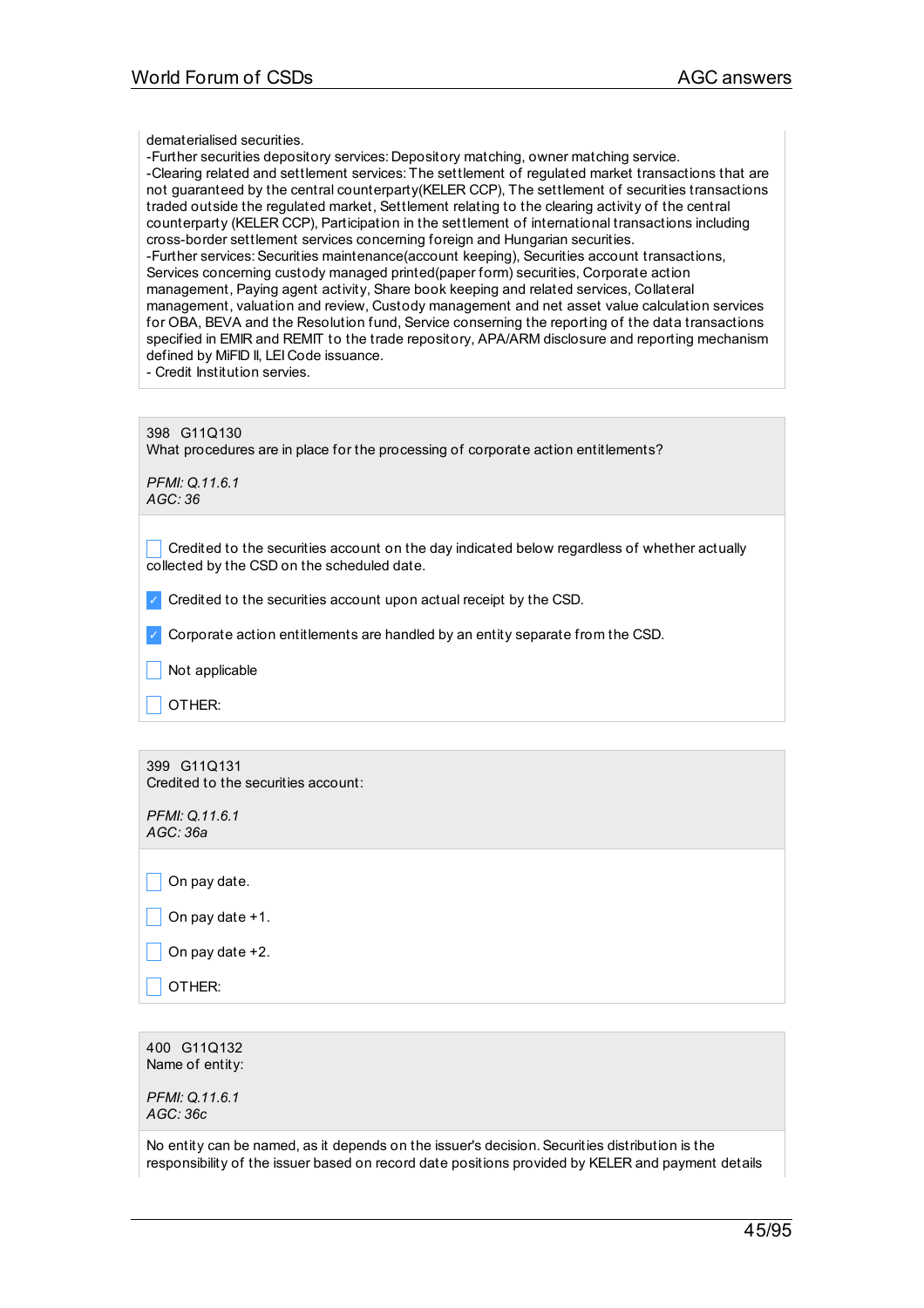provided by the investor. Paying agent is appointed by the issuer, be it KELER or other entity.

401 G11Q133 What procedures are in place for the processing of interest and dividends?

*PFMI: Q.11.6.1 AGC: 37, 37d.*

Credited to the cash account on the day indicated below regardless of whether actually collected by the CSD on the scheduled date.

✓ Credited to the cash account upon actual receipt by the CSD.

✓ Income and dividend collection is handled by an entity separate from the CSD.

 $\blacksquare$  Not applicable

 $\overline{\phantom{a}}$  OTHER:

402 G11Q134 Credited to the cash account:

*PFMI: Q.11.6.1 AGC: 37a*

 $\Box$  On pay date.

 $\vert$  On pay date +1.

 $\vert$  On pay date +2.

OTHER:

403 G11Q135 Name of entity:

*PFMI: Q.11.6.1 AGC: 37c*

No entity can be named, as it depends on the issuer's decision. Cash distributions are the responsibility of the issuer based on record date positions provided by KELER and payment details provided by the investor.Paying agent is appointed by the issuer.KELER provides paying agent services.

#### **Exchange-of-value settlement systems (PFMI Principle 12)**

408 G12Q003 Does the CSD guaranty settlement?

*PFMI: Q.12.1.1 AGC: 66u.*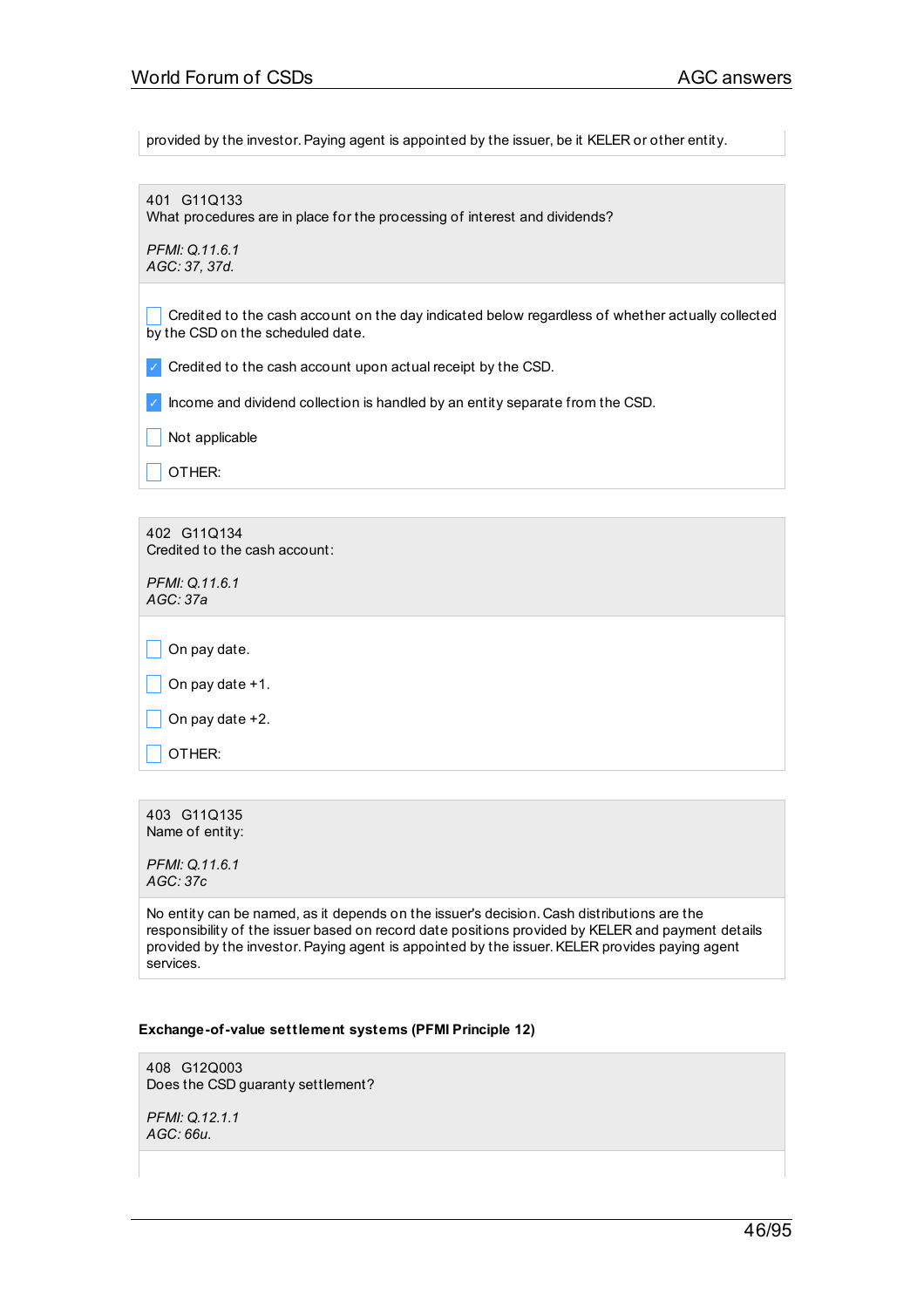| Not applicable                                                                                                                                                                                                                                                                                                          |
|-------------------------------------------------------------------------------------------------------------------------------------------------------------------------------------------------------------------------------------------------------------------------------------------------------------------------|
| Yes                                                                                                                                                                                                                                                                                                                     |
| <b>No</b>                                                                                                                                                                                                                                                                                                               |
|                                                                                                                                                                                                                                                                                                                         |
| 409 G12Q004<br>Please explain how this is accomplished. What are the procedures and safeguards that permit the<br>CSD to guaranty settlement?<br>PFMI: Q.12.1.1                                                                                                                                                         |
| AGC:66v.                                                                                                                                                                                                                                                                                                                |
|                                                                                                                                                                                                                                                                                                                         |
|                                                                                                                                                                                                                                                                                                                         |
| 411 G12Q006<br>The Committee on Payment and Settlement Systems of the Bank for International Settlements (BIS)<br>has identified three common structural approaches or models for linking delivery and payment in a<br>securities settlement system. Please indicate which model your procedures most closely resemble. |
| PFMI: 0.12.1.2<br>AGC:48                                                                                                                                                                                                                                                                                                |
| Model1                                                                                                                                                                                                                                                                                                                  |
| Model <sub>2</sub>                                                                                                                                                                                                                                                                                                      |
| Model <sub>3</sub>                                                                                                                                                                                                                                                                                                      |
| Not applicable                                                                                                                                                                                                                                                                                                          |
| OTHER:                                                                                                                                                                                                                                                                                                                  |

#### 412 G12Q007

Please briefly describe your settlement process, including how do your settlement procedures vary from the model chosen above?

No difference from standard models. Note: Model 1 for off-exchange (OTC) settlements, Model 3 for CCPcleared on-exchange cash market settlements.

In case of OTC settlements CSD participants' instructions require matching and settlement occurs on a gross basis, on a trade by trade basis. The delivery of the securities requires the successful transfer of funds from buyer to the seller which triggers the immediate and unrevocable transfer of the securities. (DVP principle)

In case of the CCP-cleared on-exchange trades the netted delivery and receipt settlement instructions (per ISIN) are sent by KELER CCP to KELER CSD in an already matched status. The delivery instructions should be settled first (from the participants accounts to KELER CCP) and the daily net countervalue of all trades will be debited in one sum from the clients' accounts to credit the CCP. Once the netted amounts are succesfully debited KELER CCP initiates the net credit funds transfer in favour of the participants. (All security receipts per ISIN and all amounts due.)

*PFMI: Q.12.1.3 AGC: 48a*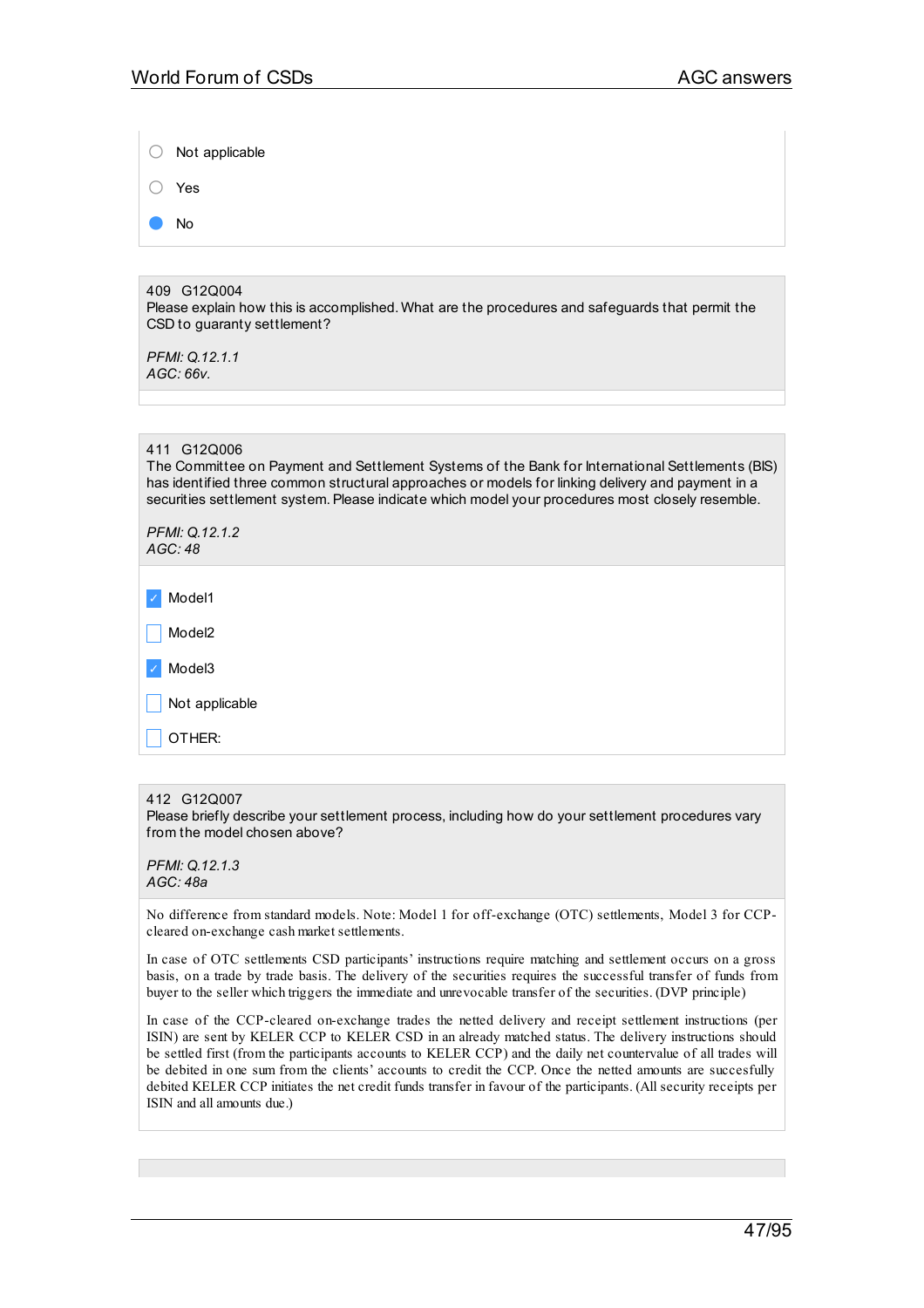415 G12Q010 Are the cash and security movements simultaneous? *PFMI: Q.12.1.3 AGC: 49* ○ Not applicable ○ No ● Yes

| 416 G12Q011<br>If cash and security movements are not simultaneous, please indicate the duration of the timing gap |  |  |
|--------------------------------------------------------------------------------------------------------------------|--|--|
| PFMI: Q.12.1.3<br>AGC: 49a                                                                                         |  |  |
|                                                                                                                    |  |  |
| 2 days                                                                                                             |  |  |
| Overnight                                                                                                          |  |  |
| 5 hours                                                                                                            |  |  |
| 4 hours                                                                                                            |  |  |
| 3 hours                                                                                                            |  |  |
| 2 hours                                                                                                            |  |  |
| 1 hour                                                                                                             |  |  |

## **Participant default rules and procedures (PFMI Principle 13)**

| 421 G13Q004<br>During the past three years, has there been a situation where a participant defaulted which resulted<br>in a significant loss? |
|-----------------------------------------------------------------------------------------------------------------------------------------------|
| PFMI: Q.13.1.2<br>AGC:77                                                                                                                      |
|                                                                                                                                               |
| Not applicable                                                                                                                                |
| No                                                                                                                                            |
| Yes                                                                                                                                           |
|                                                                                                                                               |

422 G13Q005 How was the situation resolved? Or if you answered "Other," then please explain: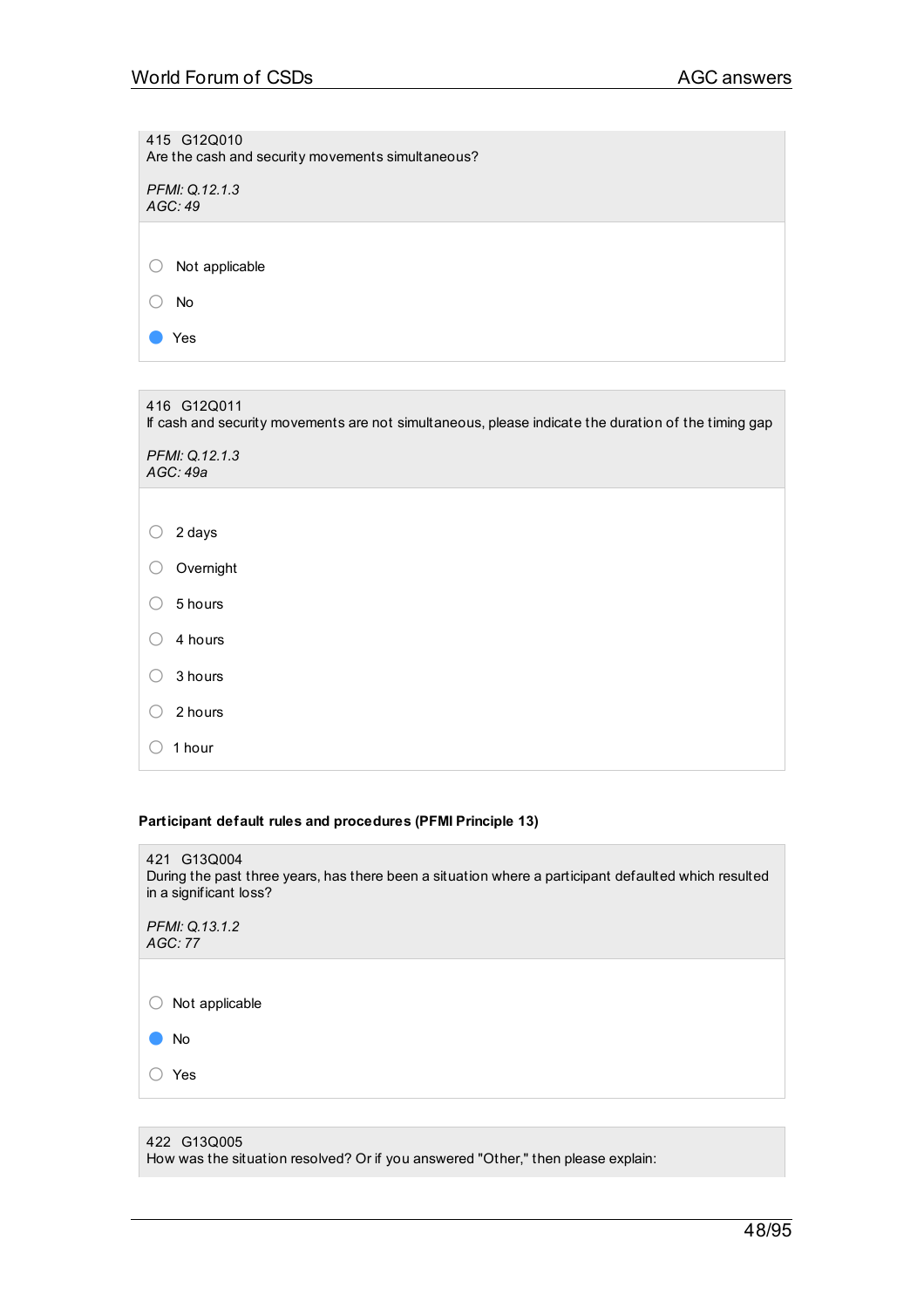*PFMI: Q.13.1.2 AGC: 77a*

423 G13Q006

Does the stock exchange have default protections that extend to the CSD, such as the following?

*PFMI: Q.13.1.2 AGC: 80*

 $\Box$  Margin requirements for stock exchange members

**Guaranty fund for stock exchange members** 

 $\Box$  Financial requirements for stock exchange membership

 $\Box$  No

✓ Not applicable

 $\Box$  OTHER:

424 G13Q007 Please explain:

*PFMI: Q.13.1.2 AGC: 80a*

427 G13Q010

Participant Default Protections Resulting from a Participant Failure. If a participant defaults, how is the loss covered? (Choose all that apply?)

*PFMI: Q.13.1.4 AGC: 76, 76d*

 $\Box$  CSD insurance covers the loss

|  | The CSD guaranty fund covers the loss |
|--|---------------------------------------|
|--|---------------------------------------|

 $\Box$  Loss is shared among participants

 $\Box$  Not applicable

✓ OTHER: The CCP within the KELER Group does have loss sharing mechanism and KELER Ltd. takes part in the CCP's default procedures as a CSD. However it does not guarantee any transactions and does not have own loss sharing mechanism.

| 428 G13Q011                 |
|-----------------------------|
| Please explain the process: |

*PFMI: Q.13.1.4*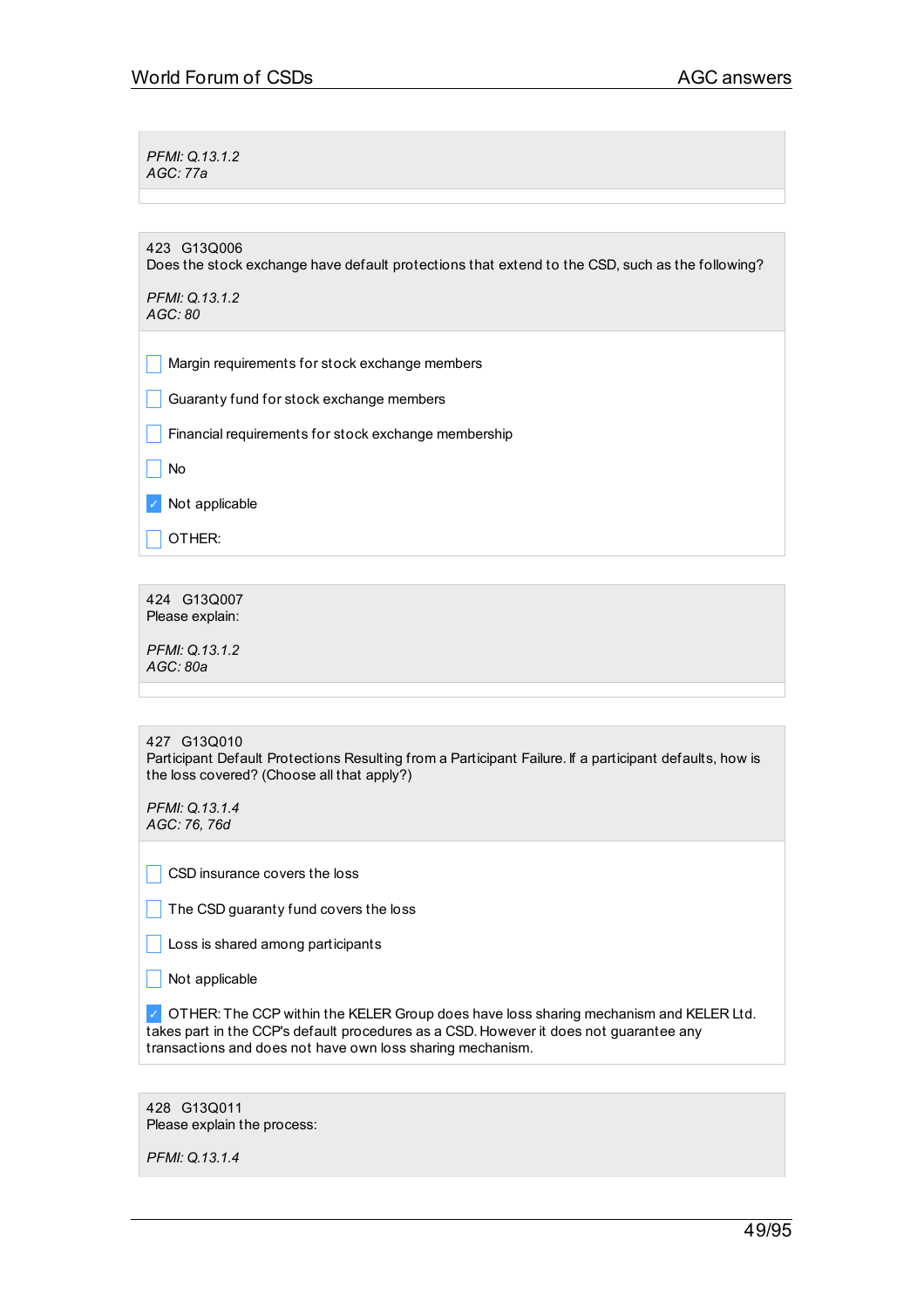## *AGC: 76a*

429 G13Q012 Please explain the process of how the loss is shared:

*PFMI: Q.13.1.4 AGC: 76b*

 $\bigcirc$  Limited to participants with transactions with failing counterparty

○ Pro-rata based on participant's volume

 $\bigcirc$  Equally, among participants

430 G13Q013 Please explain:

*PFMI: Q.13.1.4 AGC: 76d*

N/A

#### **General business risk (PFMI Principle 15)**

| 440 G14Q002<br>Is a financial audit performed by an Audit Firm, Regulatory Authority, or other external party? |
|----------------------------------------------------------------------------------------------------------------|
| PFMI: Q.17.2.3<br>AGC: 15                                                                                      |
|                                                                                                                |
| Yes                                                                                                            |
| <b>No</b>                                                                                                      |
|                                                                                                                |
| 441 G14Q003<br>If yes, please state the name(s) of the entity(ies) who perform the financial audit.            |

*PFMI: n/a AGC: 15a.*

KELER Ltd, Deloitte Auditing and Consulting Ltd.

442 G14Q004 Please list the date of your last financial audit performed by an Audit Firm, Regulatory Authority, or other external party:

*PFMI: n/a AGC: 15b.*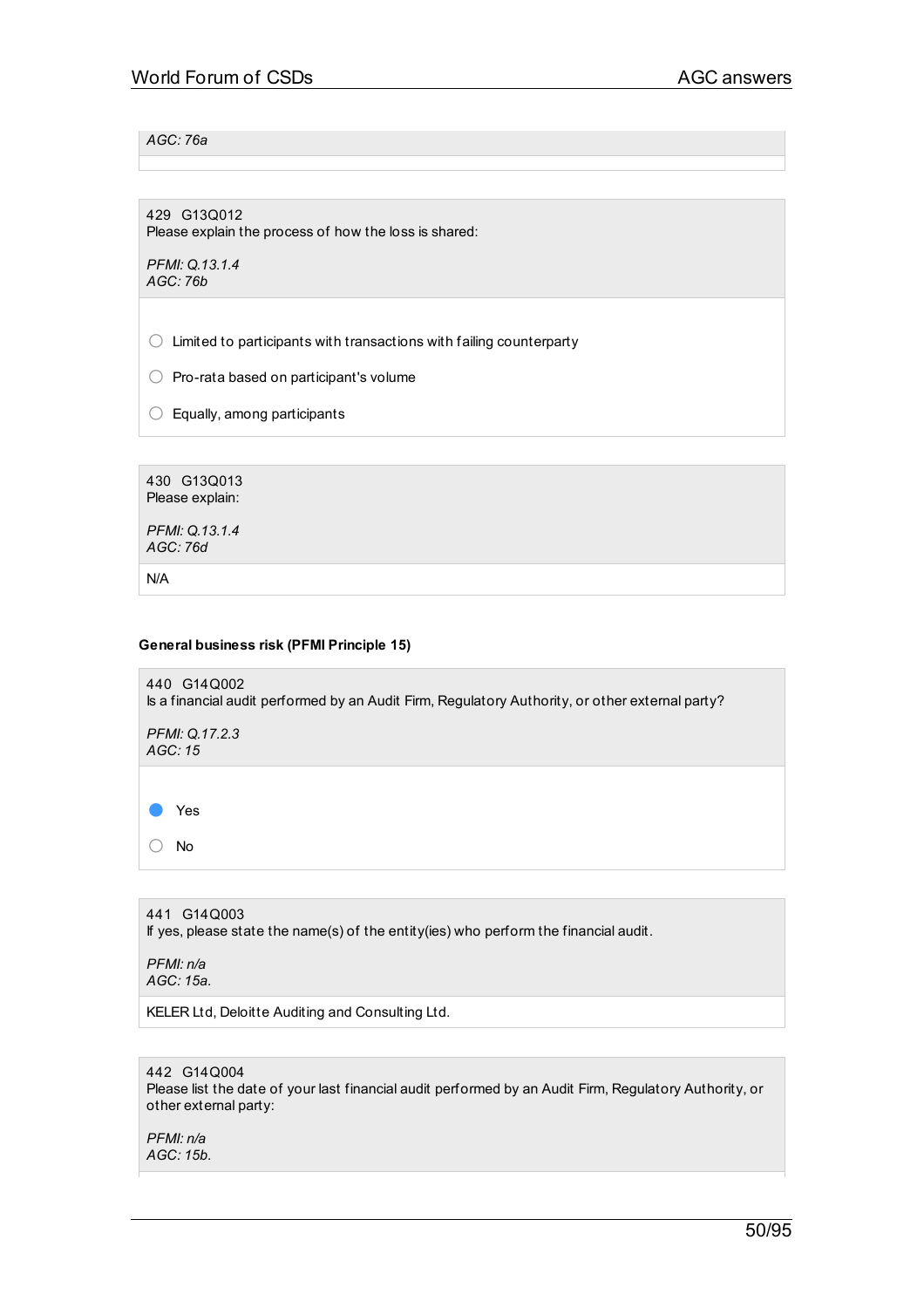# 05/05/2020

443 G14Q005 Please list the period that the audit covered:

*PFMI: n/a AGC: 15c.*

Start date: 01/01/2019 End date: 31/12/2019

444 G14Q006 How frequently does the financial audit occur?

*PFMI: n/a AGC: 15d.*

○ Less than annually

● Annually

 $\bigcirc$  Two or more times a year

445 G14Q007 If less than annually, please explain:

*PFMI: n/a AGC: 15e.*

446 G14Q008 Please select the statement that most accurately characterizes the results of the last financial audit:

*PFMI: n/a AGC: 15g.*

○ Material exceptions found.

○ Minor exceptions found.

● No material exceptions found.

447 G14Q009

If minor or material exceptions were found, what actions were taken? Please describe:

*PFMI: n/a AGC: 15h.*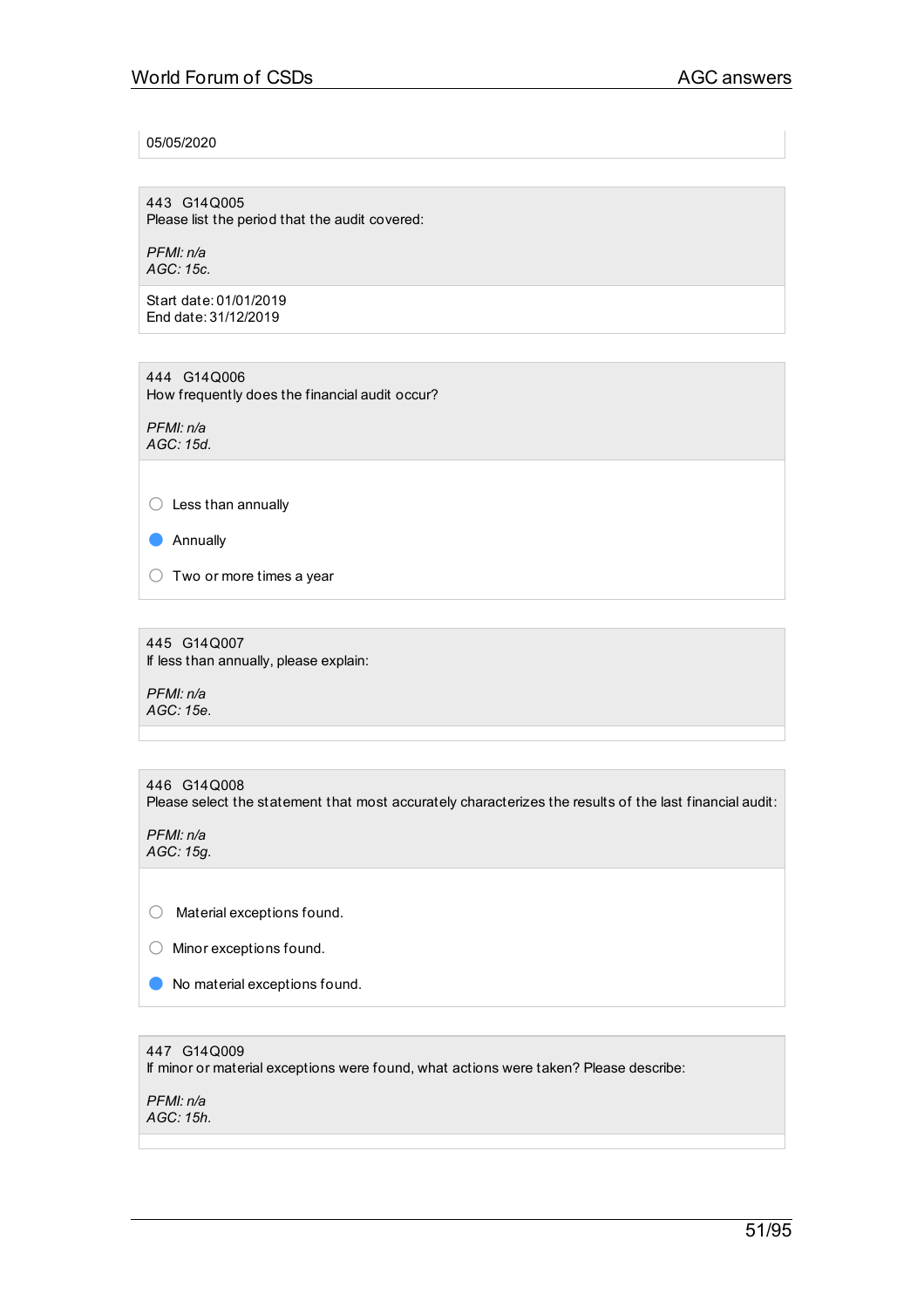| 448 G14Q010<br>Has there been any material loss by the CSD during the past three years?                                                                         |
|-----------------------------------------------------------------------------------------------------------------------------------------------------------------|
| PFMI: n/a<br>AGC: 86                                                                                                                                            |
|                                                                                                                                                                 |
| Not applicable                                                                                                                                                  |
| No                                                                                                                                                              |
| Yes                                                                                                                                                             |
| Other: Operational losses are strictly confidential; therefore we cannot provide these figures<br>and related impact or actions due to confidentiality reasons. |
|                                                                                                                                                                 |
| 449 G14Q011<br>If there has been a loss, please describe the cause, the final impact and the action taken to prevent<br>a recurrence:                           |
| PFMI: n/a<br>AGC: 86a.                                                                                                                                          |
|                                                                                                                                                                 |
| 450 G14Q012<br>Has the CSD been subject to any litigation involving a participant during the past three years?                                                  |
| PFMI: n/a<br>AGC: 87                                                                                                                                            |
|                                                                                                                                                                 |
| Not applicable                                                                                                                                                  |
| No                                                                                                                                                              |
| Yes                                                                                                                                                             |
|                                                                                                                                                                 |
| 451 G14Q013<br>Please explain the circumstances and resolution:                                                                                                 |
| PFMI: n/a<br>AGC: 87a.                                                                                                                                          |
|                                                                                                                                                                 |

452 G14Q014 Has the CSD realized revenues sufficient to cover expenses during the past three years?

*PFMI: n/a AGC: 88, 88a*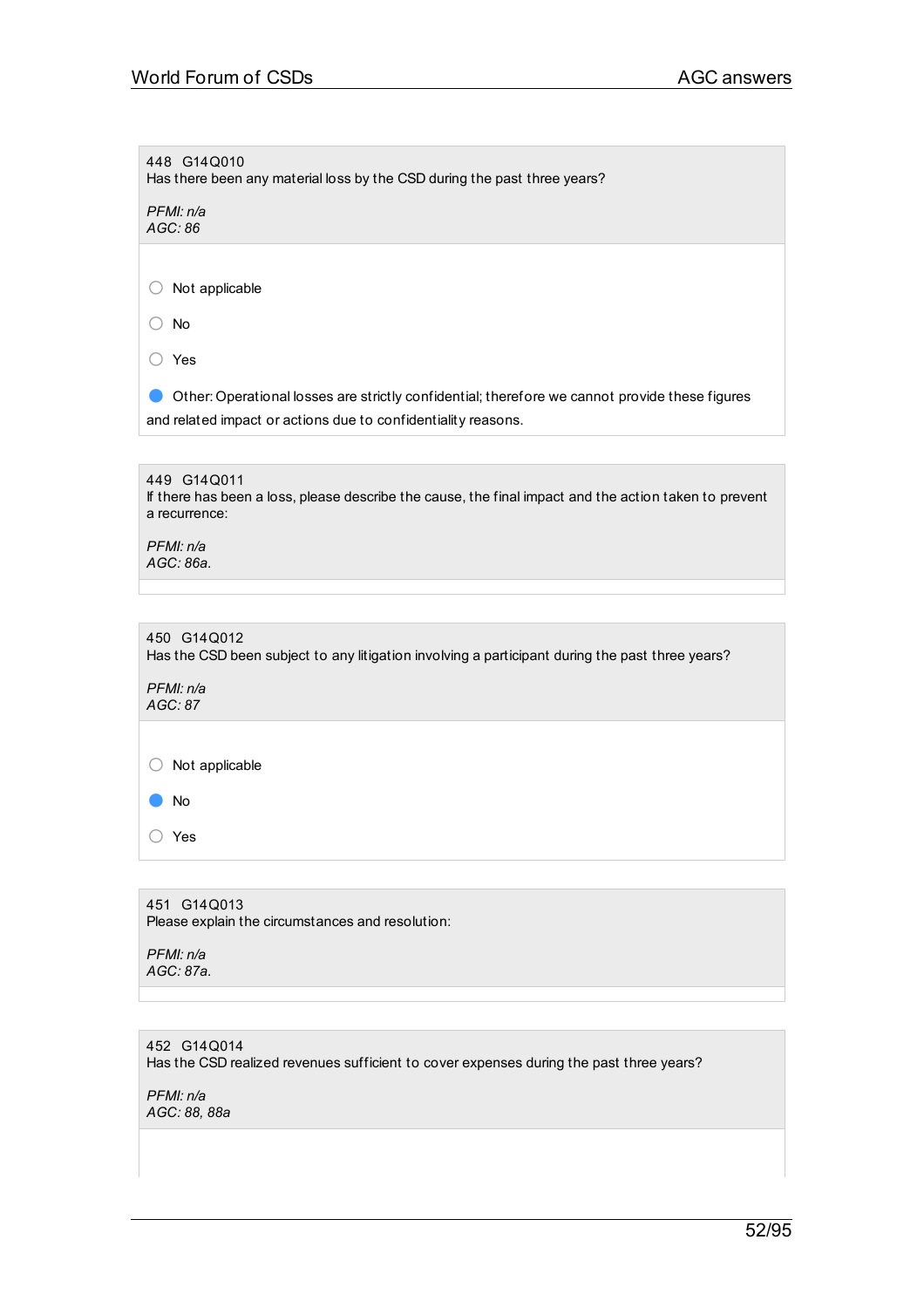| Not applicable                                                |
|---------------------------------------------------------------|
| None of the last three years                                  |
| Yes for one of the last three years<br>$\left( \quad \right)$ |
| Yes for two of the last three years                           |
| Yes for all three years                                       |
|                                                               |

453 G14Q015 Has any participant suffered any losses in the past three years due to the CSD's performance? *PFMI: n/a AGC: 30, 30m* ○ Not applicable ● No ○ Yes

454 G14Q016 If yes, please select all of the following in which loss has occurred.You will be prompted to enter the number of instances and total loss in USD thereafter. *PFMI: n/a AGC: 30a, 30j*

 $\Box$  Corporate Action

Settlement Process - Securities

 $\Box$  Settlement Process - Cash

 $\Box$  System Outage

 $\Box$  Other:

455 G14Q017 Corporate Action. Please specify number of instances:

*PFMI: n/a AGC: 30b.*

456 G14Q018 Corporate Action. Please specify total loss in USD:

*PFMI: n/a*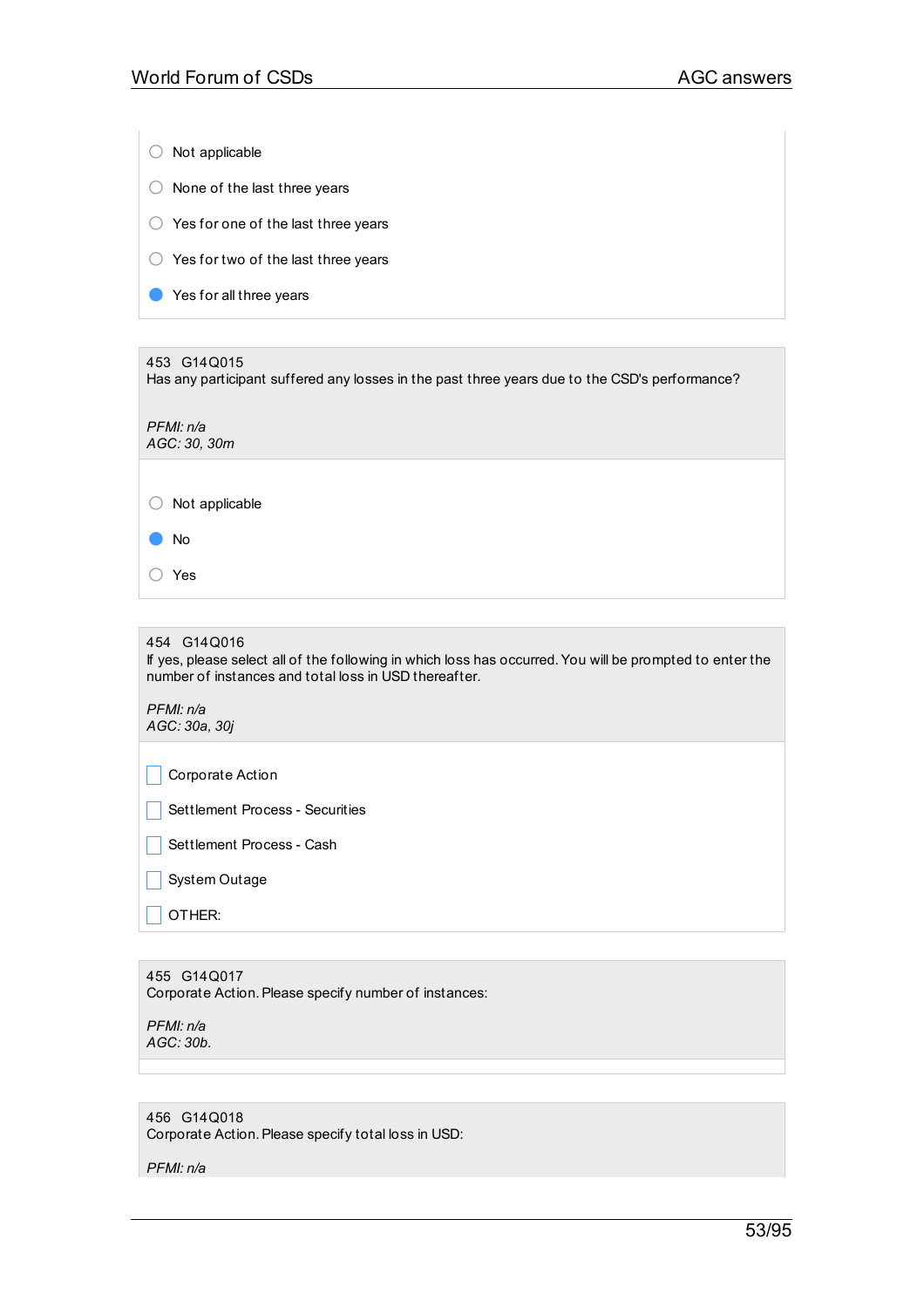*AGC: 30c.*

N/A

457 G14Q019 Settlement Process - Securities. Please specify number of instances:

*PFMI: n/a AGC: 30d.*

458 G14Q020 Settlement Process - Securities. Please specify total loss in USD:

*PFMI: n/a AGC: 30e.*

N/A

459 G14Q021 Settlement Process - Cash. Please specify number of instances:

*PFMI: n/a AGC: 30f.*

460 G14Q022 Settlement Process - Cash. Please specify total loss in USD:

*PFMI: n/a AGC: 30g.*

N/A

461 G14Q023 System Outage. Please specify number of instances:

*PFMI: n/a AGC: 30h.*

462 G14Q024 System Outage. Please specify total loss in USD:

*PFMI: n/a AGC: 30i.*

N/A

463 G14Q025 For Other, please specify number of instances: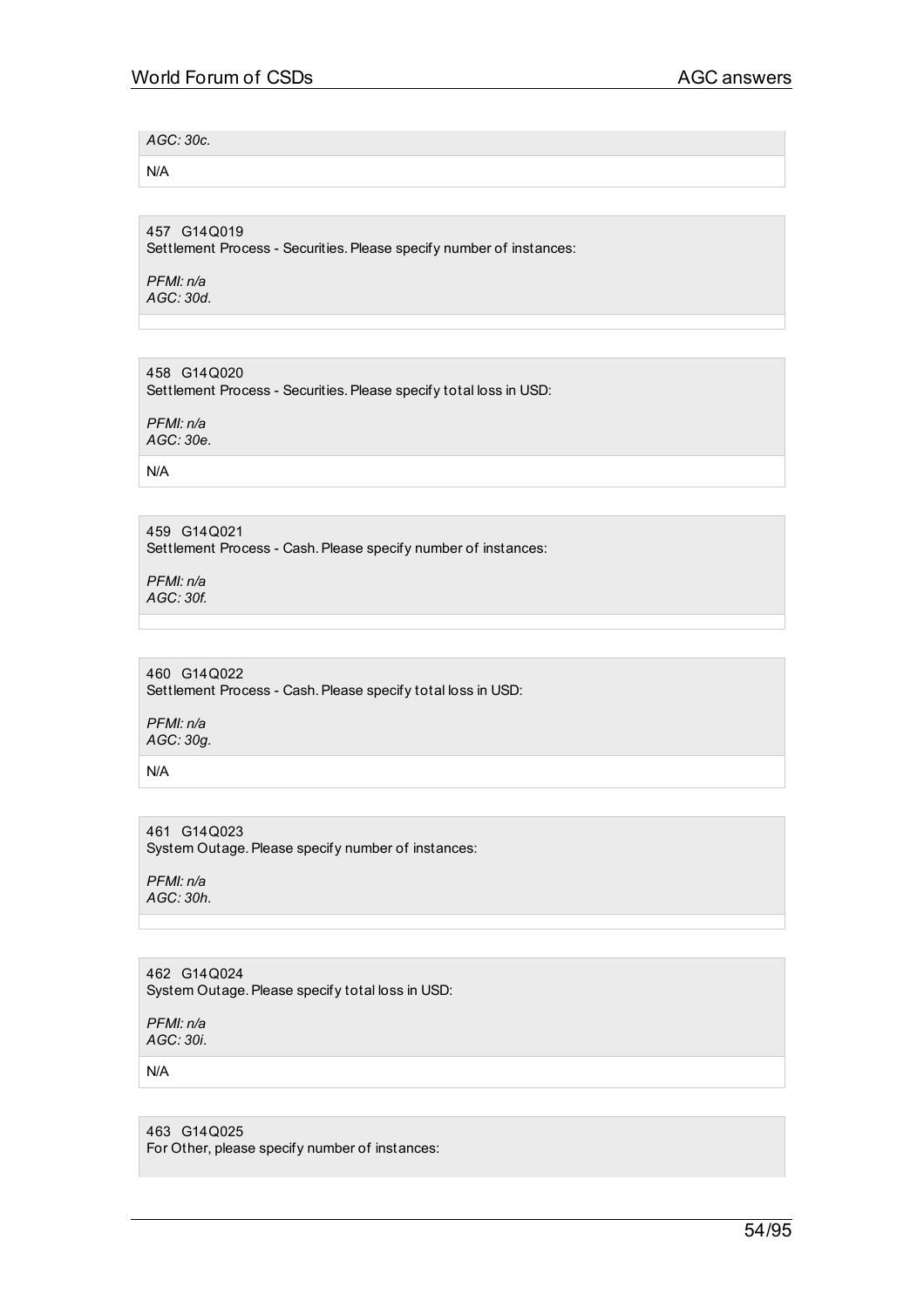| PFMI: n/a<br>AGC: 30k. |  |  |
|------------------------|--|--|
|                        |  |  |

N/A

464 G14Q026 For Other, please specify total loss in USD:

*PFMI: n/a AGC: 30l.*

N/A

468 G14Q030 Does the CSD maintain a reserve for operating losses?

*PFMI: Q.15.2.1 AGC: 89, 89b*

○ Not applicable

○ No

● Yes

471 G14Q033 Please describe and indicate reserve (for operating losses) amount:

*PFMI: Q.15.2.2 AGC: 89a.*

Based on audited data of financial year 2017, 2018 and 2019, capital requirement for operational risk under pillar I. is approximately USD 3 million (USD/HUF exchange rate at 29 December 2019: 294,74).

## **Custody risk (PFMI Principle 16)**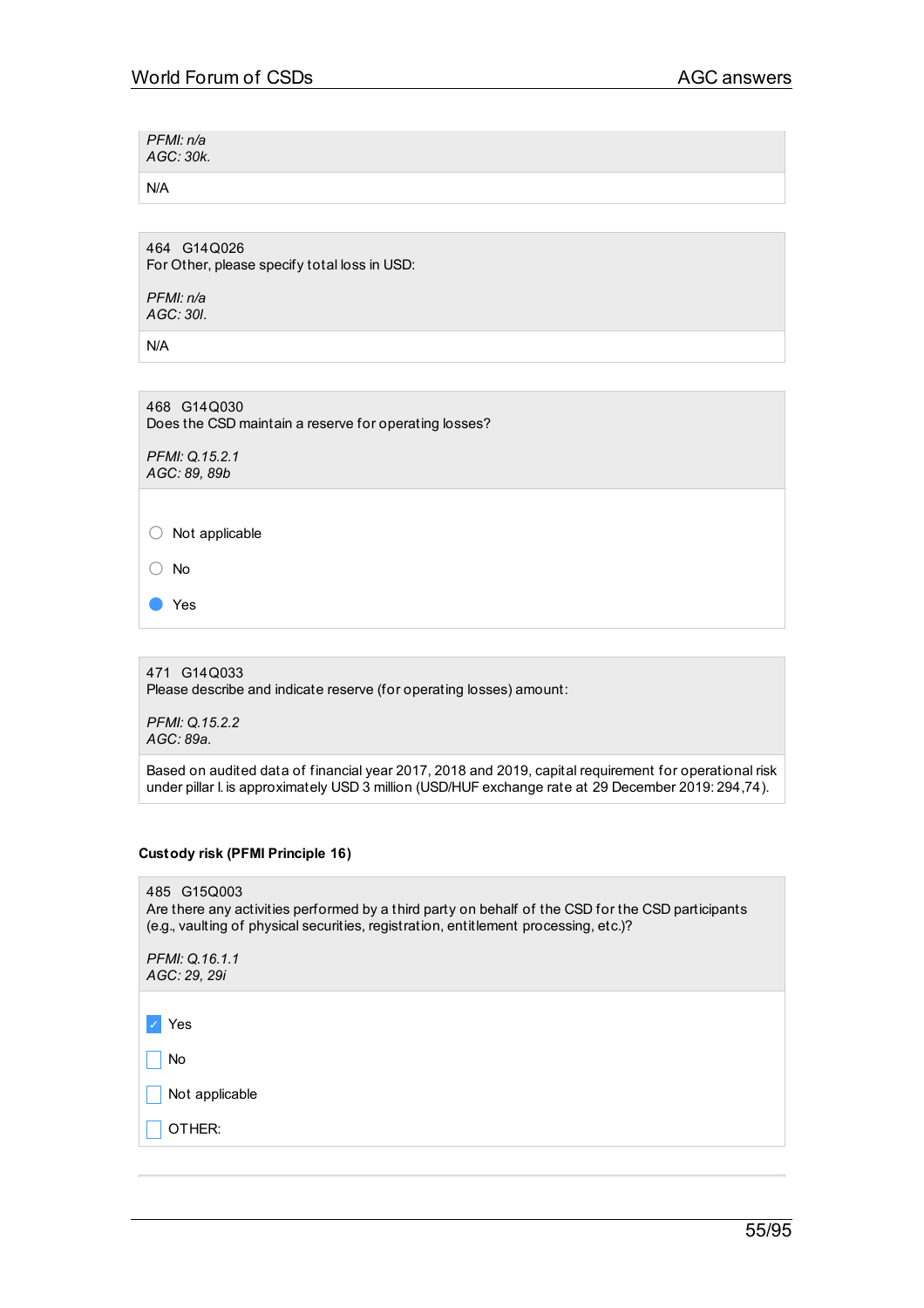486 G15Q004

If third parties are employed, please indicate which services they supply:

*PFMI: Q.16.1.1 AGC: 29a.*

Some services in connection with custody of Hungarian physical securities and with proxy voting services provided by thrid parties for foreign serviced markets.

| 487 G15Q005<br>If third parties are employed, does the CSD assume liability for losses incurred by participants as a<br>result of the actions/inactions of the third parties? |
|-------------------------------------------------------------------------------------------------------------------------------------------------------------------------------|
| PFMI: Q.16.1.1<br>AGC: 29b.                                                                                                                                                   |
|                                                                                                                                                                               |
| Yes                                                                                                                                                                           |
| <b>No</b>                                                                                                                                                                     |
|                                                                                                                                                                               |
| 488 G15Q006<br>If you acknowledge responsibility, please indicate whether your responsibility is assumed                                                                      |
| PFMI: Q.16.1.1<br>AGC: 29c, 29e.                                                                                                                                              |
| regardless of whether such loss was caused by any action or inaction of the agent                                                                                             |
| if such loss was caused by the agent's action or inaction and such action or inaction was<br>deemed to be negligence on the part of the agent                                 |
| if such loss was caused by the agent's action or inaction and such action or inaction was<br>deemed to be gross negligence on the part of the agent                           |
| if the loss was caused by the willful default or other willful conduct on the part of the agent                                                                               |
| OTHER:                                                                                                                                                                        |
|                                                                                                                                                                               |
| 489 G15Q007<br>If you acknowledge responsibility for agents, your responsibility is assumed for losses                                                                        |
| PFMI: Q.16.1.1<br>AGC: 29d, 29h.                                                                                                                                              |
| without limit                                                                                                                                                                 |
| which are not consequential losses                                                                                                                                            |

 $\Box$  subject to a monetary limit not based on insurance limits

 $\Box$  subject to a monetary limit based on insurance limits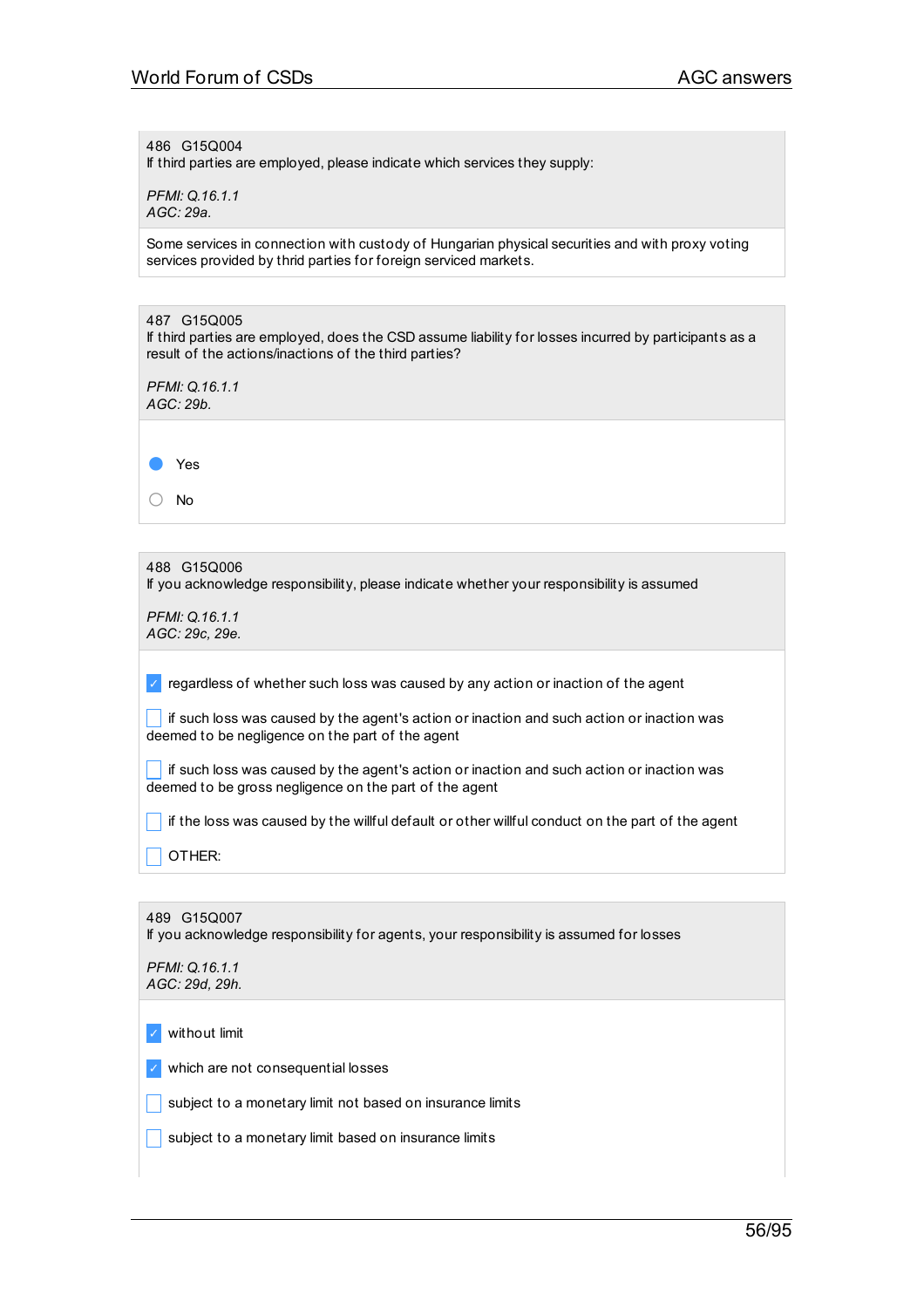$\Box$  OTHER:

490 G15Q008 Please specify limit:

*PFMI: Q.16.1.1 AGC: 29f.*

491 G15Q009 Please specify limit:

*PFMI: Q.16.1.1 AGC: 29g.*

# 496 G15Q014

Please describe briefly the arrangements / procedures / facilities you maintain to ensure that eligible securities held at the CSD are handled at least as efficiently as compared to securities held outside the CSD, particularly in relation to income, corporate actions and proxy services.

*PFMI: Q.16.3.1 AGC: 62*

Annual due diligence process is carried out by KELER on the respective partners and services provided based on the CSDR requirements.

## **Operational risk (PFMI Principle 17)**

514 G16Q011 Internal Audit. Is an internal audit undertaken in your CSD?

*PFMI: Q.17.2.3 AGC: 14*



○ No

515 G16Q012 If yes, what areas does the audit cover (financials, operations, etc.) and which department in your CSD handles it?

*PFMI: Q.17.2.3 AGC: 14a.*

The audits of internal audit department cover IT, financials, operations, security and all other functions of the depository

## 516 G16Q013

Please list the date of your last internal audit and the period that the audit covered: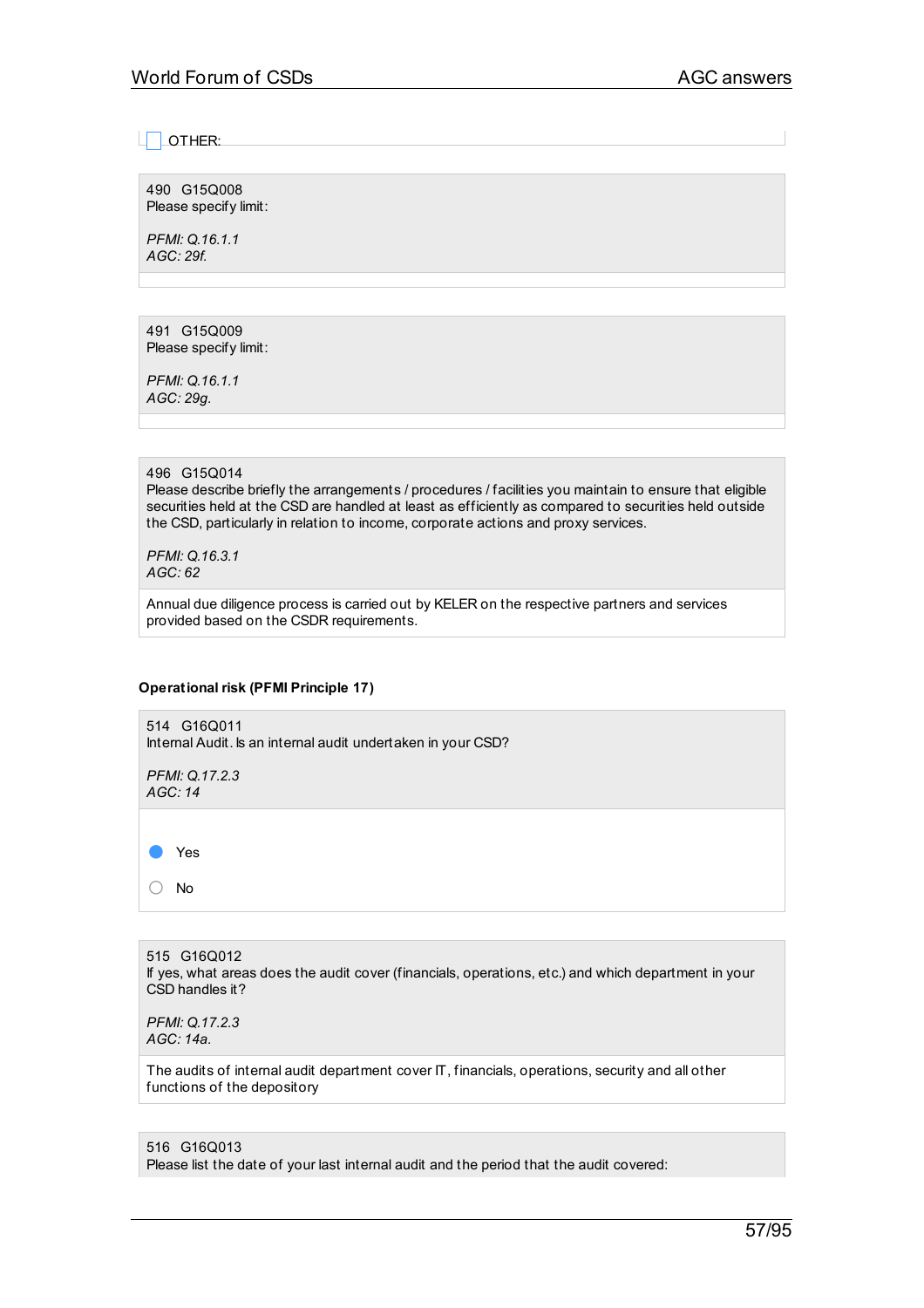*PFMI: Q.17.2.3 AGC: 14b.*

Start date: 01/09/2019 End date: 31/08/2020 Audit date: 30/09/2020

517 G16Q014 How frequently does the internal audit occur?

*PFMI: Q.17.2.3 AGC: 14c.*

○ Less than annually

○ Annually

● Two or more times a year

518 G16Q015 If less than annually, please explain:

*PFMI: Q.17.2.3 AGC: 14d.*

519 G16Q016 Are the results of the internal audit publicly available?

*PFMI: Q.17.2.3 AGC: 14e.*

○ Yes

● No

520 G16Q017 Please select the statement that most accurately characterizes the results of the last internal audit: *PFMI: Q.17.2.3 AGC: 14f.* ○ Material exceptions found. **O** Minor exceptions found. ○ No material exceptions found.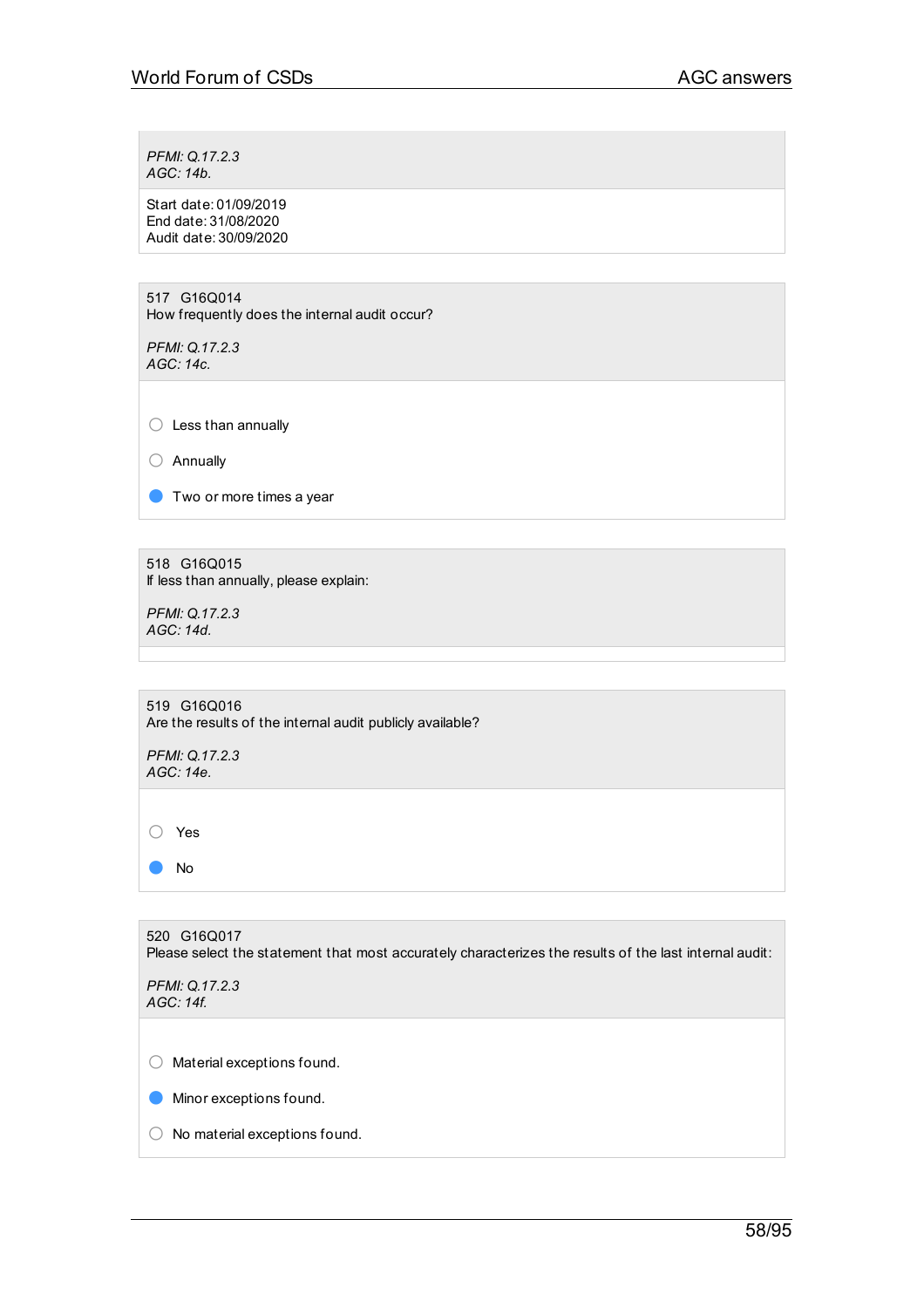521 G16Q018

If minor or material exceptions were found, what actions were taken? Please describe:

*PFMI: Q.17.2.3 AGC: 14g.*

Action plan was prepared containing the findings, proposed measures, responsible departments and deadlines. Fulfilment of the action plan is followed up by internal audit department.

523 G16Q020 Is an operational audit performed by an Audit Firm, Regulatory Authority, or other external party? *PFMI: Q.17.2.4 AGC: 16* ○ Yes ● No

524 G16Q021 If yes, please state the name(s) of the entity(ies) who perform the operational audit.

*PFMI: Q.17.2.4 AGC: 16a.*

525 G16Q022 Please list the date of your last operational audit performed by an Audit Firm, Regulatory Authority, or other external party:

*PFMI: Q.17.2.4 AGC: 16b.*

526 G16Q023 Please list the period that the audit covered:

*PFMI: Q.17.2.4 AGC: 16c.*

Start date: End date:

527 G16Q024 How frequently does the operational audit occur?

*PFMI: Q.17.2.4 AGC: 16d.*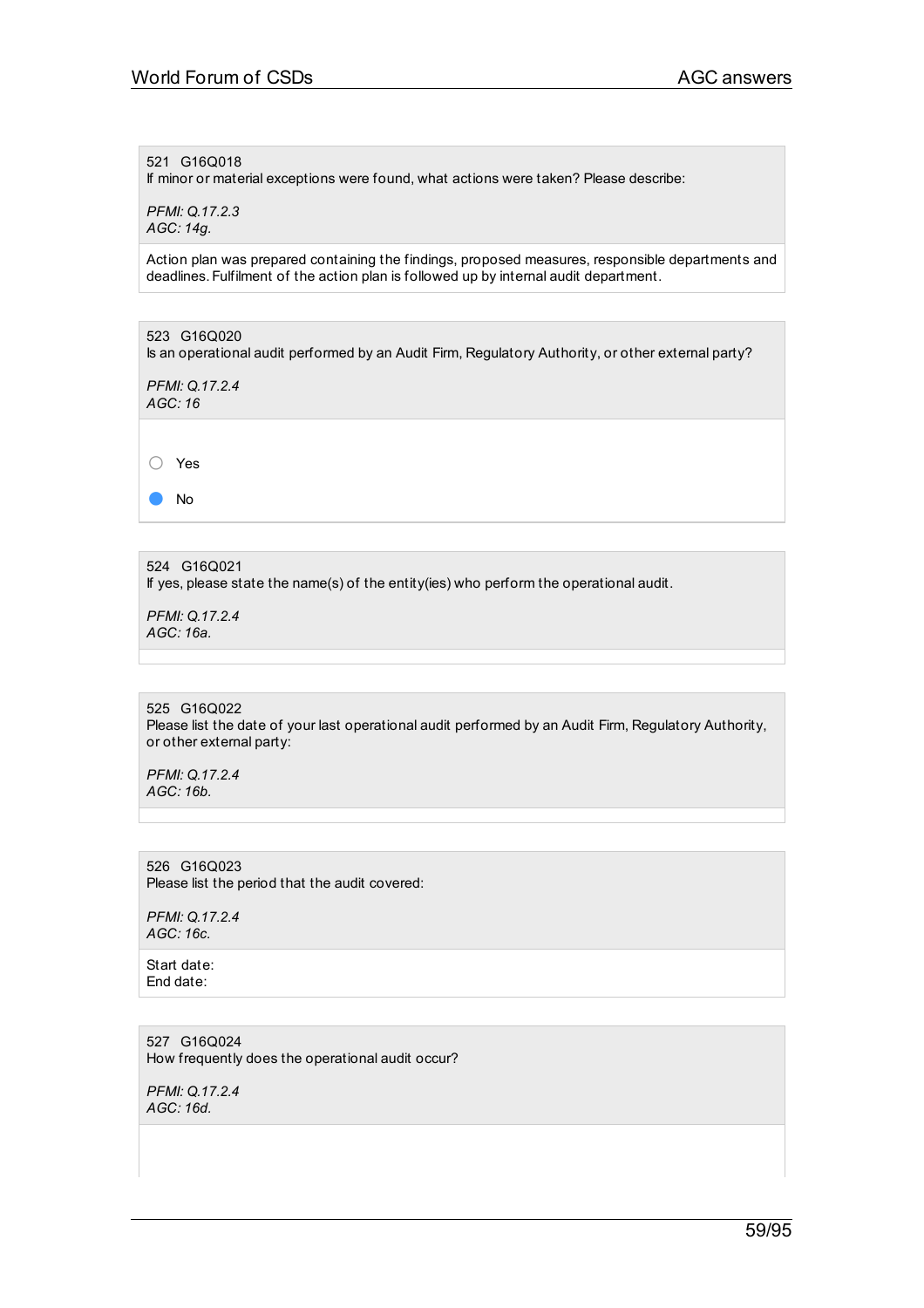$\bigcirc$  Less than annually

○ Annually

 $\bigcirc$  Two or more times a year

528 G16Q025 If less than annually, please explain:

*PFMI: Q.17.2.4 AGC: 16e.*

529 G16Q026

Please select the statement that most accurately characterizes the results of the last operational audit:

*PFMI: Q.17.2.4 AGC: 16g.*

○ Material exceptions found.

○ Minor exceptions found.

 $\bigcirc$  No material exceptions found.

530 G16Q027 If minor or material exceptions were found, what actions were taken? Please describe:

*PFMI: Q.17.2.4 AGC: 16h.*

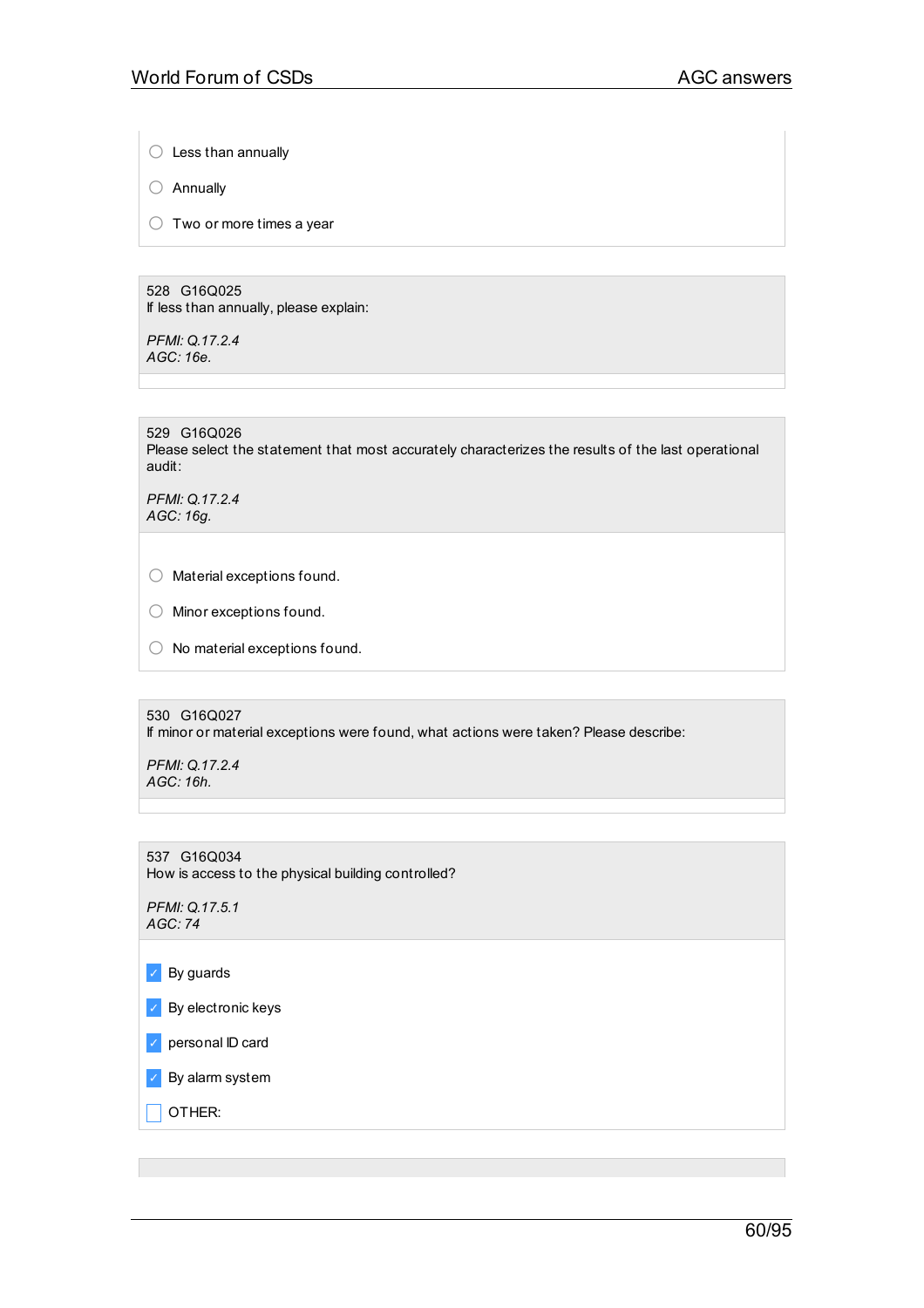538 G16Q035 Please explain:

*PFMI: Q.17.5.1 AGC: 74a.*

N/A

| 541 G16Q038<br>Regarding data security: Are passwords used by participants to access their accounts? |
|------------------------------------------------------------------------------------------------------|
| PFMI: Q.17.5.3<br>AGC: 71 71a.                                                                       |
|                                                                                                      |
| Not applicable                                                                                       |
| <b>No</b>                                                                                            |
| Yes                                                                                                  |
|                                                                                                      |

| 542 G16Q039<br>Does each user have a unique user ID? |
|------------------------------------------------------|
| PFMI: Q.17.5.3<br>AGC: 71c.                          |
|                                                      |
| Not applicable                                       |
| No                                                   |
| Yes                                                  |
|                                                      |

543 G16Q040 Are passwords regularly changed?

*PFMI: Q.17.5.3 AGC: 71e.*

○ Not applicable

○ No

● Yes

544 G16Q041 How often?

*PFMI: Q.17.5.3 AGC: 71f.*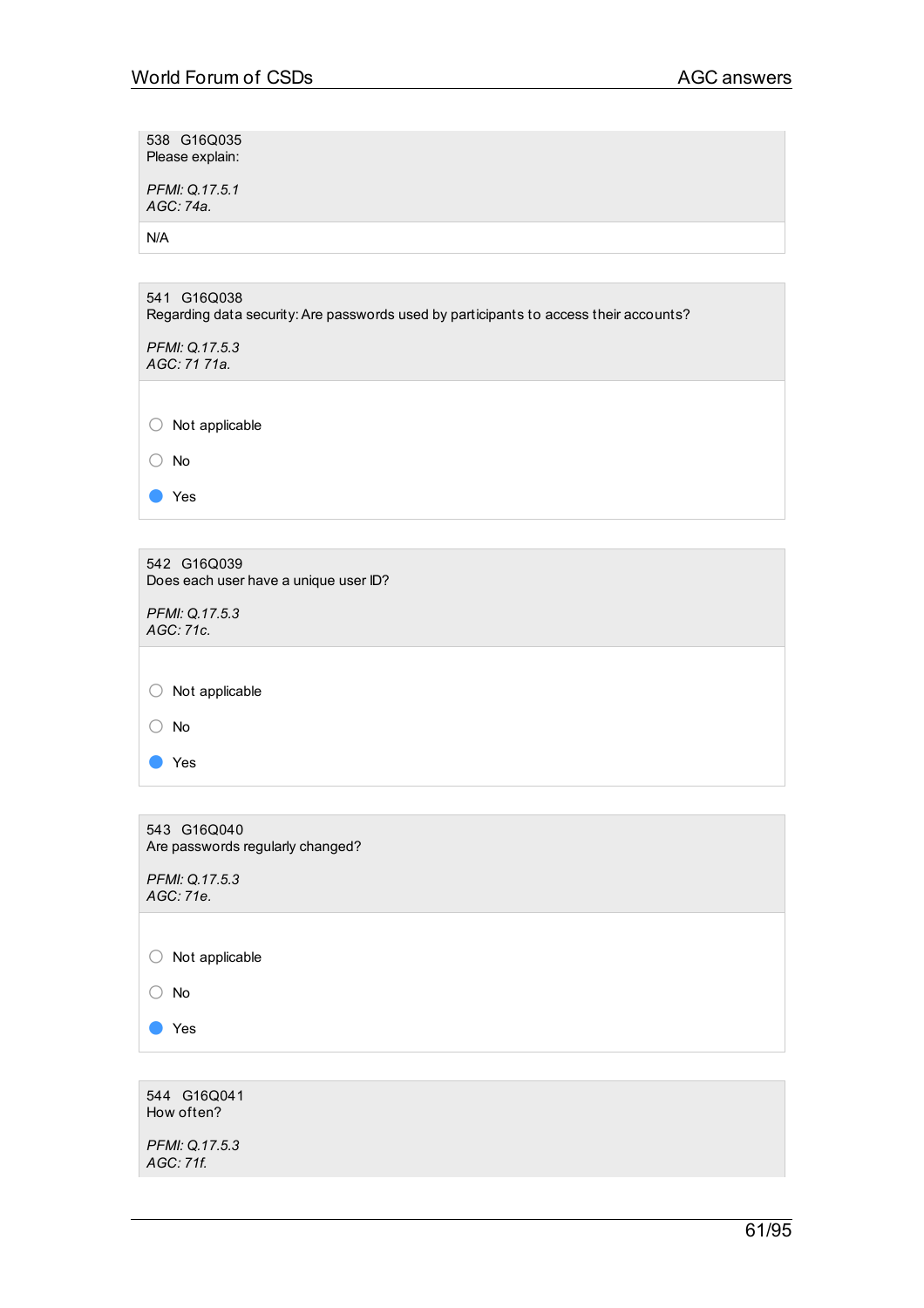KELER requires users to change their passwords every 31 days.

545 G16Q042 Is there a user lock-out after a pre-set number of unsuccessful User ID attempts?

*PFMI: Q.17.5.3 AGC: 71h.*

○ Not applicable

○ No

● Yes

546 G16Q043 How many?

*PFMI: Q.17.5.3 AGC: 71i.*

5

550 G16Q047 How quickly can the main system be reactivated in the event of an outage?

*PFMI: Q.17.6.2 AGC: 82*

○ Not applicable

○ Longer than 24 hours

 $\bigcirc$  8 - 24 hours

 $\bigcirc$  4 - 8 hours

 $\bullet$  1 - 4 hours

553 G16Q050 Will the CSD publicly announce any system interruption? *PFMI: Q.17.6.4 AGC: 84*

○ Not applicable

○ No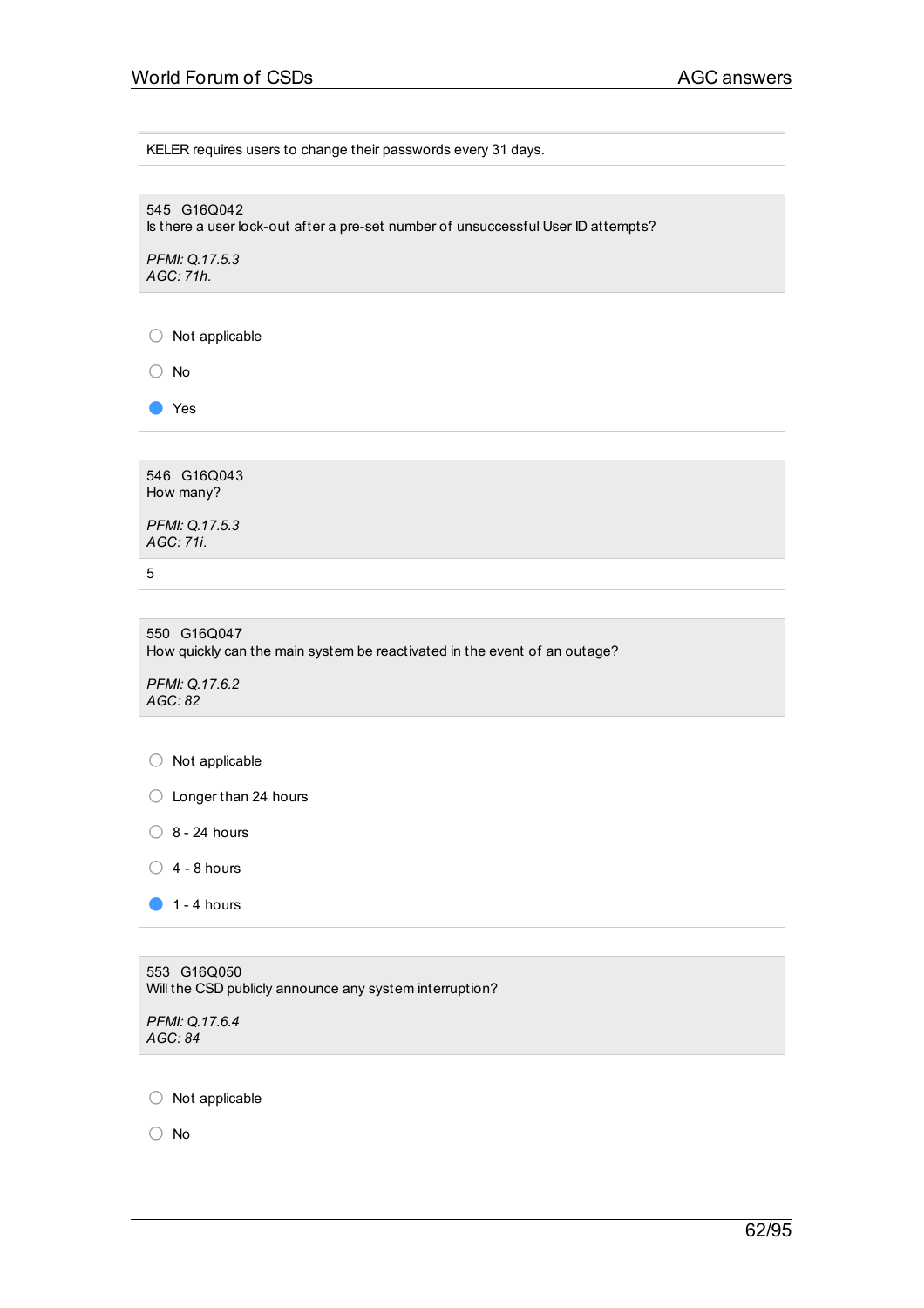Yes

554 G16Q051 To whom will the CSD disclose any system interruptions?

*PFMI: Q.17.6.4 AGC: 84a.*

✓ To the CSD regulators

✓ To all direct participants

 $\Box$  To direct and indirect participants

 $\triangledown$  To the public via the internet

 $\Box$  In the press

 $\Box$  Other:

555 G16Q052 If so, please list webpage address:

*PFMI: Q.17.6.4 AGC: 84b.*

www.keler.hu

556 G16Q053 If so, please list all publications:

*PFMI: Q.17.6.4 AGC: 84c.*

557 G16Q054 Please explain:

*PFMI: Q.17.6.4 AGC: 84d.*

558 G16Q055 How will the CSD disclose any system interruptions?

*PFMI: Q.17.6.4 AGC: 84e.*

✓ By e-mail

✓ By telephone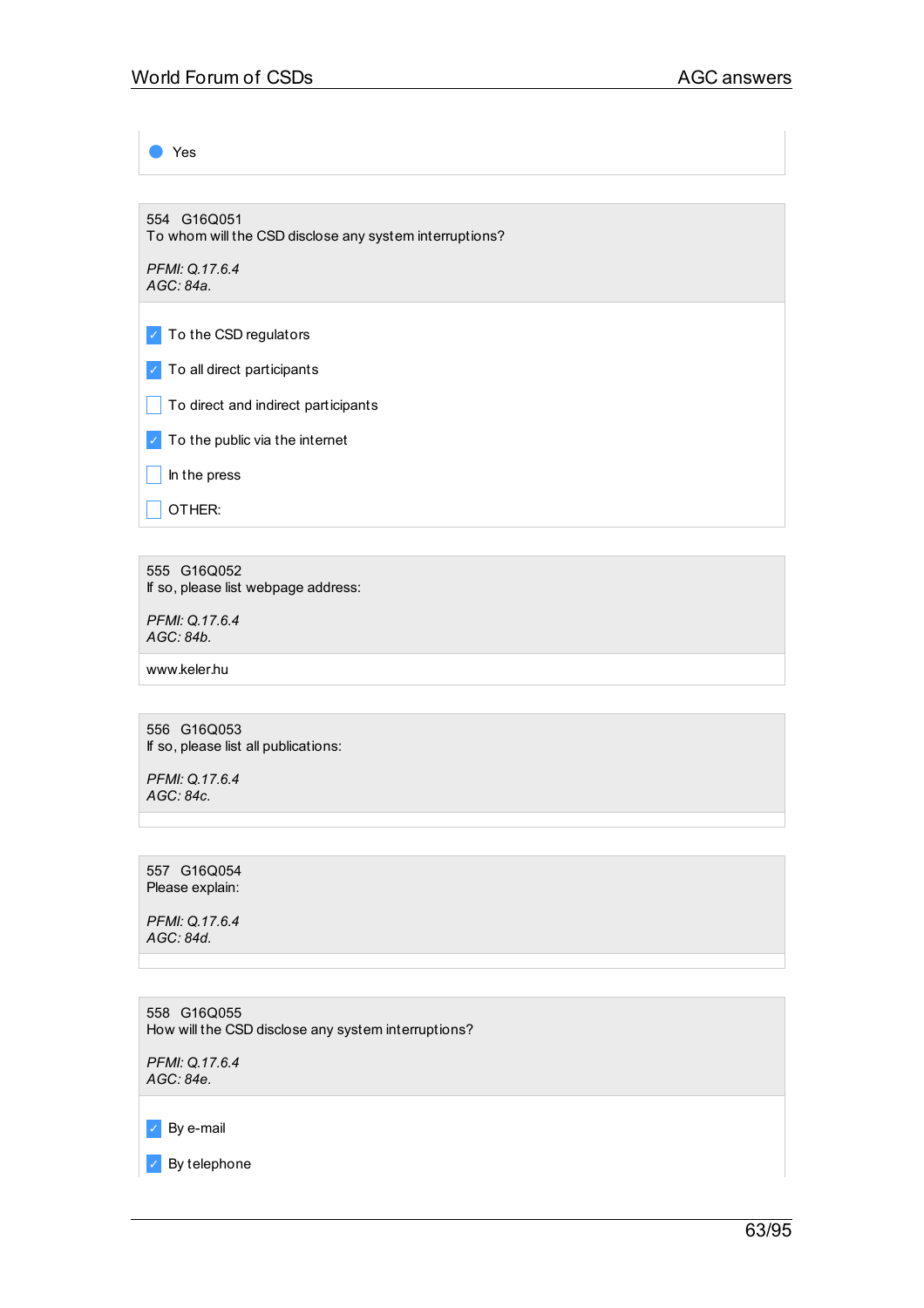Public announcement

 $\Box$  Press release

✓ OTHER:Via KELER's proprietary communication system and its website (www.keler.hu)

559 G16Q056 Please explain:

*PFMI: Q.17.6.4 AGC: 84f.*

Via KELER's proprietary communication system and its website (www.keler.hu)

| 561 G16Q058<br>If a back-up system exists, how quickly can the back-up system be activated in the event of the main<br>system failing? |
|----------------------------------------------------------------------------------------------------------------------------------------|
| PFMI: Q.17.6.5<br>AGC: 83                                                                                                              |
| Not applicable                                                                                                                         |

- $\bigcirc$  8 24 hours
- $\bigcirc$  4 8 hours
- $\bullet$  1 4 hours

#### 565 G16Q062

BUSINESS RECOVERY PLAN. This section is intended to identify key aspects of the CSD's Business Recovery Plan (BRP), including testing requirements and past results, expected recovery time periods, and the independent review and validation (if any) of the BRP. Do you have a formal business recovery plan?

| PFMI: Q.17.6.8 |
|----------------|
| AGC: 81        |

● Yes

○ No

566 G16Q063 Does your Business Recovery Plan include:

*PFMI: Q.17.6.8 AGC: 81a, 81h.*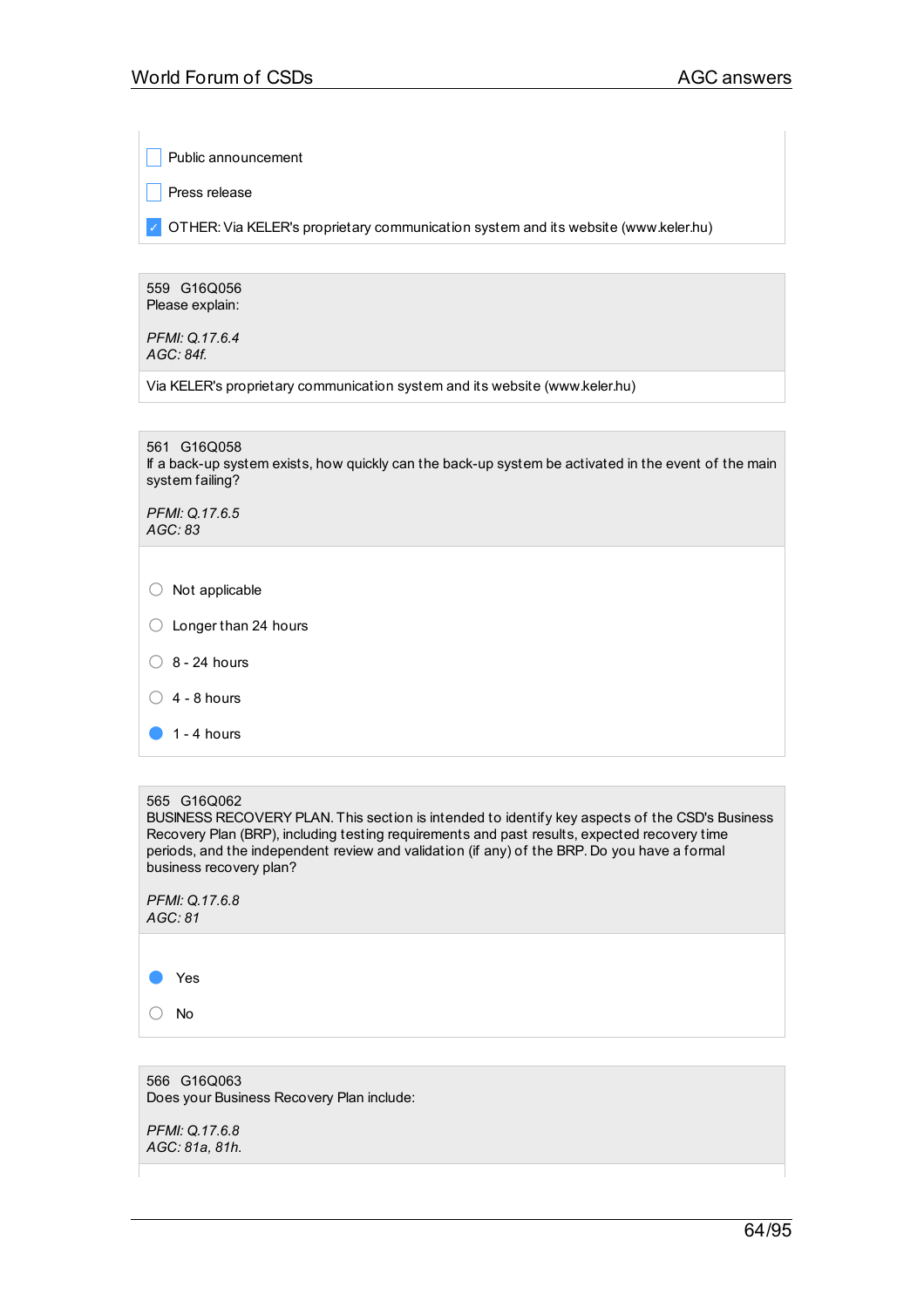Back-up of all computer files

✓ Off-site data storage

✓ Back-up files stored and locked

✓ Off-site operations facility

 $\Box$  OTHER:

#### 567 G16Q064

Please identify both the frequency and the last date of testing for the following third party: CSD participants/members

*PFMI: Q.17.6.8 AGC: 81b.*

Live BCP test is carried out yearly. Last date: 10 December 2019 live testing of contingency operation on backup location.

568 G16Q065 Please identify both the frequency and the last date of testing for the following third party: Stock exchange

*PFMI: Q.17.6.8 AGC: 81c.*

Live BCP test is carried out yearly. Last date: 10 December 2019 live testing of contingency operation on backup location.

# 569 G16Q066

Please identify both the frequency and the last date of testing for the following third party: Central bank

*PFMI: Q.17.6.8 AGC: 81d.*

Live BCP test is carried out yearly. Last date: 10 December 2019 live testing of contingency operation on backup location.

570 G16Q067 Please identify both the frequency and the last date of testing for the following third party: Local brokers

*PFMI: Q.17.6.8 AGC: 81e.*

Live BCP test is carried out yearly. Last date: 10 December 2019 live testing of contingency operation on backup location.

571 G16Q068 Please identify both the frequency and the last date of testing for the following third party:Any other third party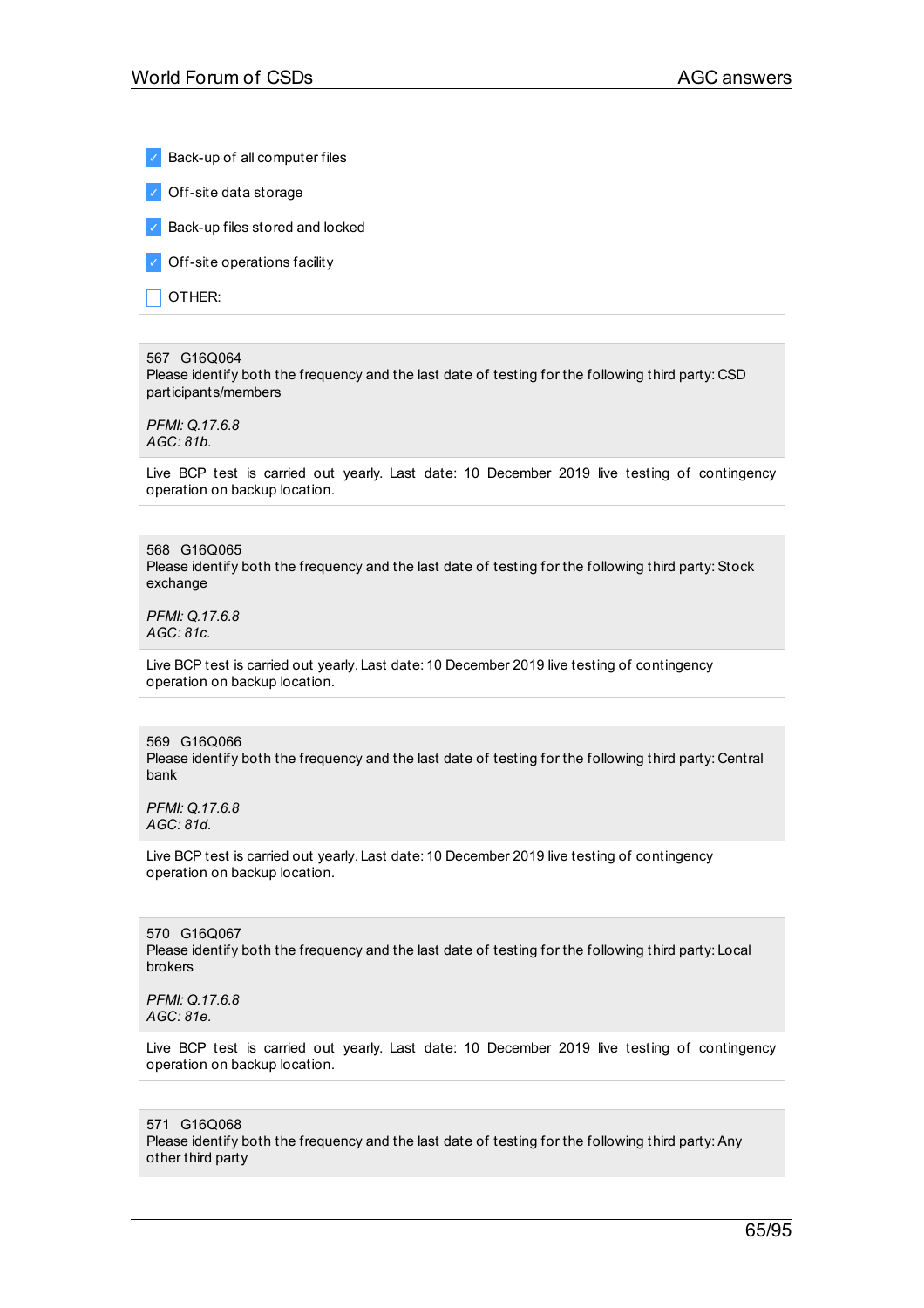*PFMI: Q.17.6.8 AGC: 81f.*

Live BCP test is carried out yearly. Last date: 10 December 2019 live testing of contingency operation on backup location.

| 572 G16Q069<br>In the past three years, has it been necessary to activate the recovery plan in a live situation? |
|------------------------------------------------------------------------------------------------------------------|
| PFMI: Q.17.6.8<br>AGC: 85                                                                                        |
|                                                                                                                  |
| Not applicable                                                                                                   |
| No                                                                                                               |
| Yes                                                                                                              |
|                                                                                                                  |
| 573 G16Q070<br>If yes, how much time was needed to implement the recovery plan?                                  |
| PFMI: Q.17.6.8<br>AGC: 85a.                                                                                      |
|                                                                                                                  |
| Longer than 4 hours<br>O                                                                                         |
| $2 - 4$ hours<br>$($ )                                                                                           |
| $1 - 2$ hours                                                                                                    |
| Less than 1 hour                                                                                                 |
|                                                                                                                  |
| 574 G16Q071<br>How much time was needed to recover and restore business to normal operations?                    |
| PFMI: Q.17.6.8<br>AGC: 85b.                                                                                      |
|                                                                                                                  |
| Longer than 24 hours<br>0                                                                                        |
| 8 - 24 hours                                                                                                     |
| 4 - 8 hours                                                                                                      |
| $1 - 4$ hours                                                                                                    |

575 G16Q072 What was the impact to the market?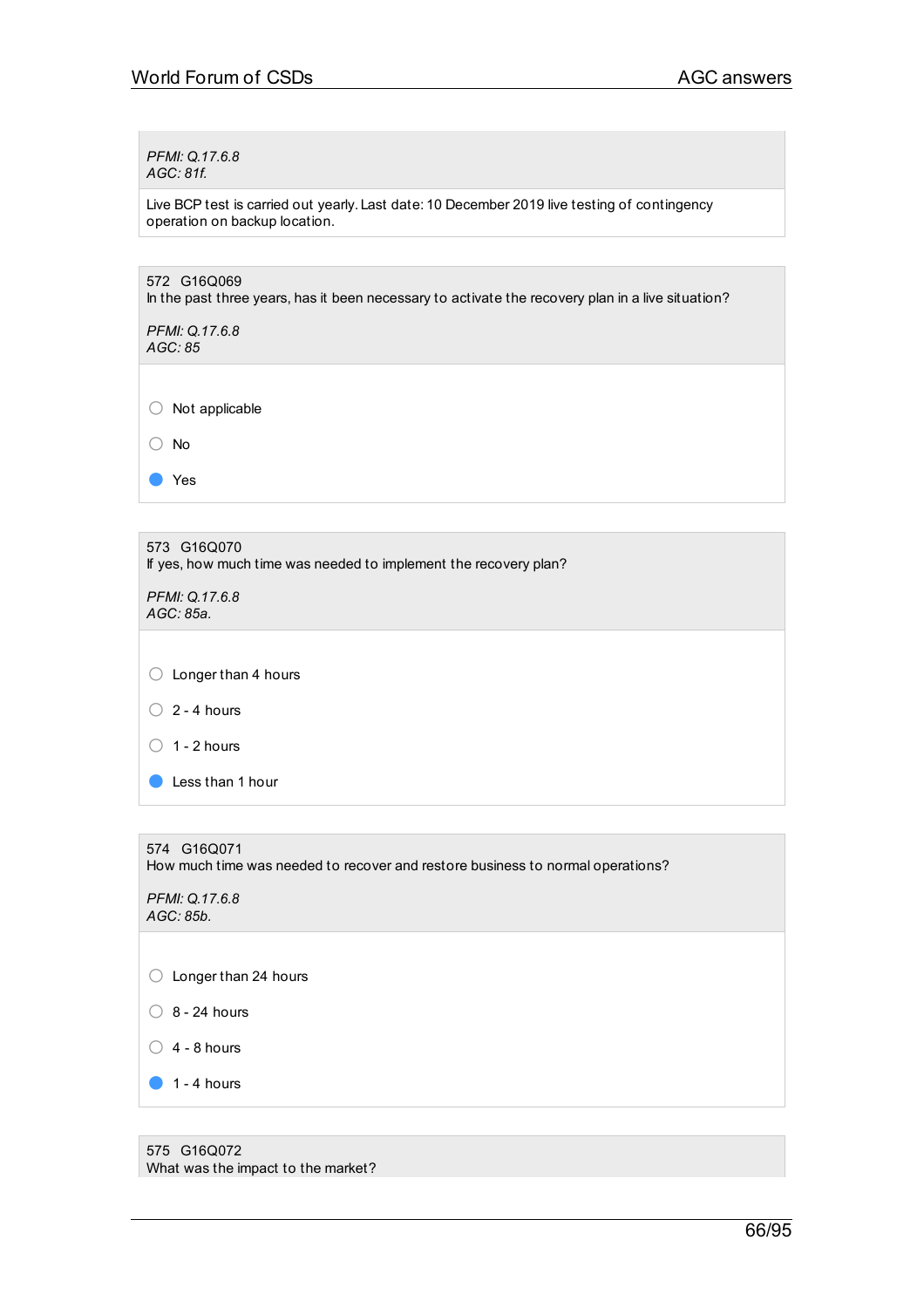*PFMI: Q.17.6.8 AGC: 85c, 85d.*

| All securities settlements took place as scheduled on the same day with good value                          |
|-------------------------------------------------------------------------------------------------------------|
| All cash settlements took place as scheduled on the same day with good value                                |
| All securities settlements took place one business day late with good value                                 |
| All cash settlements took place one business day late with good value                                       |
| All securities settlements took place one business day late with value one day late                         |
| All cash settlements took place one business day late with value one day late                               |
| All securities settlements took place more than one business day late                                       |
| All cash settlements took place more than one business day late                                             |
| As a result of the system failure, all fines and penalties for late settlements were waived                 |
| Even though there was a system failure, all fines and penalties for late settlements were still<br>assessed |
| OTHER:                                                                                                      |

576 G16Q073 If no or other, please explain

*PFMI: Q.17.7.4 AGC: 40a.*

Are procedures and controls (firewalls) in place to avoid systemic collapse or contamination if one of the linked entities should experience business interruptions for whatever reason?

*PFMI: Q.17.7.1 AGC: 39*

✓ Yes

 $\Box$  No

 $\Box$  Not applicable

579 G16Q076 Please explain

*PFMI: Q.17.7.1 AGC: 39a*

KELER prepared its formalized Business Continuity Plans (BCP) and Disaster Recovery Plans (DRP)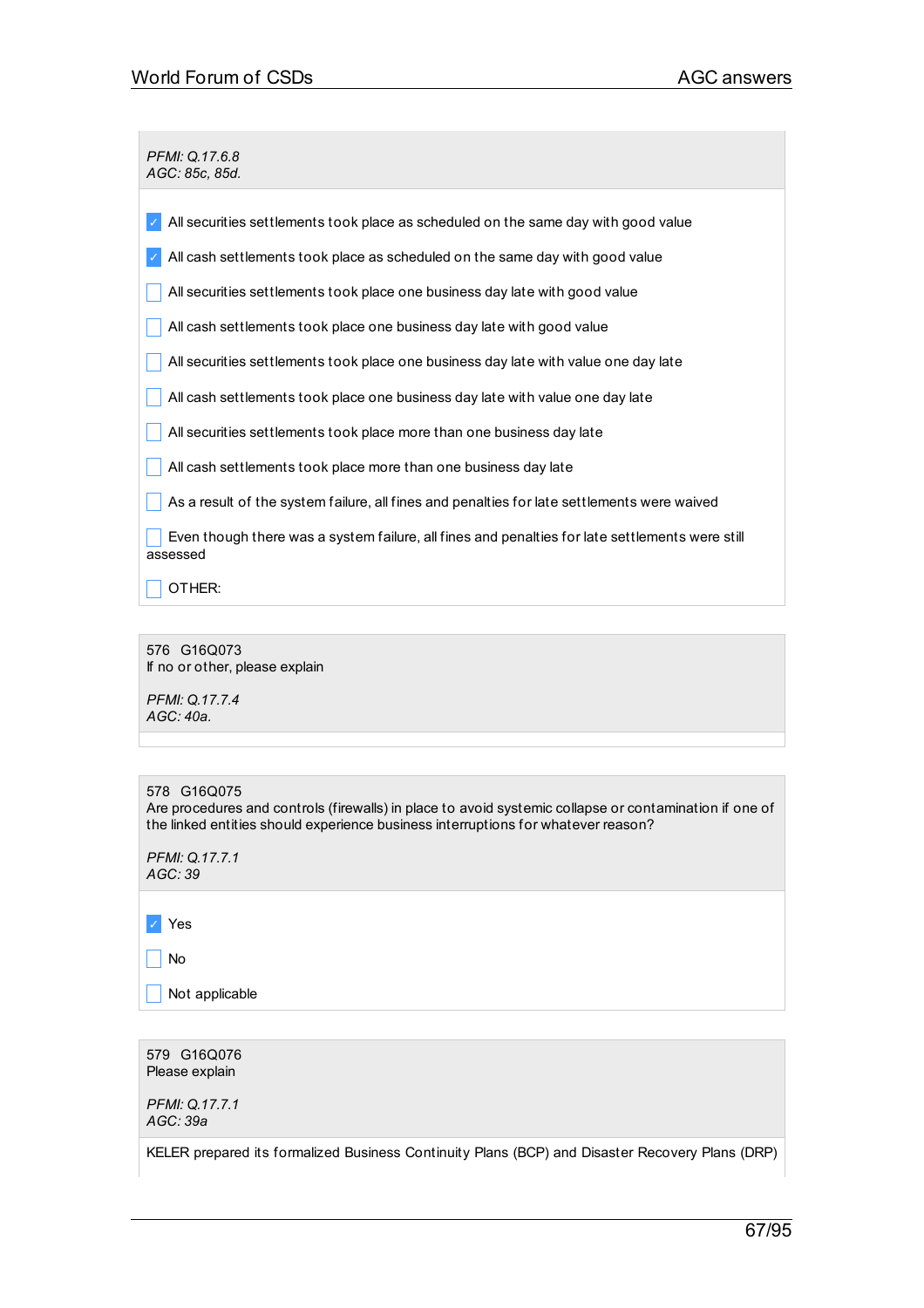to ensure the continuity of business operations in case of undesirable events. Redundancy has built up in case of office area and data centers and network connections. In every year different tests are performed to verify our BCP / DRP capabilities.

583 G16Q080 Has a business interruption recovery plan been developed in the event the linkages should become inoperable for any reason?

*PFMI: Q.17.7.4 AGC: 40*

● Yes

○ No

○ Not applicable

○ Other

**Access and participation requirements (PFMI Principle 18)**

| 587 G17Q003<br>Are prospective participants subject to an initial review and approval process regarding compliance<br>with eligibility requirements? |
|------------------------------------------------------------------------------------------------------------------------------------------------------|
| PFMI: Q.18.1.1<br>AGC:19                                                                                                                             |
|                                                                                                                                                      |
| Not applicable                                                                                                                                       |
| No                                                                                                                                                   |
| Yes                                                                                                                                                  |
|                                                                                                                                                      |

591 G17Q007 What governs the relationship between the CSD and the participants? *PFMI: Q.18.2.2 AGC: 20*  $\vee$  Relevant law and regulation ✓ Standard participation contract ✓ Established terms and conditions of participation  $\Box$  By-laws of the CSD ✓ Rules of the CSD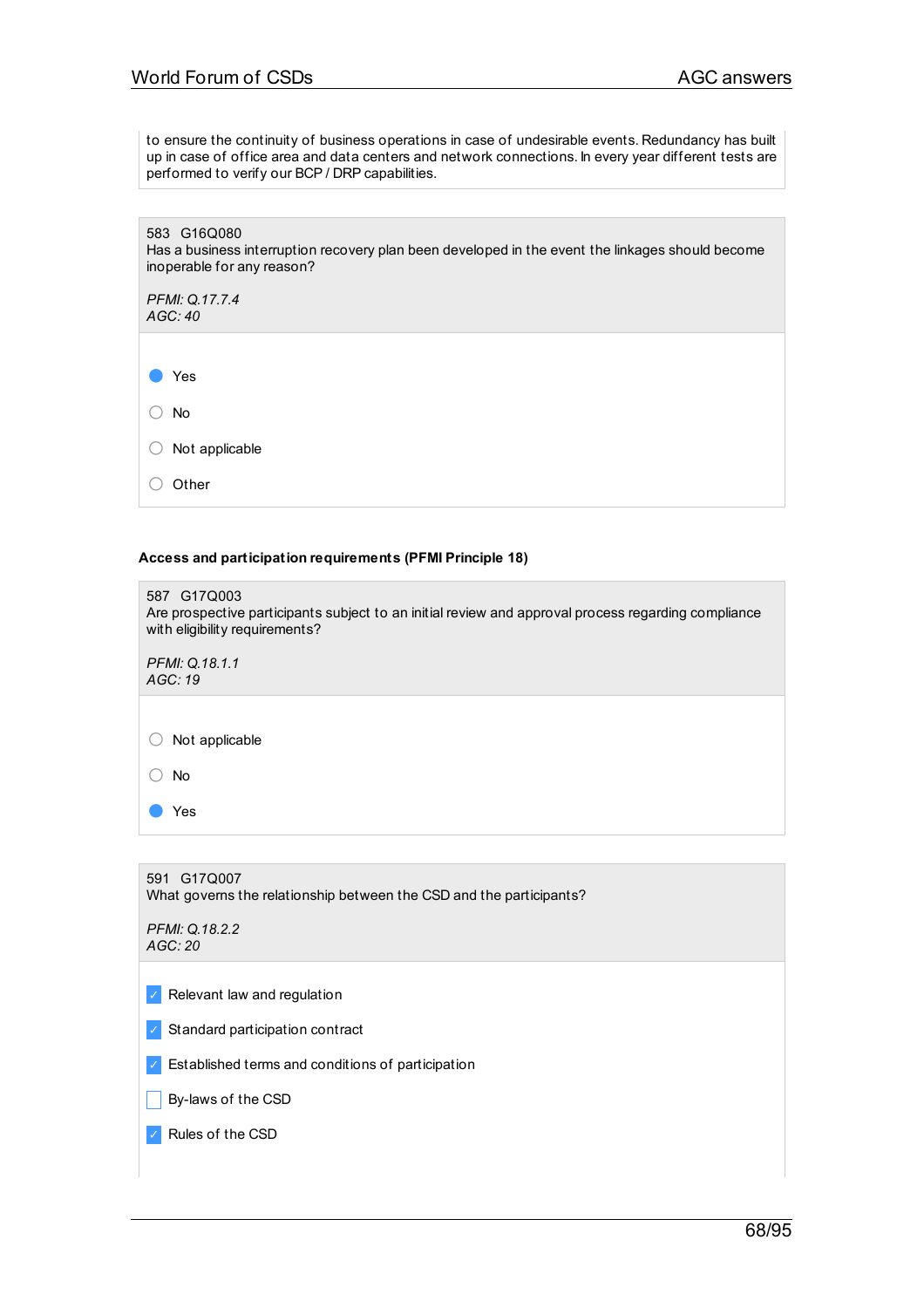Not applicable

\_ OTHER:

592 G17Q008 Please explain:

*PFMI: Q.18.2.2 AGC: 20a*

N/A

#### 594 G17Q010

PARTICIPANTS AND PARTICIPATION. The purpose of this section is to understand issues relating to participation in the CSD, including eligibility requirements, conditions of participation, and supervision of participants. What types of entities are eligible to become participants and how many of each type are there currently?

*PFMI: Q.18.2.3 AGC: 17, 17q*

✓ Banks

| Brokers |
|---------|
|---------|

 $\vert \vert$  Individuals

✓ Foreign Institutions

 $\vert$  Not applicable

✓ OTHER: CSDR regulation listed entities.

```
595 G17Q011
```
How many Bank participants are there currently? (then please answer 17b)

*PFMI: Q.18.2.3 AGC: 17a.*

41

596 G17Q012 Please select the features included in the eligibility requirements for Banks. *PFMI: Q.18.2.3 AGC: 17b, 17d*  $\Box$  Financial Thresholds

✓ Regulatory Oversight

| Market Experience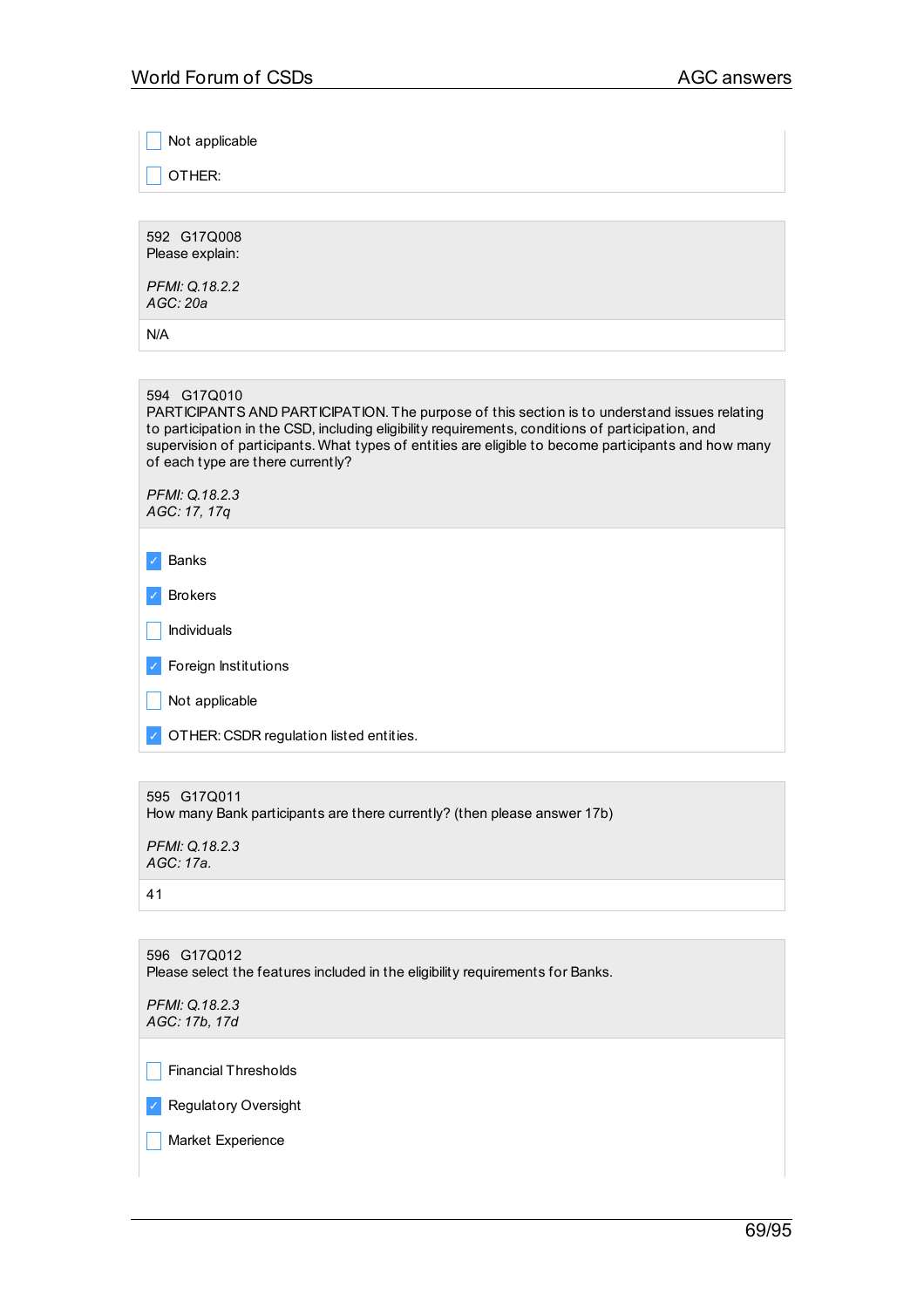\_ OTHER:

597 G17Q013 Please explain:

*PFMI: Q.18.2.3 AGC: 17d.*

N/A

598 G17Q014 How many Broker participants are there currently? (then please answer 17f)

*PFMI: Q.18.2.3 AGC: 17e.*

16

599 G17Q015 Please select the features included in the eligibility requirements for Brokers.

*PFMI: Q.18.2.3 AGC: 17f, 17h*

 $\Box$  Financial Thresholds

✓ Regulatory Oversight

 $\Box$  Market Experience

 $\Box$  OTHER:

600 G17Q016

How many Individual participants are there currently? (then please answer 17j)

*PFMI: Q.18.2.3 AGC: 17i.*

601 G17Q017 Please select the features included in the eligibility requirements for Individual participants.

*PFMI: Q.18.2.3 AGC: 17j.*

 $\Box$  Financial Thresholds

 $\Box$  Regulatory Oversight

 $\Box$  Market Experience

✓ OTHER: N/A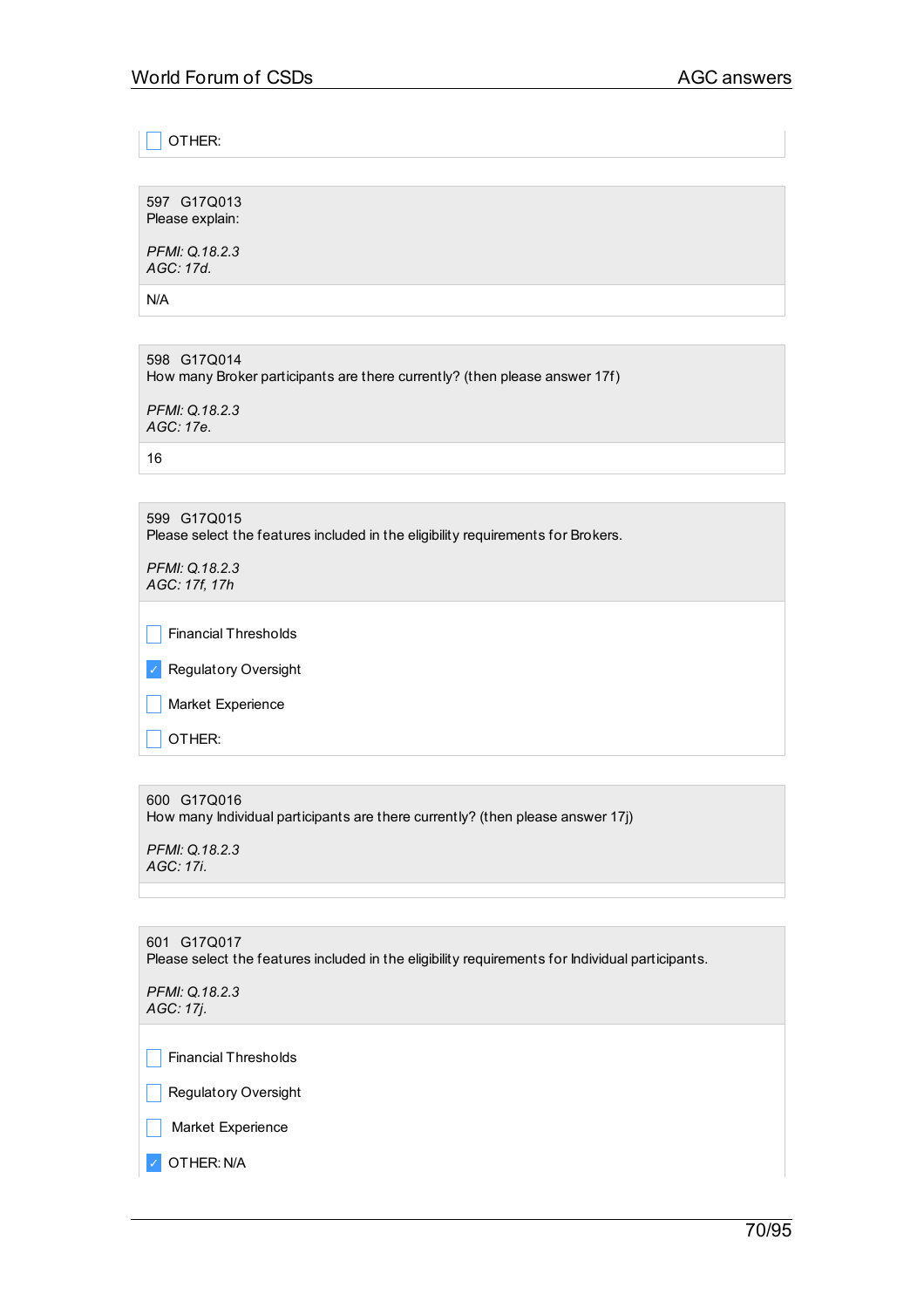602 G17Q018 How many Foreign Institution participants are there currently?

*PFMI: Q.18.2.3 AGC: 17m.*

86

603 G17Q019 Please select the features included in the eligibility requirements for Foreign Institution participants.

*PFMI: Q.18.2.3 AGC: 17n, 17p.*

 $\Box$  Financial Thresholds

✓ Regulatory Oversight

**Narket Experience** 

\_ OTHER:

604 G17Q020

If you have selected "Other entities" above, please explain:

*PFMI: Q.18.2.3 AGC: 17q.*

Others include commodities exchange service provider, investment fund manager, issuer, stock exchange, foreign organization performing clearing house activity, participant of an organized market as provided for in law, organization performing central depository activity, central counterparty, the Hungarian State, the institution managing the estate of the Hungarian State, The Central Bank of Hungary, National Deposit Insurance Fund, Investor Protection Fund, payment institution, electronic money institution.

605 G17Q021 Indicate how many "Other entities" are currently participants?

*PFMI: Q.18.2.3 AGC: 17r.*

205

606 G17Q022 Please select the features included in the eligibility requirements for the participants referred to above as "Other entities".

*PFMI: Q.18.2.3 AGC: 17s, 17u*

\_ Financial Thresholds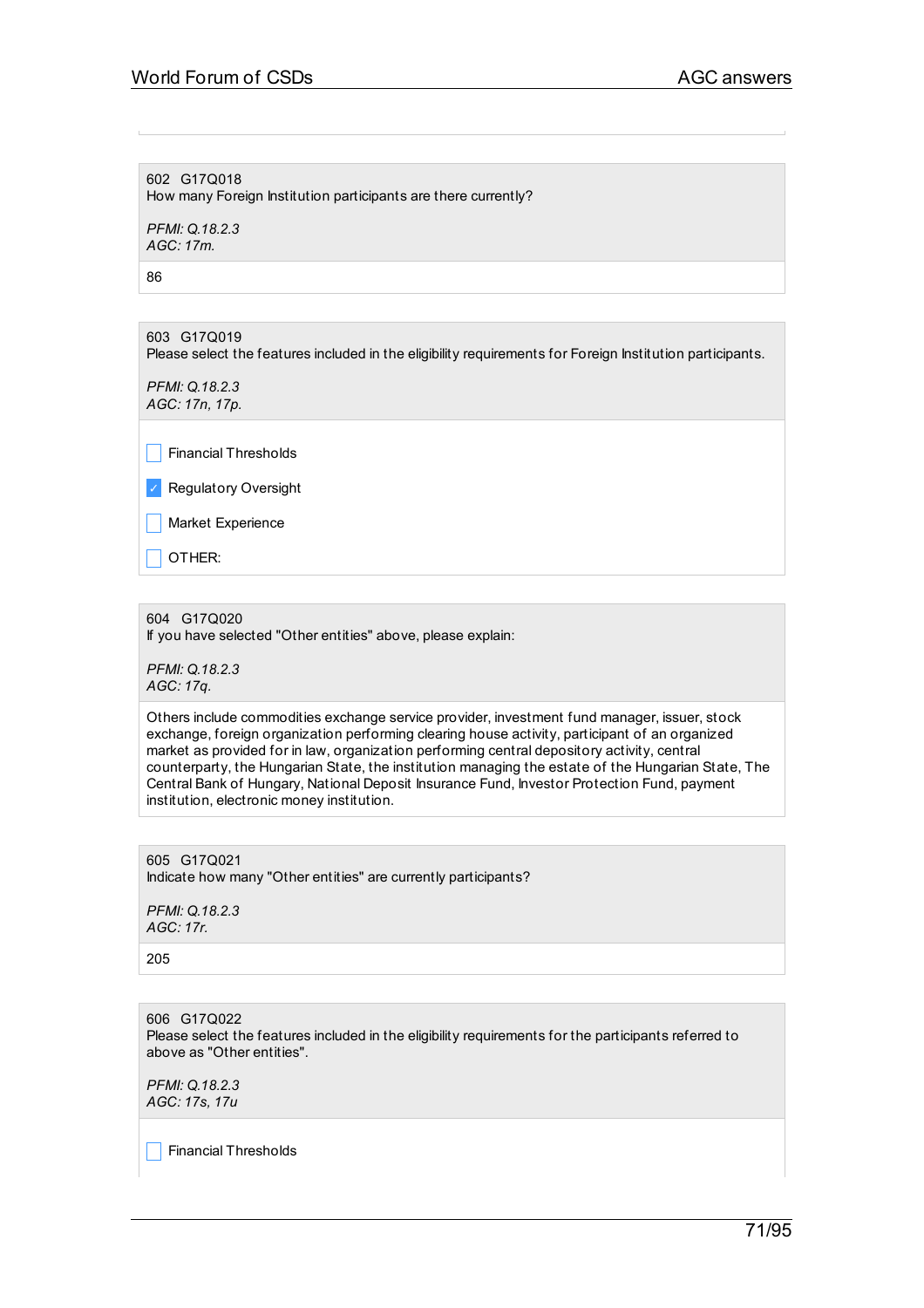**Regulatory Oversight** 

Market Experience

\_ OTHER:

## 609 G17Q025

Where can a description of the specific eligibility requirements for Bank participants be found?

*PFMI: Q.18.2.5 AGC: 17c.*

It can be found in the Capital Market Act, in the Act XXIII of 2003 on Settlement Finality in Payment and Securities Settlement Systems and in the General Business Rules of KELER.

### 610 G17Q026

Where can a description of the specific eligibility requirements for Broker participants be found?

*PFMI: Q.18.2.5 AGC: 17g.*

It can be found in the Capital Market Act, in the Act XXIII of 2003 on Settlement Finality in Payment and Securities Settlement Systems and in the General Business Rules of KELER.

#### 611 G17Q027

Where can a description of the specific eligibility requirements for Individual participants be found?

*PFMI: Q.18.2.5 AGC: 17k.*

# 612 G17Q028

Where can a description of the specific eligibility requirements for Foreign Institution participants be found?

*PFMI: Q.18.2.5 AGC: 17o.*

It can be found in the Capital Market Act, in the Act XXIII of 2003 on Settlement Finality in Payment and Securities Settlement Systems and in the General Business Rules of KELER.

613 G17Q029 Where can a description of the specific eligibility requirements for participants described above as "Other entities" be found?

*PFMI: Q.18.2.5 AGC: 17t.*

It can be found in the Capital Market Act, in the Act XXIII of 2003 on Settlement Finality in Payment and Securities Settlement Systems and in the General Business Rules of KELER.

614 G17Q030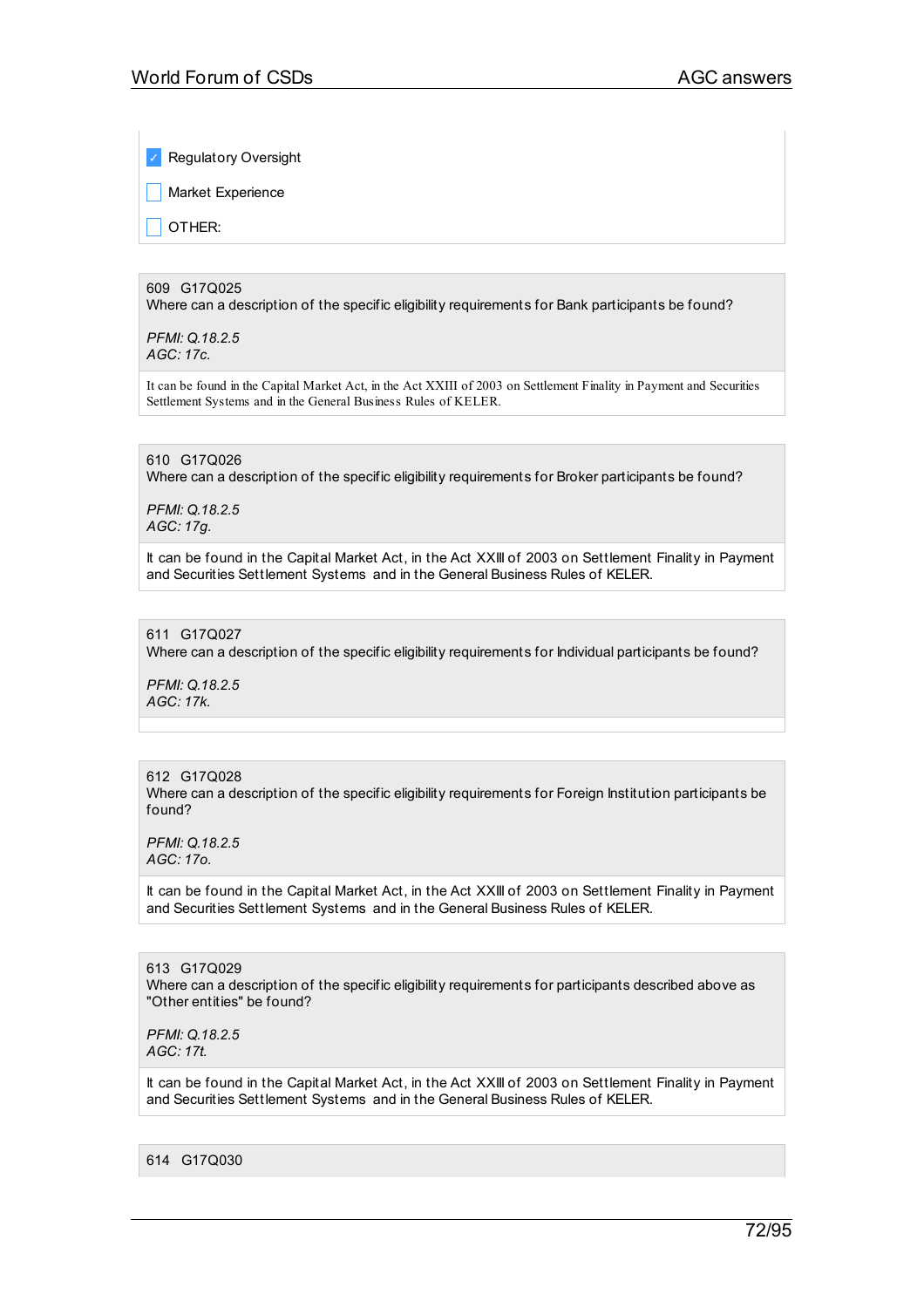How does the CSD notify participants of material changes to the conditions of participation?

*PFMI: Q.18.2.5 AGC: 22*

 $\Box$  By e-mail

 $\Box$  By telephone

 $\Box$  By public announcement

 $\vert$  By press release

 $\Box$  Not applicable

 $\vee$  OTHER: Via the official website of the Hungarian authority for announcement purposes (www.kozzetetelek.hu) and KELER's website (www.keler.hu).

615 G17Q031 Please explain:

*PFMI: Q.18.2.5 AGC: 22a.*

Via the official website of the Hungarian authority for announcement purposes (www.kozzetetelek.hu) and KELER's website (www.keler.hu).

617 G17Q033 Who enforces compliance with the CSD's conditions of participation? *PFMI: Q.18.3.1 AGC: 23* ✓ The CSD

✓ The exchange

✓ The CSD's regulator

 $\Box$  Not applicable

✓ OTHER: Central Bank of Hungary as financial supervisory authority

618 G17Q034 Please explain:

*PFMI: Q.18.3.1 AGC: 23a*

| 619 G17Q035                                                                                    |
|------------------------------------------------------------------------------------------------|
| Does the CSD have forms of oversight management for assessing and monitoring of the following? |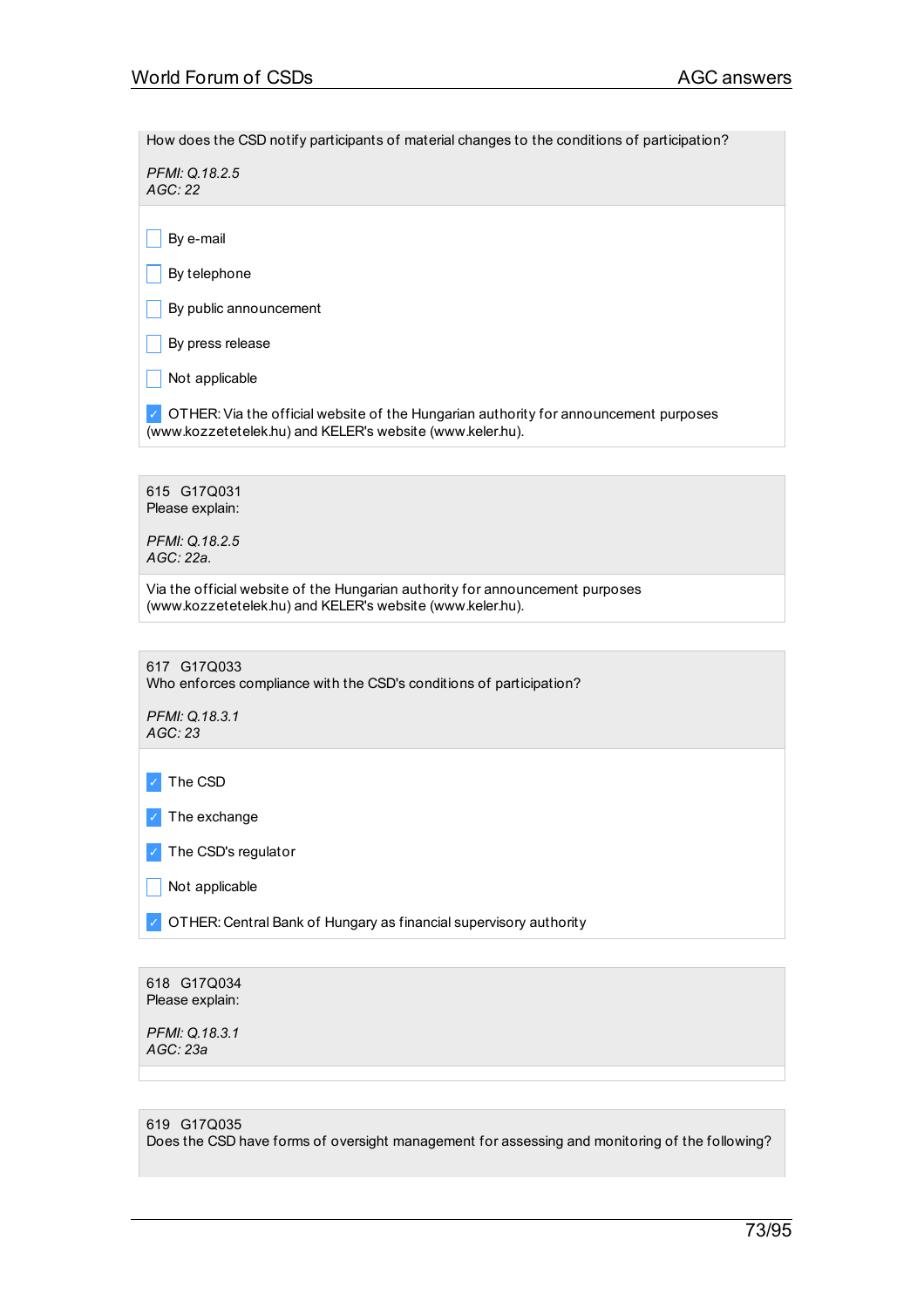| PFMI: Q.18.3.1<br>AGC: 79                                                           |
|-------------------------------------------------------------------------------------|
| Participant eligibility requirements                                                |
| Participant volumes                                                                 |
| Participant financial strength                                                      |
| Other loss or default protections the CSD maintains                                 |
| Collateral requirements for participants                                            |
| Debit caps for participants                                                         |
| Settlement controls that minimize or eliminate the risk of default by a participant |
| Blocking of securities movement before receipt of payment                           |
| Blocking payment until securities are moved                                         |
| Not applicable                                                                      |
| OTHER:                                                                              |

620 G17Q036 Please explain other loss or default protections:

*PFMI: Q.18.3.1 AGC: 79a*

621 G17Q037 Please explain the requirements:

*PFMI: Q.18.3.1 AGC: 79b*

622 G17Q038 Please explain how these debit caps work:

*PFMI: Q.18.3.1 AGC: 79c*

623 G17Q039 What type or types of settlement controls

*PFMI: Q.18.3.1 AGC: 79d.*

**Blocking or freezing of securities positions**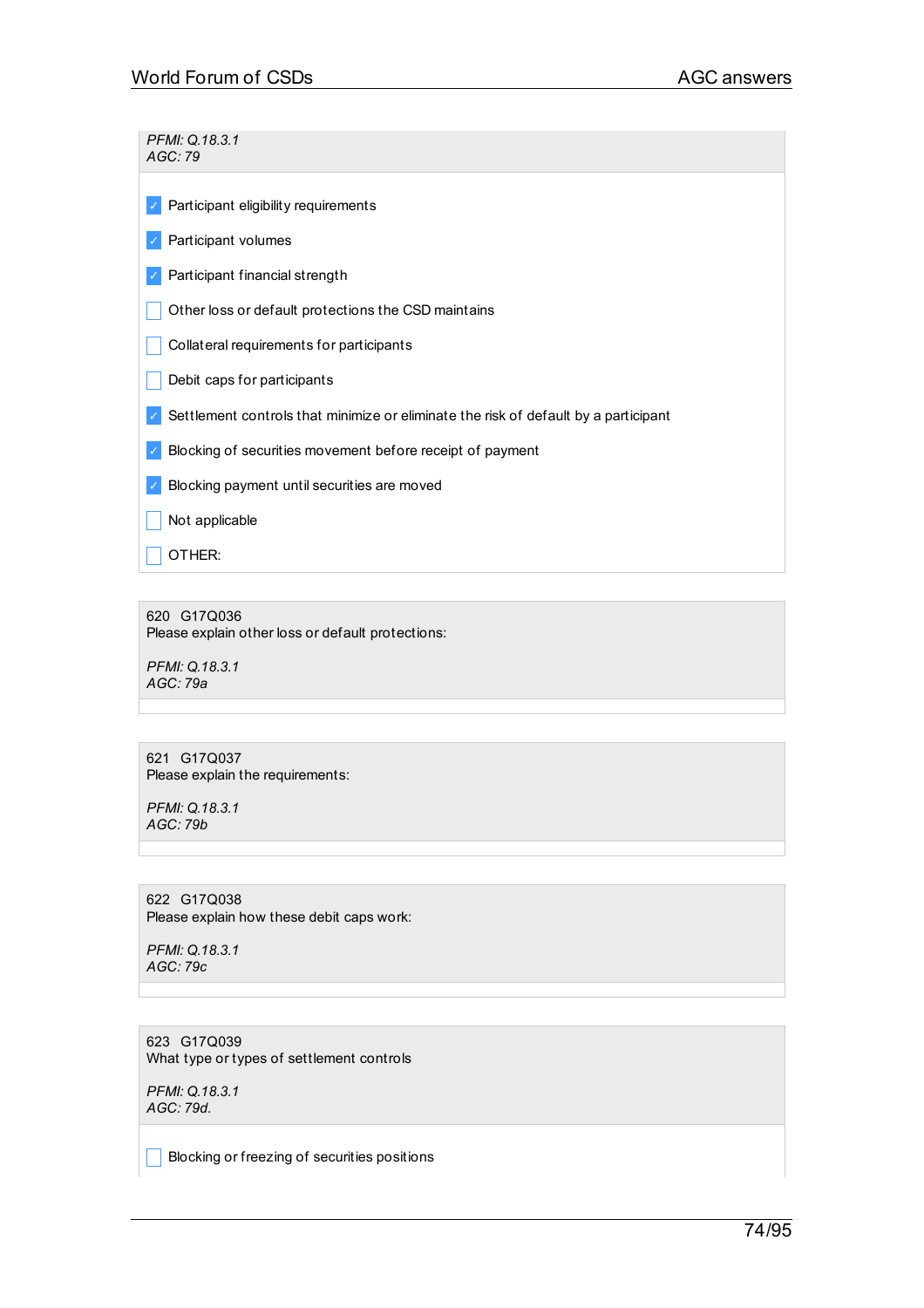**Controlling DVP settlement** 

✓ Simultaneous DVP

 $\Box$  OTHER:

624 G17Q040 Please explain:

*PFMI: Q.18.3.1 AGC: 79e.*

625 G17Q041 Please explain:

*PFMI: Q.18.3.1 AGC: 79f.*

626 G17Q042 Please explain:

*PFMI: Q.18.3.1 AGC: 79g.*

N/A

627 G17Q043 Please identify and explain:

*PFMI: Q.18.3.1 AGC: 79h*

Multilaterally netted positions (Budapest Stock Exchange spot, BSE MTS and MTS Hungary trades) are settled on a DVP basis in batch processing, other DVP transactions are executed in real-time environment on a gross basis.

628 G17Q044 Please explain briefly how these work:

*PFMI: Q.18.3.1 AGC: 79i*

631 G17Q047 What enforcement actions are available to the enforcement authority?

*PFMI: Q.18.3.3 AGC: 24*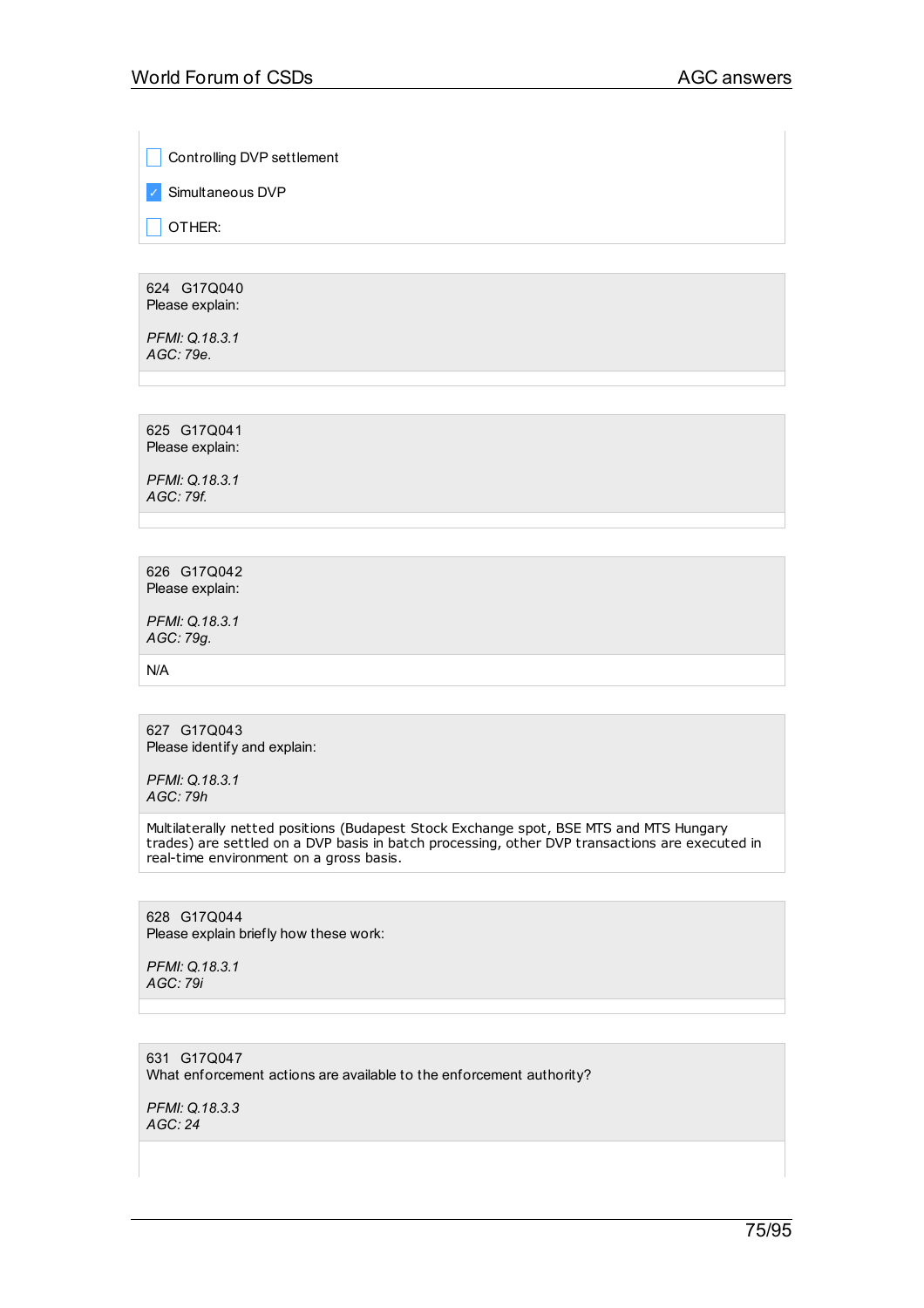✓ Fines  $\vee$  Restrictions on participation ✓ Suspension of participation ✓ Termination of participation  $\Box$  Not applicable  $\sqrt{ }$  OTHER:

632 G17Q048 Please explain:

*PFMI: Q.18.3.3 AGC: 24a*

N/A

| 633 G17Q049<br>Has there been any such enforcement actions in the last three years? |
|-------------------------------------------------------------------------------------|
| PFMI: Q.18.3.3<br>AGC:25                                                            |
|                                                                                     |
| Yes                                                                                 |
| No                                                                                  |

634 G17Q050 If yes, please explain, including information relative to any suspensions of CSD participants:

*PFMI: Q.18.3.3 AGC: 25a.*

It is confidential information, therefore we cannot provide any details.

## **Tiered participation (PFMI Principle 19)**

**Links (PFMI Principle 20)**

651 G19Q004 Please list all depositories or settlement systems to which you have an electronic link.

*PFMI: Q.20.1.2 AGC: 38*

KELER Ltd has electronic links to: KDPW and SIX SIS.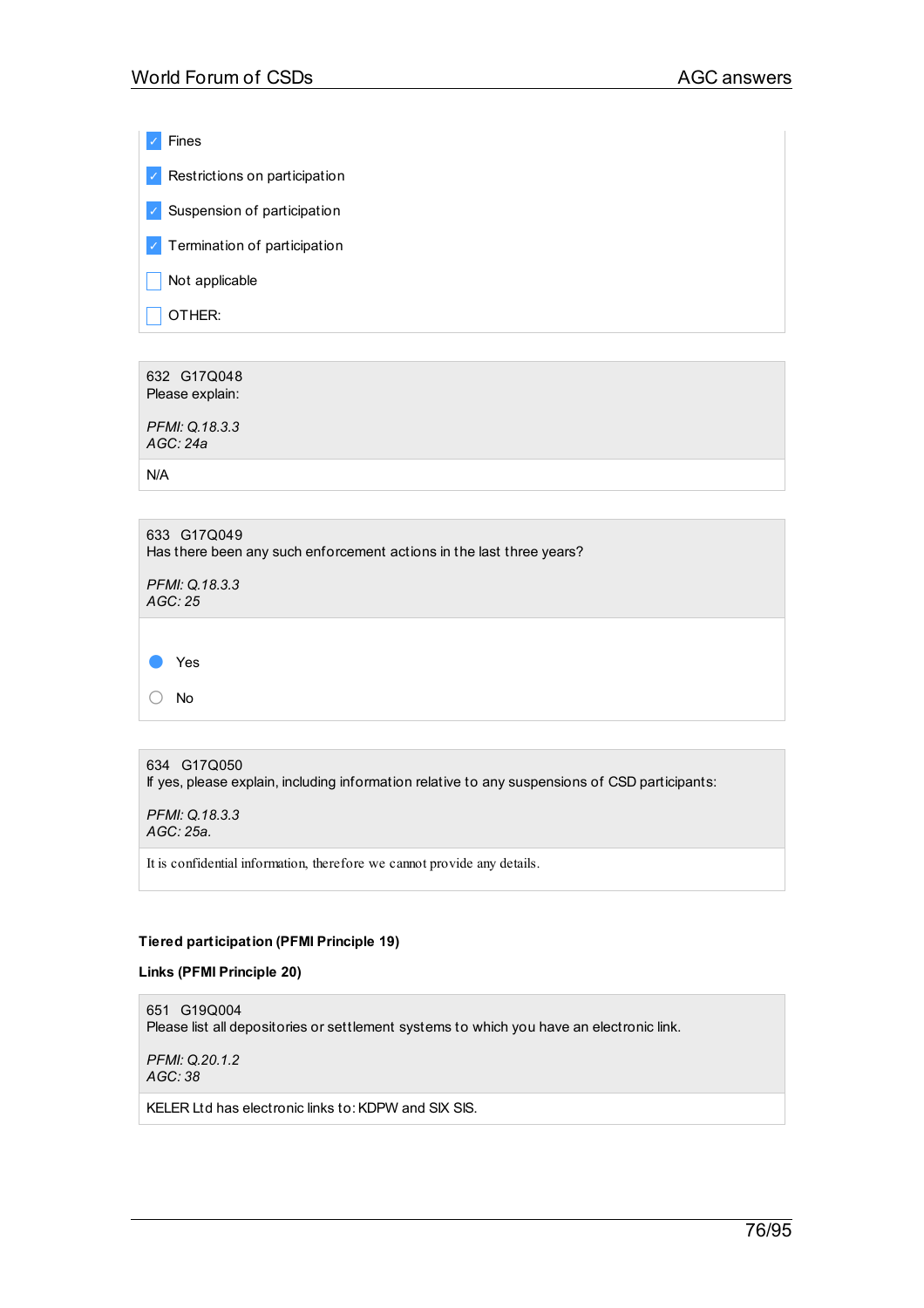#### **Efficiency and effectiveness (PFMI Principle 21)**

#### **Communication (PFMI Principle 22)**

676 G21Q003

Security Control. How do participants receive information (view actual settlement of trades, movement of securities on their accounts, etc.) and see the status of their accounts?

*PFMI: Q.22.1.1 AGC: 69*

✓ By direct electronic link

 $\triangledown$  By receipt of physical account holding statements

 $\Box$  Not applicable

✓ OTHER:SWIFT

677 G21Q004 Please explain:

*PFMI: Q.22.1.1 AGC: 69a.*

Via KELER's proprietary communication system and through SWIFT messages.

#### 678 G21Q005

Do participants have access to affect their holdings, including confirming and affirming trades, movement of securities on their accounts, etc.?

*PFMI: Q.22.1.1 AGC: 70*

○ Not applicable

○ No

● Yes

679 G21Q006 How is access given to participants?

*PFMI: Q.22.1.1 AGC: 70a.*

✓ By direct electronic link

✓ OTHER:Paper-based instructions

680 G21Q007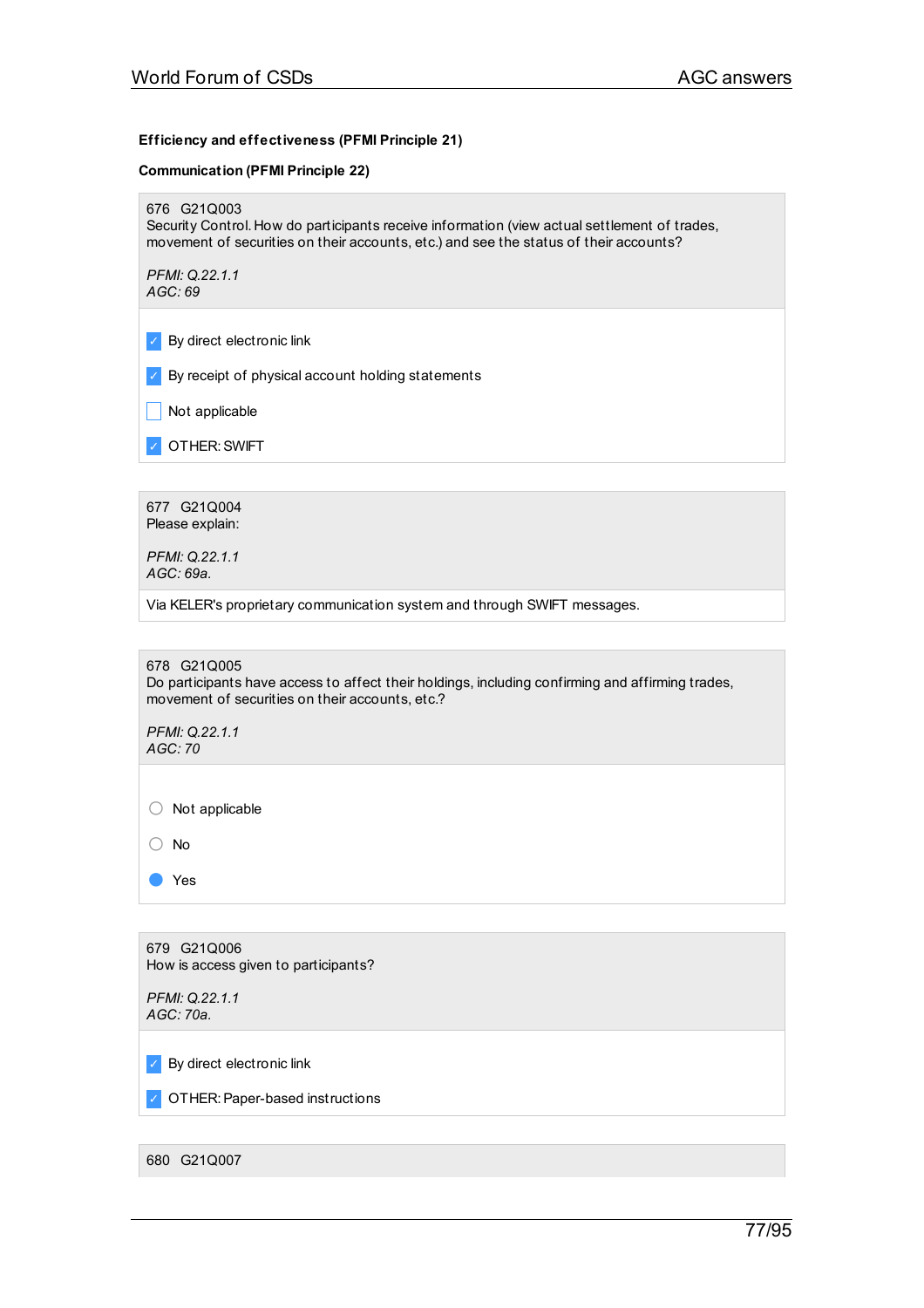Please select type of electronic link:

*PFMI: Q.22.1.1 AGC: 70b.*

 $\Box$  Dial-up modem

Secured, leased, dedicated telephone line

✓ Internet

 $|$  Fax

681 G21Q008 Please explain: *PFMI: Q.22.1.1 AGC: 70c.* N/A 682 G21Q009 Does the CSD communicate with other market entities such as stock exchanges, payment systems, clearing houses, etc., by secured linkages? *PFMI: Q.22.1.1 AGC: 72* ○ Not applicable ○ No ● Yes

683 G21Q010 Please explain:

*PFMI: Q.22.1.1 AGC: 72a*

1.Exchange - leased line

2.Payment system - SWIFT

3. MTS-Hungary - SWIFT

684 G21Q011 How does the CSD communicate with Stock Exchanges?

*PFMI: Q.22.1.1 AGC: 73 73a*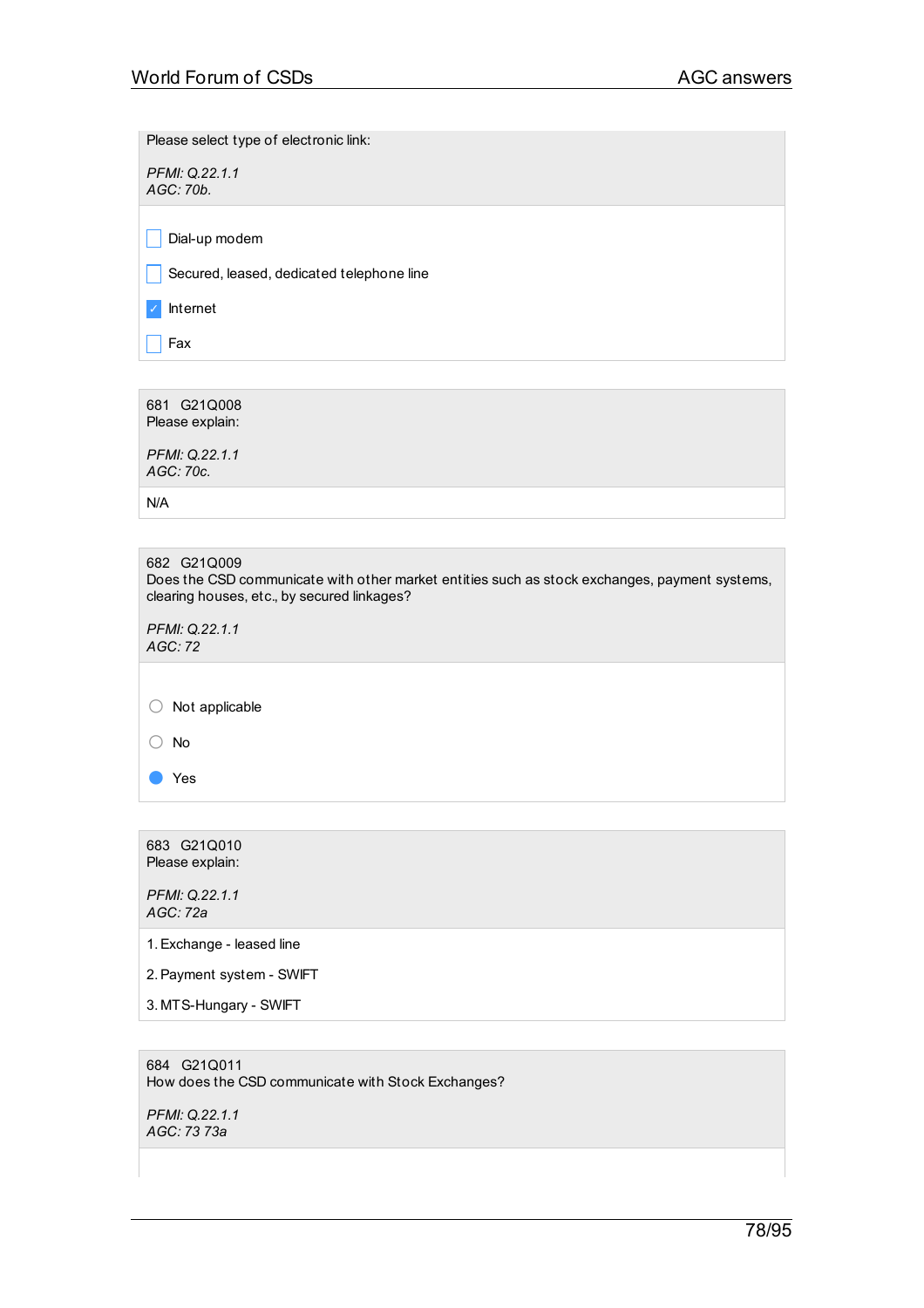| Dial-up modem                                             |
|-----------------------------------------------------------|
| Secured, leased, dedicated telephone line<br>$\checkmark$ |
| Internet                                                  |
| Fax                                                       |
| Paper                                                     |
| other                                                     |
| Not applicable                                            |
| OTHER:                                                    |
|                                                           |

| 685 G21Q012<br>How does the CSD communicate with Payment Systems? |
|-------------------------------------------------------------------|
| PFMI: Q.22.1.1<br>AGC: 73b                                        |
| Dial-up modem                                                     |
| Secured, leased, dedicated telephone line                         |
| Internet                                                          |
| Fax                                                               |
| Paper                                                             |
| other                                                             |
| Not applicable                                                    |
| OTHER: Through SWIFT messages.                                    |
|                                                                   |
| 686 G21Q013<br>How does the CSD communicate with Clearing Houses? |

| PFMI: Q.22.1.1 |
|----------------|
| AGC: 73c       |

|                          | Dial-up modem                             |
|--------------------------|-------------------------------------------|
|                          | Secured, leased, dedicated telephone line |
|                          | Internet                                  |
|                          | Fax                                       |
|                          | Paper                                     |
| $\overline{\mathscr{S}}$ | other                                     |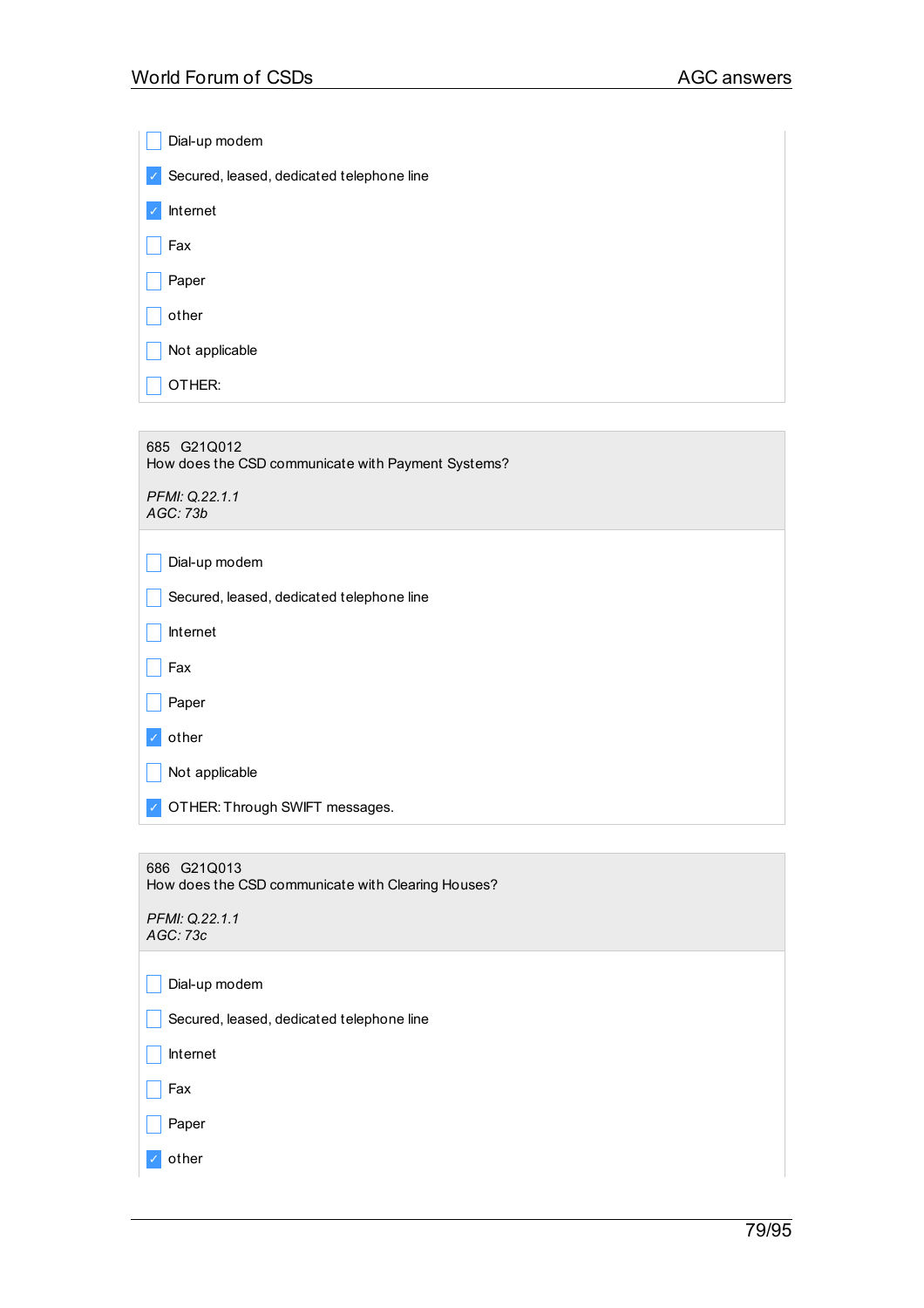$\blacksquare$  Not applicable

✓ OTHER:KELER CCP, the clearing house for Hungarian capital market trading venues is the subsidiary of KELER. Therefore KELER and KELER CCP has common IT infrastructure, KELER CCP's systems are communicating directly with KELER's systems.

687 G21Q014 How does the CSD communicate with Registrars?

*PFMI: Q.22.1.1 AGC: 73d*

 $\Box$  Dial-up modem

✓ Secured, leased, dedicated telephone line

✓ Internet

✓ Fax

 $\sqrt{\phantom{a}}$  Paper

 $\Box$  other

 $\Box$  Not applicable

✓ OTHER:KELER may act as registrar based on the instructions of the issuer; if other player acts as registrar, KELER provides the data prepared for registrars in file or on paper

## **Transparency and disclosure (PFMI Principle 23)**

| 712 G22Q020<br>Capital. Are annual financial statements publicly disclosed? |
|-----------------------------------------------------------------------------|
| PFMI: Q.23.5.3<br>AGC: 13                                                   |
|                                                                             |
| <b>No</b>                                                                   |
| Yes                                                                         |

| 713 G22Q021<br>If yes, the AGC requests a copy of the institution's annual report. Is the annual report available<br>electronically? |
|--------------------------------------------------------------------------------------------------------------------------------------|
| PFMI: Q.23.5.3<br>AGC: 13a.                                                                                                          |
| Yes                                                                                                                                  |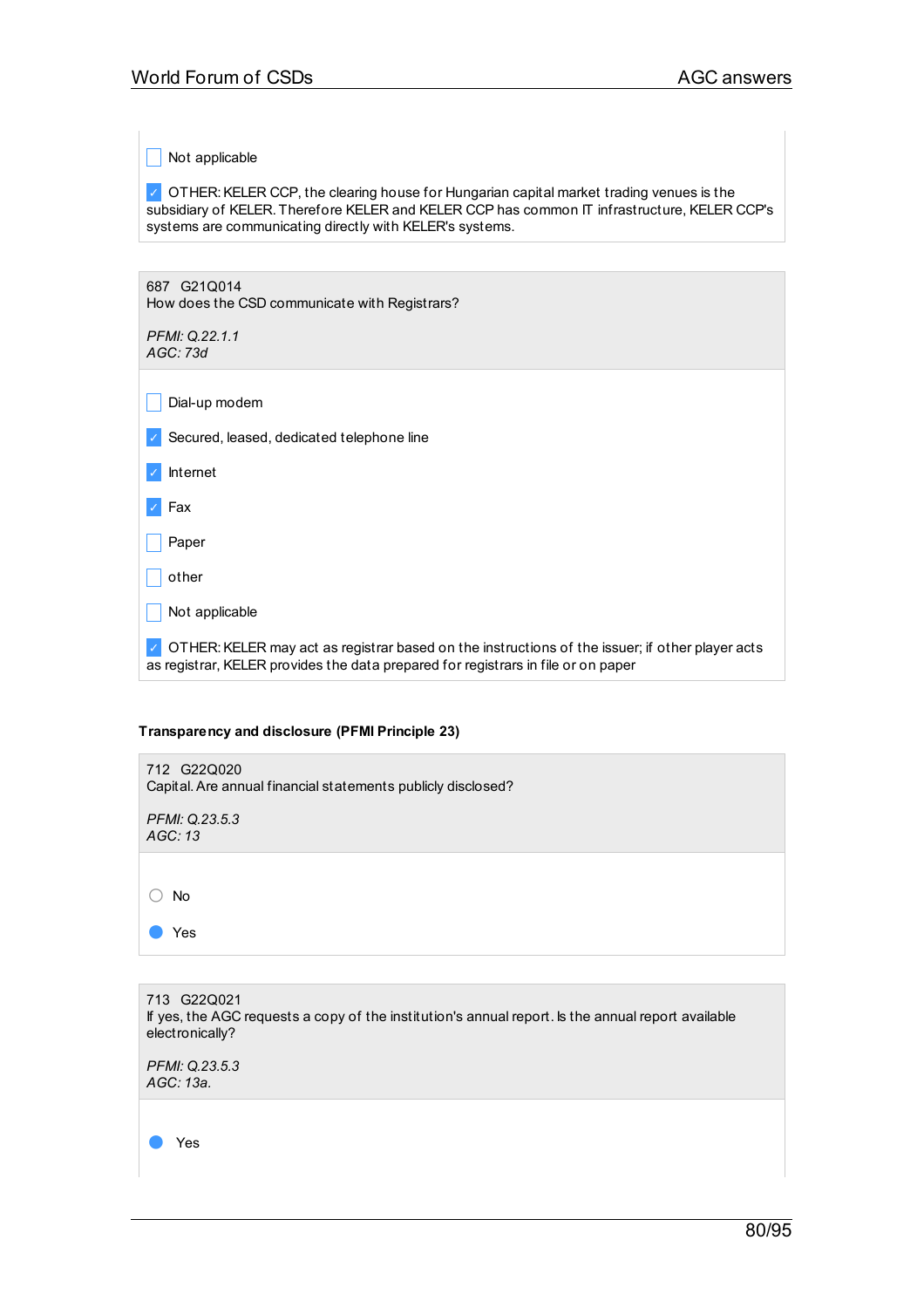○ No

714 G22Q022 filecount - If yes, please upload the document(s) here or insert web link(s) in question 13d:

*PFMI: Q.23.5.3 AGC: 13b.*

0

715 G22Q023 filecount - If more than one document for 13b, please upload the additional document here:

*PFMI: Q.23.5.3 AGC: 13c.*

 $\Omega$ 

716 G22Q024 Please insert web link(s) for 13b here:

*PFMI: Q.23.5.3 AGC: 13d.*

https://english.keler.hu/Key%20documents/Financial%20Reports/

717 G22Q025

If no, and annual report and/or financial statements are not disclosed, please state your share capital, reserves, and retained earnings (or equivalents as determined under local accounting standards).Share Capital (then please answer 13f):

*PFMI: Q.23.5.3 AGC: 13e.*

718 G22Q026 Reserves (then please answer 13g):

*PFMI: Q.23.5.3 AGC: 13f.*

N/A

719 G22Q027 Retained Earnings:

*PFMI: Q.23.5.3 AGC: 13g.*

N/A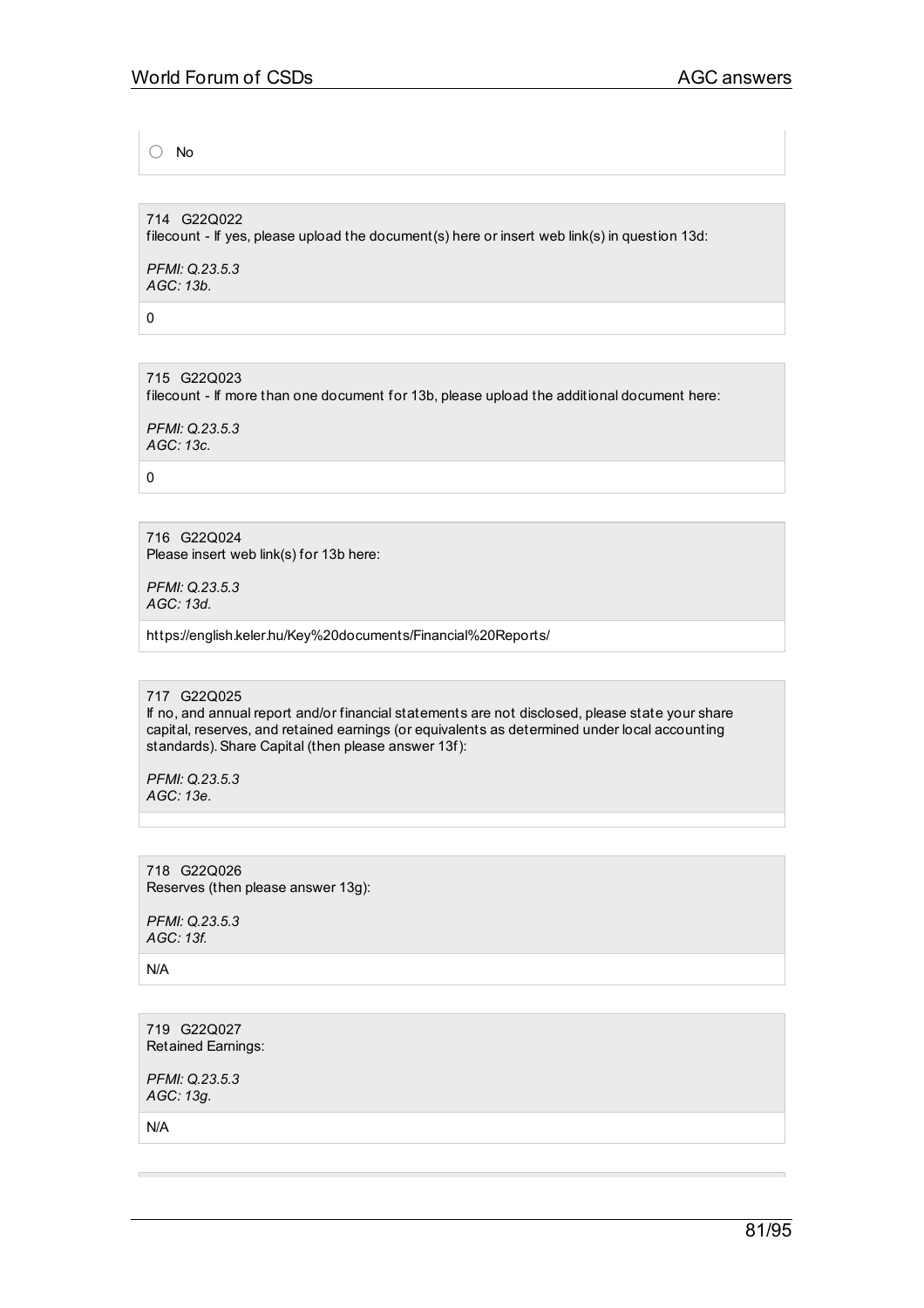## 721 G22Q029

AGC members from time to time receive requests from their direct investor-clients for an informational copy of a CSD's completed questionnaire.Such requests typically lead to interactions between personnel at the CSD in question and member personnel or client personnel, or both. Those interactions take time and impose costs on both members and depositories. Do you approve of AGC members delivering a copy of your completed questionnaire to the member's direct client in response to the client's request?

*PFMI: Q.23.5.4 AGC: 100*

Yes

○ No

722 G22Q030 Are the results of the financial audit publicly available?

*PFMI: Q.23.5.4 AGC: 15f*

● Yes

○ No

723 G22Q031 Are the results of the operational audit publicly available?

*PFMI: Q.23.5.4 AGC: 16f*

○ Yes

○ No

#### **Compliance with SEC Rule 17f-7**

#### 726 G23Q001

Rule 17f-7, by reference to Rule 17f-4, requires that, for a CSD to be eligible to hold securities of U.S.registered investment companies (such depositories hereinafter referred to as "Eligible Securities Depositories"), the CSD must be a "system for the central handling of securities where all securities of any particular class or series of any issuer deposited within the system are treated as fungible and may be transferred or pledged by bookkeeping entry without physical delivery of the securities."

Are all securities of a particular class or series of any issuer that are deposited in your institution treated as fungible, and can they be transferred or pledged by bookkeeping entry without physical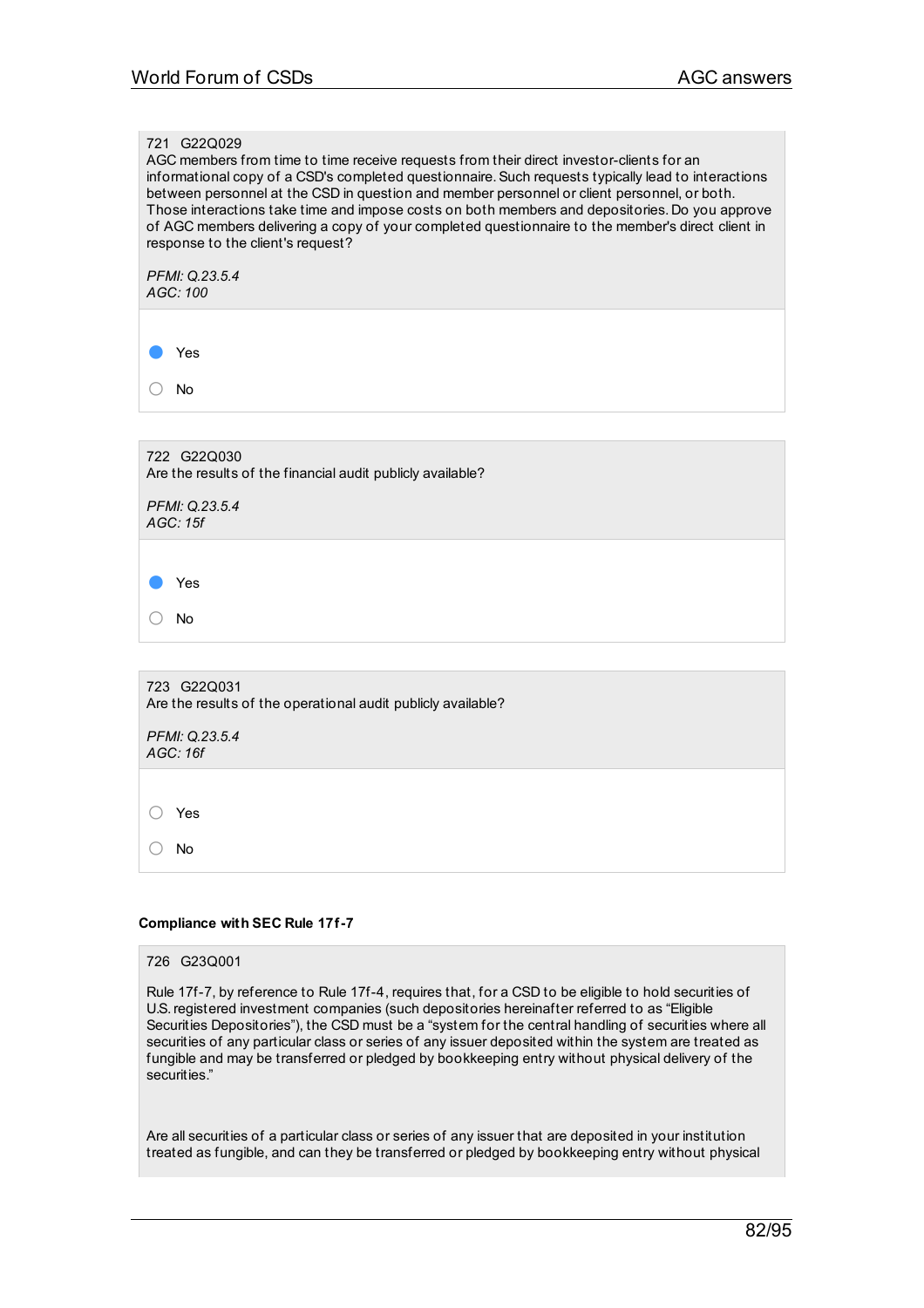| delivery of the securities?                                                                                                                                                                                                                                                                                                                                          |
|----------------------------------------------------------------------------------------------------------------------------------------------------------------------------------------------------------------------------------------------------------------------------------------------------------------------------------------------------------------------|
| PFMI: n/a<br>AGC:1                                                                                                                                                                                                                                                                                                                                                   |
|                                                                                                                                                                                                                                                                                                                                                                      |
| Yes                                                                                                                                                                                                                                                                                                                                                                  |
| No                                                                                                                                                                                                                                                                                                                                                                   |
|                                                                                                                                                                                                                                                                                                                                                                      |
| 727 G23Q002<br>Please explain                                                                                                                                                                                                                                                                                                                                        |
| PFMI: n/a<br>AGC:1a                                                                                                                                                                                                                                                                                                                                                  |
| N/A                                                                                                                                                                                                                                                                                                                                                                  |
|                                                                                                                                                                                                                                                                                                                                                                      |
| 728 G23Q003<br>Rule 17f-7 also requires that an Eligible Securities CSD "acts as or operates a system for the central<br>handling of securities or equivalent book-entries in the country where it is incorporated," or "acts as<br>or operates a transnational system for the central handling of securities or equivalent book-entries."<br>Does your institution: |
| PFMI: n/a<br>AGC:2                                                                                                                                                                                                                                                                                                                                                   |
| Act as or operate a system for the central handling of securities or equivalent book-entries in the<br>country where it is incorporated?                                                                                                                                                                                                                             |
| Act as or operate a transnational system for the central handling of securities or equivalent<br>book-entries?                                                                                                                                                                                                                                                       |
| Act in another capacity with respect to the handling of securities or equivalent book-entries?                                                                                                                                                                                                                                                                       |

 $\Box$  Not applicable

 $\Box$  OTHER:

729 G23Q004 Please explain:

*PFMI: n/a AGC: 2a.*

As a participant of the T2S platform it is able to act as or operate a transnational system for the central handling of securities or equivalent book-entries since February 6, 2017.

730 G23Q005 Please specify the types of securities for which you act as or operate a system for the central handling of securities or equivalent book-entries: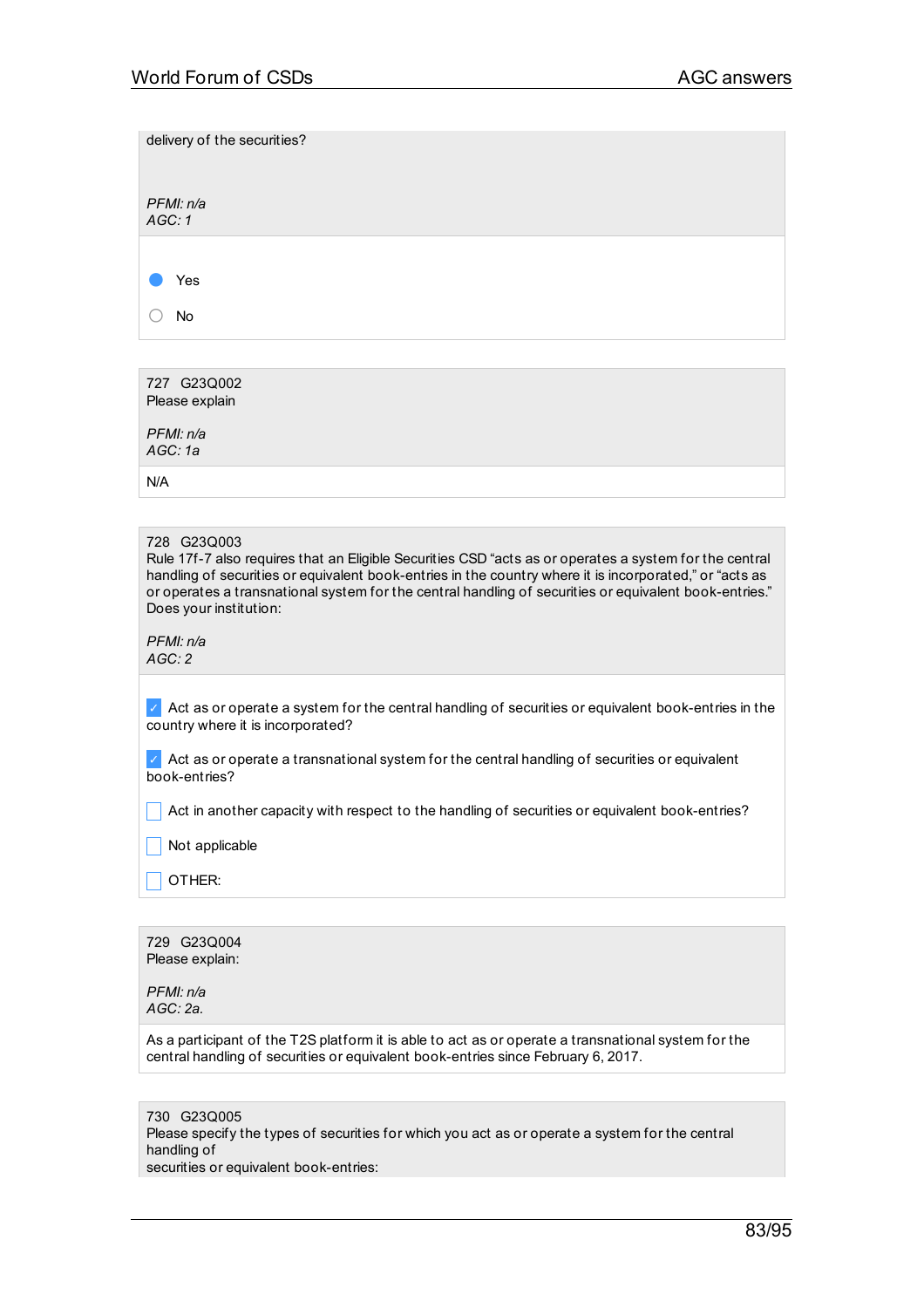*PFMI: n/a AGC: 2b.*

Primarily publicly issued (dematerialized) securities and all non-publicly issued dematerialised securities.

## 731 G23Q006

Rule 17f-7 requires that an Eligible Securities Depository regulated by a foreign financial regulatory authority as defined under section 2(a)(50) of the Act , with section 2(a)(50) establishing that z 'foreign financial regulatory authority' means any (A) foreign securities authority, (B) other governmental body or foreign equivalent of a self-regulatory organization empowered by a foreign government to administer or enforce its laws relating to the regulation of fiduciaries, trusts, commercial lending, insurance, trading in contracts of sale of a commodity for future delivery, or other instruments traded on or subject to the rules of a contract market, board of trade or foreign equivalent, or other financial activities, or (C) membership organization a function of which is to regulate the participation of its members in activities listed above." Who regulates the activities of the CSD?

*PFMI: n/a AGC: 8*

 $\vee$  A governmental body or regulatory organization empowered to administer or enforce laws related to securities matters.

 $\Box$  A governmental body or self-regulatory organization empowered to administer or enforce laws related to other financial activities.

 $\Box$  A membership organization which regulates the participation of its members in securities matters or other financial activities.

\_ OTHER:

732 G23Q007 Please explain:

*PFMI: n/a AGC: 8a.*

N/A

733 G23Q008 Please provide the name of regulatory authority(ies) identified in question 8:

*PFMI: n/a AGC: 9*

The Central Bank of Hungary

## 734 G23Q009

Rule 17f-7 requires that an Eligible Securities Depository is subject to periodic examination by regulatory authorities or independent accountants. Is the CSD subject to periodic examination by:

*PFMI: n/a AGC: 10*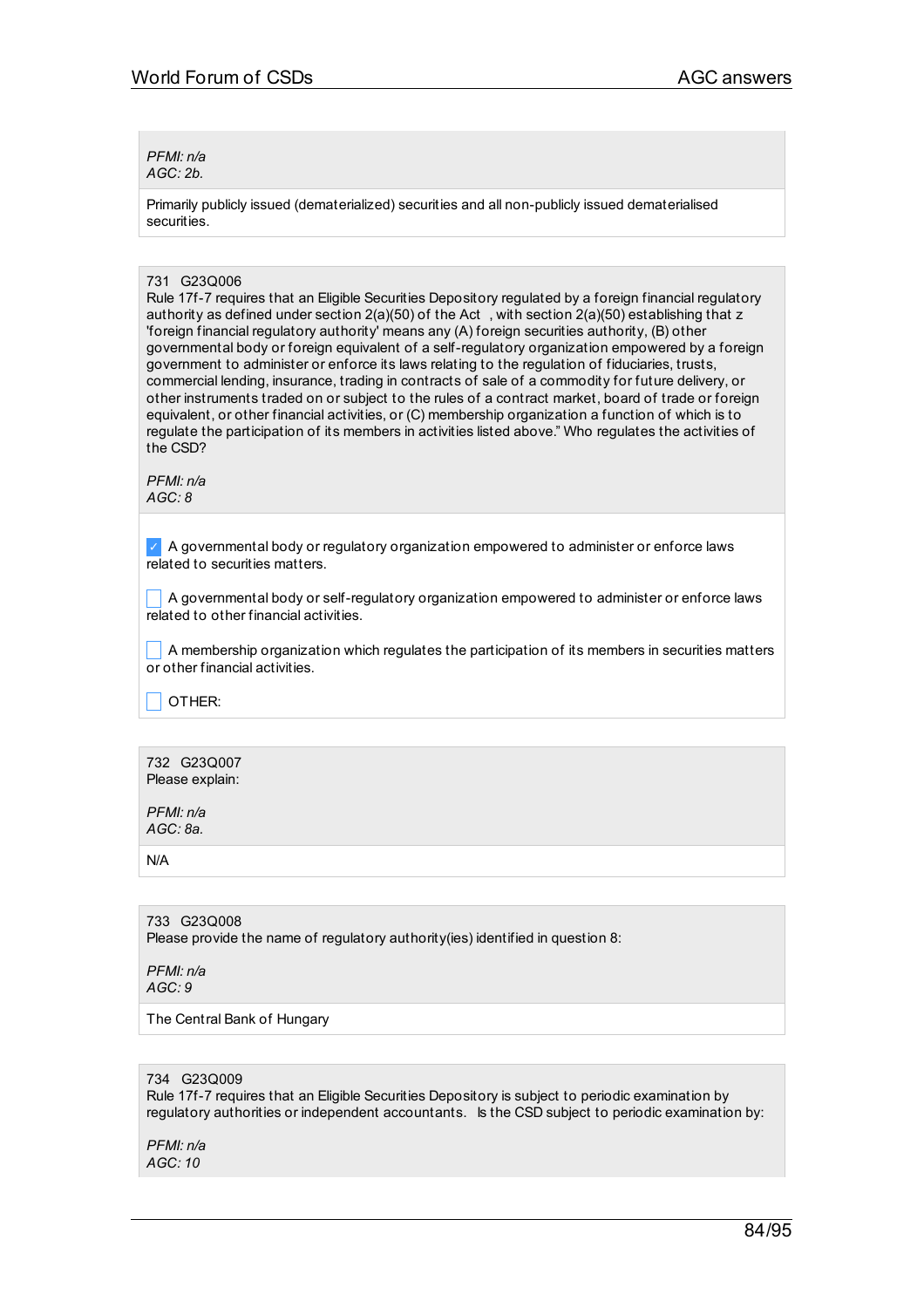✓ Regulatory authorities?

✓ Independent accountants?

 $\Box$  OTHER:

735 G23Q010 Please explain:

*PFMI: n/a AGC: 10a*

N/A

736 G23Q011 Name of Authority #1 (please answer 11a):

*PFMI: n/a AGC: 11*

The Central Bank of Hungary

737 G23Q012 What enforcement actions are available to regulatory authority #1 for breach of applicable statute or regulatory requirements?

*PFMI: n/a AGC: 11a.*

✓ Fines

✓ Restrictions on CSD activities.

✓ Suspension of CSD activities.

✓ Termination of CSD activities.

 $\Box$  OTHER:

738 G23Q013 Please explain: *PFMI: n/a AGC: 11b.* N/A

739 G23Q013A Name of Authority #2: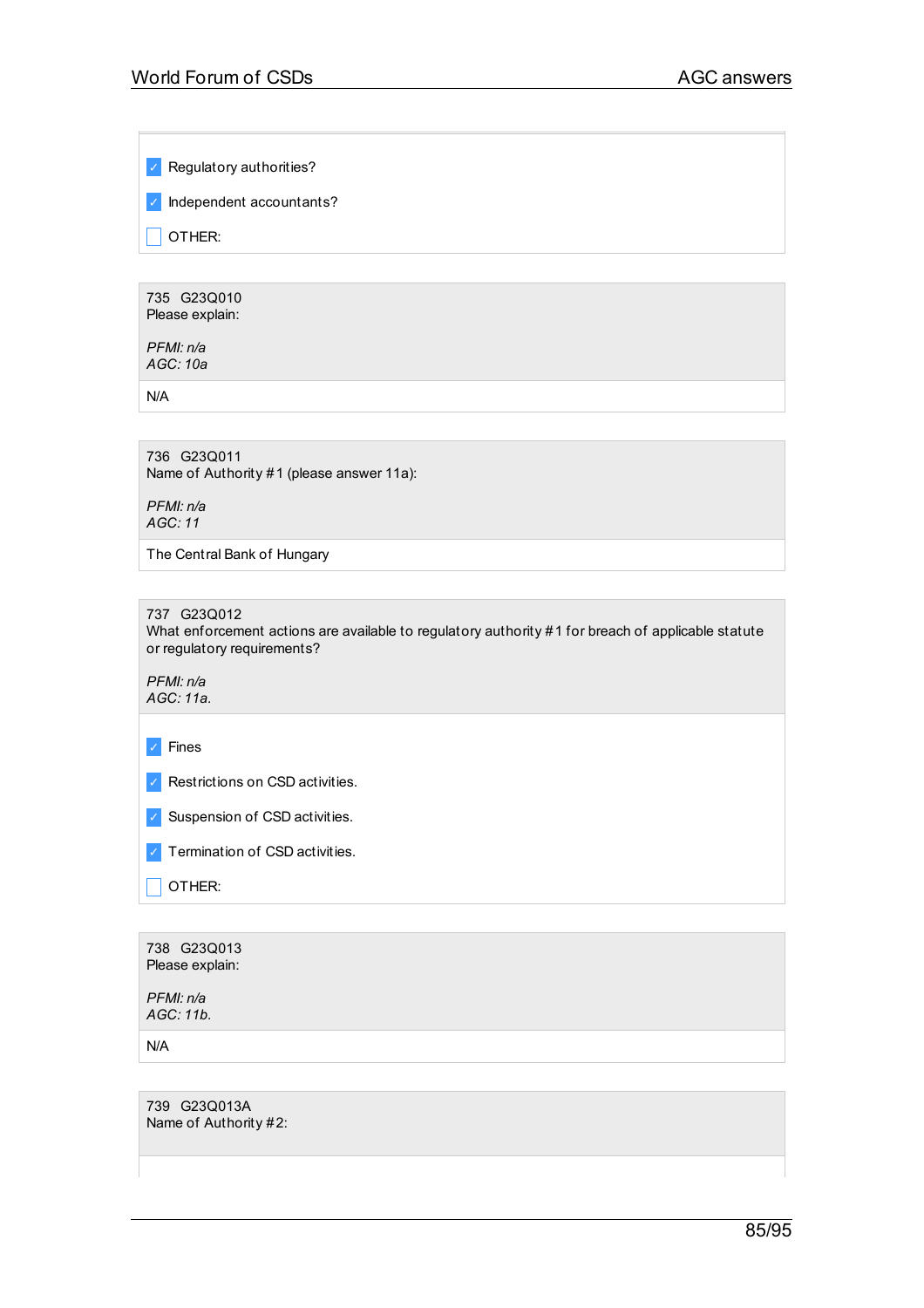N/A

| 740 G23Q014<br>What enforcement actions are available to regulatory authority #2 for breach of applicable statute<br>or regulatory requirements? |
|--------------------------------------------------------------------------------------------------------------------------------------------------|
| PFMI: n/a<br>AGC: 11c.                                                                                                                           |
| Fines                                                                                                                                            |
| Restrictions on CSD activities.                                                                                                                  |
| Suspension of CSD activities.                                                                                                                    |
| Termination of CSD activities.                                                                                                                   |
| OTHER: N/A                                                                                                                                       |
|                                                                                                                                                  |
| 741 G23Q015<br>Please explain:                                                                                                                   |
| PFMI: n/a<br>AGC: 11d.                                                                                                                           |
| N/A                                                                                                                                              |
|                                                                                                                                                  |
| 742 G23Q016<br>Has there been any use of such enforcement actions in the last three years?                                                       |
| PFMI: n/a<br>AGC: 12                                                                                                                             |
| Yes                                                                                                                                              |
| No                                                                                                                                               |
| OTHER:                                                                                                                                           |

| 743 G23Q017<br>If yes, please explain: |  |
|----------------------------------------|--|
| PFMI: n/a<br>AGC: 12a.                 |  |

# 744 G23Q018

Has the regulatory body with oversight responsibility for the CSD issued public notice that the CSD is not in current compliance with any capital, solvency, insurance or similar financial strength requirements imposed by such regulatory body?

*PFMI: n/a*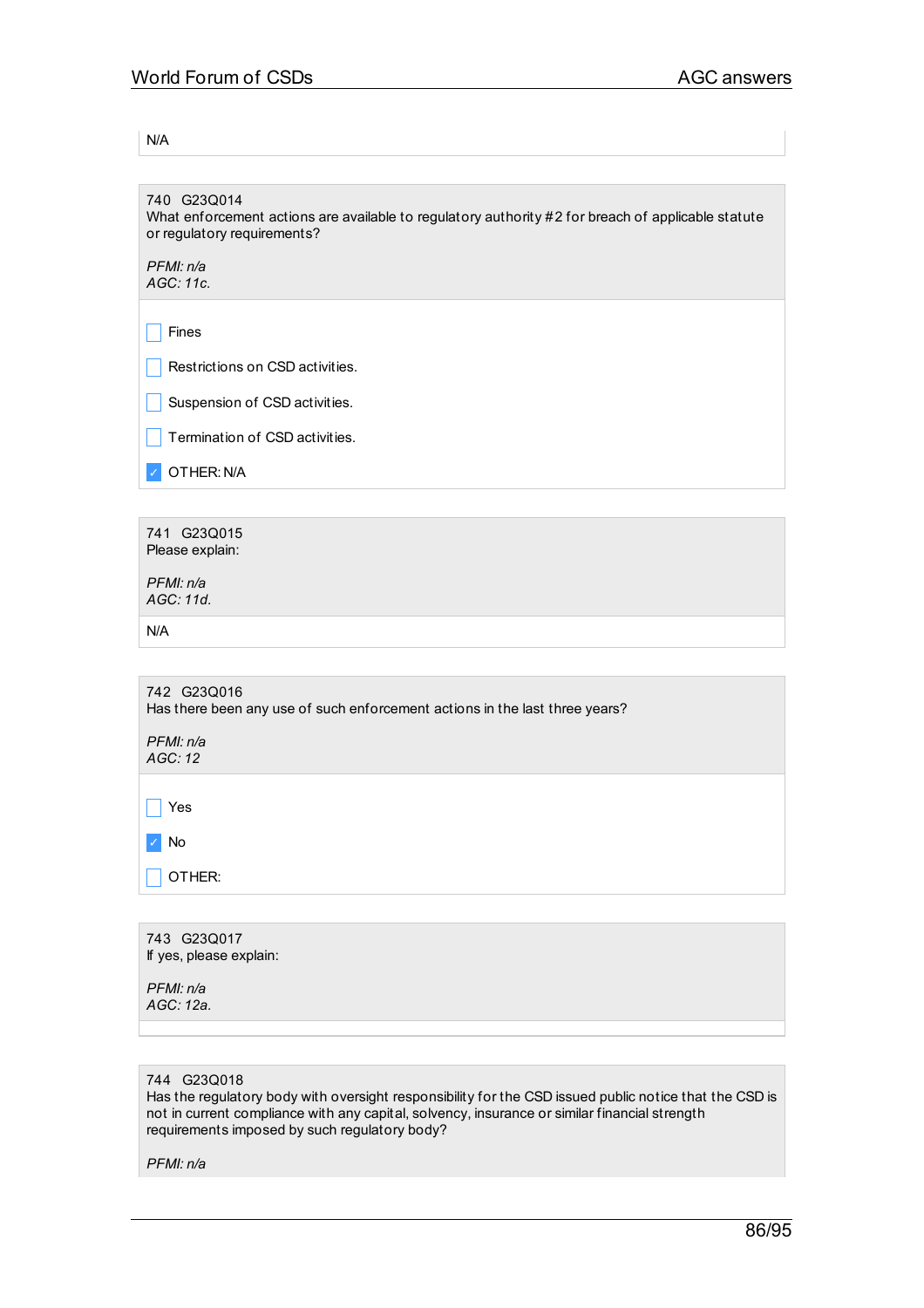| AGC: 90                                                                                                                                                                         |
|---------------------------------------------------------------------------------------------------------------------------------------------------------------------------------|
|                                                                                                                                                                                 |
| Not applicable<br>( )                                                                                                                                                           |
| No                                                                                                                                                                              |
| ∩<br>Yes                                                                                                                                                                        |
|                                                                                                                                                                                 |
| 745 G23Q019<br>Please describe:                                                                                                                                                 |
| PFMI: n/a<br>AGC: 90a.                                                                                                                                                          |
|                                                                                                                                                                                 |
| 746 G23Q020<br>In the case of such a notice having been issued, has such notice been withdrawn, or, has the remedy<br>of such noncompliance been publicly announced by the CSD? |
| PFMI: n/a<br>AGC: 90b.                                                                                                                                                          |
|                                                                                                                                                                                 |
| No                                                                                                                                                                              |
| Yes                                                                                                                                                                             |
| Other: N/A                                                                                                                                                                      |
|                                                                                                                                                                                 |
| 747 G23Q021<br>If yes, please describe:                                                                                                                                         |
| PFMI: n/a<br>AGC: 90c.                                                                                                                                                          |
|                                                                                                                                                                                 |
| 748 G23Q022<br>If no, why not?<br>PFMI: n/a                                                                                                                                     |

#### 749 G23Q023

*AGC: 90d.*

Rule 17f-7 requires that an Eligible Securities Depository holds assets for the custodian that participates in the system on behalf of the Fund under safekeeping conditions no less favorable that the conditions that apply to other participants. Please confirm that assets of foreign investors held by custodians as participants in the CSD are held under safekeeping conditions no less favorable than the conditions that apply to other participants.

*PFMI: n/a*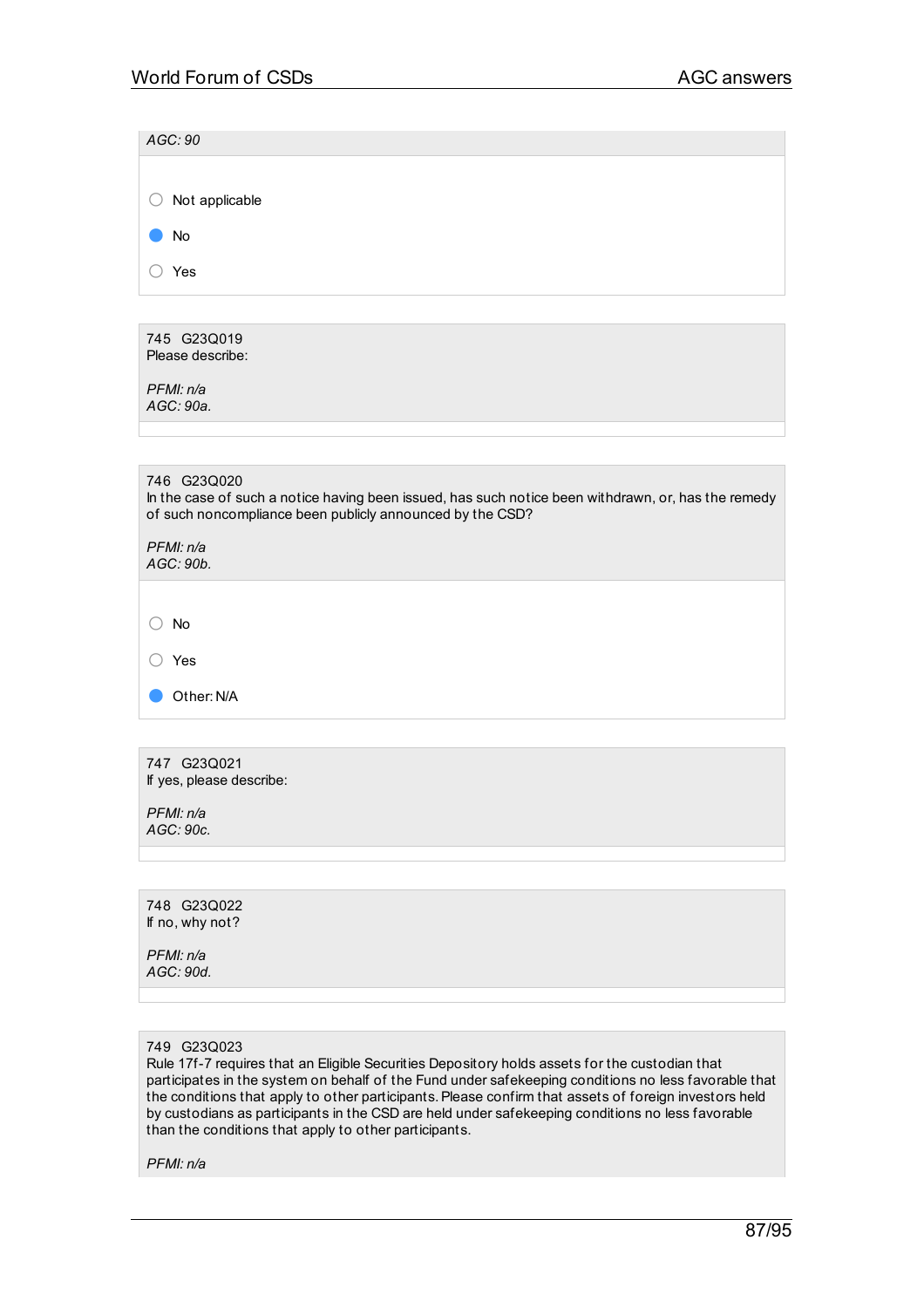| AGC: 21                                                                                                                                                                                                                                          |
|--------------------------------------------------------------------------------------------------------------------------------------------------------------------------------------------------------------------------------------------------|
|                                                                                                                                                                                                                                                  |
| Yes                                                                                                                                                                                                                                              |
| <b>No</b>                                                                                                                                                                                                                                        |
| Not applicable                                                                                                                                                                                                                                   |
|                                                                                                                                                                                                                                                  |
| 750 G23Q024<br>If no, other or not applicable, please explain:                                                                                                                                                                                   |
| PFMI: n/a<br>AGC: 21a.                                                                                                                                                                                                                           |
|                                                                                                                                                                                                                                                  |
|                                                                                                                                                                                                                                                  |
| 751 G23Q025<br>Please confirm the basis for the arrangements you have in place to ensure that the assets you hold<br>for custodians receive the same level of safekeeping protection as the assets held for other<br>categories of participants. |
| PFMI: n/a<br>AGC: 21b, 21c.                                                                                                                                                                                                                      |
|                                                                                                                                                                                                                                                  |

| Relevant Law and Regulation                       |
|---------------------------------------------------|
| Standard participation contract                   |
| Established terms and conditions of participation |
| By-laws of the CSD                                |

Rules of the CSD

\_ OTHER:

#### 752 G23Q027

For each item in Question 21b that you checked, please briefly supply references or citations to the law(s), regulation(s), or CSD rule(s), participation condition(s), or participant contract provision (s), as applicable.

#### *PFMI: n/a AGC: 21d*

Every security and asset gets the same level of protection based on the General Business rules of KELER.

#### 753 G23Q028

Rule 17f-7 requires that an Eligible Securities Depository provides periodic reports to its participants with respect to its safekeeping of assets, including notices of transfers to or from any participant's account. Does the CSD make available periodic safekeeping reports to participants, including notices of transfers to or from the participant's account?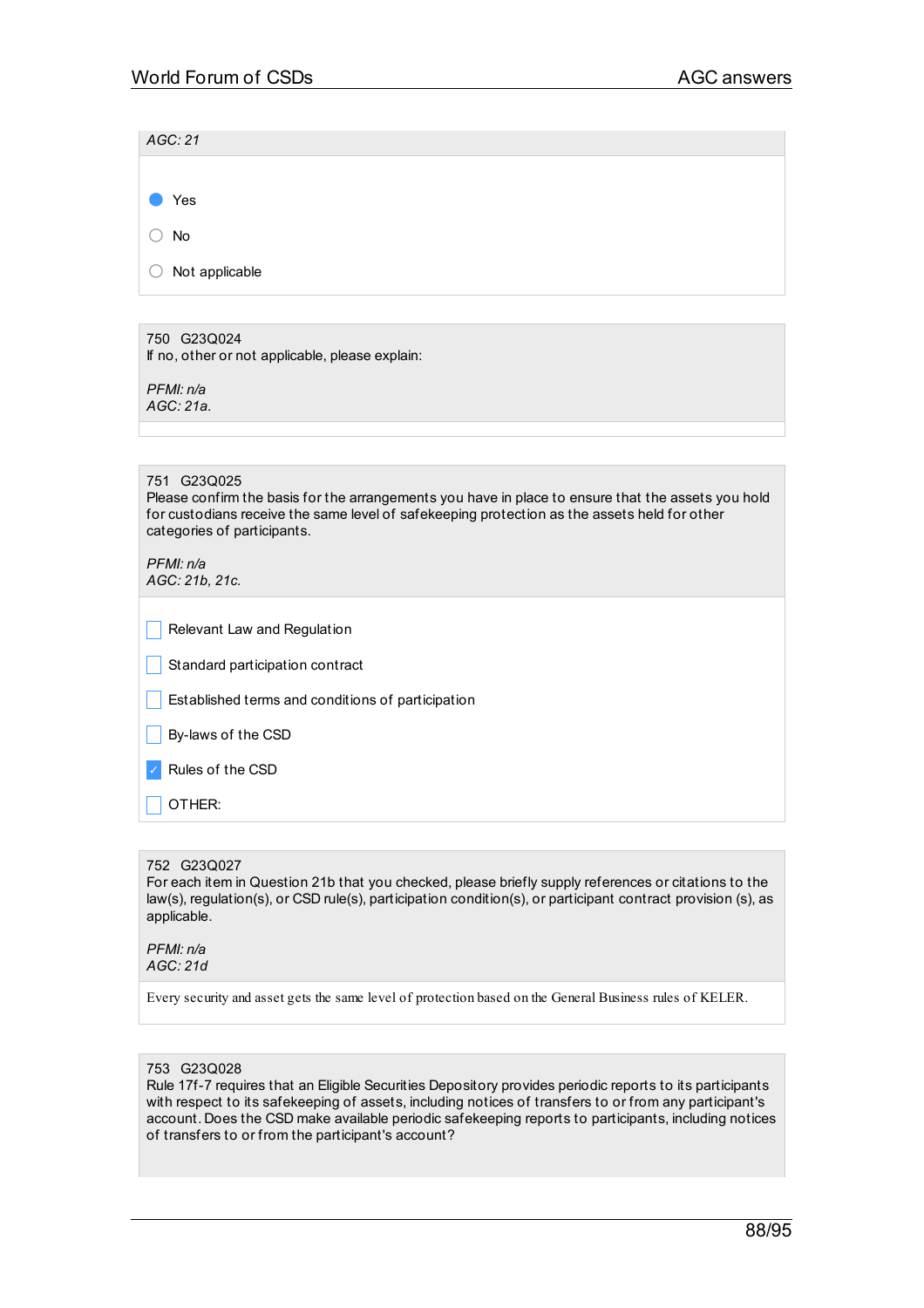| PFMI: n/a<br>AGC: 46                                             |
|------------------------------------------------------------------|
|                                                                  |
| <b>No</b><br>$($ )                                               |
| Yes                                                              |
|                                                                  |
| 754 G23Q029<br>If no or other, please explain                    |
| PFMI: n/a<br>AGC: 46a.                                           |
|                                                                  |
| 755 G23Q030<br>If yes, please indicate the scheduled frenquency: |
| PFMI: n/a<br>AGC: 46b, 46c.                                      |
| Daily<br>$\checkmark$                                            |
| Weekly                                                           |
| Monthly<br>$\checkmark$                                          |
| Quarterly                                                        |
| Annually<br>$\checkmark$                                         |
| Upon request                                                     |
| OTHER:                                                           |
|                                                                  |

756 G23Q031 Does the CSD maintain records that identify the assets of each participant and segregate the system's own assets from the assets of participants? *PFMI: Q.11.5.2 AGC: 53, 53a* ✓ Yes

 $\Box$  No Not applicable \_ OTHER:

# **Relevant RSSS recommendations**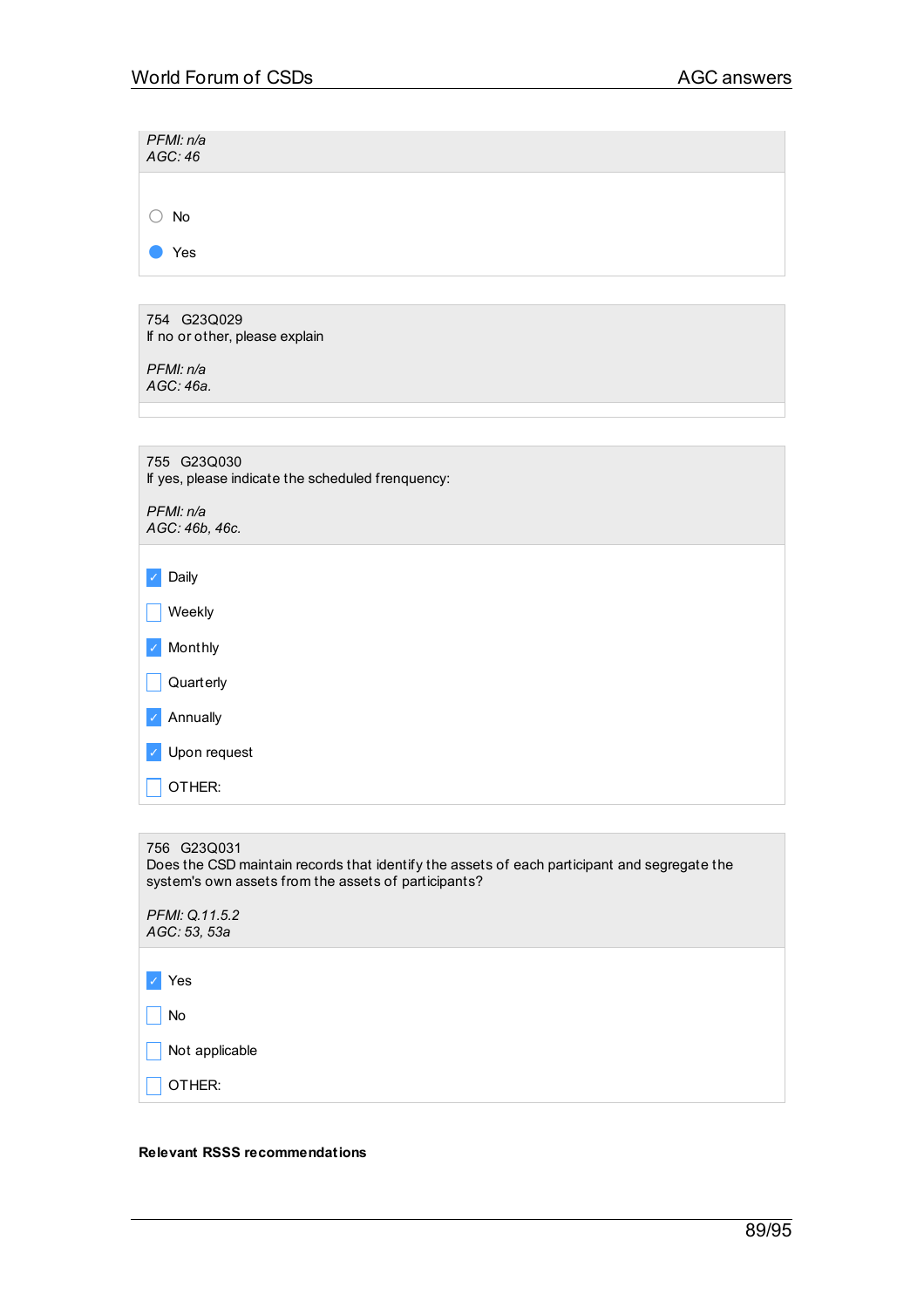# **Cyber Security**

| 764 G25Q001<br>Does your organization have a documented cyber security policy in place? |
|-----------------------------------------------------------------------------------------|
| PFMI: n/a<br>AGC: 101                                                                   |
|                                                                                         |
| Yes                                                                                     |
| No                                                                                      |

| 765 G25Q001A<br>filecount - If you answered Yes to the previous question, please provide a copy or overview |
|-------------------------------------------------------------------------------------------------------------|
|                                                                                                             |

| 766 G25Q002<br>Please confirm that your staff receive relevant training about this policy. |
|--------------------------------------------------------------------------------------------|
| PFMI: n/a<br>AGC: 102                                                                      |
|                                                                                            |
| Yes                                                                                        |
| No                                                                                         |

## 767 G25Q003

Please provide an overview of your policy for continuity of business in the event of a large data breach or cyber attack against your organization.

## *PFMI: n/a AGC: 103*

KELER has developed detailed actions plans for such situations. The action plans contain steps for identification, protection recovery; internal and external communication contacts are included as well.

| 768 G25Q004<br>In the last 12 months have there been any changes to the policy? |
|---------------------------------------------------------------------------------|
| PFMI: n/a<br>AGC: 104                                                           |
|                                                                                 |
| Yes                                                                             |
| No                                                                              |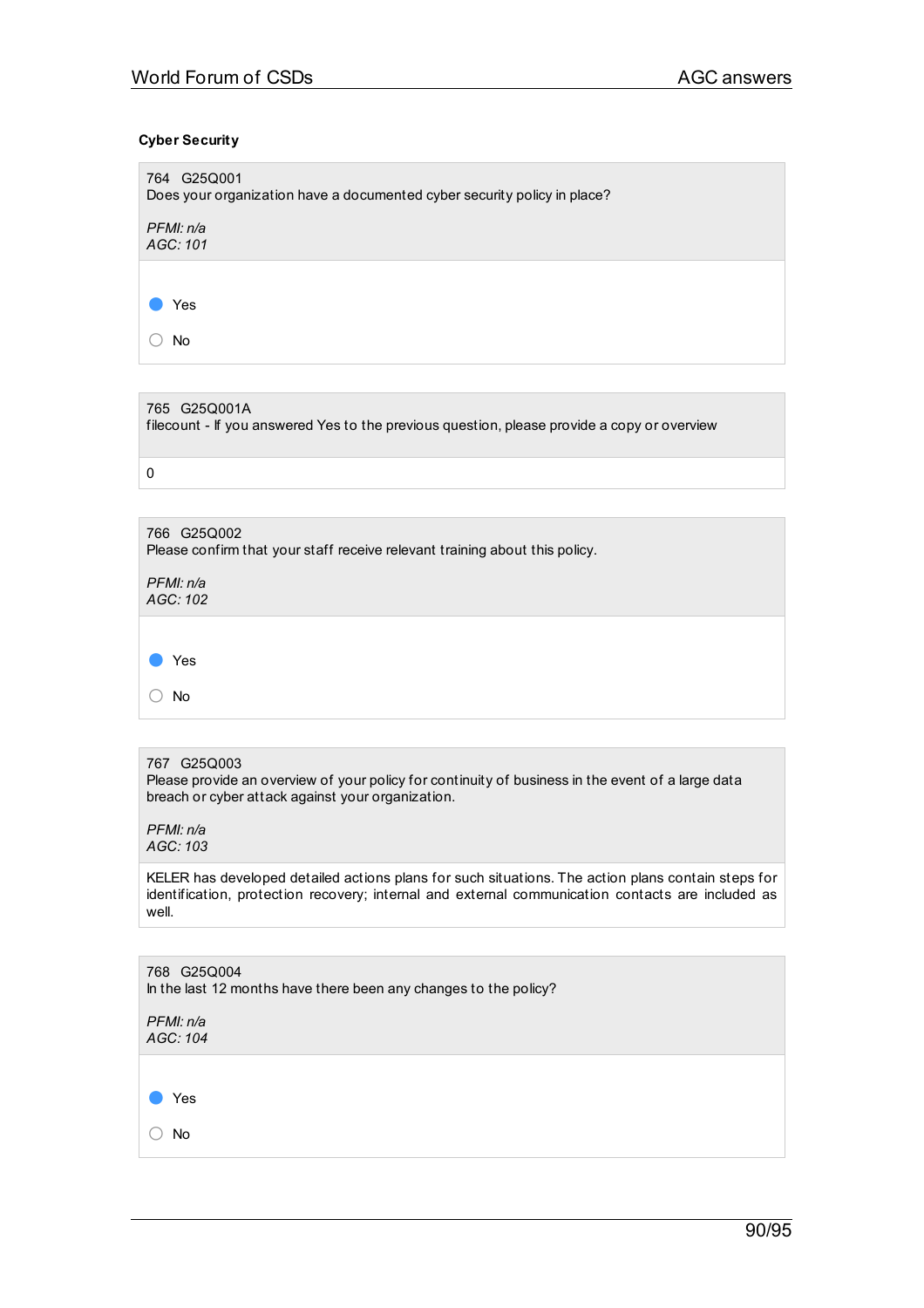769 G25Q005 Please advise how often you review the policy. *PFMI: n/a AGC: 105* ● Annually ○ Semi-annually ○ Other

## 770 G25Q006

filecount - Please provide (as an attachment) a diagram showing where your cyber security function resides and who it reports to.

*PFMI: n/a AGC: 106*



## 771 G25Q007

How does your organization identify which business functions carry a cyber risk

*PFMI: n/a AGC: 107*

KELER conducts cyber risk assessment yearly and ad-hoc ones as well.

## 772 G25Q008

Do you conduct ongoing testing and monitoring processes to ensure that all internal and external connectivity and system configurations are not at risk of cybersecurity breaches?

*PFMI: n/a AGC: 108*

Yes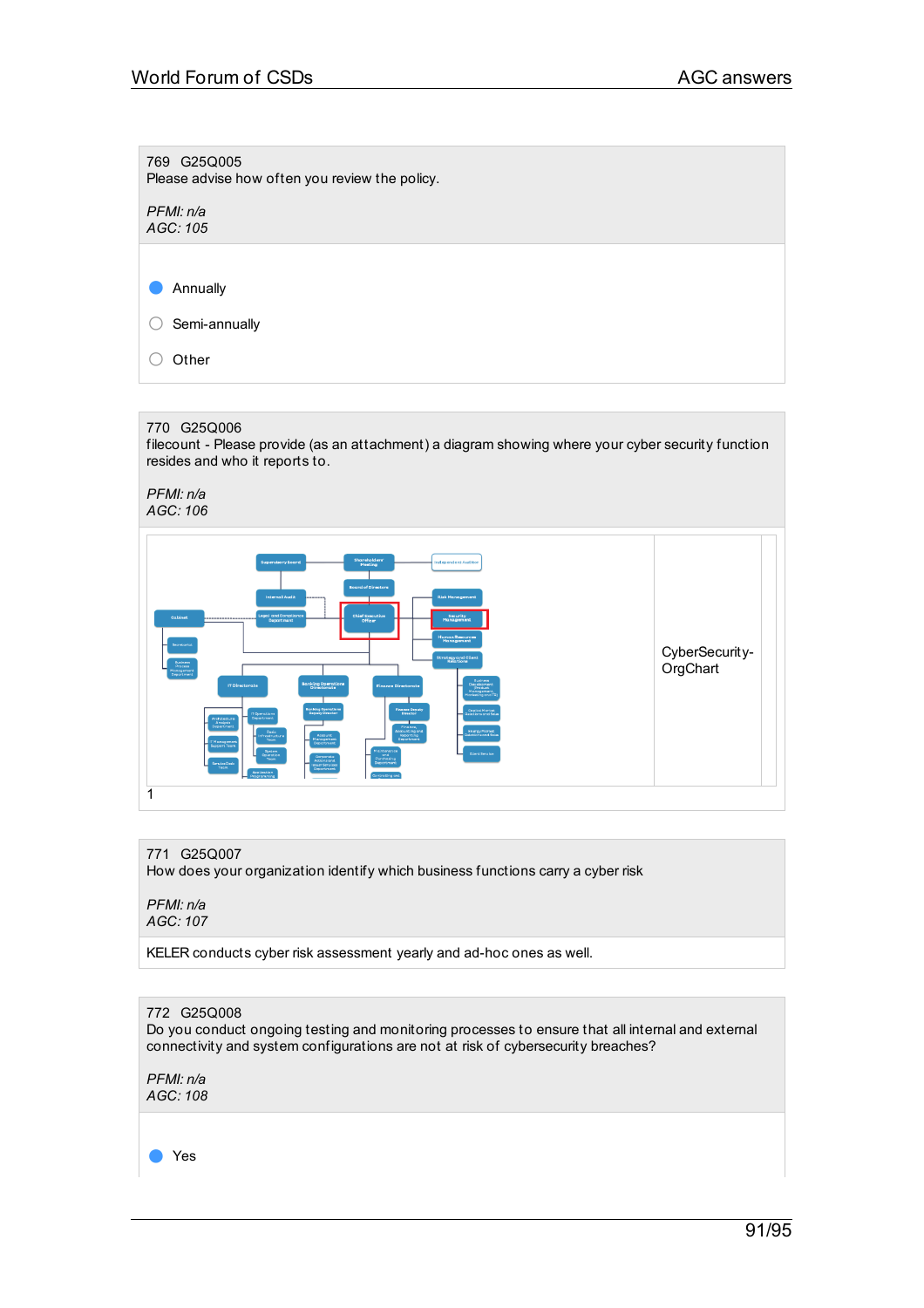○ No

It is executed quarterly.

773 G25Q009

What technological controls and protections are in place for your systems and networks?

*PFMI: n/a AGC: 109*

Intrusion Prevention / Detection System, Firewalls, Web Application Firewall, Data Leakage Prevention system, Virus and malware detection system.

774 G25Q010 Does your organization use multi-factor authentication

*PFMI: n/a AGC: 110*

● Yes

○ No

775 G25Q011

Where your organization has outsourced activities or functions to a third-party provider, is your cyber risk exposure documented?

*PFMI: n/a AGC: 111*

○ Yes

● No

Not documented yet.

776 G25Q012 What measures does your organization have to ensure early detection of a cyber attack?

*PFMI: n/a AGC: 112*

Intrusion Prevention / Detection System, Web Application Firewall, Data Leakage Prevention system, Virus and malware detection system.

777 G25Q013 What is the agreed resumption time for critical operations following a cyber attack?

*PFMI: n/a*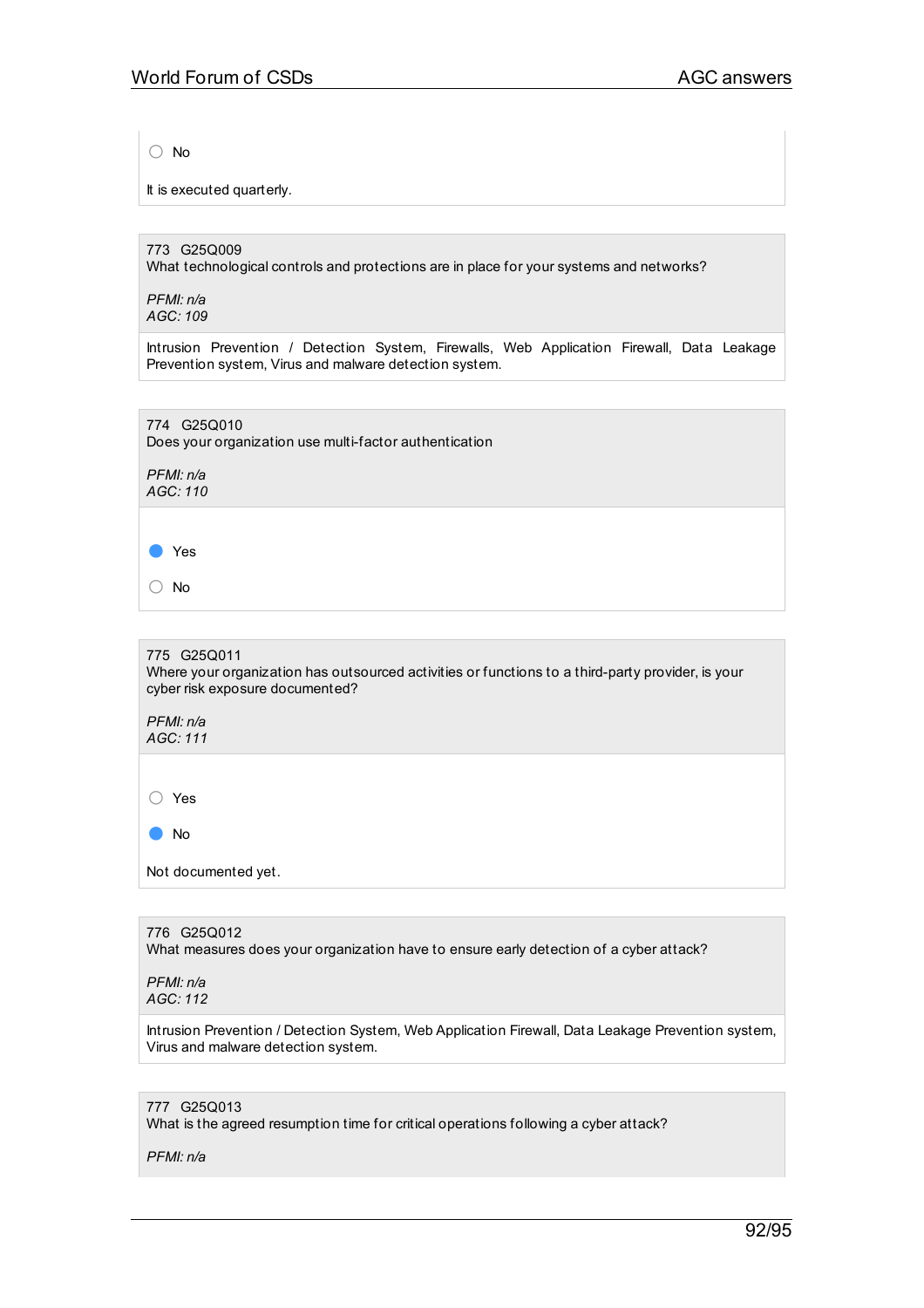## *AGC: 113*

Based on CSDR regulation we should restore our operation in two hours. We have plans and technology to meet this requirement.

# 778 G25Q014

How would you advise clients of a successful cyber attack against your organization?

*PFMI: n/a AGC: 114*

The clients would be informed in the channels defined in General Terms and Condition documents.

779 G25Q015 In the last 12 months has your organization been subject to a cyber attack that impacted the service you provide to us? If yes, please provide details.

*PFMI: n/a AGC: 115*

○ Yes

● No

| 780 G25Q016<br>Are the following elements of your cybersecurity framework tested pre and post deployment of<br>changes? |
|-------------------------------------------------------------------------------------------------------------------------|
| ----                                                                                                                    |

*PFMI: n/a AGC: 116*

✓ Vulnerability assessment

✓ Scenario based penetration tests

\_ Testing of incident response process and technical/business/operations (e.g. table-top exercise)

OTHER:

781 G25Q017

For cloud technology and associated cyber security risks, do you you have procedures and controls in place to protect our information from mishandling or theft?

In the comments section could you please explain how these procedures and controls tie back to your record retention policy?

*PFMI: n/a AGC: 117*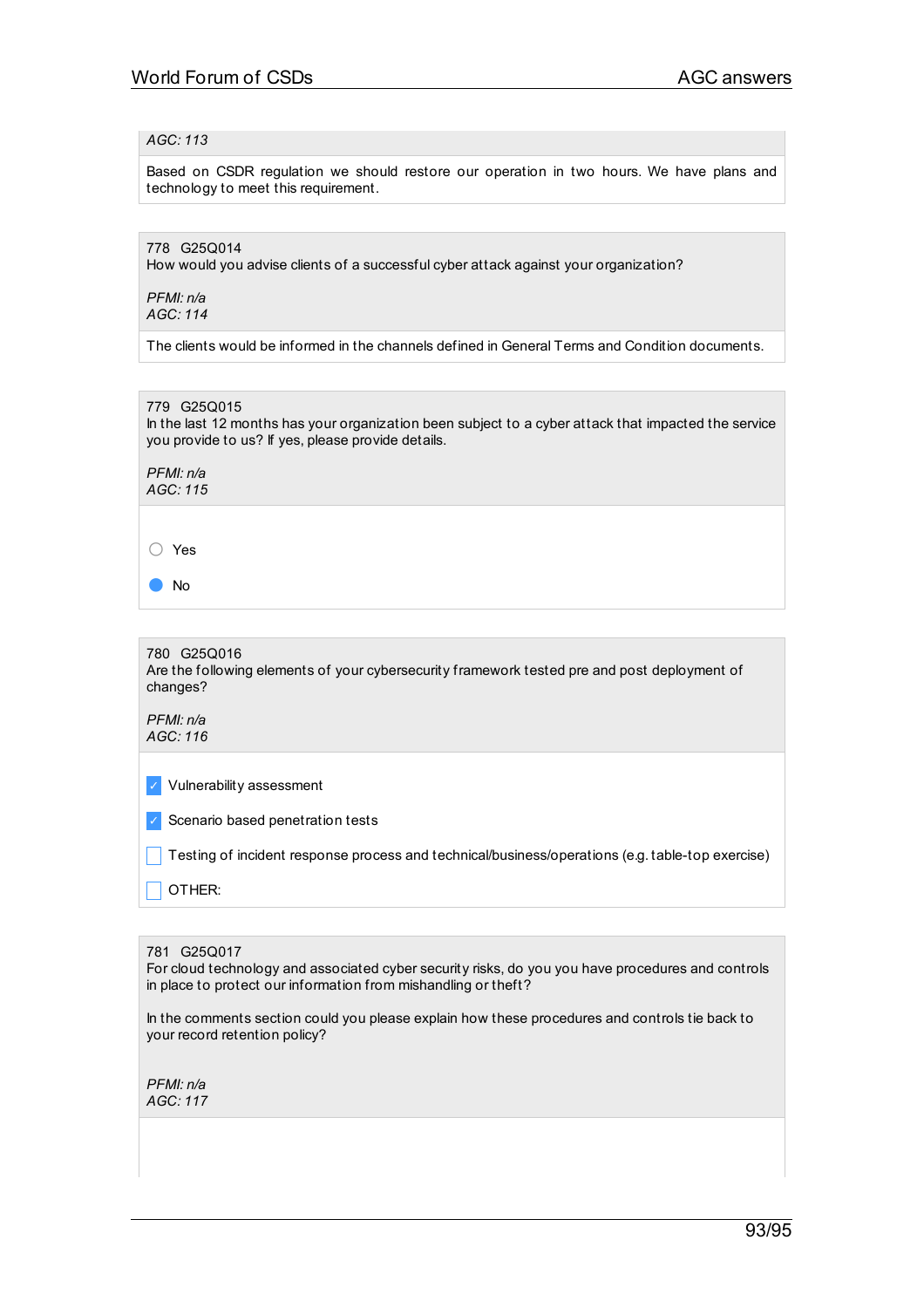○ Yes

○ No

We do not use cloud technology for client related processes and operation. We use only MS Teams for collaboration with several feature restriction including Data Leakage Prevention rules.

| 782 G25Q018<br>Does your organization conduct dark web searches for signs of a breach (internet protocol or<br>customer/client personally identified information for sale)? |
|-----------------------------------------------------------------------------------------------------------------------------------------------------------------------------|
| PFMI: n/a<br>AGC: 118                                                                                                                                                       |
|                                                                                                                                                                             |
| Yes                                                                                                                                                                         |
| No                                                                                                                                                                          |
| We receive warning from our parent company if they recognize relevant information.                                                                                          |

| 783 G25Q019<br>Is your organization aware of SWIFT's Customer Security Program (CSP)? |
|---------------------------------------------------------------------------------------|
| PFMI: n/a<br>AGC: 119                                                                 |
|                                                                                       |
| Yes                                                                                   |
| No                                                                                    |
|                                                                                       |

| 784 G25Q020<br>Does your organization ensure compliance with SWIFT's CSP controls? |
|------------------------------------------------------------------------------------|
| PFMI: n/a<br>AGC: 120                                                              |
| Yes                                                                                |
| No                                                                                 |

785 G25Q021 Does your organization respond to requests for your institution's attestations?

*PFMI: n/a AGC: 121*